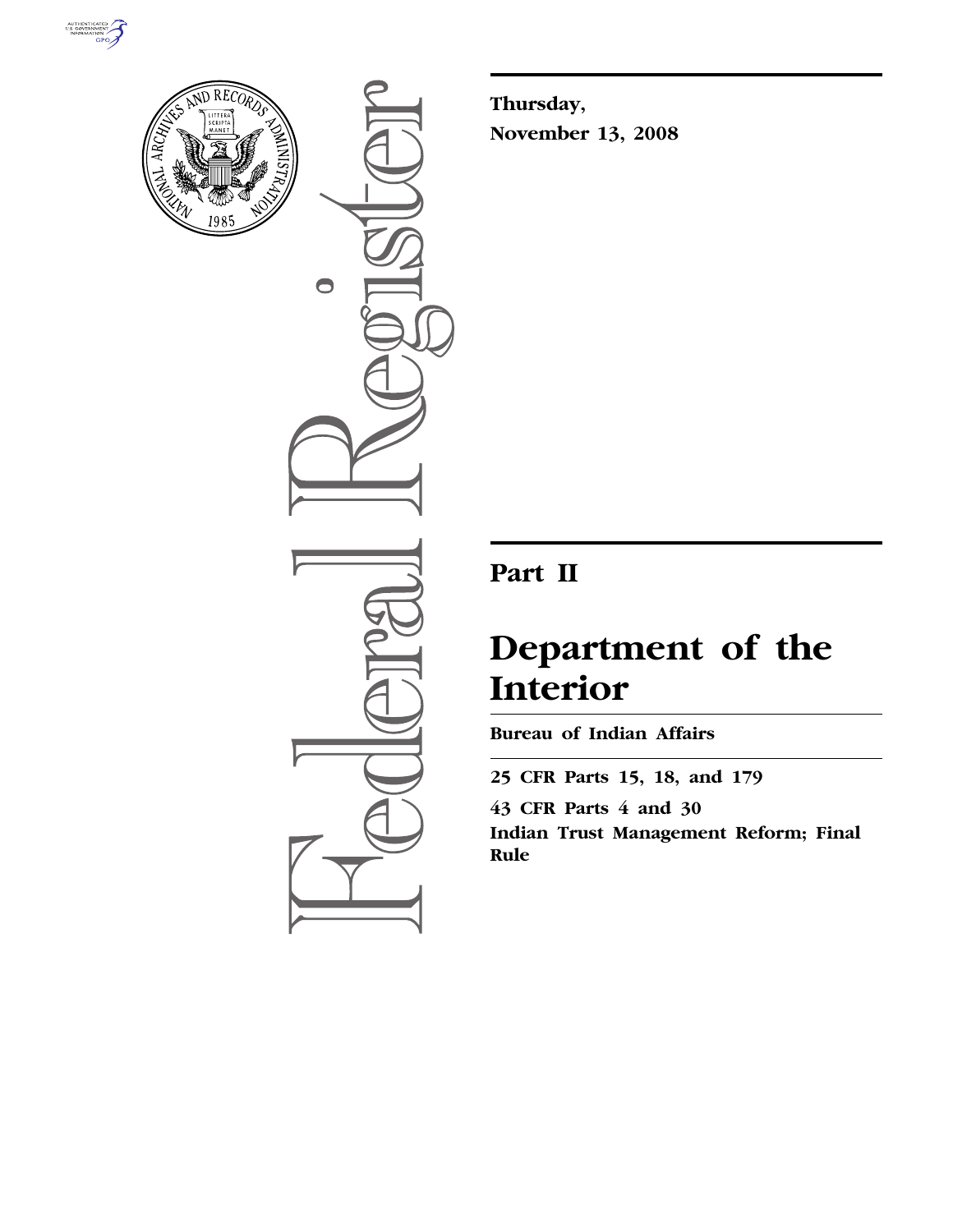# **DEPARTMENT OF THE INTERIOR**

**Bureau of Indian Affairs** 

**25 CFR Parts 15, 18, 179** 

## **Office of the Secretary**

**43 CFR Parts 4, 30** 

**RIN 1076–AE59** 

# **Indian Trust Management Reform**

**AGENCY:** Bureau of Indian Affairs, Office of the Secretary, Interior.

# **ACTION:** Final rule.

**SUMMARY:** This final rule amends several Bureau of Indian Affairs (BIA) and Office of the Secretary regulations related to Indian trust management in the areas of probate, probate hearings and appeals, tribal probate codes, and life estates and future interests in Indian land. This rule allows the Secretary to further fulfill his fiduciary responsibilities to federally recognized tribes and individual Indians and to meet the Indian trust management policies articulated by Congress in the Indian Land Consolidation Act (ILCA), as amended by the American Indian Probate Reform Act of 2004 (AIPRA).

**DATES:** This rule is effective on December 15, 2008.

## **FOR FURTHER INFORMATION CONTACT:**

Michele Singer, Office of Regulatory Management, U.S. Department of the Interior, 1001 Indian School Road, NW., Suite 312, Albuquerque, NM 87104, phone: (505) 563–3805; e-mail: *Michele*\_*F*\_*Singer@ios.doi.gov*.

# **SUPPLEMENTARY INFORMATION:**

- I. Statutory Authority
- II. Background
- A. History of the Rule
- B. The Need for This Rulemaking
- C. Development of Regulatory Language
- III. Overview of Final Rule
- IV. Overview of Public Comments
- V. Part-by-Part Discussion
- A. 25 CFR Part 15—Probate of Indian Estates
- 1. Public Comments
- a. Applicability to Alaska
- b. Definitions
- c. Claims
- d. Timeframes
- e. AIPRA
- f. Will Drafting and Storage
- g. Miscellaneous
- 2. Changes From the Proposed Rule
- 3. Distribution Table—25 CFR Part 15
- B. 25 CFR Part 18—Tribal Probate Codes
- 1. Public Comments
- a. Applicability to Alaska
- b. Adjudication Functions
- c. 180-Day Time Periods
- d. Single Heir Rule
- e. Miscellaneous
- 2. Changes From the Proposed Rule
- C. 25 CFR Part 179—Life Estates and
- Future Interests
- 1. Public Comments
- 2. Changes From the Proposed Rule 3. Distribution Table—25 CFR Part 179
- 
- D. 43 CFR Part 4, Subpart D—Department Hearings and Appeals Procedures, Rules Applicable in Indian Affairs Hearings and Appeals
- E. 43 CFR Part 30—Indian Probate Hearings Procedures
- 1. Public Comments
- a. Applicability to Alaska
- b. Claims
- c. Timeframes
- d. AIPRA
- e. Purchase at Probate
- f. Purchase at Probate—Valuation
- g. Consolidation Agreements
- h. Formal and Summary Proceedings i. Resources
- 
- j. Miscellaneous 2. Changes From the Proposed Rule
- 3. Distribution Table—43 CFR Part 4, Subpart D, and 43 CFR 4 Part 30
- VI. Procedural Requirements
- A. Regulatory Planning and Review (Executive Order 12866)
- B. Regulatory Flexibility Act
- C. Small Business Regulatory Enforcement and Fairness Act of 1996
- D. Unfunded Mandates Reform Act of 1995 E. Governmental Actions and Interference
- With Constitutionally Protected Property Rights (Executive Order 12630)
- F. Federalism (Executive Order 13132)
- G. Civil Justice Reform (Executive Order 12988)
- H. Paperwork Reduction Act
- I. National Environmental Policy Act (NEPA)
- J. Government-to-Government Relationship With Tribes (Executive Order 13175)
- K. Energy Effects (Executive Order 13211)
- L. Information Quality Act

## **I. Statutory Authority**

Regulatory amendments to these parts are promulgated under the general authority of the American Indian Trust Fund Management Reform Act of 1994, 25 U.S.C. 4001 *et seq.*, and the Indian Land Consolidation Act of 2000 (ILCA) as amended by the American Indian Probate Reform Act of 2004 (AIPRA), 25 U.S.C. 2201 *et seq.* The following table provides additional statutory authority specific to each CFR part.

- 25 CFR part 15 5 U.S.C. 301, 503–504; 25 U.S.C. 2, 9, 372–74, 410, 2201 *et seq.*; 44 U.S.C. 3101 *et seq.*
- 25 CFR part 18 5 U.S.C. 301; 25 U.S.C. 2, 9, 372–74, 410, 2201 *et seq.*; 44 U.S.C. 3101 *et seq.*
- 25 CFR part 179 86 Stat. 530; 86 Stat. 744; 94 Stat. 537; 96 Stat. 2515; 25 U.S.C. 2, 9, 372, 373, 487, 607, and 2201 *et seq.*
- 43 CFR part 4 5 U.S.C. 301, 503–504; 25 U.S.C. 9, 372–74, 410, 2201 *et seq.*; 43 U.S.C. 1201, 1457; Pub. L. 99–264, 100 Stat. 61, as amended.

43 CFR part 30 5 U.S.C. 301, 503; 25 U.S.C. 9, 372–74, 410, 2201 *et seq.*; 43 U.S.C. 1201, 1457.

# **II. Background**

This rulemaking is a result of a collaborative, multi-year undertaking to identify a comprehensive strategy for improving Indian trust management. The Department of the Interior manages Indian trust assets in accordance with its trust relationship with tribes and individual Indians. The term ''tribes'' is used in this preamble to refer to federally recognized tribes. The purpose of today's final rulemaking is to allow the Department of the Interior to better meet its trust responsibilities and to carry out the policies established by Congress to strengthen tribal sovereignty. This rulemaking will provide the Department with the tools to more effectively and consistently manage trust assets and better serve its trust beneficiaries (i.e., Indian tribes and individual Indians).

# *A. History of the Rule*

The Department of the Interior has been examining ways to better meet its trust responsibilities since 1994, when Congress passed the Trust Fund Management Reform Act. Throughout this time, the Department has sought the participation and input of tribal leaders and individual Indian beneficiaries to identify ways in which the Department can better serve its beneficiaries.

In July 2001, the Secretary of the Interior (Secretary) issued Secretarial Orders 3231 and 3232. These orders created the Office of Historical Trust Accounting (OHTA) to perform historical accounting of trust assets and created a temporary Office of Indian Trust Transition (OITT), which was charged with reorganizing the agency to better meet beneficiaries' needs. These Secretarial Orders also stated the Secretary's policy to take a more coordinated approach to ensure the overall success of trust reform.

In accordance with this policy, the Department reevaluated its approach to trust reform and, in January 2002, embarked on an examination and reengineering of its Indian trust management processes. This effort differed from prior trust reform efforts because it took a comprehensive approach to trust reform, linking individual trust reform issues to an overall strategy. To ensure that the strategy fully considered tribal concerns, the Department assembled a task force to work on trust reform and reorganization efforts.

From members of this task force, a subcommittee of both tribal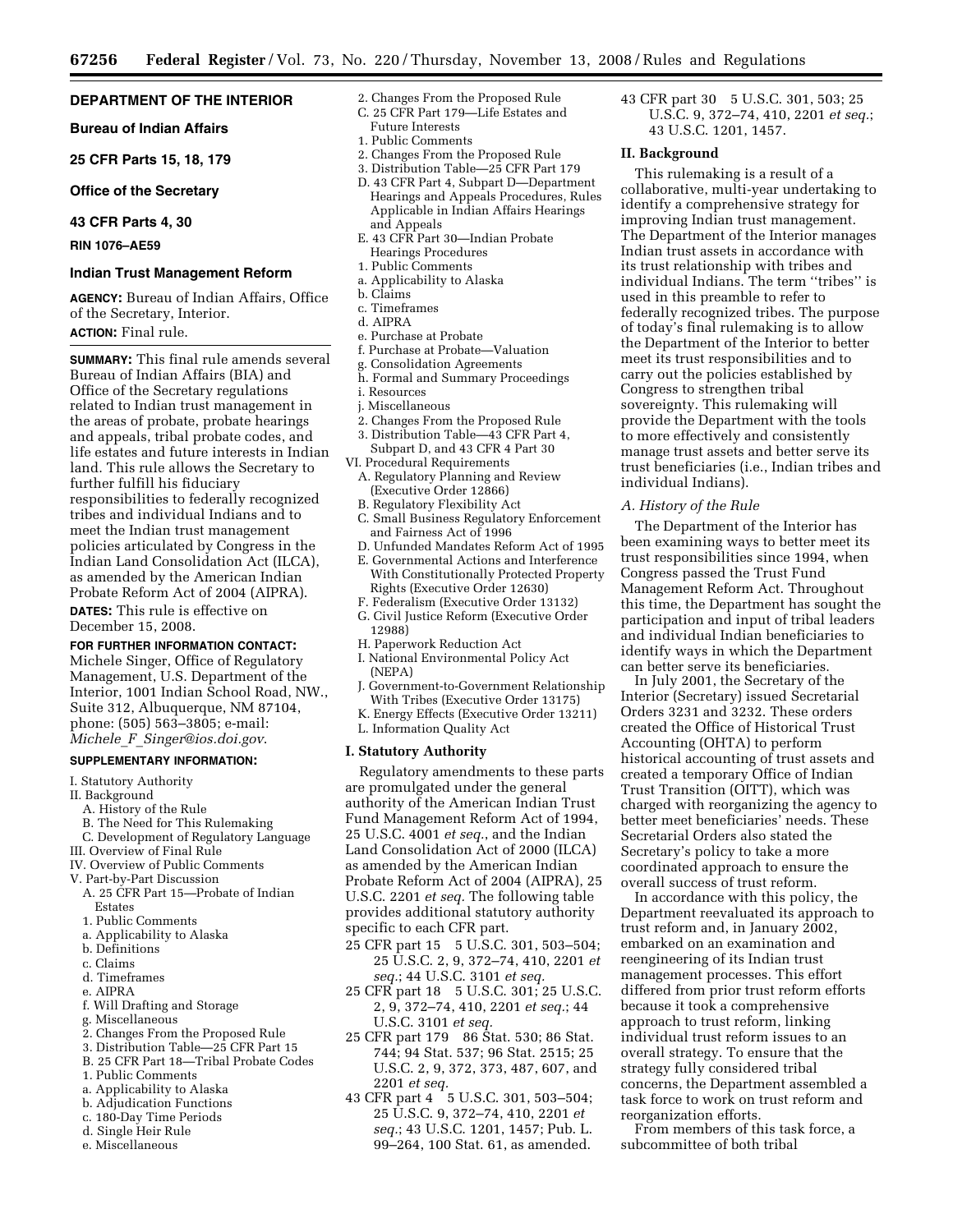representatives and Department representatives was formed. The subcommittee met regularly to review the ''As-Is'' processes for performing major trust functions at that time. From this ''As-Is'' model, the subcommittee identified business goals and objectives the Department should meet in fulfilling its trust responsibilities and providing improved services to trust beneficiaries. These business goals and objectives provided strategic direction for development of the ''To-Be'' model, known as the Fiduciary Trust Model (FTM). The FTM redesigns trust processes into more efficient, consistent, integrated, and fiscally responsible business processes. In developing the FTM, the team incorporated years of Departmental consultation with tribes. The Department adopted the FTM in December 2004 to guide trust reform.

On August 8, 2006, the Department published a proposed rule at 71 FR 4517 which addressed the FTM's goals for regulatory changes to the probate process. Today's rulemaking finalizes the proposed rule, with changes addressing comments received during the public comment period.

#### *B. The Need for This Final Rulemaking*

Since adopting the FTM, the Department formed an FTM Implementation Team with tribal representatives. The FTM Implementation Team is leading internal organizational changes for improving performance and accountability in management of the trust. At the beginning of the reengineering process, the Joint Task Force had anticipated that regulatory changes would be necessary to fully implement trust reform. The Team has since determined, and the Secretary has confirmed, that certain regulatory changes are indeed needed to enable the Department to fully implement the FTM. Today's final rule includes many of these necessary regulatory changes.

Additionally, Congress enacted the American Indian Probate Reform Act of 2004. AIPRA amends ILCA to better meet the trust reform goals for land consolidation articulated in ILCA. Many of the regulatory changes within these rules reflect recent changes to the law by the enactment of AIPRA.

# *C. Development of Regulatory Language*

This final rulemaking encompasses tribal and Departmental representatives' efforts who have provided comments throughout the trust reform process. These efforts guided in-house teams in drafting the specific regulatory language. The in-house teams consisted of Federal personnel from Department

headquarters and the field, and included program officers and Department attorneys possessing extensive expertise in probate.

On December 27, 2005, the Department shared advance copies of the regulatory language (identified as ''preliminary drafts'' throughout this preamble) with leaders of each federally recognized tribal government, as well as additional contacts in Indian country, for their input and recommendations. The Department also presented the preliminary drafts and obtained the input of tribes at two formal consultation meetings: One in Albuquerque, New Mexico, on February 14–15, 2006, and one in Portland, Oregon, on March 29, 2006. Comments received during these consultations and in the time leading up to this publication have identified several issues that the Department considered in revising the preliminary drafts for publication as a proposed rule.

The Department published the proposed rule on August 8, 2006, at 71 FR 45173 and held additional tribal consultations in August 2006.

#### **III. Overview of Final Rule**

The final rule amends various parts of the CFR to further implement Indian trust management reform and ILCA, as amended by AIPRA. The Department is not yet finalizing 25 CFR part 150, Indian Land Title of Record, or 25 CFR 152, Conveyances of Trust or Restricted Indian Land, Removal of Trust or Restricted Status; however, the remaining proposed regulations, 25 CFR parts 15, 18, and 179, and 43 CFR parts 4 and 30 are being finalized today. Together, these amendments form an integrated approach to Indian trust management related to probates that allow the Department to better meet the needs of its beneficiaries. The amendments incorporate AIPRA changes to probate, promote consolidation and the reduction of fractionation of interests, and improve service to beneficiaries. The amendments also make changes in accordance with the Plain Language Initiative (63 FR 31885 (June 10, 1998)) to facilitate ease of use and public comprehension.

#### **IV. Overview of Public Comments**

As noted above, the Department held tribal consultations on this rule. A court reporter transcribed each comment made orally at these consultations. In addition, the Department received approximately 21 written comments via letter, facsimile, e-mail, and the comment entry form at *http://* 

*www.doitrustregs.com* during the formal comment period.

Publication of the proposed rule opened the original public comment period on August 8, 2006 (*see* 71 FR 45173). Comments were originally due by October 10, 2006. On November 1, 2006, the Department reopened the comment period for an additional 60 days to January 2, 2007 (*see* 71 FR 64181). The Department again reopened the public comment period on January 25, 2007, for an additional 60 days to March 12, 2007 (*see* 71 FR 3377).

Public comments ranged from the very general, regarding the Department's approach to tribal consultations, to the very specific, regarding the language used in a particular proposed regulation. The Department reviewed and discussed each written and transcribed comment at intra-Departmental workgroup meetings held in Albuquerque, New Mexico, the week of March 19, 2007, and continued to refine the regulations throughout the following year. Through close coordination among the members, the workgroups drafted changes to the regulations as appropriate to address comments.

#### **V. Part-by-Part Discussion**

The following sections provide a summary of public comments on the proposed rule and changes the final rule makes to the proposed rule. The following sections also provide distribution tables showing where general content in the current rule can be found in the final rule, by listing the current CFR sections that the final rule amends and the new CFR sections. For a description of changes made to the preliminary drafts, which were distributed to tribes in December 2005 and incorporated into the proposed rule, refer to the proposed rule at 71 FR 45173 (August 8, 2006).

This preamble does not specifically address all non-substantive changes or editorial wording changes.

# *A. 25 CFR Part 15—Probate of Indian Estates*

The purpose of this part is to describe the authorities, policies, and procedures the BIA (or tribe that has contracted or compacted to fulfill probate functions) uses to prepare a probate file for an Indian decedent's trust estate, except for restricted land derived from allotments made to members of the Osage Nation and the Five Civilized Tribes (Cherokee, Choctaw, Chickasaw, Creek, and Seminole).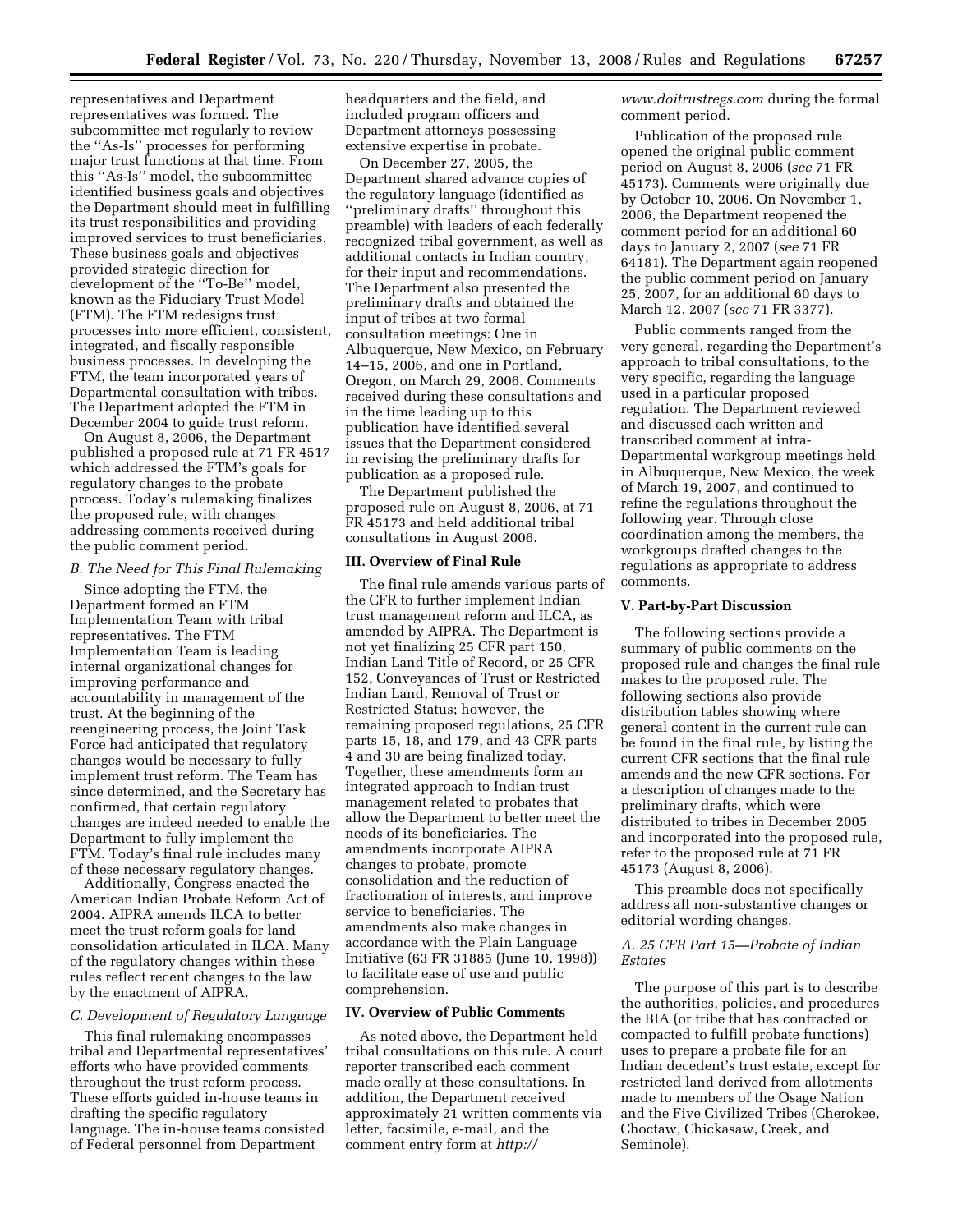# 1. Public Comments

# a. Applicability to Alaska

One commenter requested that the Department clarify the applicability of this part to Alaska. The Department has added such clarification at section  $15.1(b)$ .

#### b. Definitions

Several commenters questioned how eligibility for membership in a tribe is determined in the context of whether someone meets the definition of ''Indian.'' AIPRA established a new definition of ''Indian,'' which now includes persons eligible for membership in any Indian tribe. See 25 U.S.C. 2201(2)(A). Part 15 incorporates this new definition in its definition of ''Indian'' in section 15.2 and by requiring information regarding eligibility for membership in an Indian tribe to be included in the probate file under section 15.202. The tribe determines its own membership. BIA will need information from the tribes on their eligibility requirements; however, BIA will not require tribal certification as to a particular person's eligibility. Once the information is sent to the Office of Hearings and Appeals (OHA), the judge will apply the tribe's enrollment standards during the probate process in order to determine who may inherit. The judge's determination as to eligibility for probate purposes does not affect the tribe's determination as to membership.

One commenter asked whether a person would be considered ''eligible for membership'' in an Indian tribe if the tribe's code prevents inheritance. Eligibility for membership relates only to the definition of ''Indian'' under AIPRA and is a separate issue from whether, under a tribe's code, a particular class of people may inherit.

Another commenter suggested adding a definition for ''testator.'' The Department has added this definition in section 15.2.

Two commenters pointed out that the definition of ''trust personalty'' in the proposed rule would not include reindeer subject to the Reindeer Act of 1937, as amended, 50 Stat. 900; 25 U.S.C. 500–500n, or fossils removed from trust land over which the Secretary has trust responsibility. The Department has amended the definition of ''trust personalty'' in the final rule to include personal property that may be subject to Secretarial supervision, such as the ''trust reindeer.'' This amendment does not expand Secretarial obligations, but merely recognizes existing obligations.

One commenter stated that BIA is mentioned in several headings, but the definition of BIA does not include tribes that are contracting or compacting the probate function. The Department has reviewed the headings to ensure that the more general term ''agency'' is used when appropriate to include contracting or compacting tribes acting in place of BIA in performing the preparation of the probate package. Additionally, the text of the section clarifies the actor through the use of ''we'' and ''us,'' which are defined as including contracting and compacting tribes.

One commenter requested a new definition for ''testamentary capacity.'' Because testamentary capacity is a determination made by the judge, the Department does not believe a definition is appropriate here.

One commenter noted that, in section 15.201, using the term ''we'' when identifying who will transfer the probate file to OHA is ambiguous. The Department again points the commenter to the definition of ''we'' as including contracting and compacting tribes.

#### c. Claims

One commenter asked whether proposed section 15.202 (final sections 15.302 through 15.305), which allows the use of trust personalty to satisfy claims, also allows land to be sold to satisfy claims against the estate. The answer is no, land interests cannot be sold to satisfy claims against the estate.

Another commenter asked whether statutes of limitations may bar claims against an Indian estate. Statutes of limitations do apply to claims against Indian estates. If the statute of limitations on a claim has already run, the creditor cannot resurrect the claim during probate of the estate.

Certain kinds of claims are barred altogether. For example, claims by States and counties are barred (e.g., if a State seeks reimbursement of welfare assistance). Claims for unliquidated damages or unliquidated claims are barred because the Department does not have jurisdiction to determine those claims or pay them out of trust assets. See 43 CFR 30.143, below.

Several commenters asked whether an assignment of income would be considered a claim or would continue with the land. An assignment is not the same as a debt, but is a manner or method of payment of a debt. Whether an assignment of income survives a decedent, or does not survive a decedent but may be relevant to the allowance of a claim against the estate, depends on the specific language of the assignment and debt instrument. In some cases, an assignment of income is a personal act of the assignor and upon the death of the assignor, the assignment

dies. The underlying debt could be the basis of a claim against the estate, if a balance remains unpaid. The final provision at 43 CFR 30.146 makes it clear that claims may be paid only from intangible trust personalty in a decedent's IIM account or due and payable to the decedent on the date of death. However, if the decedent entered into a valid assignment of income from specific identified trust property, if the assignment specifically provides that it survives the decedent, and if the assignment was approved by the Secretary, the trust property affected by the assignment would likely pass subject to the assignment and would not be subject to the limitation that applies to claims. Similarly, trust property that is subject to a mortgage passes to the heirs or devisees subject to that mortgage.

#### d. Timeframes

Several commenters addressed the current delay in probating Indian estates and requested the inclusion of timeframes for preparation of the probate package by BIA (or the contracting or compacting tribe). During the probate process, many factors can affect the timing, including cooperation by tribes, family members, and probable heirs and the availability of Departmental resources. The Department decided not to include deadlines for preparation of the probate package because each case is unique; some cases require more time to compile the necessary information, while others require less. We have added a timeframe that once the probate package is complete, it will be forwarded to OHA within 30 days (section 15.401).

One commenter stated that the 30-day appeal time provided in section 15.403 is too short given that addresses may change, mail may need to be forwarded, and individuals may not understand the need to speak with a tribal or BIA representative about the implications of a decision. The Department weighed the interests of those who may want to appeal and the potential for circumstances such as those identified by the commenter against the interests of those waiting for distribution of the probated assets. Based on this weighing of interests, the Department determined that 30 days is a reasonable amount of time.

#### e. AIPRA

Several commenters had miscellaneous questions and comments regarding the statutory language and effect of AIPRA. For example, one commenter expressed concern that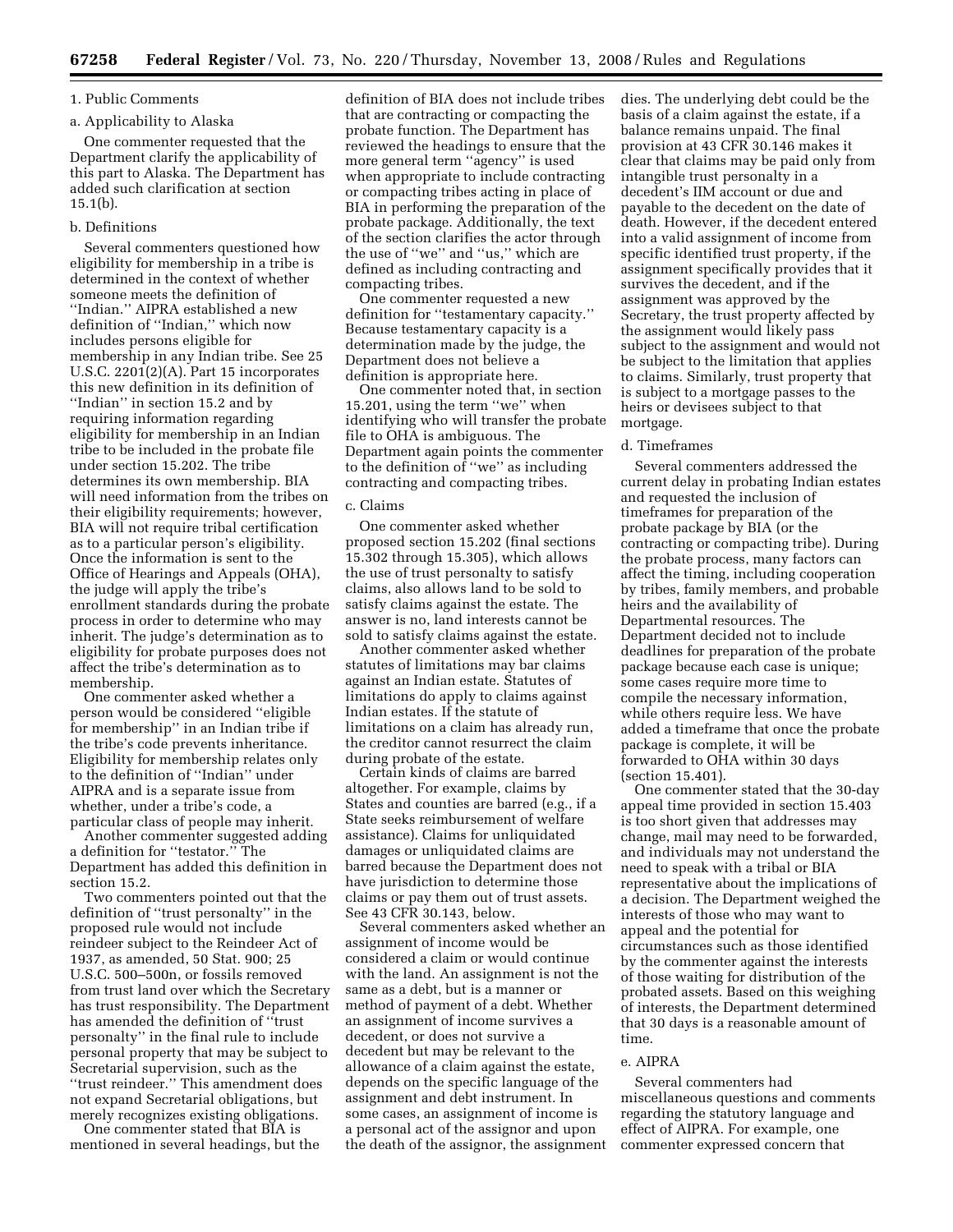AIPRA may allow interests to be inherited by non-Indians. In response, the Department notes that AIPRA prevents land from leaving trust status through intestacy and points the commenter to the definitions of ''Indian'' (25 U.S.C. 2201(2)) and ''eligible heirs'' (25 U.S.C. 2201(9)).

Another commenter requested clarification of the phrase ''lineal descendants within two degrees of consanguinity'' in AIPRA's definition of ''eligible heirs.'' A child or grandchild would be a lineal descendant within two degrees of consanguinity of a decedent.

One commenter asked about the threshold for interests to be subject to purchase at probate without consent. AIPRA is clear in stating that consent is not required where the interest passing to the heir intestate is less than 5 percent. See 25 U.S.C. 2206(o)(5). Section 15.202(e)(2) establishes that the probate file will include an inventory of, among other things, interests that represent less than 5 percent of the undivided interest in a parcel.

One commenter suggested that section 15.401, which provides that tribes will receive notice of a prepared probate package only for interests that are less than 5 percent, should include large interests because the tribe may want to exercise a purchase option, particularly where the land might go out of trust or be inherited by a non-tribal member. The tribe can obtain information on ownership of trust interests at any time, pursuant to 25 U.S.C. 2216(e). Additionally, OHA will provide the tribe with jurisdiction with notice of the formal probate proceeding for all probate cases in which the decedent died on or after June 20, 2006, pursuant to 43 CFR 30.213 and 30.214.

A commenter noted that several of the ''2 percent or less'' interests that escheated to the tribes under the ILCA provision that was ruled unconstitutional in *Youpee* v. *Babbitt,*  519 U.S. 234 (1997), have yet to be returned to the estates from which they were taken. This commenter stated that it is difficult to determine whether a decedent's interest is less than 5 percent for the purposes of AIPRA's single heir rule, given that many of these ''2 percent or less'' interests have not yet been returned. The Department recognizes that this is an issue. The Department is addressing this issue and is tracking progress in returning the ''2 percent or less'' interests. Nevertheless, the single heir rule is a statutory requirement of AIPRA and not subject to modification in these regulations.

# f. Will Drafting and Storage

Two commenters suggested including a provision in part 15 authorizing the use of electronic copies of wills, codicils, and revocations. Probate of electronic wills and related documents is not an accepted judicial practice at this time; however, should it become an accepted practice in the future, the Department will reconsider this suggestion.

Several commenters questioned why the Department is no longer providing will-drafting services to Indians or accepting wills for storage. Part 15 does not address will-drafting services or will storage; however, the Department will address this comment here, given its relevance. The Department's April 21, 2005 policy on wills and estate planning services discontinues the Department's practice of assisting Indians in preparing wills by acting as a scrivener. This policy also discontinues the Department's practice of accepting wills for storage. The Department will continue to store those wills that were in our possession as of April 29, 2005. However, the Department has elected not to exercise our discretionary right to continue accepting and storing any wills not in our possession as of April 29, 2005. A testator may keep his or her will with other important papers or give it to someone else to store safely. Family members or others with access to the will should present it to BIA upon the death of the testator.

A commenter asked to change section 15.3 to eliminate or provide exceptions to the requirement that a person be 18 years of age or over to make a will disposing of trust or restricted land or trust personalty. The Department reviewed this request and determined that the Secretary does not have the authority to change the age requirement because it is statutorily established. *See*  25 U.S.C. 373.

#### g. Miscellaneous

One commenter stated that requiring a birth certificate as part of the probate file creates a hardship. The Department recognizes that many people do not have a birth certificate, and therefore has deleted the requirement for a birth certificate to be included in the probate file.

One commenter suggested amending section 15.202 to require appraisal information as part of the probate file, in support of purchases at probate or settlement agreements. The Department has determined that it is more efficient for OHA to request appraisal information on an as-needed basis than

to require an appraisal in support of every probate.

Several commenters asked whether the decedent's family has access to the probate file. Access to the probate file is governed by the Privacy Act insofar as the file contains personal identifying information of living persons, such as heirs or devisees. These commenters also stated that section 15.504 is unclear because the language does not appear to respond to the heading ''Who may inspect these records?'' The Department has revised the heading to better address the content of this provision.

One commenter asked how often a claim to recover the costs of searching for an absent interest owner by an independent firm would occur, under section 15.106(d). The purpose of this provision is to allow for a determination as to whether an interest owner is deceased, and if so, connect heirs and devisees to property. Whether an estate is charged for a search will depend on the size of the estate. BIA decides whether it will conduct that search in any particular case. Ultimately, OHA will decide on a case-by-case basis whether a search would be chargeable as a cost of administration of the estate.

One commenter noted that part 15 does not address handwritten wills and asked whether the Department will accept them. The Department will accept a will that is handwritten, but it still must meet the minimum formalities of execution: A testamentary instrument signed by the testator, dated, and witnessed by two disinterested adults. See 25 CFR 15.4. The same commenter asked whether tribal notaries may notarize signatures even if the tribe has a statutory option to purchase. The fact that the notary is a tribal employee does not disqualify that person from serving as a notary, because the notary only acknowledges the signatures. However, the two witnesses under section 15.4 must be disinterested.

Several commenters asked whether Mutual Help houses are probated by OHA. ''Mutual Help'' refers to housing grants from the U.S. Department of Housing and Urban Development administered by Indian housing authorities. There may be circumstances in which a Mutual Help house would be probated by OHA.

#### 2. Changes From the Proposed Rule

The Department amended the title of part 15 to reflect established statutory law that, in effect, exempts members of the Osage Nation from part 15.

To improve the organization, the Department switched the order of subparts C and D, since preparation of the probate file logically comes before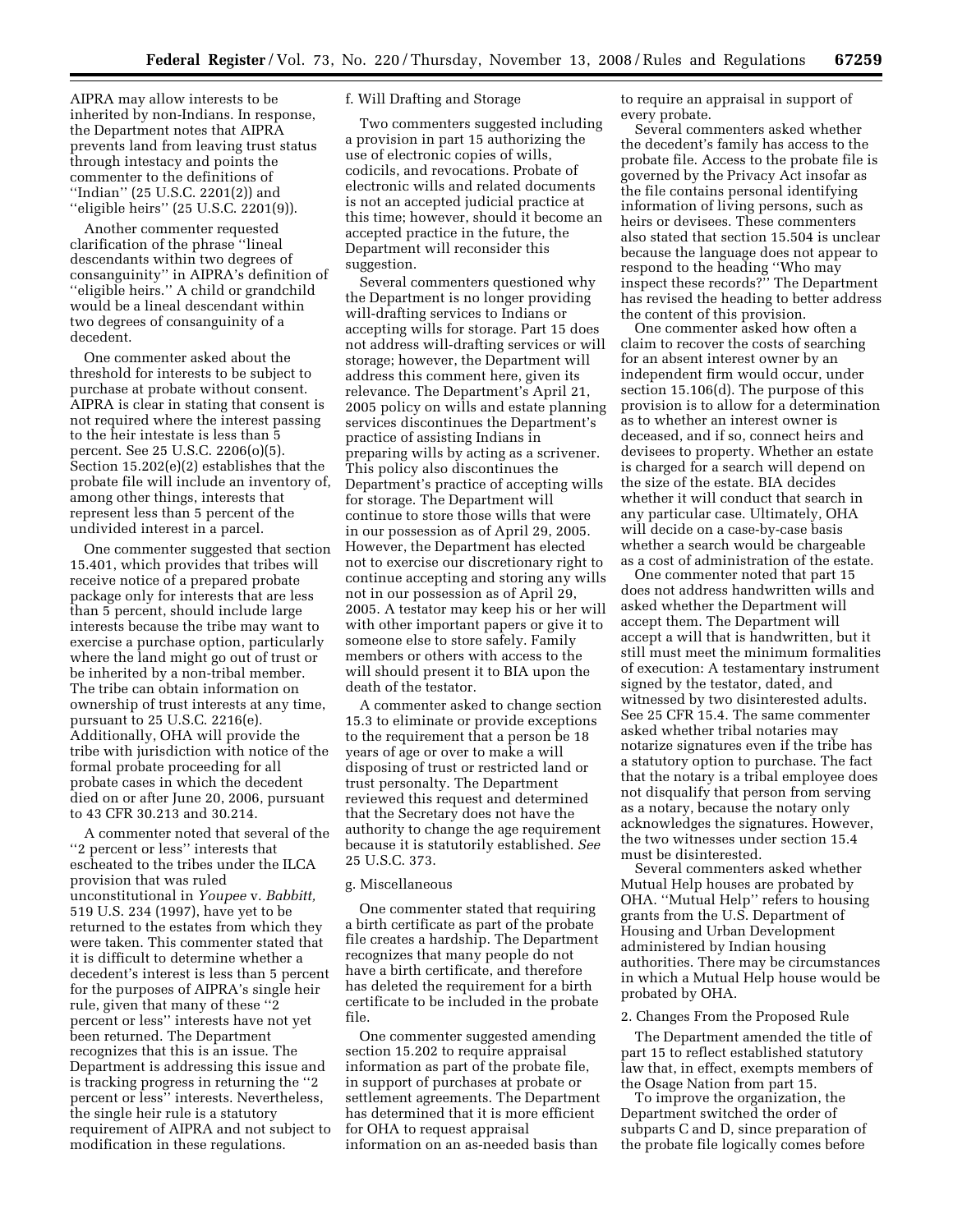obtaining emergency assistance and filing claims. The Department also moved proposed section 15.505 to final 15.203, and renumbered proposed 15.303 to become final 15.204 and proposed 15.506 to become final 15.505. Proposed section 15.505 relates to information the tribe must provide to complete the probate file, which fits better in subpart C (''Preparing the Probate File''), than with provisions relating to records.

In section 15.1, the Department clarified applicability of the rule to Alaska.

In section 15.2, the Department added definitions for ''affidavit'' and ''testator'' in response to a public comment. The Department also clarified that ''child'' includes natural children, clarified "eligible heir" and "Indian" by adding an ''or'' in each, clarified ''will,'' and clarified ''you'' by defining interested parties as the universe of persons that may be referred to by this term. The Department added a definition for ''lockbox'' in response to a comment.

In section 15.9, the Department changed the wording to allow a person to either swear or affirm.

In section 15.104, the Department made editorial changes to clarify the requirement for a death certificate or certified copy of a death certificate, and to specify the contents of an affidavit provided in lieu of a death certificate.

In section 15.202 (proposed section 15.302), the Department deleted the reference to BIA's querying sources, since the focus of the section is on the content of the probate file, not BIA's process for assembling the probate file. Final section 15.204 covers BIA's obligation with respect to querying sources.

In section 15.301, the Department deleted paragraphs (c)(2) and (c)(3) because these factors, ''the number of potential heirs or devisees'' and ''the amount of any claims against the estate,'' respectively, are not routinely considered in determining whether to approve expenditures from an IIM account to cover burial costs.

In sections 15.302 through 15.305, the Department clarifies how to file claims in formal probate proceedings and summary probate proceedings, in response to comments. The Department clarifies that creditor claims may be filed with the agency (which includes compacting and contracting tribes) before the agency transfers the probate file to OHA. After the file is transferred, claims may be filed with OHA. In any formal proceeding, claims must be filed before the conclusion of the first hearing at OHA. Section 15.305 now also

specifies that an affidavit must include a statement as to whether the creditor or anyone on behalf of the creditor has filed a claim or sought reimbursement against the decedent's trust or restricted property in any other judicial or quasijudicial proceeding, and the status of such action.

Section 15.305(a)(5) is reworded to require the creditor to disclose any evidence that the decedent disputed the amount of the claim.

In section 15.403, the Department adds a cross reference to 43 CFR parts 4 and 30 and restates that, after a judge's decision on rehearing, a person may file an appeal within 30 days of the date of mailing the decision.

In section 15.501, the Department added ''OHA'' as a source for information on the status of a probate. The Department also removed the telephone number for the Trust Beneficiary Call Center (888–678–6836, ext. 0) in this section and in section 15.103 because any future change in the telephone number would have required a regulatory amendment.

# 3. Distribution Table—25 CFR Part 15

The following distribution table indicates where each of the current regulatory sections in 25 CFR part 15 is located in the final 25 CFR part 15.

| Current citation | New citation | Title                                                                                                  |
|------------------|--------------|--------------------------------------------------------------------------------------------------------|
| 15.1             | 15.1         | What is the purpose of this part?                                                                      |
| 15.2             | 15.2         | What definitions do I need to know?                                                                    |
|                  | 15.3         | Who can make a will disposing of trust or restricted land or trust personalty?                         |
|                  | 15.4         | What are the requirements for a valid will?                                                            |
|                  | 15.5         | May I revoke my will?                                                                                  |
|                  | 15.6         | May my will be deemed revoked by the operation of the law of any State?                                |
|                  | 15.7         | What is a self-proved will?                                                                            |
|                  | 15.8         | May I make my will, codicil, or revocation self-proved?                                                |
|                  | 15.9         | What information must be included in an affidavit for a self-proved will, codicil, or revocation?      |
|                  | 15.10        | Will the Secretary probate all the land or assets in an estate?                                        |
| $15.4$           | 15.11        | What are the basic steps of the probate process?                                                       |
|                  | 15.12        | What happens if assets in a trust estate may be diminished or destroyed while the probate is pending?  |
|                  | 15.103       | How do I begin the probate process?                                                                    |
|                  | 15.104       | Does the agency need a death certificate to prepare a probate file?                                    |
|                  | 15.102       | Who may notify the agency of a death?                                                                  |
|                  | 15.101       | When should I notify the agency of a death of a person owning trust or restricted property?            |
| 15.104, 15.105   | 15.105       | What other documents does the agency need to prepare a probate file?                                   |
|                  | 15.301       | May I receive funds from the decedent's IIM account for funeral services?                              |
| 15.107           | 15.107       | Who prepares the probate file?                                                                         |
| 15.108           | 15.108       | If the decedent was not an enrolled member of a tribe or was a member of more than one tribe, who pre- |
|                  |              | pares the probate file?                                                                                |
|                  | 15.106       | May a probate case be initiated when an owner of an interest has been absent?                          |
| 15.201 <u> </u>  | 15.201       | What will the agency do with the documents that I provide?                                             |
| 15.202           | 15.302       | May I file a claim against the estate?                                                                 |
|                  | 15.303       | Where may I file my claim against an estate?                                                           |
|                  | 15.304       | When must I file my claim?                                                                             |
|                  | 15.305       | What must I include with my claim?                                                                     |
| 15.203           | 15.202       | What items must the agency include in the probate file?                                                |
|                  | 15.203       | What information must tribes provide BIA to complete the probate file?                                 |
|                  | 15.204       | When is a probate file complete?                                                                       |
|                  | 15.401       | What happens after BIA prepares the probate file?                                                      |
|                  | 15.402       | What happens after the probate file is referred to OHA?                                                |
|                  | 15.403       | What happens after the probate order is issued?                                                        |
|                  | 15.501       | How may I find out the status of a probate?                                                            |
| 15.402           | 15.502       | Who owns the records associated with this part?                                                        |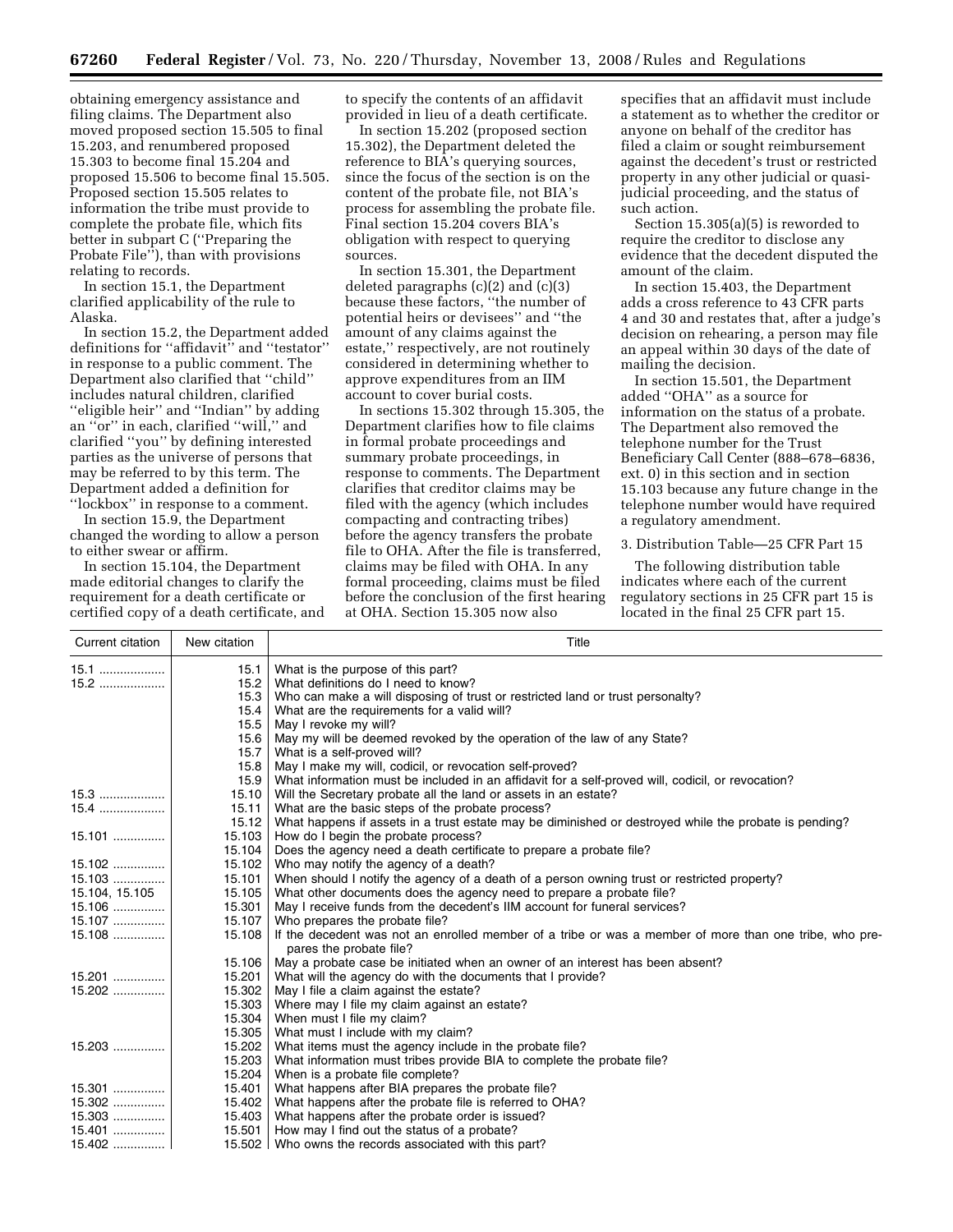| Current citation | New citation | Title                                                                                                                                                                                             |  |
|------------------|--------------|---------------------------------------------------------------------------------------------------------------------------------------------------------------------------------------------------|--|
| 15.403 !         | 15.503       | How must records associated with this part be preserved?<br>15.504   Who may inspect records and records management practices?<br>15.505   How does the Paperwork Reduction Act affect this part? |  |

## *B. 25 CFR 18—Tribal Probate Codes*

This new CFR part addresses the process for obtaining Secretarial approval of a tribal probate code and lists factors the Secretary will consider in reviewing the tribal probate code for approval.

# 1. Public Comments

# a. Applicability to Alaska

At least one commenter noted that Alaska tribes may enact tribal probate codes, but that AIPRA does not apply. Part 18 does not apply to Alaska lands.

#### b. Adjudication Functions

One commenter asked whether a tribe can contract the probate adjudication functions. While tribes may contract probate file preparation (the BIA function), tribes cannot contract the adjudication function (the OHA function) because the adjudication function—determining ownership of trust land, title to which is held by the United States for the benefit of tribes and individual Indians—is an inherently Federal function. In adjudicating probates, OHA will apply a tribal probate code so long as it is consistent with Federal law and approved pursuant to AIPRA where applicable.

# c. 180-Day Time Periods

Several commenters stated that they believe the 180-day period for the Department to review and come to a decision whether to approve the code is excessive. These commenters point out that ILCA, as amended by AIPRA, establishes 180 days as an absolute deadline for the Department to come to a decision, but does not prevent the Department from establishing a shorter timeline. The Department is exercising the authority granted by Congress to take up to 180 days to review tribal probate codes. See 25 U.S.C.  $2205(b)(2)(A)$ .

Several commenters stated that they believe the second 180-day period from approval of the tribal probate code to when the code may become effective—is also excessive. ILCA, as amended by AIPRA establishes that the tribal probate code may not be effective for 180 days following approval to allow tribal members adequate opportunity to amend their wills. See 25 U.S.C. 2205(b)(3). One commenter asked when

those provisions of a tribal probate code that do not require Secretarial approval will become effective. Part 18 addresses only those sections of a tribal probate code dealing with trust property. The 180-day time period applies only to the provisions dealing with trust property. All other provisions may become effective at the time prescribed by the tribe.

#### d. Single Heir Rule

One commenter asked whether tribal probate codes must provide that interests less than 5 percent must pass in accordance with the single heir rule. Section 2205 of ILCA, as amended by AIPRA, says the code must be consistent with the goals of ILCA. One of those goals is to reduce fractionation; therefore, no more than one individual can inherit less than 5 percent of the total undivided ownership in a parcel through intestacy. Under AIPRA, the single heir rule does not apply to interests that are 5 percent or greater or interests devised through a will. The Department also clarified in final section 18.301 that a tribe may adopt a single heir rule without adopting a full tribal probate code. Another commenter noted that ILCA, as amended by AIPRA, allows tribes to adopt a single heir rule that distributes to a different single heir from that designated by statute. The Department clarified this point in final section 18.301. Another commenter asked what timelines apply to single heir rules submitted separately from, or without, a tribal probate code. The Department has added subpart D to address this comment.

#### e. Miscellaneous

One commenter stated that part 18 should be revised to expressly limit the Department's review of sections of the tribal probate code that govern trust and restricted lands. The Department has added sections 18.103 and 18.203 to clarify which provisions of a tribal probate code are subject to its approval.

At least one commenter questioned whether the commenter's specific tribe may enact a tribal probate code. Congress enacted some statutes specific to tribes. Nothing in AIPRA amends or otherwise affects the application of the tribe-specific laws addressed in 25 U.S.C. 2206(g). However, a tribe may use AIPRA and its Congressionally

enacted statute to develop and adopt its own probate code.

Several commenters noted that, in final section 18.106, the provision stating that a tribal probate code must allow an Indian lineal descendant of the original allottee and an Indian who is not a member of the Indian tribe with jurisdiction over the interest in land to 'inherit'' is inaccurate, because ILCA, as amended by AIPRA, states that the tribal probate code must allow such persons to receive by will (i.e., by devise). The Department agrees with this comment and has incorporated the change in section 18.106(c) and (d).

One commenter stated that the proposed section 18.4, which had stated that the tribal probate code be submitted to the local Bureau official, was not specific enough. The Department has responded by including the specific address to which tribal probate codes should be submitted at section 18.105, and has changed the recipient to Central Office rather than local Bureau officials.

A few commenters requested more guidance as to what parts of a tribal probate code are subject to Secretarial approval. Final part 18 clarifies that only those tribal probate codes containing provisions regarding the descent and distribution of trust or restricted lands require and are subject to Secretarial approval. The Department published a model tribal probate code in the **Federal Register** to provide suggested guidelines for tribes considering the creation and adoption of a tribal probate code containing provisions applicable to trust and restricted property. *See* 72 FR 54674 (September 26, 2007).

One commenter stated that proposed 25 CFR 18.3(c)(2) was inconsistent with AIPRA. The commenter pointed out that this regulation allowed a spouse or a lineal descendent of either the testator or the original allottee to reserve a life estate. The commenter noted that including descendents of the original allottee in 25 CFR 18.3(c)(2) as eligible to reserve a life estate under a tribal probate code expands the class of persons contemplated by AIPRA. The Department agrees with this comment and has deleted the reference to descendents of the original allottee in 25 CFR 18.3(c)(2).

AIPRA does not allow a tribal probate code to prohibit the devise of an interest in trust or restricted property to an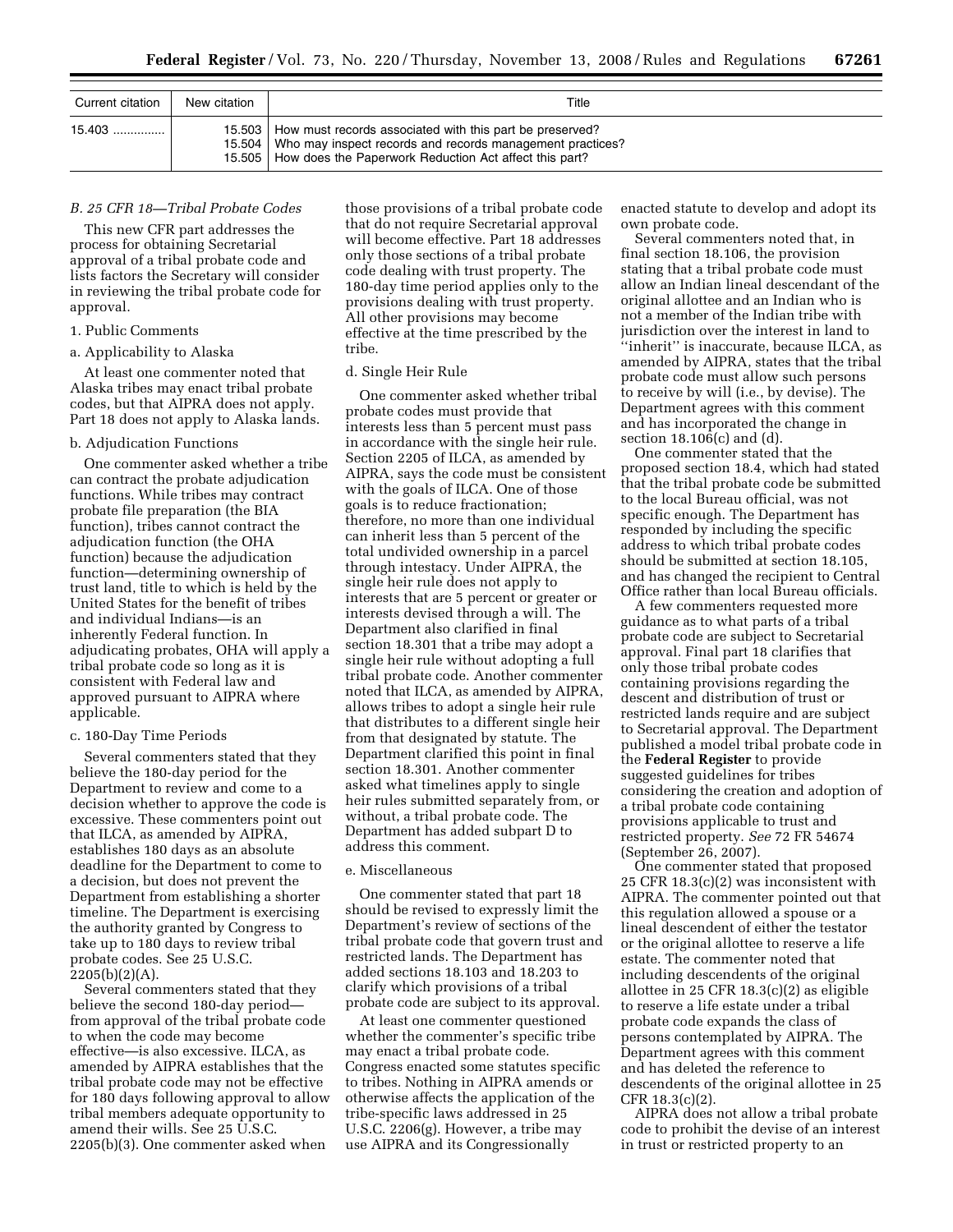Indian lineal descendent of the original allottee or an Indian who is not a member of the tribe with jurisdiction over the interest in land unless the following conditions are met: (1) The code allows those individuals to renounce their interests to eligible devisees in accordance with the tribal code; (2) the code allows a devisee spouse or lineal descendant of the testator to reserve a life estate without regard to waste; and (3) the code requires the payment of fair market value as determined by us on the date of the decedent's death. The final rule complies with AIPRA. The relevant provisions are now found at 25 CFR 18.106(c) and (d).

## 2. Changes From the Proposed Rule

The Department reorganized the proposed rule, by separating into three distinct subparts provisions related to tribal probate codes, amendments to tribal probate codes, and single heir rules submitted separately from tribal probate codes. This reorganization should allow users to more readily locate the provisions they are interested in.

The Department also changed who tribes should submit their tribal probate codes to, requiring them to submit to Central Office, rather than local Bureau officials. This allows a specific address to be included, as requested by a commenter. The Department also added several additional sections for further clarification. For example, the Department added a new section 18.1 to make the purposes of part 18 explicit. The Department also clarifies that a tribe must obtain approval of the tribal probate code only if the code governs descent and distribution of trust and restricted lands (see final sections 18.101 and 18.102). The Department added a new section 18.103 to clarify which provisions of a tribal probate code are subject to the Secretary's approval.

In response to comments, the Department added a new subpart D to clarify that a tribe may enact a single heir rule without enacting a tribal probate code and to clarify the approval timeline for a single heir rule that is not part of a tribal probate code.

To make the approval process more transparent, the Department also clarified what the Secretary will consider in the approval decision (see final section 18.106) and the procedure for obtaining Secretarial approval of amendments to tribal probate codes (see subpart C).

The Department deleted proposed 18.12(b) regarding appeals of a denial by the Assistant Secretary—Indian Affairs

to the Board of Indian Appeals because the Board generally lacks authority to review decisions of the Assistant Secretary, and even if such authority were granted, the time limits imposed by AIPRA essentially exclude the possibility of review by the Board.

In final sections 18.110, 18.207, and 18.306, the Department clarifies when a tribal probate code, amendment, and single heir rule, respectively, becomes effective if it is approved by the Department's inaction.

**Note:** A distribution table is not included here because these provisions are new.

# *C. 25 CFR Part 179—Life Estates and Future Interests*

This part sets forth the authorities, policy, and procedures governing the administration by the Secretary of life estates and future interests in Indian lands. Many of the provisions are effective only in the absence of language to the contrary in the document creating the life estate (i.e., probate order or conveyance document).

#### 1. Public Comments

The public comments on proposed 25 CFR part 179 overwhelmingly objected to the proposed revisions as confusing. The public comments stated that such confusing language makes it difficult for people to ensure that their property will be distributed in accordance with their intent when their will or conveyance includes life estates and future interests. For this reason, the Department has decided not to adopt most of the changes it proposed, with a few exceptions.

Commenters also objected to the apparent prohibition on successive life estates. The Department has decided not to adopt the proposed changes that would have prohibited successive life estates.

Additionally, several commenters objected to the provisions at proposed section 179.8 stating that members of a class are determined at the time a conveyance document is approved or at the death of decedent. Commenters objected to these provisions because ILCA, as amended by AIPRA, explicitly states that the time for ascertaining a class is the time the devise is to take effect in enjoyment. Likewise, commenters objected to proposed section 179.7 establishing that the Department will determine whether a condition is satisfied upon the Department's approval of the conveyance document or upon the death of the decedent. The Department has not adopted these proposed provisions.

Commenters also objected to limiting rights to dispose of property in probate or by gift. The Department has decided not to adopt the changes it proposed that would have limited rights to dispose of property in probate or by gift.

One commenter asked whether mineral rights could be given as a life estate, without rights to the surface. In a will, a testator may devise a life interest in the mineral estate and may define the extent of damage the life tenant may do. This rule only establishes guidelines in the absence of the language in the document establishing the life estate.

Another commenter asked whether a person holding a life estate ''without regard to waste'' is entitled to harvest timber without the consent of the remaindermen. The Department has added a new section 179.202 to address this and other situations regarding depletion of resources.

A few commenters asked about the meaning of the phrase ''without regard to waste.'' AIPRA established the definition and the Department is bound by its applicability.

#### 2. Changes From Proposed Rule

As stated above, in response to comments, the Department has not adopted most of the changes it proposed, with a few exceptions. In section 179.1, the Department clarified the scope and purpose of part 179, establishing three separate subparts. In section 179.2, the Department reinserted a definition for ''agency,'' clarified that agency includes compacting and contracting tribes, and retained an amended version of ''life estate.'' In addition, the Department added definitions for ''life estate without regard to waste'' and ''rents and profits.'' In section 179.3, the Department clarifies the application of law to include AIPRA. The Department also added a new section 179.4 to clarify how a life estate terminates.

The Department has retained the proposed use of Actuarial Table S in proposed section 179.13 (now in final section 179.102) rather than the table in the currently effective version of part 179, and has retained the explanatory paragraph stating that the Department will periodically review and revise the rate of return. The Department has also retained a revised version of the provision in proposed section 179.12(b) (now in final section 179.201) establishing distribution for life estates without regard to waste.

The Department has deleted proposed provisions related to classes and proposed provisions regarding the privileges and responsibilities of a life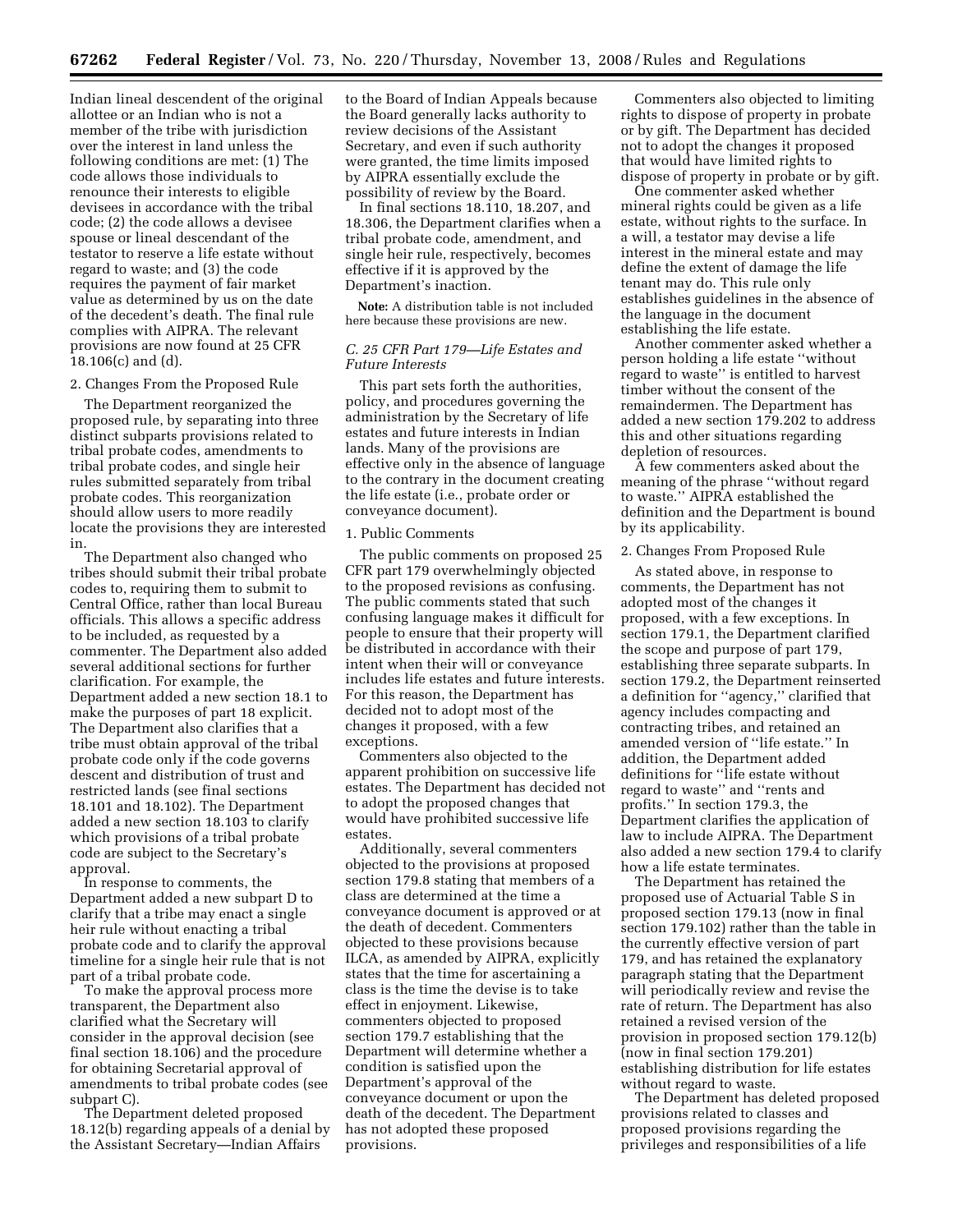tenant. The Department also deleted proposed section 179.11, regarding how a future interest holder can stop a life tenant from damaging or substantially diminishing the future interest, because the Department is already authorized as trustee to take action where appropriate. 3. Distribution Table—25 CFR Part 179

The following distribution table indicates where each of the current regulatory sections in 25 CFR part 179 is located in the final 25 CFR part 179.

| Current citation                                            | New citation                | Title                                                                                                                                                                                                                                                                                                                                                                                                                                                                                                                                                                                                                                                             |
|-------------------------------------------------------------|-----------------------------|-------------------------------------------------------------------------------------------------------------------------------------------------------------------------------------------------------------------------------------------------------------------------------------------------------------------------------------------------------------------------------------------------------------------------------------------------------------------------------------------------------------------------------------------------------------------------------------------------------------------------------------------------------------------|
| 179.1<br>179.2   <br>179.3 !<br>$179.4$<br>179.5<br>$179.6$ | $179.5 \text{ }$<br>179.201 | 179.1 What is the purpose of this part?<br>179.2 What definitions do I need to know?<br>179.3 What law applies to life estates?<br>179.4 When does a life estate terminate?<br>179.101   How does the Secretary distribute principal and income to the holder of a life estate?<br>179.102   How does the Secretary calculate the value of a remainder and a life estate?<br>What documents will the BIA use to record termination of a life estate?<br>How does the Secretary distribute principal and income to the hold of a life estate without regard to waste?<br>179.202   Can the holder of a life tenancy without regard to waste deplete the resources? |

# *D. 43 CFR Part 4, Subpart D— Department Hearings and Appeals Procedures, Rules Applicable in Indian Affairs Hearings and Appeals*

Currently, subpart D of 43 CFR part 4 addresses how OHA probates a trust estate after receipt of the probate file that BIA prepares under 25 CFR part 15. The amendments relocate the probate hearing procedures to a new part 30 and amend these procedures to improve clarity and to include new provisions implementing ILCA, as amended by AIPRA. See the discussion of these changes below.

# *E. 43 CFR Part 30—Indian Probate Hearings Procedures*

This newly established part addresses probate hearing procedures.

# 1. Public Comments

## a. Applicability to Alaska

One commenter requested that the Department clarify the applicability of this part to Alaska. The Department has added such clarification at section 30.100(c).

#### b. Claims

One commenter asked whether legal notice to creditors is still required, and noted that the BIA staff will not know the deadline for submitting claims, since it is now the date of the first hearing. Creditors will receive constructive or actual notice by OHA of the first hearing, either by posting of the notice of hearing or by mailing of the notice to creditors whose claims were presented to BIA prior to transfer of the probate file to OHA. Creditors may still file their claims with the BIA prior to transfer of the probate file to OHA, and BIA staff will know whether the file has been transferred, in which case they can refer the creditor to OHA for more information about the filing.

One commenter asked whether a mortgage is a claim against an estate. The Department treats the mortgage as an encumbrance on the land. The trust property will pass through the estate encumbered by the mortgage.

Several commenters asked whether various loans or assignments would be considered claims against the estate. See the discussion of ''Claims'' under 25 CFR part 15, above, for information on assignments. One commenter asked specifically whether a loan for which a lien on farming equipment is placed would be a claim in probate. A loan secured by farming equipment is not a trust probate issue because the equipment is not trust property. Under these regulations, the creditor must exhaust the security and must show evidence of any balance due after the exhaustion of the security before making a claim against trust assets. See final 25 CFR 15.305(c) and 43 CFR 30.141. Another commenter asked specifically whether claims for child support or alimony are claims against an estate. If liquidated under the applicable State or tribal law, claims for alimony or child support may be considered as general claims against the estate.

One commenter objected to section 30.144 to the extent it would allow BIA to petition for costs of administering an estate because it is BIA's trust responsibility to do so. This section allows the judge the discretion to authorize payment of costs of administering the estate where the judge deems it appropriate under specific circumstances; the Department does not anticipate that judges will routinely authorize payment to BIA.

One commenter recommended changing the word ''personalty'' to ''funds'' in section 30.146 because money generated after the date of death is generated from the land and goes with those heirs vested in the land. The Department agrees that money generated after the decedent's death belongs to the heirs or devisees, but it is still ''trust

personalty.'' Trust personalty that accrues after the date of the decedent's death from trust or restricted property is not available for payment of claims against the estate.

The discussion of comments on claims under 25 CFR part 15, at section V.A(1)(c) of this preamble, above, provides additional information on probate claims.

## c. Timeframes

Several commenters suggested adding timeframes to various parts of the probate process, including when OHA receives the probate file from BIA, notifies potential heirs or devisees, takes action to complete an incomplete probate file, provides notice of the hearing, schedules and holds hearings, and allows document discovery. One commenter suggested that certain classes of probate cases should be completed within certain timeframes. The Department decided not to add timelines for adjudication of probate estates because each case is unique, some requiring more time and some requiring less. During the probate process, many factors can affect the timing, including cooperation by tribes, family members, and probable heirs and devisees and the availability of Departmental resources.

A few commenters stated that the 30 days provided for filing a notice of appeal in 4.321 is not long enough because someone may not know of the decision in time, or decide to appeal in time. The Department weighed the interests of those who may want to appeal against the interests of those waiting for distribution of the probated assets and determined that 30 days was an appropriate time period. Provisions have been added to the regulations requiring the deciding official to give notice to the parties of their rights to further review or appeal, and providing that the review or appeal period runs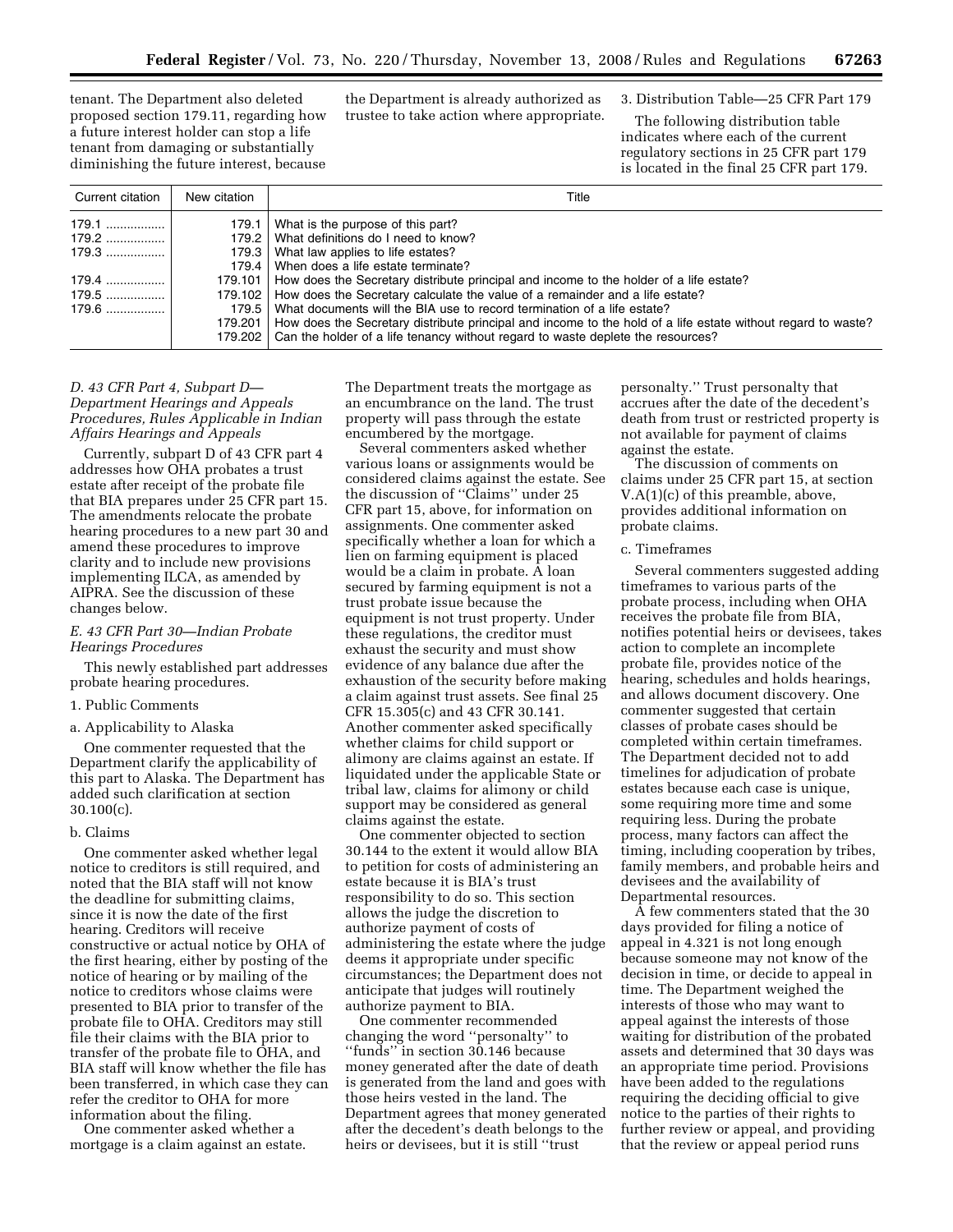from the mailing of a notice, decision, or order (i.e., one that includes accurate appeal information).

# d. AIPRA

One commenter asserted that AIPRA conflicts with the Indian Child Welfare Act regarding adopted-out children. AIPRA does not necessarily cut off the rights of adopted-out heirs. Even though a child has been adopted out by the mother (in this case, if the mother gave the child up for adoption), if the grandmother continued to maintain a relationship with that child, the child could inherit from the grandmother. See 25 U.S.C. 2206(j)(2)(B)(ii) and (iii). Another commenter stated that AIPRA's ''adopted-out heirs'' provisions are too vague. The regulations reflect AIPRA as enacted; however, tribes may adopt tribal standards for inheritance by adopted children in their tribal probate codes.

One commenter asked whether interests owned by persons who do not respond to notices may be sold without their consent. AIPRA allows certain interests to be sold during probate without the consent of the owner. See 25 U.S.C. 2206(o), as implemented by 43 CFR part 30, subpart G (Purchase at Probate).

One commenter asserted that abusive spouses should not be eligible to inherit. AIPRA provides no basis for disinheriting an abusive spouse, except in the extreme case where death results. Under 25 U.S.C. 2206(i), any person who knowingly participated, either as a principal or accessory before the fact, in the willful and unlawful killing of the decedent may not take any inheritance or devise.

One commenter asked how AIPRA affects mineral rights. AIPRA governs the descent and distribution of mineral rights to the same extent as other property rights.

Several commenters suggested that the Department has the ability to interpret AIPRA, in support of various regulatory changes. The Department has based these regulations on AIPRA, as enacted.

#### e. Purchase at Probate

Several commenters expressed concern regarding the purchase at probate provisions allowing interests to be sold without the owner's consent. ILCA, as amended by AIPRA, authorizes the sale without consent of interests passing intestate that represent less than 5 percent of the entire undivided ownership in the parcel. See 25 U.S.C. 2206(o)(5). One commenter asked whether such a sale without the owner's consent is constitutional. These

regulations implement the statute as enacted. The Department notes that all sales under these regulations require that the owners be compensated at fair market value.

Another commenter stated that the sale of property, even property of small economic value, without the owner's consent is contrary to well-established principles of property law and, as such, should be strictly limited. This commenter stated the concern that section 30.163 is an ill-concealed effort to increase the number of forced sales at probate. As previously stated, the regulations interpret AIPRA as enacted, which allows for purchase without consent of an interest passing by intestate succession, where the ''interest passing to such heir represents less than 5 percent of the entire undivided ownership of the parcel.'' See 25 U.S.C. 2206(o)(5).

Another commenter noted that, in some areas, even an interest less than 5 percent may be very profitable and stated that such interests should not be subject to purchase at probate without the owner's consent. The regulations interpret AIPRA as enacted, which allows purchase at probate of interests of less than 5 percent without the owner's consent; however, the production of income from an interest would be considered in arriving at a valuation in the purchase at probate process. Valuation can be contested by interlocutory appeal before the interest is ordered sold. See 43 CFR 30.169.

A few commenters expressed concern that a sale of an interest is not actually taking place during the probate because the heir or devisee only has an expectancy, and his or her ownership in the interest does not vest until the final probate order. According to one of these commenters, the regulation creates a ''fictional interest'' (because the interest is merely an expectancy). The regulations apply the purchase at probate provisions of AIPRA as enacted. AIPRA does not distinguish between an expectancy and vested interest for the purposes of purchases at probate.

Several commenters expressed dissatisfaction with the fact that whether an interest may be purchased without the owner's consent is measured by what percentage interest passes to the heir, rather than what percentage interest the decedent owned. In other words, these commenters believe that purchase without consent should be allowed only where the decedent owned a less than 5 percent undivided interest, rather than where the heir receives a less than 5 percent interest. For example, if a decedent owns a 20 percent interest and has five

heirs, each receiving a 4 percent interest, then the concern is that the entire 20 percent interest would be subject to purchase at probate without those heirs' consent. The Department agrees that this situation could occur. The regulations apply AIPRA as enacted, which allows for purchase without consent of an interest passing by intestate succession, where the ''interest passing to such heir represents less than 5 percent of the entire undivided ownership of the parcel.'' See 25 U.S.C. 2206(o)(5).

One commenter asked when any relevant appraisal information for a purchase at probate would be obtained by interested parties. BIA or the judge will order an appraisal or other valuation when a request for purchase is submitted.

A few commenters stated that the 30 days provided for filing a notice of objection to an appraisal in section 30.169 is not long enough. The Department weighed the interests of those who may want to object against the interests of those waiting for distribution of the probated assets and determined that 30 days was an appropriate time period. Many of these same commenters stated that the 30 days should be measured from the date of receipt, rather than the date of mailing, of the notice. The Department decided against measuring from the date of receipt because of the cost of various methods of delivery confirmation (certified or registered mail or priority mail with delivery confirmation). The Department therefore clarified that time periods are measured from the date of mailing in this section, as well as in other sections throughout this part.

One commenter asked whether a deed would be drafted as part of the purchase at probate process. The probate order would take the place of the deed in the purchase at probate.

One commenter asked whom the Department will notify of a purchase at probate. Section 30.165 establishes whom the Department will notify of a request to purchase at probate. A commenter also asked how persons who are eligible to purchase at probate are notified of an estate. OHA notifies devisees, eligible heirs, and the tribe by mailing and co-owners by posting. Additionally, ILCA, as amended by AIPRA, provides all co-owners and the tribe with the right to request ownership information to track interests they would like to purchase.

One commenter asked whether the consent of the co-owners of an interest is required before purchasing an interest at probate. Consent of the co-owners is not required for a purchase at probate.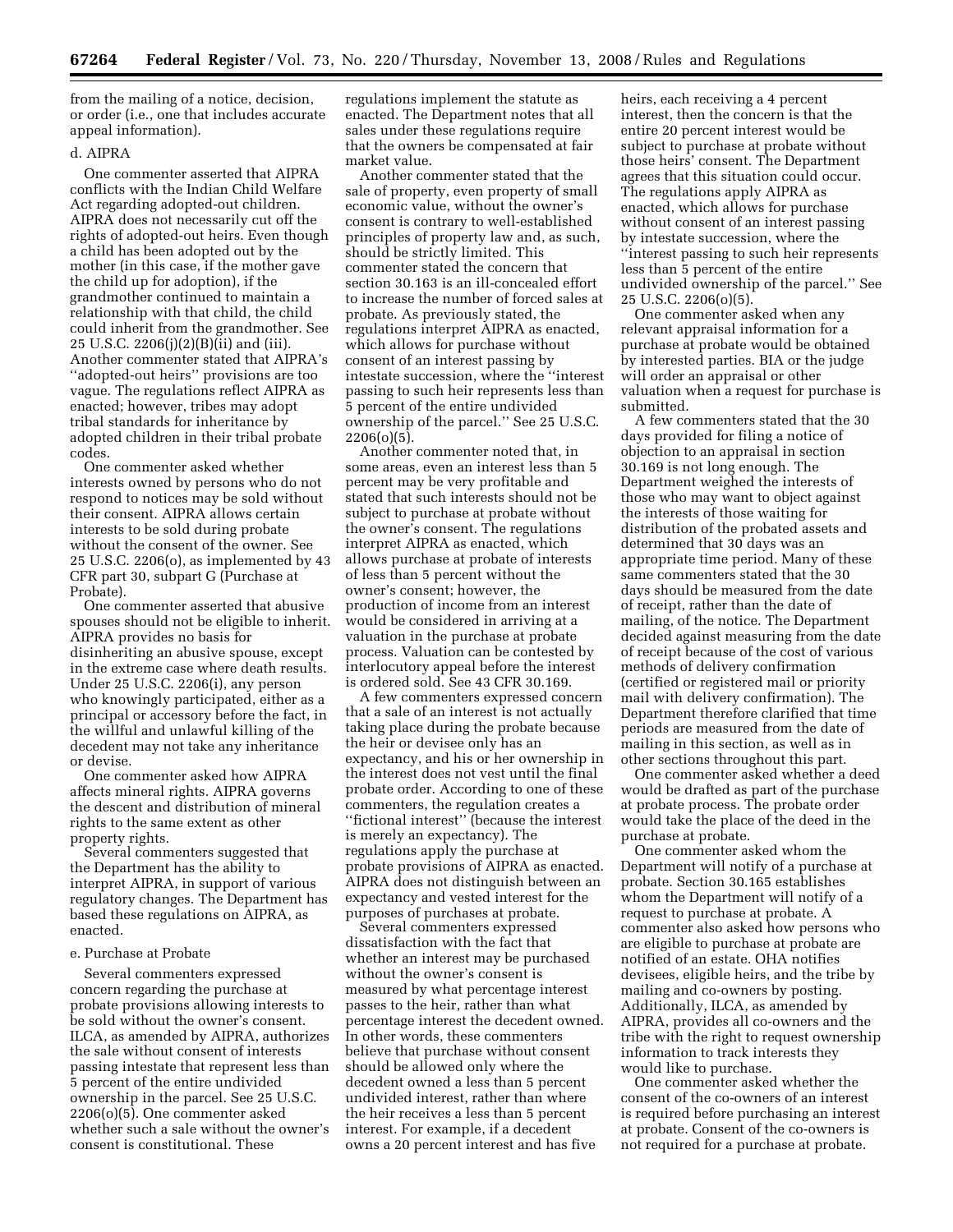One commenter noted that purchases at probate have the potential to slow down the probate of an estate considerably, especially where a request to purchase is brought before OHA shortly before issuance of the final order. This commenter asked if the process could be handled by the regional BIA Realty office, instead of OHA. The purchase at probate process, as established by AIPRA, may occur only during adjudications of an estate by OHA. See 25 U.S.C. 2206(o).

One commenter expressed some confusion over the process for transferring title in a purchase at probate in section 30.173. This commenter thought that OHA was to issue an order to LTRO to transfer title, and was concerned that the title may not transfer in a reasonable time. In fact, the probate order transfers the title, while recordation in the LTRO provides notice of the new ownership.

One commenter expressed concern that a non-Indian may purchase at probate. The regulations establish who qualifies as an ''eligible purchaser'' at section 30.161, in accordance with AIPRA.

One commenter asked what happens to an interest if nobody purchases the interest at probate. Interests not purchased at probate will pass to the heirs according to AIPRA or the applicable probate code, or to the devisees according to the will.

One commenter noted that sections 30.260 to 30.274 refer to tribes authorized under particular statutes governing purchases and asked whether there will be a separate section for other tribes seeking to purchase interests at probate. Other tribes may purchase at probate pursuant to subpart G of 43 CFR part 30.

#### f. Purchase at Probate—Valuation

Several commenters objected to the proposed provision stating that an appraisal of the market value of the interest to be sold at probate must be based on an appraisal that gives appropriate consideration to the fractionated ownership interest in the parcel. One commenter objected to the language because it sets up a framework that prevents beneficiaries from receiving the highest possible value for their land, which is inconsistent with the Department's trust responsibilities. This commenter would support language stating that the appraisal is ''without consideration of the fractionation of ownership of the parcel.'' The Department revised the language, in final section 30.167(b), to clarify that the market value of the interest to be sold at probate must be

based on an appraisal that meets the standards in the Uniform Standards for Professional Appraisal Practice (USPAP), or on an alternate valuation method developed by the Secretary.

Another commenter stated that taking fractionation into account in the appraisal may mean that some interests will have no value. According to this commenter, this valuation method may also mean that an appraisal of a 160-acre allotment that is heavily fractionated will result in a discounted value for the whole parcel, even for large interest holders within that parcel. This commenter stated that the valuation method may depreciate the appraised value of Indian trust lands as a whole, whether fractionated or not, and whether owned by an individual or the tribe. This commenter also stated that discounted values for fractionated parcels may affect the value of both trust and fee parcels that are not fractionated, since appraisals are based upon the sale and prices of comparable parcels, potentially reducing the net value trust lands as a whole, and adversely impacting the utility of using the parcel as collateral or security for loans.

The Department revised sections 30.167 and 30.168 to reflect the Secretary's decision to use valuation methods conforming to USPAP standards or an alternative valuation method in accordance with 25 U.S.C. 2214.

The Secretary's authority to develop and use an alternate method of valuation of Indian trust property is set forth in AIPRA:

For purposes of this chapter, the Secretary may develop a system for establishing the fair market value of various types of lands and improvements. Such a system may include determinations of fair market value based on appropriate geographic units as determined by the Secretary. Such system may govern the amounts offered for the purchase of interests in trust or restricted lands under this Act.

25 U.S.C. 2214. To date, the Secretary has not exercised this authority. However, we have included references to the Secretary's section 2214 authority in the regulations at 43 CFR 30.167(b) and 30.265(a)(3) to allow for the use of an alternate valuation method if and when one is developed in the future. Development of such an alternate system of valuation of Indian trust lands will be done through a notice and comment process, with tribal consultation.

# g. Consolidation Agreements

One commenter asked what documentation OHA will require as proof of ownership of an interest to be included as part of a consolidation agreement. OHA will require a title status report from the Land Title and Records Office as proof of ownership.

At least one comment questioned whether interests not included in the estate may be included in a consolidation agreement at probate. Interests already owned by heirs or devisees may be included in a consolidation agreement pursuant to section 30.151; however, persons who are not party to the probate may not enter into the consolidation agreement.

#### h. Formal and Summary Proceedings

Several commenters asked whether 43 CFR part 30 eliminates informal proceedings. The revised regulations delete the informal process, which had been handled by an Attorney Decision Maker. The revised regulations provide a formal process for all cases involving land and a summary process for cases involving only money (no land) totaling less than \$5,000. In a related comment, one commenter asked whether law clerks will be adjudicating estates. Attorney Decision Makers, who are not law clerks, but rather, attorneys, may handle summary proceedings; formal proceedings will be handled by Administrative Law Judges and Indian Probate Judges, not law clerks.

One commenter requested clarification that section 30.200, regarding summary proceedings, applies only to estates not exceeding \$5,000 cash held in individual Indian money (IIM) accounts. This commenter also requested clarification that summary proceedings will not be held for any estate containing an interest in land, no matter how small. The commenter is correct on both counts.

#### i. Resources

Several commenters mentioned resource issues with the LTRO, educating Indians about their estate planning options and consolidation options as heirs and devisees, and obtaining appraisals. The Department has considered and noted these resource issues.

#### j. Miscellaneous

One commenter suggested moving all the substantive provisions regarding purchase at probate and settlement and consolidation agreements from 43 CFR part 30 to 25 CFR part 15. The Department has decided to retain these provisions in 43 CFR part 30 because OHA, rather than BIA, will be handling purchases at probate and settlement and consolidation agreements. Title 43 addresses OHA procedures, while Title 15 addresses BIA procedures.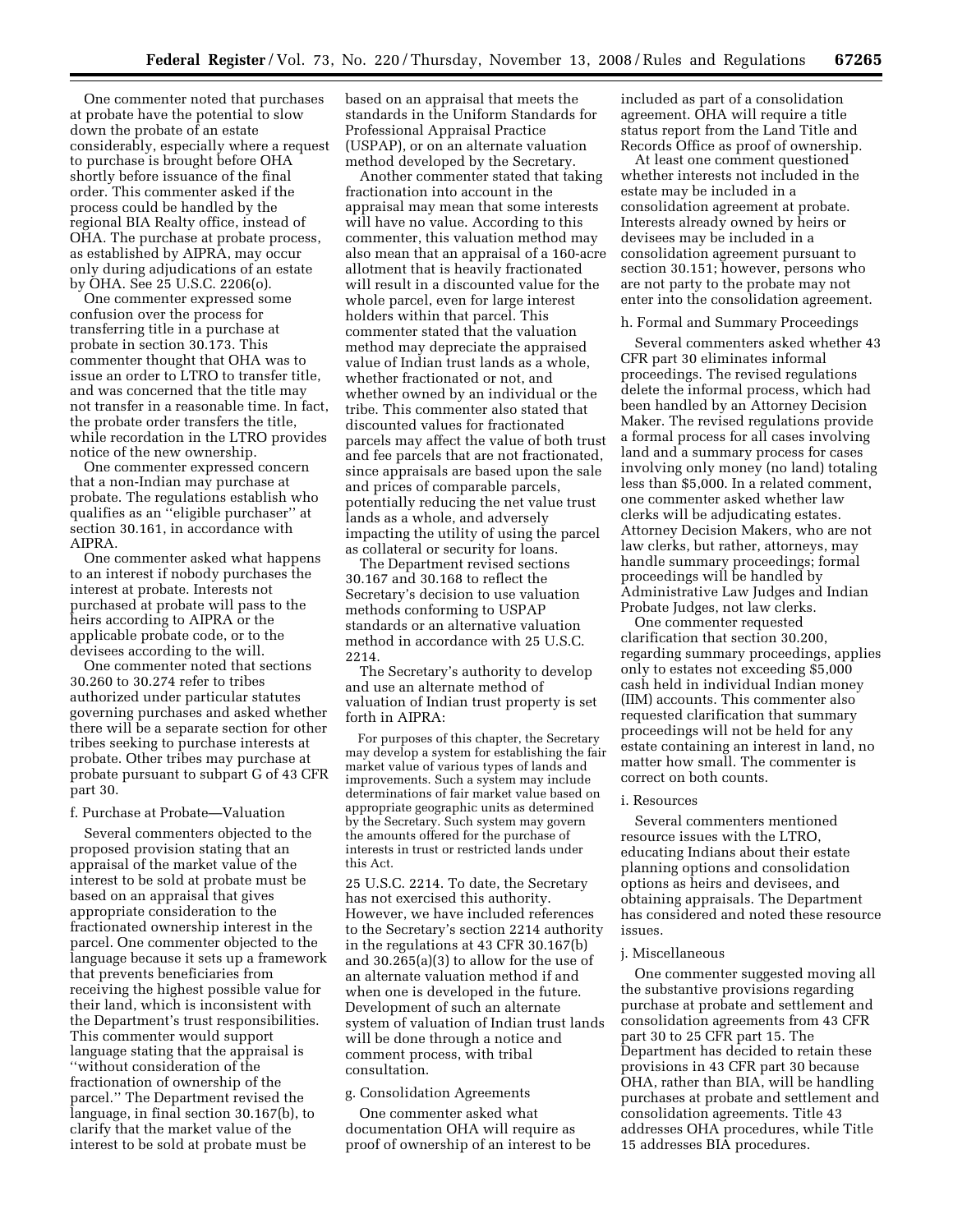A few commenters asked how tribal probate codes fit into OHA's adjudication of an estate. Under AIPRA, tribes may develop their own probate codes and submit them to the Secretary for approval. OHA will apply any approved tribal probate code in the probate of trust estates governed by that code.

One commenter questioned what types of documents are needed if American citizenship is in question. OHA will determine whether evidence is sufficient to establish citizenship on a case-by-case basis.

One commenter stated that 30.123(a)(1) improperly authorizes administrative law judges to determine the tribal membership status of heirs and devisees. OHA's determination of who qualifies as an Indian and eligible heir is solely to determine who can inherit in trust. The Department applies the tribe's criteria to determine eligibility. OHA's determination does not affect the tribe's decision as to enrollment.

One commenter noted that a tribe may have property ownership as a condition for membership, and that people may not be able to become members of the tribe until they inherit from the probated estate. Rights to inherit an interest vest on the date of decedent's death and ownership relates back to the date of decedent's death.

One commenter asked whether a tribe can state that someone is not eligible to inherit. A tribe may establish who is eligible to inherit pursuant to an approved tribal probate code. Please refer to the model tribal probate code published by the Department on September 26, 2007 at 72 FR 54678.

One commenter asked how OHA will obtain the mailing addresses of coowners to provide notice. Currently, OHA obtains mailing addresses from BIA. BIA uses the Department's Trust Asset Accounting Management System (TAAMS) to maintain names and addresses of co-owners in trust and restricted property.

A few commenters noted that section 30.242 allows a person claiming an interest in the estate to file a petition for reopening, but that BIA files many, if not most, petitions for reopening. The Department has revised section 30.242 to explicitly state that the agency (BIA or a compacting or contracting tribe) may also file a petition for reopening.

One commenter expressed concern with regard to section 30.121, allowing the appointment of masters. This commenter's concern is that the masters will be untrained. Masters will be appointed only based on specific

expertise in the subject matter at issue in a particular case.

One commenter stated that persons should not be allowed to renounce an inherited interest or devise unless they first obtain an appraisal of the interest to be renounced. AIPRA does not require an appraisal for renunciation. A person considering renunciation may either request an appraisal or waive the right to an appraisal.

One commenter asked what the ''applicable law'' is, as stated in the definition for ''minor.'' The applicable law could be tribal law, State law, or Federal law, depending on which law applies to the particular issue at hand.

One commenter asked what the timeframe is for presuming someone to be deceased. For the purposes of probating trust and restricted property, the timeframe for presuming someone to be deceased is 6 years from the last contact with any person. A proceeding to determine whether a missing person is deceased may be initiated in accordance with 43 CFR 30.124.

One commenter asked the status of persons who qualify as Indian but who are incarcerated. Trust beneficiaries in prison are still entitled to notice. They are entitled to make wills. They may not be able to attend the hearing in a probate case, but they are entitled to have notice of the hearing. In an appropriate case, they may be able to submit written testimony or testify by deposition or telephone.

One commenter asked for clarification of the term ''lockbox.'' The Department added a definition for this term at section 30.101 and in 25 CFR 15.2.

One commenter asked whether the tribe will receive an inventory of interests to be probated in any given estate. The tribe may request a copy of the inventory from the agency before the probate file is transferred to OHA or from OHA once it has received the file from the agency.

One commenter asked that tribes be permitted to establish a specific address for receipt of notices of probate proceedings. OHA will provide notice to one address of record per tribe; however, tribes can establish their own internal mail routing procedures.

One commenter presented a factual situation in which property was omitted from an estate, and asked how OHA handles that situation. Property omitted from an estate is added and distributed pursuant to section 30.126.

#### 2. Changes From Proposed Rule

#### 43 CFR Part 4

In section 4.200(a), the final regulations delete the first entry in the

table, ''All proceedings in subpart D.'' The final regulations also amend this table by adding ''4.201'' as a reference for ''Appeals to the Board of Indian Appeals from decisions of the Probate Hearings Division in Indian probate matters'' and ''Appeals to the Board of Indian Appeals from actions or decisions of BIA'' in the second and third rows of the table. The final regulations add a new fourth row to the table stating that sections 4.201 and 4.330 through 4.340 should be consulted for provisions relating to ''Review by the Board of Indian Appeals of other matters referred to it by the Secretary, Assistant Secretary—Indian Affairs, or Director—Office of Hearings and Appeals.''

In section 4.201, the final regulations amend the definition of ''Board'' by deleting superfluous language. The final rule adds a definition for ''Decision or Order,'' amends the definition of ''heir'' to simplify language, and amends the definition of ''interested party'' to more generally refer to a ''decedent's'' estate, rather than an ''Indian's'' estate. The definition of ''Indian probate judge'' is amended to delete ''licensed'' before attorney, since an attorney must be licensed and the deleted word is unnecessary. The definition of ''judge'' is amended by clarifying that ''judge'' means an Administrative Law Judge or Indian Probate Judge (IPJ) except when used in the term ''administrative judge.''

In section 4.320, the heading and text are changed to more generally apply to a judge's decision or order issued under 43 CFR part 30. The final rule adds that an appeal may be taken from any modification of the inventory of an estate. This does not change the scope of coverage set out in section 4.320.

In section 4.321, the final rule clarifies that the 30-day time period is measured from the date of mailing of the judge's order or decision.

In section 4.324, the final rule clarifies LTRO procedures by adding that the LTRO must certify that the probate record is complete before forwarding the certified record to the Board, must include the original of the transcript in the record and make a copy of the transcript for the duplicate record, and must prepare a table of contents for the record. The final rule also clarifies that, for interlocutory appeals or appeals related to modification of an inventory or determining that a person for whom a probate proceeding is sought to be opened is not dead, the judge must prepare the administrative record and table of contents.

Section 4.325 carries through the clarifications made in section 4.324 by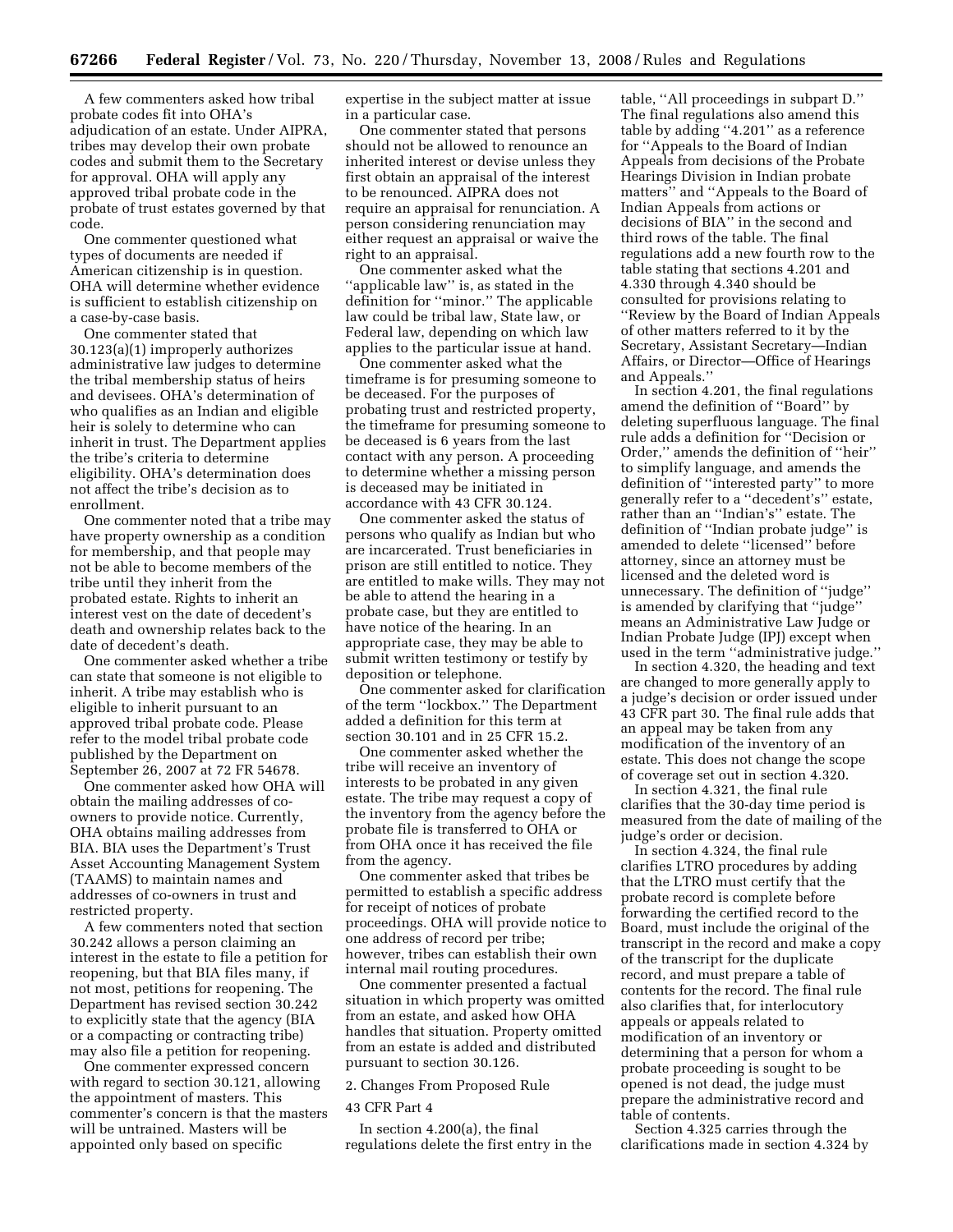distinguishing between the probate record and the administrative record and adding a reference to the table of contents.

# 4 CFR Part 30

#### 4 CFR Part 30—Subpart A

In section 30.100, the final rule updates section references. The final rule also adds a new paragraph (c) to 30.100 identifying those provisions that do not apply to Alaska.

In section 30.101, the final rule revises the definitions of ''Board'' to be consistent with section 4.201. The final rule adds new definitions for ''affidavit,'' ''deposition,'' ''discovery,'' and ''interrogatories.'' While the meaning of these terms is generally understood, the Department added definitions for clarity. Additionally, the Department added definitions for ''lockbox'' and ''master,'' in response to comments. The final regulations also clarify several definitions, including ''agency'' to include the BIA agency office having jurisdiction over trust financial assets; ''attorney decision maker'' and ''Indian probate judge'' to change ''licensed attorney'' to simply ''attorney,'' since all attorneys must be licensed; ''child'' to explicitly include natural children; and ''summary probate proceeding'' to replace ''trust personalty'' with ''IIM account.'' The definition of ''trust personalty'' is amended to include ''tangible personal property'' in response to comments regarding trust personal property beyond funds and securities (e.g., ''trust reindeer''). Minor wording changes are made to the definitions of ''decision or order,'' ''heir,'' ''IIM account,'' ''Indian,'' ''intestate,'' ''lockbox,'' ''per stirpes,'' "we or us," "will," and "you."

# 43 CFR Part 30—Subpart B

In section 30.114, the final rule clarifies that notice of a formal probate proceeding will be sent to only those creditors whose claims appear in the probate file.

The final regulations amend section 30.115 to replace ''probate file'' with ''probate record.'' The probate file may include judge's notes and attorney work product, while the probate record is available for inspection by the public.

#### 43 CFR Part 30—Subpart C

The final rule adds a new paragraph (b) to section 30.120, specifying that the judge has authority to ''determine whether an individual will be deemed to be dead by reason of unexplained absence.'' This authority has been placed in the ''authority'' section in the final rule for clarity.

The final rule amends section 30.122 to measure the 30-day period from the date of mailing in accordance with the Department's determination that the date of mailing is the necessary starting point for practical purposes and for consistency with other sections' time measurements. The final regulations also clarify that the judge may make new findings of fact based on evidence in the record, and may make findings of fact and conclusions of law when hearing the case de novo.

In section 30.123, the phrase ''if relevant'' has been added to clarify that the judge will not determine nationality or citizenship unless it is an issue. These determinations are needed only when a foreign national stands to inherit, usually a Canadian or Mexican.

The final rule deletes proposed paragraph (a)(5) of section 30.125, which gave judges authority to ''address any other error deemed by the judge sufficient to order the case to be reopened.'' The Department determined this provision was overly broad.

Section 30.126 (''What happens if property was omitted from the inventory of the estate?'') has been amended to clarify that BIA may not administratively modify an estate, but only a judge may modify an estate through a modification order and that the modification order may be appealed. The final rule also adds paragraph (c) clarifying what the judge's decision or modification order must include and when a judge's modification order becomes final. The appeal procedures parallel those for challenging a decision that property was improperly included in the inventory of an estate in section 30.127.

The final rule, in section 30.127, adds language in paragraph (a) that the petitioner must notify parties whose interests may be affected by the modification. The final rule also breaks proposed paragraphs (c) and (d) of section 30.127 into several paragraphs and adds clarifying language in final paragraph (d) regarding the deadline for filing an appeal, and in final paragraph (e) that the judge (not BIA) forwards the record of all proceedings to the LTRO.

In section 30.128, the Department clarifies that an erroneous recitation of acreage alone shall not be considered an improper description.

#### 43 CFR Part 30—Subpart D

The Department deleted several sections in this subpart to simplify the language regarding recusal of judges or ADMs, since this subject is already covered in 43 CFR 4.27(c).

# 43 CFR Part 30—Subpart E

In sections 30.140 and 30.141, the final regulations provide for a single process and specification of requirement for filing claims by reference to 25 CFR 15.302 through 15.305. Section 30.140 sets firm deadlines for filing claims against an Indian trust estate, regardless of whether a creditor has actual or constructive notice of either the decedent's death or the probate proceedings. The existing regulations at 43 CFR 4.250(a) set an initial deadline for filing claims of 60 days from the date BIA received verification of the decedent's death, but they provide an additional 20-day window for creditors who were not chargeable with notice in time to meet the initial deadline. Under the rule being promulgated today, for formal probate proceedings, all claims must be filed before the conclusion of the first hearing. For summary probate proceedings, different deadlines apply depending on the nature of the claimant, but the deadlines are firm, without regard to whether a claimant has notice of the probate proceedings.

As an exercise of the Secretary's broad rulemaking authority with respect to Indian probates under 25 U.S.C. 372 and 373, the Department for many years has made funds in Indian trust estates subject to the payment of creditor claims. Were it not for the Secretary's regulations, creditors would have no right to assert claims against Indian trust assets, including individual Indian trust funds. In this final rule, the Department has decided to (1) limit the funds available for the payment of claims to those that are on deposit or have accrued on the date of a decedent's death, and (2) create fixed deadlines for filing claims against the Indian trust estate.

The Department recognizes that, for creditors who do not have notice of the probate proceedings, this rule effectively cuts off their ability to file a claim against the decedent's trust funds. However, no such legal right independently exists. In order to ensure that all issues, including claims, can be addressed at the first (and typically only) hearing, and that a decedent's trust funds can be distributed promptly following the conclusion of the proceedings, the Department has decided to create fixed deadlines for filing claims and to make them applicable to all creditors.

Section 30.143 deletes ''not properly within the jurisdiction of OHA'' from paragraph (c) and ''or any of its political subdivisions'' from paragraph (d) as superfluous. Section 30.143 also includes several clarifying changes to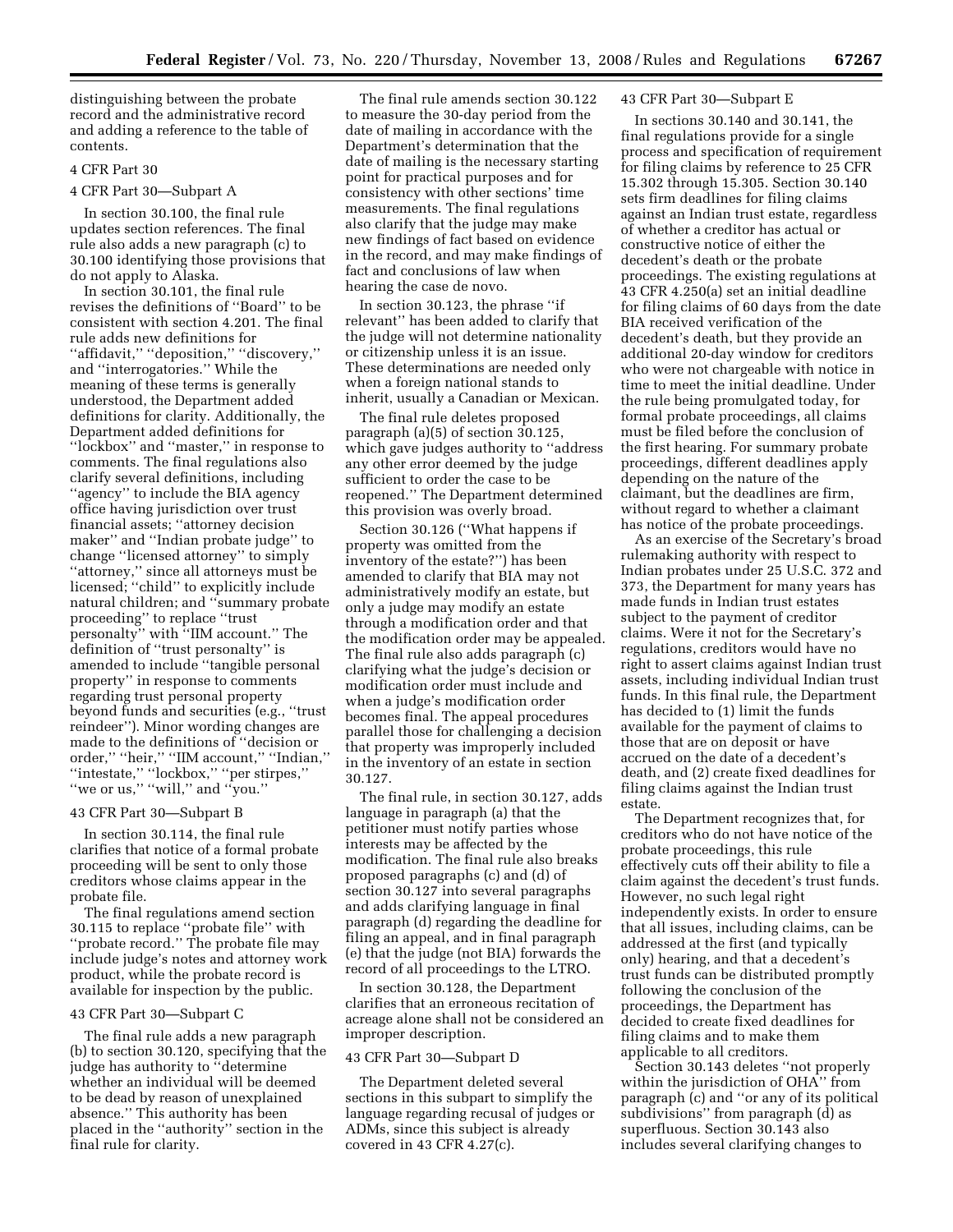more explicitly define when claims will not be allowed.

A phrase has been added to section 30.145, to clarify that a claim may be reduced only if the judge determines it is unreasonable.

In section 30.146, the final regulations make changes necessary to clarify that only intangible trust personalty may be used to satisfy claims. The Department also deleted proposed paragraph (b) because it was merely the converse of (a), and therefore redundant.

In section 30.147, the final regulations delete the phrase stating that claims may be disallowed in their entirety because, if necessary, claims will be paid on a pro rata basis. The judge still has the authority, as set out in section 30.145 to disallow a claim in its entirety.

#### 43 CFR Part 30—Subpart F

The Department did not make any significant changes to subpart F in the final rule.

#### 43 CFR Part 30—Subpart G

Section 30.160 has been amended to reflect that purchase at probate is available for estates of decedents who die on June 20, 2006, as well as those who die after this date.

The final regulations amend section 30.167 to clarify that an interest will be sold by purchase at probate to the highest eligible bidder only if a request has been made, and an eligible bidder submits a bid in an amount equal to or greater than fair market value. The provision regarding the basis for market value has been moved from section 30.168 to section 30.167(b). The final regulations also delete the phrase ''which gives appropriate consideration to the fractionated ownership interests in the parcel'' in this provision.

The final regulations amend the heading in section 30.168 for clarification. Section 30.170(b) incorporates the requirement for the record's table of contents. The final regulations add a new 30.175 to clarify when an interest vests in a purchaser.

## 43 CFR Part 30—Subpart H

The citation to AIPRA has been removed from section 30.181 as unnecessary and to avoid the potential for confusion. The final regulations also delete superfluous language.

The final regulations correct section 30.182 by replacing ''testator'' with ''decedent'' in paragraph (a), and reorganize paragraphs (a) and (b) for clarity.

The final regulations also reorganize section 30.183 for clarity, and add that an interest that represents less than five percent of the entire undivided ownership in the parcel may be renounced in favor of the Indian tribe with jurisdiction over the interest, in addition to those listed in the proposed rule.

The final regulations amend the heading of section 30.184 to remove unnecessary language in paragraph (a) and add a new paragraph (b), which amends the category of persons for whom the Secretary will continue to manage trust personalty. The category of ''a person who owns a preexisting undivided trust or restricted interest in the same parcel of land'' has been deleted. While this category of persons may still receive a renounced interest in trust personalty, the Secretary may not manage those personalty interests in trust status unless the person also fits into one of the other categories (lineal descendant of the decedent, a tribe, or an Indian).

In section 30.185, the final regulations clarify the deadline for filing a refusal to accept a renounced interest.

The final regulations clarify in section 30.187 that a judge must receive a revocation of a renunciation before entry of a final order for the revocation to be effective.

The final regulations amend section 30.188 to clarify that, where there is a will, and the renunciation is not to an eligible person or entity, the interest will go to the residual devisees.

#### 43 CFR Part 30—Subpart I

Section 30.201 has been amended to clarify that a summary of the proposed distribution, rather than all the information included on the OHA–7 form, will be included in the notice of the summary probate proceeding. The final regulations also delete the exception (''except to a creditor who is not an eligible heir'') as superfluous because such creditors do not receive notice of the summary probate proceeding.

The final rule adds a new section 30.202 to clarify that OHA will consider all claims filed with the agency before the agency transferred the file to OHA, and will consider claims of devisees or eligible heirs if filed with OHA within 30 days of the mailing of the summary probate proceeding notice. This section also moves text from the proposed section 30.202 (final section 30.203) allowing devisees or eligible heirs to renounce or disclaim an interest within 30 days of the mailing of the summary probate proceeding notice.

The final regulations clarify in section 30.207 that if nobody files for de novo review within 30 days of a written decision, it will be final for the

Department. Interested parties have an opportunity to request de novo review during the 30 days following a decision, and if they forgo this opportunity, they are not given another opportunity to challenge the decision. If an interested party does request de novo review, he or she retains all rights to request rehearing and appeal.

#### 43 CFR Part 30—Subpart J

The final regulations amend section 30.210(b) to include more accurate language with regard to notice returned by the post office as undeliverable, rather than unclaimed.

The final regulations in section 30.211 delete the deadline for the judge to publish advance notice of the hearing, since it is already included in section 30.210(a)(2).

The final regulations add clarifying language in section 30.212 and delete the statement that requirements for notice by posting may not be waived.

The final regulations amend section 30.214 to delete the requirement for the drafter of the will to be named in the notice of the hearing.

The final regulations add a new paragraph 30.222(a) clarifying what happens if a party fails to respond to a request for admission. The final regulations also delete ''and requests for admission'' from section 30.222(b).

Section 30.224(a)(3) is amended to clarify that the judge will also mail copies of the order to witnesses, in addition to interested parties. The final regulations delete paragraph (e) concerning the judge's filing a petition with the U.S. District Court to invoke the court's powers of contempt if necessary, since jurisdiction over such a proceeding cannot be conferred by regulation.

The final regulations delete proposed section 30.225 in its entirety because public disclosure is governed by the Privacy Act and AIPRA. Subsequent sections are renumbered accordingly.

The final regulations change ''probate'' to the correct term, " $probative$ ," in section 30.227(a)(1), in response to a comment.

In section 30.232, the final rule deletes the sentence regarding the judge compiling the official record because this item is addressed in section 30.127.

While the final regulations do not change section 30.234, the Department would like to clarify here that, generally, the Department retains recordings indefinitely, but there is no guarantee against deterioration of recording media, so recordings may be lost due to age. To the extent that the Department may otherwise be legally required to keep records, the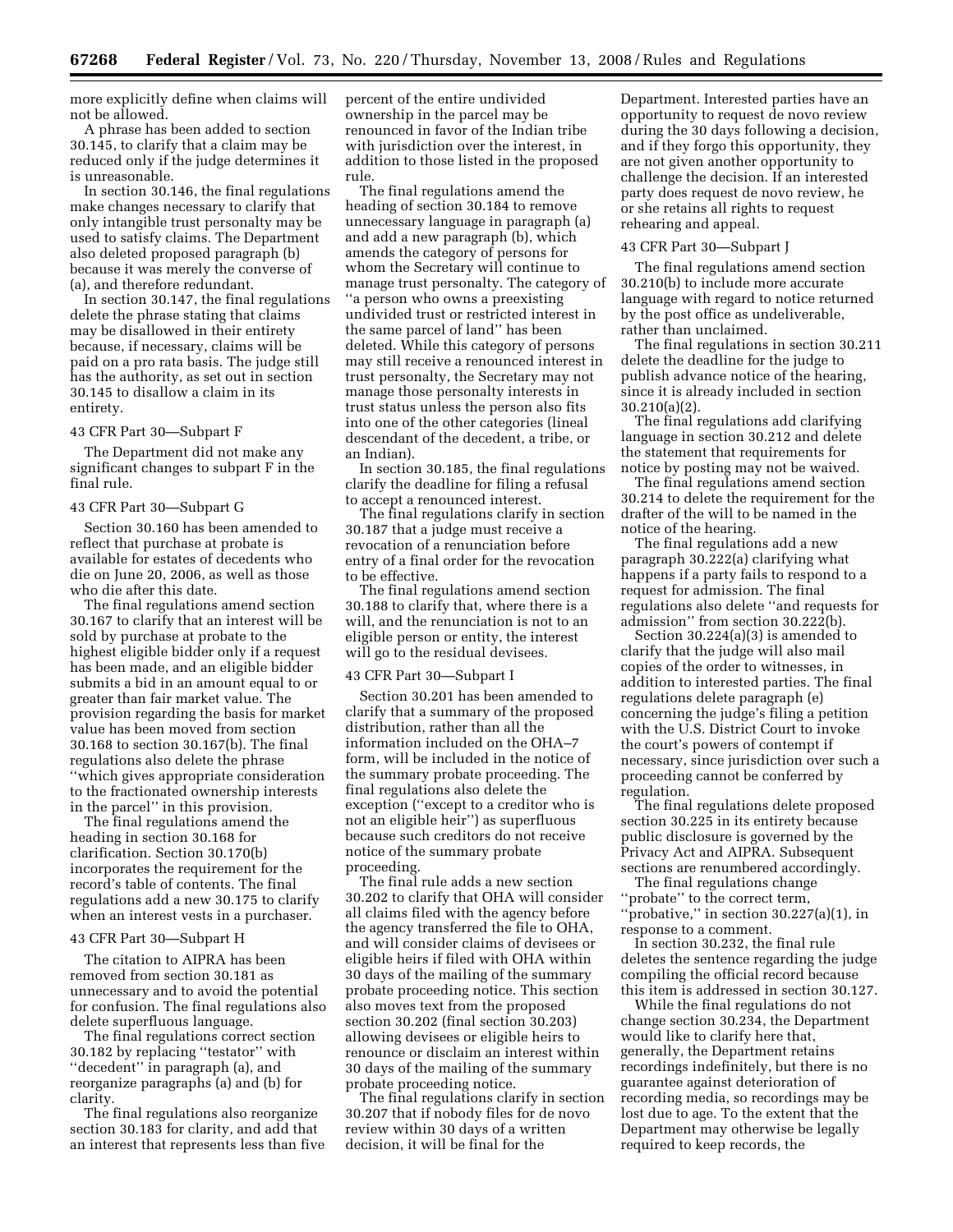Department complies with those requirements regardless of the regulation. Additionally, the Department keeps recordings as long as possible for historical purposes. Given that most recordings are now digital, the issue of storage space for tapes is less of an issue and now the issue is electronic storage space.

The final regulations revise section 30.235 to state what all decisions must include and clarify the different contents of decisions and orders in testate versus intestate cases. Under 30.235(a)(1), a decision need not contain the identification numbers of heirs and devisees, in the interest of protecting personally identifiable information of living people to the greatest extent possible. The final section also makes explicit that a judge's decision in a formal intestate probate proceeding will cite the law of descent and distribution in accordance with which the decision is made and, in all formal probate proceedings, will include the probate case number assigned to the case in any case management or tracking system then in use within the Department.

In section 30.236, the final regulations make explicit that the notice of the judge's decision must include notice that adversely affected interested parties have the right to file a petition for rehearing with the judge within 30 days of the date the decision is mailed.

Likewise, the final regulations include appeal rights in section 30.239.

Section 30.242 has been reworded to clarify the applicable timelines, make explicit that the agency may also file a petition for reopening, and clarify the required contents of a petition.

In sections 30.243 and 30.244, the final regulations clarify that an order denying reopening and final order on reopening must advise interested parties of their appeal rights.

#### 43 CFR Part 30—Subpart K

In section 30.250, the final regulations delete ''Indian'' from ''Indian testator'' because a person who owns trust or restricted property may make a will devising the property, whether or not the testator meets the definition of an ''Indian.''

The final regulations in section 30.254 delete the provision regarding sending notice of rights to appeal because the final rule includes this provision in each instance in which it is applicable, rather than in this one location.

## 43 CFR Part 30—Subpart L

The final regulations reorder the sections in subpart L to follow a more chronological approach. The final regulations also delete references to statutes relating to Devils Lake Sioux Reservation for the Spirit Lake Sioux Tribe and to the Standing Rock Sioux Reservation in section 30.260 because these regulations are not appropriate to those statutory schemes.

The final regulations amend section 30.262 (proposed section 30.264) to clarify that, following a decision on a rehearing or hearing, the tribe may purchase the interest in accordance with its statutory option to purchase if the decision on the rehearing or hearing is favorable to the tribe.

In final section 30.264 (proposed section 30.262), the Department clarified that BIA furnishes valuations only for those probates where a tribe exercises its statutory option to purchase. The wording of the proposed, and current, versions of the regulations caused confusion about which probates require a valuation. The final regulations reorganize this section for clarity, and specify that interested parties may view and copy, at their expense, the valuation report at the agency.

The final regulations incorporate updated language regarding rights of appeal in sections 30.267, 30.268 and 30.270.

3. Distribution Table—43 CFR Part 4, Subpart D, and 43 CFR Part 30

The following distribution table indicates where each of the current regulatory sections in 43 CFR part 4, subpart D, is located in the final 43 CFR part 30 and in final revisions to 43 CFR part 4.

| Current citation | New citation | Title                                                                                                                      |
|------------------|--------------|----------------------------------------------------------------------------------------------------------------------------|
|                  | 30.100       | How do I use this part?                                                                                                    |
| $4.201$          | 30.101       | What definitions do I need to know?                                                                                        |
|                  | 30.102       | Will the Secretary probate all the land or assets in an estate?                                                            |
|                  | 30.110       | When does OHA commence a probate case?                                                                                     |
|                  | 30.111       | How does OHA commence a probate case?                                                                                      |
|                  | 30.112       | What must a complete probate file contain?                                                                                 |
|                  | 30.113       | What will OHA do if it receives an incomplete probate file?                                                                |
|                  | 30.114       | Will I receive notice of the probate proceeding?                                                                           |
|                  | 30.115       | May I review the probate record?                                                                                           |
| $4.202$          | 30.120       | What authority does the judge have in probate cases?                                                                       |
|                  | 30.121       | May a judge appoint a master in a probate case?                                                                            |
|                  | 30.122       | Is the judge required to accept the master's recommended decision?                                                         |
|                  | 30.123       | Will the judge determine matters of status and nationality?                                                                |
| $4.204$          | 30.124       | When may a judge make a finding of death?                                                                                  |
| 4.203            |              |                                                                                                                            |
|                  | 30.154       | What happens when a person dies without a will and has no heirs?                                                           |
|                  | 30.125       | May a judge reopen a probate case to correct errors and omissions?                                                         |
|                  | 30.130       | How does a judge or ADM recuse himself or herself from a probate case?                                                     |
|                  | 30.131       | How will the case proceed after the judge's or ADM's recusal?                                                              |
|                  | 30.132       | May I appeal the judge's or ADM's recusal decision?                                                                        |
|                  | 30.140       | Where and when may I file a claim against the probate estate?                                                              |
| $4.250(c)$       | 30.141       | How must I file a claim against a probate estate?                                                                          |
| $4.250(b)$       | 30.142       | Will a judge authorize payment of a claim from the trust estate if the decedent's non-trust estate was or is<br>available? |
| $4.250(d) - (f)$ | 30.143       | Are there any categories of claims that will not be allowed?                                                               |
|                  | 30.144       | May the judge authorize payment of the costs of administering the estate?                                                  |
|                  |              | What are priority claims the deciding official may authorize payment for?                                                  |
|                  |              | When may the deciding official authorize payment of general claims?                                                        |
|                  |              | When can a judge reduce or disallow a claim?                                                                               |
| 4.251(e)–(g)     |              | $30.147$ What happens if there is not enough trust personalty to pay all the claims?                                       |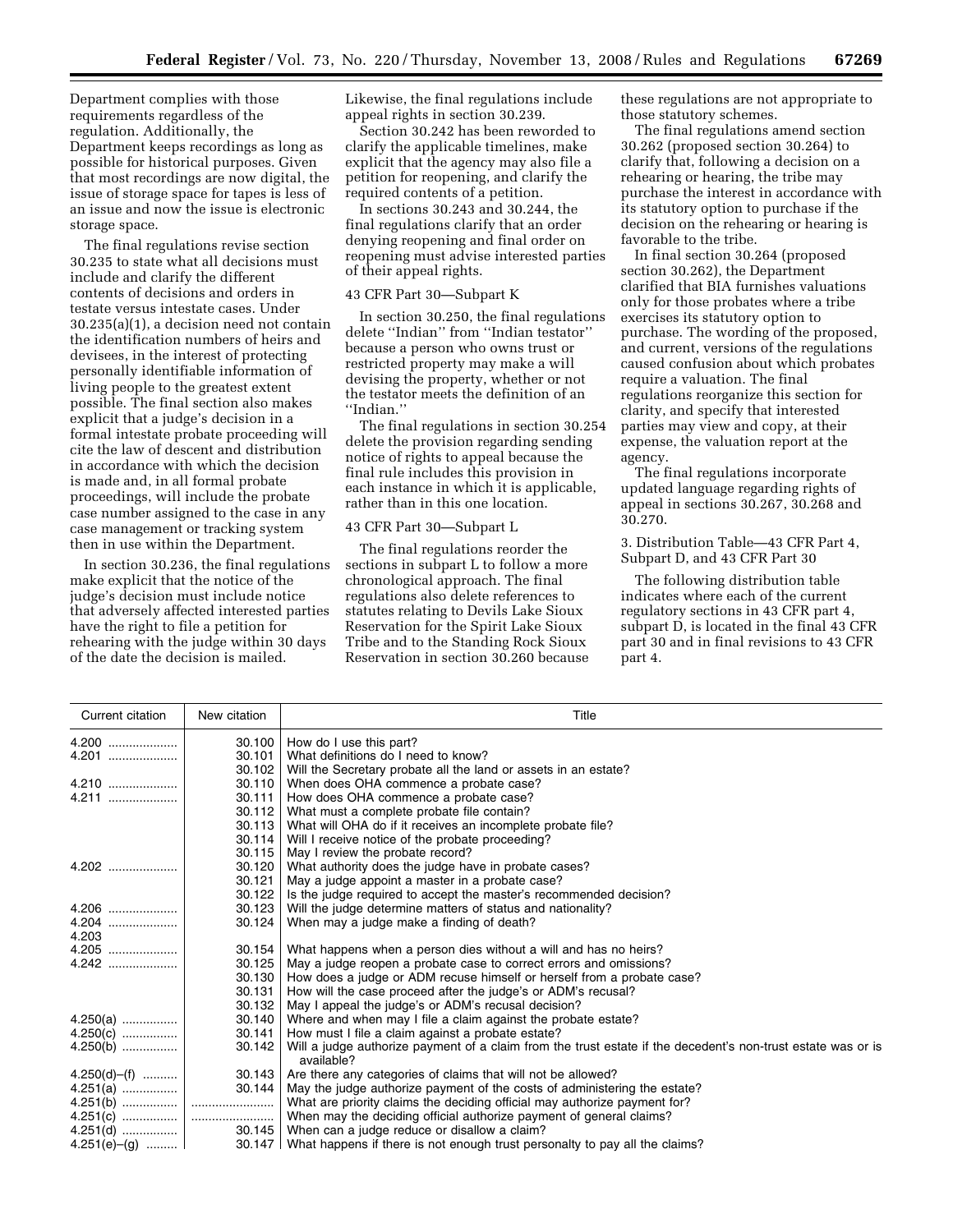÷.

 $\equiv$ 

| Current citation | New citation     | Title                                                                                                                                                               |
|------------------|------------------|---------------------------------------------------------------------------------------------------------------------------------------------------------------------|
| 4.251(h)         | 30.148           | Will interest or penalties charged after the date of death be paid?                                                                                                 |
| 4.252            | 30.146           | What property is subject to claims?                                                                                                                                 |
| 4.207            | 30.150           | What action will the judge take if the interested parties agree to settle matters among themselves?                                                                 |
|                  | 30.151           | May the devisees or eligible heirs in a probate proceeding consolidate their interests?                                                                             |
|                  | 30.152           | May the parties to an agreement waive valuation of trust property?                                                                                                  |
|                  | 30.153           | Is an order approving an agreement considered a partition or sale transaction?                                                                                      |
|                  | 30.160<br>30.161 | What may be purchased at probate?<br>Who may purchase at probate?                                                                                                   |
|                  | 30.162           | Does property purchased at probate remain in trust or restricted status?                                                                                            |
|                  | 30.163           | Is consent required for a purchase at probate?                                                                                                                      |
|                  | 30.164           | What must I do to purchase at probate?                                                                                                                              |
|                  | 30.165           | Whom will OHA notify of a request to purchase at probate?                                                                                                           |
|                  | 30.166           | What will the notice of the request to purchase at probate include?                                                                                                 |
|                  | 30.167           | How does OHA decide whether to approve a purchase at probate?                                                                                                       |
|                  | 30.168<br>30.169 | How will the judge allocate the proceeds from a sale?                                                                                                               |
|                  | 30.170           | Who may I do if I do not agree with the appraised market value?<br>What may I do if I disagree with the judge's determination to approve a purchase at probate?     |
|                  | 30.171           | What happens when the judge grants a request to purchase at probate?                                                                                                |
|                  | 30.172           | When must the successful bidder pay for the interest purchased?                                                                                                     |
|                  | 30.173           | What happens after the successful bidder submits payment?                                                                                                           |
|                  | 30.174           | What happens if the successful bidder does not pay within 30 days?                                                                                                  |
|                  | 30.175           | When does a purchased interest vest in the purchaser?                                                                                                               |
| $4.208$          | 30.180           | May I give up an inherited interest in trust or restricted property or trust personalty?                                                                            |
|                  | 30.181           | How do I renounce an inherited interest?                                                                                                                            |
|                  | 30.182<br>30.183 | Who may receive a renounced interest in trust or restricted land?<br>Who may receive a renounced interest of less than 5 percent in trust or restricted land?       |
|                  | 30.184           | Who may receive a renounced interest in trust personalty?                                                                                                           |
|                  | 30.185           | May my designated recipient refuse to accept the interest?                                                                                                          |
|                  | 30.186           | Are renunciations that predate the American Indian Probate Reform Act of 2004 valid?                                                                                |
| $4.208(c)$       | 30.187           | May I revoke my renunciation?                                                                                                                                       |
| $4.208(b)$       | 30.188           | Does a renounced interest vest in the person who renounced it?                                                                                                      |
| 4.212            | 30.200           | What is a summary probate proceeding?                                                                                                                               |
|                  | 30.202           | May I file a claim or renounce or disclaim an interest in the estate in a summary probate proceeding?                                                               |
|                  | 30.203<br>30.201 | May I request that a formal probate proceeding be conducted instead of a summary probate proceeding?<br>What does a notice of a summary probate proceeding contain? |
| 4.213            |                  |                                                                                                                                                                     |
| 4.214            | 30.204           | What must a summary probate decision contain?                                                                                                                       |
| $4.215(a)$ -(c)  | 30.205           | How do I seek review of a summary probate proceeding?                                                                                                               |
| 4.215(d)         |                  |                                                                                                                                                                     |
| 4.215(e)         | 30.206           | What happens after I file a request for a de novo review?                                                                                                           |
|                  | 30.207           | What happens if nobody files for a de novo review?                                                                                                                  |
| 4.216            | 30.210<br>30.213 | How will I receive notice of the formal probate proceeding?                                                                                                         |
|                  | 30.211           | What notice to a tribe is required in a formal probate proceeding?<br>Will the notice be published in a newspaper?                                                  |
|                  | 30.212           | May I waive notice of the hearing or the form of notice?                                                                                                            |
| 4.217            | 30.214           | What must a notice of hearing contain?                                                                                                                              |
| $4.220(a), (c)$  | 30.215           | How may I obtain documents related to the probate proceeding?                                                                                                       |
| $4.221(a)$ - (c) | 30.216           | How do I obtain permission to take depositions?                                                                                                                     |
| $4.221(d)–(g)$   | 30.217           | How is a deposition taken?                                                                                                                                          |
| 4.221(h)         | 30.218           | How may the transcript of a deposition be used?                                                                                                                     |
| $4.222$          | 30.219           | Who pays for the costs of taking a deposition?                                                                                                                      |
| 4.223            | 30.220<br>30.221 | How do I obtain written interrogatories and admission of facts and documents?<br>May the judge limit the time, place, and scope of discovery?                       |
| $4.224$          | 30.222           | What happens if a party fails to comply with discovery?                                                                                                             |
| $4.225$          | 30.223           | What is a prehearing conference?                                                                                                                                    |
| 4.230            | 30.224           | May a judge compel a witness to appear and testify at a hearing or deposition?                                                                                      |
| 4.231            | 30.225           | Must testimony in a probate proceeding be under oath or affirmation?                                                                                                |
|                  | 30.226           | Is a record made of formal probate hearings?                                                                                                                        |
| 4.232            | 30.227           | What evidence is admissible at a probate hearing?                                                                                                                   |
| $4.233(a)–(b)$   | 30.228           | Is testimony required for self-proved wills, codicils, or revocation?                                                                                               |
| $4.233(c)$       | 30.229           | When will testimony be required for approval of a will, codicil or revocation?                                                                                      |
| 4.234<br>4.235   | 30.230<br>30.231 | Who pays witnesses' costs?<br>May a judge schedule a supplemental hearing?                                                                                          |
| $4.236(a)$       | 30.232           | What will the official record of the probate case contain?                                                                                                          |
| $4.236(b)$       | 30.233           | What will the judge do with the original record?                                                                                                                    |
|                  | 30.234           | What happens if a hearing transcript has not been prepared?                                                                                                         |
| $4.240(a)$       | 30.235           | What will the judge's decision in a formal probate hearing contain?                                                                                                 |
| $4.240(b)$       | 30.236           | What notice of the decision will the judge provide?                                                                                                                 |
| $4.241(a)$       | 30.237           | May I file a petition for rehearing if I disagree with the judge's decision in the formal probate hearing?                                                          |
| $4.241(b)$       | 30.238           | Does any distribution of the estate occur while a petition for rehearing is pending?                                                                                |
| $4.241(c)$ (e)   | 30.239           | How will the judge decide a petition for rehearing?                                                                                                                 |
| $4.241(f)$       | 30.240           | May I submit another petition for rehearing?                                                                                                                        |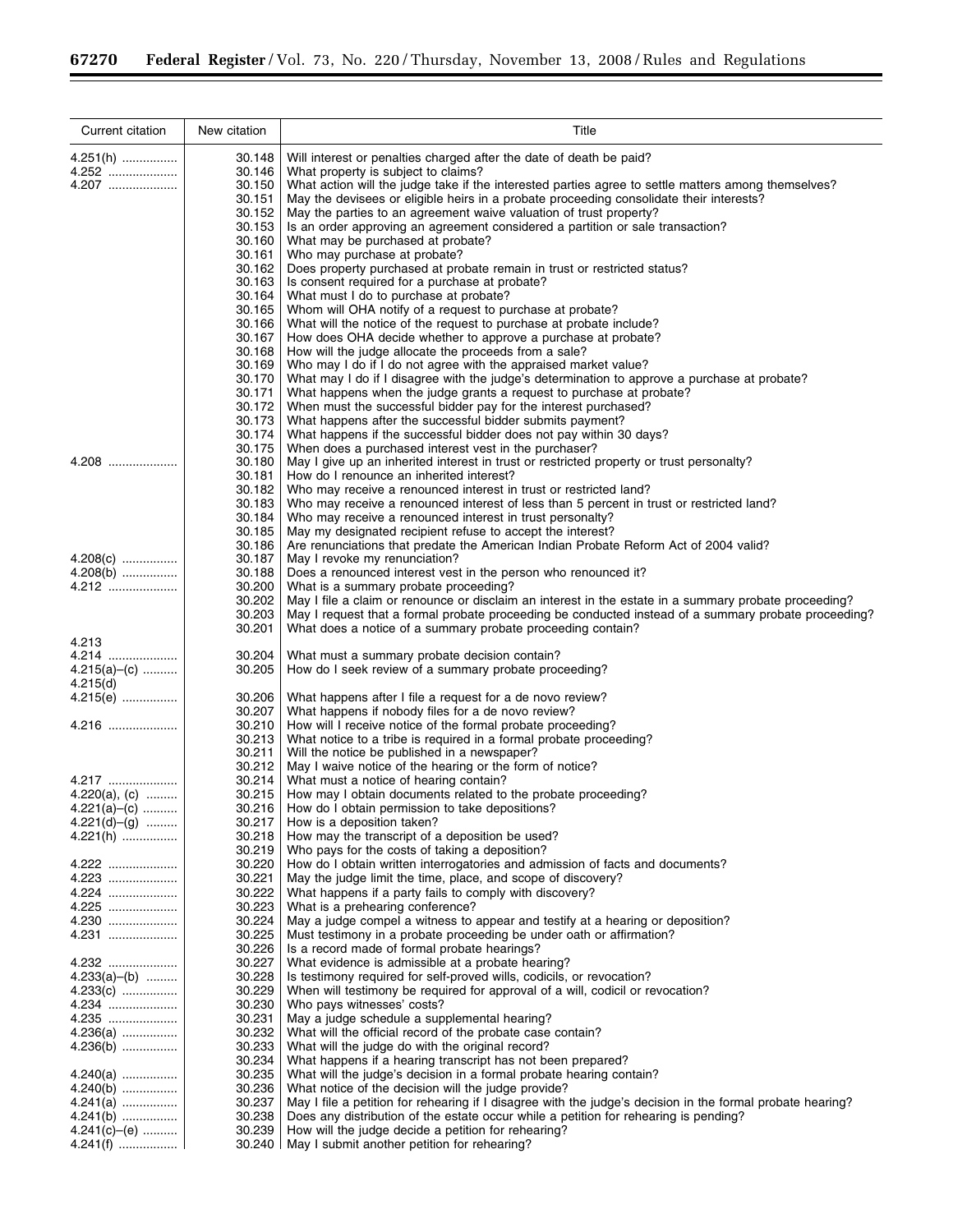| Current citation  | New citation | Title                                                                                                 |
|-------------------|--------------|-------------------------------------------------------------------------------------------------------|
| 4.241(g)–(h)      |              |                                                                                                       |
|                   | 30.241       | When does the judge's decision on a petition for rehearing become final?                              |
| $4.242$           | 30.242       | May a closed probate case be reopened?                                                                |
|                   | 30.243       | How will the judge decide my petition for reopening?                                                  |
|                   | 30.244       | What happens if the judge reopens the case?                                                           |
| $4.242(h) - (i)$  |              |                                                                                                       |
|                   | 30.245       | When will the decision on reopening become final?                                                     |
| $4.261$           | 30.250       | When does the anti-lapse provision apply?                                                             |
|                   | 30.251       | What happens if an heir or devisee participates in the killing of the decedent?                       |
| 4.270             |              |                                                                                                       |
| 4.271             | 30.126       | What happens if property was omitted from the inventory of the estate?                                |
| $4.272$           | 30.127       | What happens if property was improperly included in the inventory?                                    |
|                   | 30.128       | What happens if an error in BIA's estate inventory is alleged?                                        |
| 4.273             |              |                                                                                                       |
|                   | 30.252       | May a judge allow fees for attorneys representing interested parties?                                 |
| $4.282$           | 30.253       | How must minors or other legal incompetents be represented?                                           |
|                   | 30.254       | What happens when a person dies without a valid will and has no heirs?                                |
| $4.300(a)$        | 30.260       | What land is subject to a tribal purchase option at probate?                                          |
| $4.300(b) - (d)$  | 30.265       | What determinations will a judge make with regard to a tribal purchase option?                        |
| 4.301             | 30.264       | When must BIA furnish a valuation of a decedent's interests?                                          |
| $4.302(a)$        | 30.266       | When is a final decision issued?                                                                      |
| $4.302(b)$        | 30.262       | When may a tribe exercise its statutory option to purchase?                                           |
|                   | 30.261       | How does a tribe exercise its statutory option to purchase?                                           |
| 4.303             | 30.263       | May a surviving spouse reserve a life estate when a tribe exercises its statutory option to purchase? |
| 4.304             | 30.267       | What if I disagree with the probate decision regarding tribal purchase option?                        |
| $4.305(a)$        | 30.268       | May I demand a hearing regarding the tribal option to purchase decision?                              |
| $4.305(b)$        | 30.269       | What notice of the hearing will the judge provide?                                                    |
| $4.305(c)$ - (d)  | 30.270       | How will the hearing be conducted?                                                                    |
| $4.306$           | 30.271       | How must the tribe pay for the interests it purchases?                                                |
| $4.307(a)$        | 30.272       | What are BIA's duties on payment by the tribe?                                                        |
| $4.307(b)$        | 30.273       | What action will the judge take to record title?                                                      |
| 4.308             | 30.274       | What happens to income from land interests during pendency of the probate?                            |
| $4.320(a)$        | 4.320        | Who may appeal a judge's decision or order?                                                           |
| $4.320(b)(1)–(3)$ | 4.321        | How do I appeal a judge's decision or order?                                                          |
|                   | 4.322        | What must an appeal contain?                                                                          |
| $4.320(c)$        | 4.323        | Who receives service of the notice of appeal?                                                         |
| $4.320(d)$        | 4.324        | How is the record on appeal prepared?                                                                 |
|                   | 4.325        | How will the appeal be docketed?                                                                      |
| 4.322             | 4.326        | What happens to the record after disposition?                                                         |

## **VI. Procedural Requirements**

*A. Regulatory Planning and Review (Executive Order 12866)* 

Executive Order 12866 (58 FR 51735, October 4, 1993) requires Federal agencies taking a regulatory action to determine whether that action is ''significant.'' Agencies must submit regulatory actions that qualify as significant to the U.S. Office of Management and Budget (OMB) for review, assess the costs and benefits of the regulatory action, and fulfill other requirements of the Executive Order. A significant regulatory action is one that is likely to result in a rule that may meet one of the following four criteria:

(1) Have an annual effect on the economy of \$100 million or more or adversely affect, in a material way, the economy, a sector of the economy, productivity, competition, jobs, the environment, public health or safety, or State, local, or tribal governments or communities;

(2) Create a serious inconsistency or otherwise interfere with an action taken or planned by another agency;

(3) Materially alter the budgetary impact of entitlements, grants, user fees, or loan programs or the rights and obligations of the recipients thereof; or

(4) Raise novel legal or policy issues arising out of legal mandates, the President's priorities, or the principles set forth in the Executive Order.

OMB has determined that this rule is not a significant rule under Executive Order 12866 because it is not likely to result in a rule that will meet any of the four criteria.

*(1) The rule will not have an annual effect on the economy of \$100 million or more or adversely affect, in a material way, the economy, a sector of the economy, productivity, competition, jobs, the environment, public health or safety, or State, local, or tribal governments or communities.* 

This rule will not have an annual effect on the economy of \$100 million or more. This rule does not add or

subtract land or IIM account funds from any probate estate. Additionally, the total assets probated each year are themselves below the \$100 million mark. The following discussion individually addresses each CFR part and substantive changes within each part, where appropriate. Within the discussion of each CFR part is a brief statement of the major changes, the baseline (i.e., the current state of affairs), an analysis of the economic effect of the change in comparison to the baseline alternative, and a brief conclusion.

# 25 CFR Part 15

This part governs the processing of probate estates by BIA and tribes contracting or compacting to perform BIA's probate functions (''agency''). Amendments will ensure that the agency compiles sufficient information in the probate file so that when the agency passes the probate file on to OHA, OHA can properly administer the probate estate. The baseline for this analysis is the existing part 15, which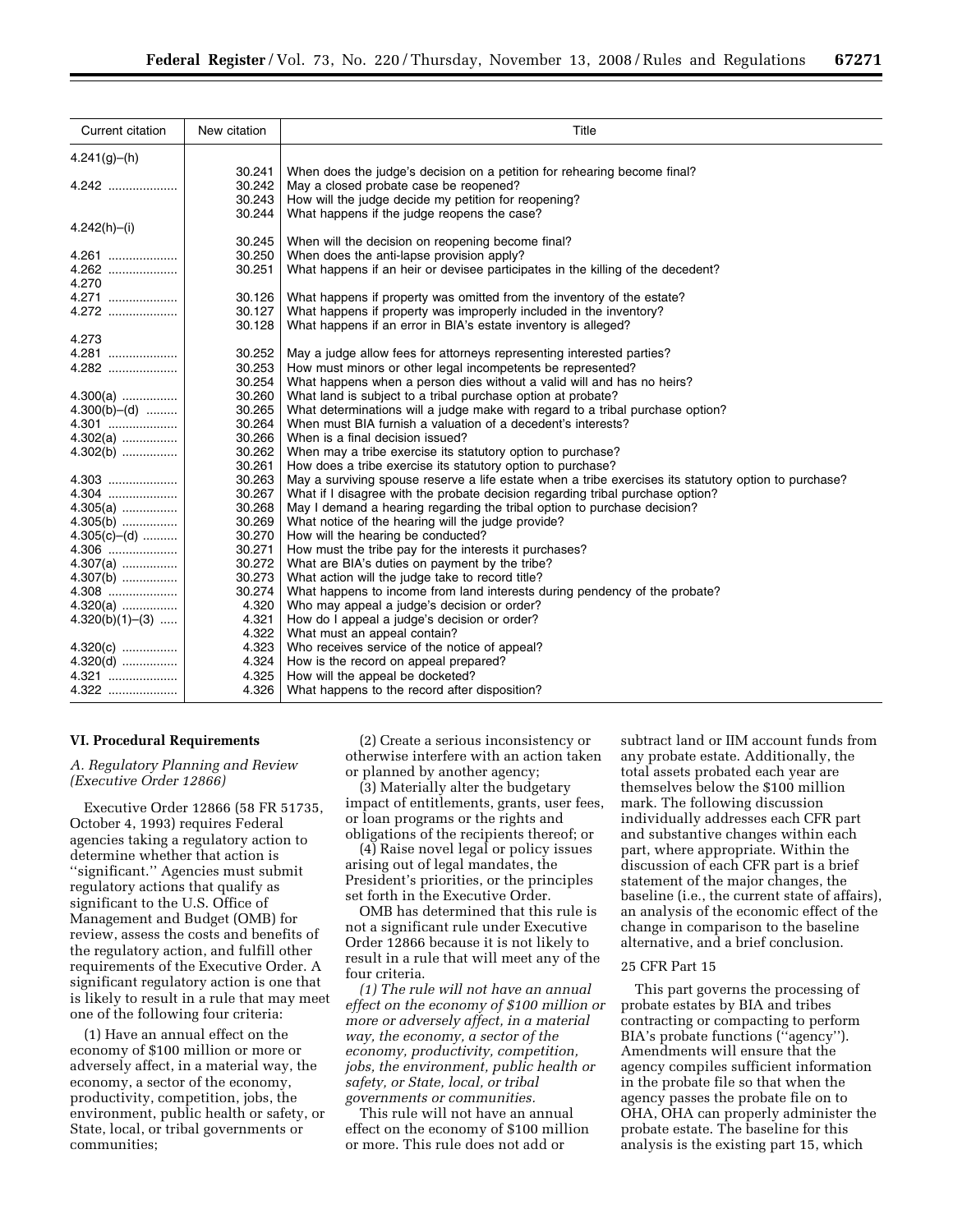does not incorporate requirements for certain items of information to be included in the probate file.

The Secretary has sole statutory authority to probate Indian trust estates. 25 U.S.C. 372; *First Moon* v. *White Tail & United States*, 270 U.S. 243 (1926); *United States* v. *Bowling*, 256 U.S. 484 (1921); *Lane* v. *United States*, 241 U.S. 201 (1916); *Hallowell* v. *Commons*, 239 U.S. 506 (1916); *Bertrand* v. *Doyle*, 36 F.2d 351 (10th Cir. 1929). As such, it is imperative that the Secretary have all the information necessary to properly determine the heirs and distribute estate assets. The enacted AIPRA amendments to ILCA, 25 U.S.C. 2201 *et seq.*, affect the determination of how property should be distributed among the heirs and beneficiaries by allowing certain persons to purchase interests in property at probate and through consolidation agreements, and affect who can inherit a small fractional interest. AIPRA therefore directly affects the determinations that OHA will make and requires additional information to be included in the probate file.

The primary benefit of the amendments is that they ensure that OHA will have the information it needs in the probate file to adjudicate Indian estates. Because this part addresses only internal processes, and does not impose any enforceable obligation on persons outside the agency, there is no effect on the outside economy. Amendments to this part focus on the agency's procedures in compiling a complete probate file, and addressing what should be included in that file. No economic impact is associated with these internal processes.

#### 25 CFR Part 179

Amendments to part 179 make two primary changes with potential to affect the economy:

• Incorporate AIPRA's requirement that life estates created by operation of law under AIPRA after June 20, 2006, will be "without regard to waste," as explained below.

• Replace the current tables showing the value of a life estate and remainderman with a reference to Actuarial Table S, issued by the Internal Revenue Service, to make life estate and remainder valuations consistent with the Internal Revenue Service's valuations.

The existing part 179 provided that the life tenant will have the rights to all rents and profit, as income, from the estate, but did not provide that such rights were ''without regard to waste'' for life tenants by intestacy. Therefore, the existing part 179 required all life tenants to ensure that they did not

diminish the estates of the remaindermen in their pursuit of rents and profits. Additionally, the existing part 179 required contract bonuses to be split one-half each between the life tenant and the remainderman.

The first primary change to part 179 is necessary to reflect the AIPRA sections establishing that life estates created by operation of law under AIPRA will be determined ''without regard to waste,'' meaning that the life estate holder is entitled to the receipt of all income, including bonuses and royalties, from such land, to the exclusion of remaindermen. *See* 25 U.S.C. 2201(10), 2205, 2206(a)(2). These amendments comply with the provisions of AIPRA with respect to life estates created by operation of law under AIPRA after June 20, 2006. There is no change with respect to life estates created before June 20, 2006, or life estates created by conveyance documents on or after June 20, 2006.

The cost of amendments incorporating ''without regard to waste'' provisions could be a reduced value of the remaindermen's estate. However, amendments to the discount rate will generally provide remaindermen with more value. These amendments may affect the timing of the distribution of the value of the land between life tenants and remaindermen, but will not affect the economy as a whole. The Department does not currently track how many life estates are created by operation of law under AIPRA, but if it were assumed for the sake of analysis that all probated acreage included life estates created by operation of law under AIPRA on or after June 20, 2006, the value of the life estates would be some fraction of the value of the total land value per year, which is \$74,724,525. The new requirement that the life estate holder receive all income, including bonuses and royalties, from such land, affects only the allocation of this amount between life estate holders and remaindermen, and does not affect the economy.

The change to the valuation tables, eliminates valuation based on the gender of the life tenant, and now refers to Internal Revenue Service Actuarial Table S. In the current version of part 179, the valuation of remainder interests where the life tenant was female was consistently lower than the valuation of remainder interests where the life tenant was male. At a 6 percent discount rate, the IRS Actuarial Table S results in remainder valuations that generally fall between the two values. Again, this change affects only the allocation of the value between the life estate holders, and does not affect the economy.

For these reasons, part 179 will not have an effect on the economy.

#### 43 CFR Parts 4 and 30

Most amendments to 43 CFR part 4 (including those incorporated in the new part 30) are amendments to the existing 43 CFR part 4, subpart D, relating to the administration of probate estates. The amendments add provisions to implement procedures established by AIPRA for renouncing an interest, consolidating interests by agreement, requesting and conducting a purchase at probate, and setting the time periods for filing requests for de novo review and rehearing at 30 days, rather than the current 60 days.

Because these provisions relate to procedural aspects of probating trust estates and will not affect the amount of money and property within each estate that is distributed, nor the number of estates that must be probated, they have no effect on the economy. For these reasons, amendments to 43 CFR part 4, subpart D, and the new 43 CFR part 30 will not affect the economy.

# New 25 CFR Part 18 (Tribal Probate Codes)

The new CFR part addressing tribal probate codes implements provisions of ILCA that allow any tribe to adopt a tribal probate code to govern descent and distribution of trust and restricted lands within its reservation or otherwise subject to its jurisdiction. 25 U.S.C. 2005(a). ILCA provides that the tribe must submit the tribal probate code containing provisions for trust and restricted lands to the Secretary for review and approval. The Secretary may not approve a tribal probate code that contains provisions contrary to Federal law or policy.

The baseline is the absence of regulations governing tribal probate codes. While the ILCA statute had established requirements for a tribal probate code and the basics of the submission and approval process in 1983, there have been no implementing regulations. With AIPRA, a new uniform Federal probate code will govern descent and distribution of trust and restricted property. This may prompt some tribes to prepare a tribal probate code and may prompt tribes that already have a tribal probate code to amend it in light of AIPRA.

An approved tribal code, or AIPRA if there is none, will govern the descent and distribution of trust and restricted lands for deceased persons owning trust or restricted property. AIPRA will govern the descent and distribution of trust personalty. These regulations, which implement statutory provisions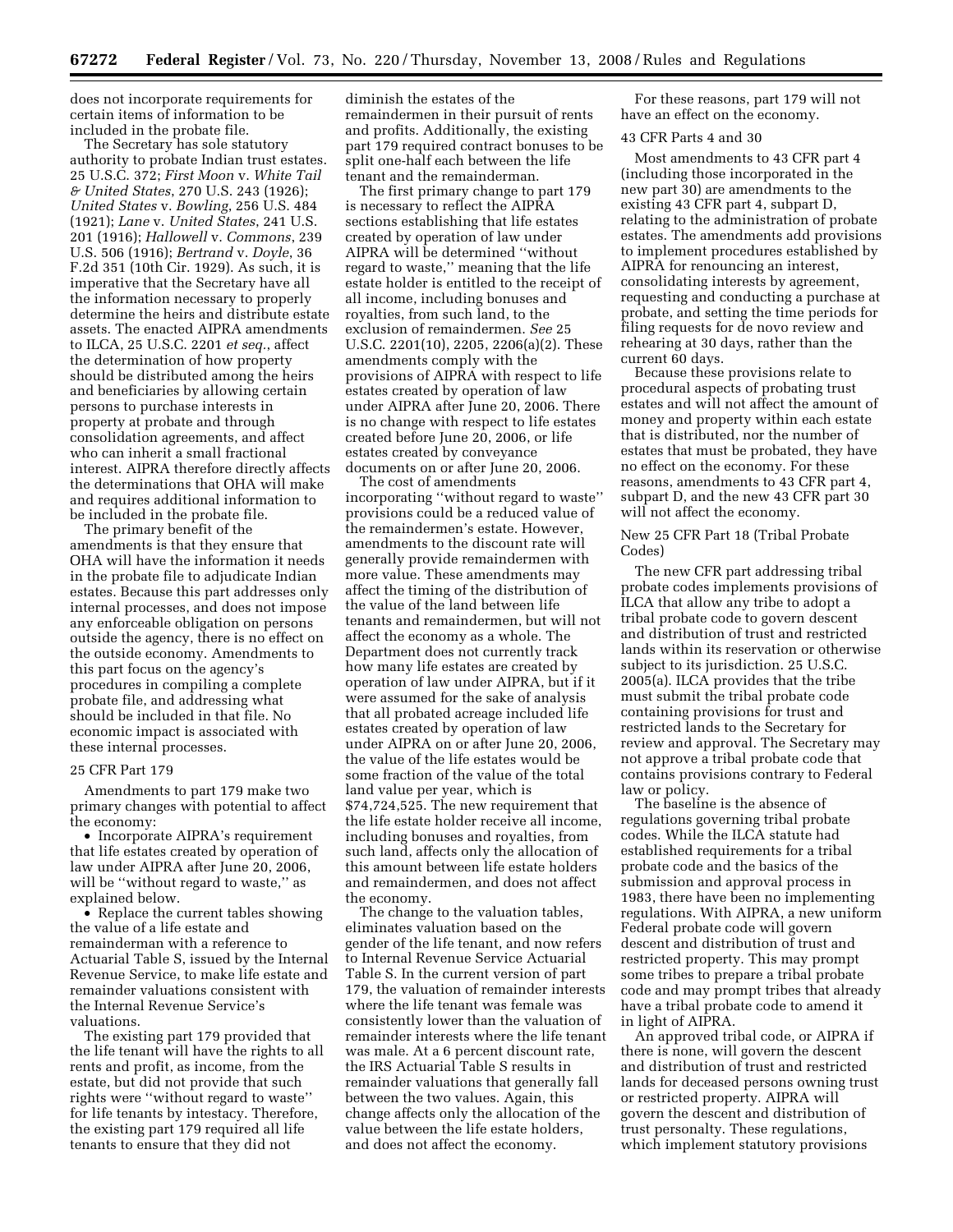for Secretarial approval of tribal probate codes, do not affect the economy because tribes were already authorized to establish tribal probate codes and statutorily required to submit such codes to the Secretary for approval. For these reasons, the new 25 CFR part 18 will not affect the economy.

*(2) This rule will not create a serious inconsistency or otherwise interfere with an action taken or planned by another agency.* 

Implementation of this rule will not create any serious inconsistencies or otherwise interfere with an action taken or planned by another agency because the Department is the only agency with authority for handling Indian trust management issues related to probate. Additionally, this rule will standardize processes within the Department, to guard against internal inconsistencies.

*(3) This rule will not materially alter the budgetary impact of entitlements, grants, user fees, or loan programs or the rights and obligations of the recipients thereof.* 

(a) The revisions 25 CFR part 15 address what must be included in a probate package and describe how to file a claim against an estate, but do not address entitlements, grants, user fees, or loan programs. Therefore, revisions to part 15 have no budgetary effects and do not affect the rights or obligations of any recipients.

(b) The revisions to 43 CFR part 4 (including those incorporated into the new 43 CFR part 30) address the procedures for adjudicating a probate case and the rights of individual Indians with respect to a probate case. The revisions do not address entitlements, grants, user fees, or loan programs.

(c) Amendments to 25 CFR part 179 change the respective rights of a life estate tenant, and remainderman, where the life estate was created by operation of law under AIPRA on or after June 20, 2006. This change entitles the life tenant to receive all income from the land, including rents and profits, contract bonuses, and royalties. This change in rights will not impact the budget.

(d) The new CFR part addressing tribal probate codes does not address entitlements, grants, user fees or loan programs and will not materially alter the Department's budget because the CFR part merely implements the existing statutory requirement for Departmental review of tribal probate codes that contain provisions applicable to trust or restricted lands, and the requirement for Secretarial approval of those provisions.

*(4) This rule does not raise novel legal or policy issues arising out of legal mandates, the President's priorities, or* 

## *the principles set forth in the Executive Order.*

Most of the regulatory changes directly implement statutory provisions that require certain actions to meet Indian trust management responsibilities. Specifically, the rule implements requirements of AIPRA, the American Indian Trust Fund Management Reform Act of 1994, and court orders. The legal and policy issues related with this rulemaking have been thoroughly discussed through the process of developing and implementing the Fiduciary Trust Model, discussed in the preamble.

Thus, the impact of the rule is confined to the Federal Government, individual Indians, and tribes and does not impose a compliance burden on the economy generally. Accordingly, this rule is not a ''significant regulatory action'' from an economic standpoint, nor does it otherwise create any inconsistencies, materially alter any budgetary impacts, or raise novel legal or policy issues.

## *B. Regulatory Flexibility Act*

The Department has reviewed this rule pursuant to the Regulatory Flexibility Act (5 U.S.C. 601 *et seq.*), and certifies that the rule will not have a significant economic impact on a substantial number of small entities (i.e., small businesses, small organizations, and small governmental jurisdictions). Small businesses who may be creditors of an estate are the only small entities potentially impacted by this rule, and the Department has determined that this rule will not have a significant economic impact on these entities. Indian tribes are not considered to be small entities for the purposes of the Act and, consequently, no regulatory flexibility analysis has been done to address the effects on Indian tribes.

# *C. Small Business Regulatory Enforcement Fairness Act of 1996*

The Small Business Regulatory Enforcement Fairness Act of 1996 (SBREFA), 5 U.S.C. 804(2), sets criteria for determining whether a rule is ''major.'' A rule is major if OMB finds that the rule will result in (1) an annual effect on the economy of \$100 million or more; (2) a major increase in costs or prices for consumers, individual industries, Federal, State, or local government agencies, or geographic regions; or (3) significant adverse effects on competition, employment, investment, productivity, innovation, or the ability of U.S.-based enterprises to compete with foreign-based enterprises.

This rule is not major within the meaning of SBREFA. It may require some limited additional expenditures by tribes, as discussed in subsection H of the procedural requirements (Paperwork Reduction Act) of this preamble. However, it will not result in the expenditure by State, local, or tribal governments, in the aggregate, or by the private sector of \$100 million or more in any one year.

Because this rule is limited to probated Indian trust estates, land, and assets within the United States and within tribal communities, it will not result in a major increase in costs or prices for consumers, individual industries, Federal, State, or local government agencies, or geographic regions or have significant adverse effects on competition, employment, investment, productivity, innovation, or the ability of the U.S.-based enterprises to compete with foreign-based enterprises.

## *D. Unfunded Mandates Reform Act of 1995*

Title II of the Unfunded Mandates Reform Act of 1995 (UMRA), 2. U.S.C. 1531 *et seq.*, requires Federal agencies to assess the effects of their regulatory actions on State, local, and tribal governments and the private sector. If the agency promulgates a proposed or final rule with Federal mandates that may result in expenditures by State, local, and tribal governments, in the aggregate, or by the private sector, of \$100 million or more in any one year, the Federal agency must prepare a written statement, including a costbenefit analysis of the rule, under section 202 of the UMRA. The term ''Federal mandate'' means any provision in statute or regulation or any Federal court ruling that imposes ''an enforceable duty'' upon State, local, or tribal governments, and includes any condition of Federal assistance or a duty arising from participation in a voluntary Federal program that imposes such a duty.

The Department has determined that the rule does not contain a Federal mandate that may result in expenditures of \$100 million or more for State, local, and tribal governments in the aggregate, or by the private sector in any one year. The following discussion addresses each CFR part individually to identify Federal mandates.

## 25 CFR Part 15

Most amendments to part 15 address the internal processes of the BIA (or tribe that has compacted or contracted to fulfill probate functions) in compiling probate files.

• Part 15 contains a mandate for tribal governments to provide information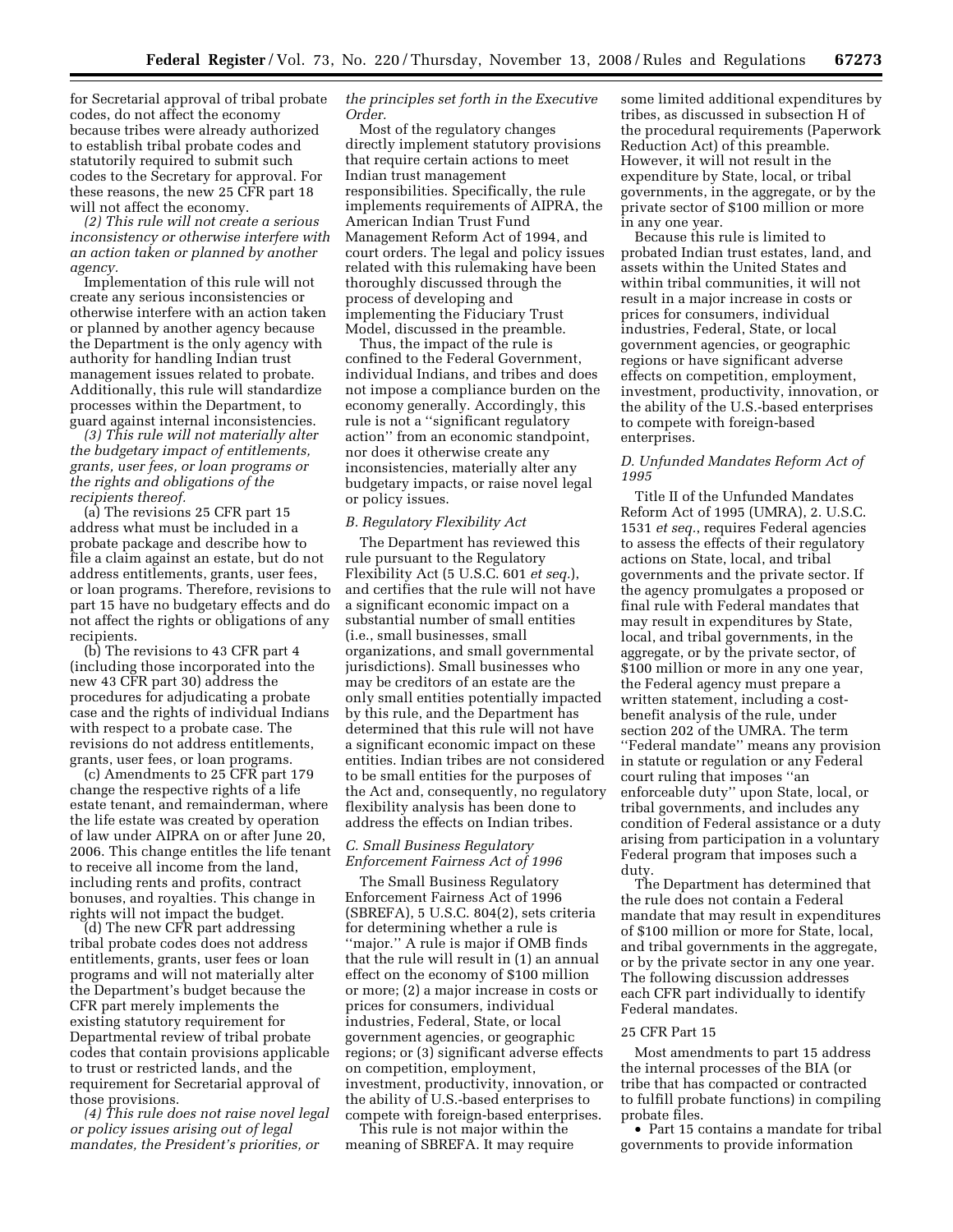when necessary to complete a probate file. This provision is aimed at requiring tribes to provide information that is already readily available to them, such as family history data.

• Part 15 also contains a mandate for the public, presumably someone closely associated with the decedent, to provide either a certified copy of a death certificate or other information regarding the death.

Subsection H of the procedural requirements (Paperwork Reduction Act) of this preamble states the expected increase in cost burden on tribal governments of these mandates, which is minimal. The opportunity for tribes to adopt their own tribal probate codes is voluntary and does not qualify as a Federal mandate.

#### 25 CFR Part 179

Amendments to part 179 do not impose any duties on persons outside the Department of the Interior.

#### 43 CFR Parts 4 and 30

Amendments to 43 CFR part 4 (including those incorporated into the new 43 CFR part 30), related to adjudication of probate estates, clarify the process for renouncing an interest, and allow consolidation agreements and purchases at probate. These opportunities are voluntary. The remainder of the amendments address OHA adjudication of probate estates and appeals. These amendments do not impose any Federal mandates on individual Indians, tribes, or others outside the Department of the Interior.

New 25 CFR Part 18 (Tribal Probate Codes)

The new CFR part addressing tribal probate codes implements statutory authority for the adoption of a tribal probate code and statutory requirements for Secretarial approval of tribal probate codes. The adoption of a tribal probate code is voluntary; therefore, this rule does not impose any Federal mandates on tribes.

Section 205 of the UMRA requires the agency to identify and consider a reasonable number of regulatory alternatives to the rule and adopt the least costly, most cost-effective, or least burdensome alternative that achieves the objectives of the rule. The Department has determined that alternatives to this rule are limited by practicality and feasibility, among other concerns, given that this rule is the result of negotiated working group recommendations working within the confines of statutory and judicial mandates. For this reason, the primary alternative the Department examined

was the baseline (i.e., the current CFR part or the absence of regulatory provisions, as appropriate). With respect to each CFR part, the Department determined that the final language meets the objectives of the rule.

Section 203 of the UMRA requires the agency to develop a small government agency plan before establishing any regulatory requirements that may significantly or uniquely affect small governments, including tribal governments. The small government agency plan must include procedures for notifying potentially affected small governments, providing officials of affected small governments with the opportunity for meaningful and timely input in the development of regulatory proposals with significant Federal intergovernmental mandates, and informing, educating, and advising small governments on compliance with the regulatory requirements. The Department has been operating under tribal consultation procedures that equate to a small government agency plan. The Department has developed these regulations in accordance with consultation procedures for notifying tribes, providing tribes with the opportunity for meaningful and timely input on the development of the rule; and it continues to inform, educate, and advise tribes on the contents of the rule.

# *E. Governmental Actions and Interference With Constitutionally Protected Property Rights (Executive Order 12630)*

This rule does not have significant ''takings'' implications. The Department notes that all sales under these regulations require that the owners be compensated at fair market value.

#### *F. Federalism (Executive Order 13132)*

Executive Order 13132, entitled ''Federalism'' (64 FR 43255, August 10, 1999), establishes certain requirements for Federal agencies issuing regulations, among other agency documents, that have ''federalism implications.'' A regulation has ''federalism implications'' when it has ''substantial direct effects on the States, on the relationship between the national government and the States, or on the distribution of power and responsibilities among the various levels of government.''

This rule does not have federalism implications because it pertains solely to Federal-tribal relations and will not interfere with the roles, rights, and responsibilities of the States. The rule primarily provides means for improving the trust relationship between the Department and individual Indians by

allowing the Department to better serve beneficiaries' interests. Additionally, the Federal government and the tribes have a government-to-government relationship that is independent of and does not affect the Federal government's relationship to the States or the balance of power and responsibilities among various levels of government. Therefore, in accordance with Executive Order 13132, it is determined that this rule will not have sufficient federalism implications to warrant the preparation of a federalism assessment.

## *G. Civil Justice Reform (Executive Order 12988)*

Executive Order 12988 (61 FR 4729, February 7, 1996), section 3(a), requires Federal agencies to adhere to the following requirements when promulgating regulations: (1) Eliminate drafting errors and ambiguity; (2) write regulations to minimize litigation; (3) provide a clear legal standard for affected conduct rather than a general standard and promote simplification and burden reduction. Section 3(b) specifically requires that executive agencies make every reasonable effort to ensure that the regulations (1) clearly specify any preemptive effect; (2) clearly specify any effect on existing Federal law or regulation; (3) provide a clear legal standard for affected conduct while promoting simplification and burden reduction; (4) specify the retroactive effect, if any; (5) adequately define key terms; and (6) address other important issues clearly affecting clarity and general draftsmanship under any guidelines issued by the Attorney General. Section 3(c) of the Executive Order requires agencies to review regulations in light of the applicable standards in sections 3(a) and 3(b) to determine whether they are met or whether it is unreasonable to meet one or more of them.

The Department has determined that this rule will not unduly burden the judicial system. Significant portions of the rule will ensure that the judicial system is not overly burdened through enhancements to the administrative adjudication process. For example, amendments to 43 CFR parts 4 and 30, which describe the administrative processes for challenging the outcome of a probate proceeding, will streamline the probate adjudication process. Additionally, the Department has determined that the rule meets the applicable standards provided in sections 3(a) and 3(b) of Executive Order 12988. The Department has incorporated ''plain language'' approaches, as described in OMB's Writing User-Friendly Topics referred to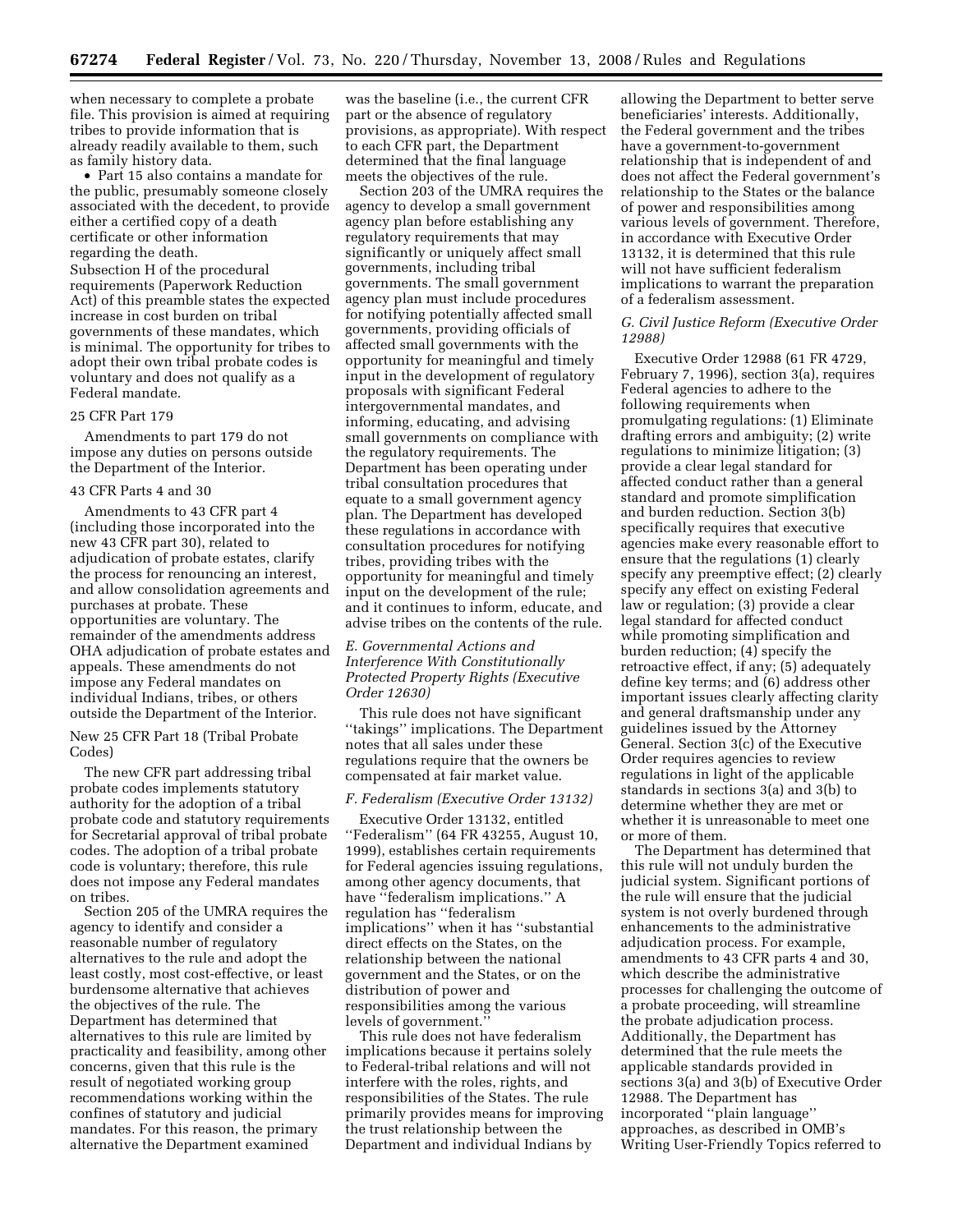in the **Federal Register** Document Drafting Handbook. Department attorneys provided input throughout the development and drafting of these regulations to provide clear legal standards, specify preemptive effects, specify the effect on existing Federal laws and regulations, and otherwise minimize the likelihood that litigation will result from an ambiguity in the regulations.

#### *H. Paperwork Reduction Act*

The Paperwork Reduction Act (PRA), 44 U.S.C. 3501 *et seq.*, prohibits a Federal agency from conducting or sponsoring a collection of information that requires OMB approval, unless such approval has been obtained and the collection request displays a currently valid OMB control number. No person is required to respond to an information collection request that has not complied with the PRA.

#### 1. Background

In the **Federal Register** of August 8, 2006, the Department published the proposed rule and invited comments on the proposed collection of information. The Department reopened the comment period for an additional 60 days to January 2, 2007. The Department again reopened the public comment period on January 25, 2007, for an additional 60 days to March 12, 2007. The Department submitted the information collection request to the Office of Management and Budget (OMB) for review and approval. OMB did not approve this collection of information, but instead, filed comment. In filing comment on this collection of information, OMB requested that, prior to the publication of the final rule, the Department provide all comments on the recordkeeping and reporting requirements in the proposed rule, the Department's response to these comments, and a summary of any changes to the information collections. Further, OMB requested for any future submissions of this information collection, the Department indicate the submission as ''new'' and reference OMB control numbers 1076–0169, 1076–0168, and 1076–0171.

### 2. Comments on Information Collections

In response to publication of the proposed rule in the **Federal Register**  and notices reopening the comment period, the Department did not receive any public comments regarding the information collection requirements. However, the Department did receive a few oral comments on the information collection requirements during tribal consultations and one written comment from a Departmental employee.

The oral comments asked generally what the Paperwork Reduction Act section of the proposed rule addressed, and what the information collection request figures represented. Representatives of the Department responded at the tribal consultations by summarizing the Paperwork Reduction Act's requirement that the Department (1) identify any instances where the regulation requests that members of the public provide information; (2) explain the need for that information collection request; and (3) estimate how long it will take members of the public to provide the information. The Department representatives highlighted the fact that members of the public are welcome to comment on the information collection requests, including the Department's need for the information and estimates for how long it will take to provide the information.

Pursuant to OMB's comments, the Department has summarized and submitted the comments, the Department's responses to these comments, and any changes made to information collections to OMB.

## 3. Information Collection Hour Burdens

Two CFR parts being published today contain information collection requests: 25 CFR parts 15 and 18. The following tables, by part, describe the information collection requirements in each section of the final rule and any changes from the current rule.

#### 25 CFR Part 15

*Title:* Probate of Indian Estates, Except for Members of the Osage Nation and the Five Civilized Tribes.

*OMB Control Number:* 1076–0169. *Requested Expiration Date:* Three years from the approval date.

*Summary:* This part contains the procedures that the Secretary of the Interior follows to initiate the probate of the trust estate of a deceased person for whom the Secretary holds an interest as trust or restricted property. The Secretary must perform the information collection requests in this part to obtain the information necessary to compile an accurate and complete probate file. This file will be forwarded to the Office of Hearings and Appeals (OHA) for disposition. Responses to these information collection requests are required to obtain benefits (e.g., payment of a devise or claim from a probated estate) in accordance with the Secretary's sole statutory authority to probate estates (*see* 25 U.S.C. 372). *Bureau Form Number:* None.

*Frequency of Collection:* One per respondent each year with the exception of tribes that may be required to provide

enrollment information on an average of approximately 10 times/year.

*Description of Respondents:* Indians, businesses, and tribal authorities.

*Number of Respondents:* 64,915. *Total Annual Responses:* 76,655. *Total Annual Burden Hours:*  1,037,433.

The following is an explanation of the information collection requirements for 25 CFR part 15.

# *Section 15.9 What information must be included in an affidavit for a selfproved will, codicil, or revocation?*

This rule includes a requirement for a testator and witnesses executing a selfproving will, codicil, or revocation to file affidavits. The Department has estimated that approximately 1,000 testators will choose to execute selfproving wills each year and that it will take approximately 0.5 hour to make the affidavit before an official authorized to administer oaths and to attach the affidavit to the will = 500 burden hours. This represents an increase of 500 burden hours due to program change with no annualized startup, or operations and maintenance costs.

Likewise, given that approximately 1,000 testators will choose to execute self-proving wills each year, approximately 2,000 witnesses will be required to file supporting affidavits at 0.5 hour each = 1,000 burden hours. This represents an increase of 1,000 burden hours due to program change with no annualized startup, or operations and maintenance costs.

# *Section 15.104 Does the agency need a death certificate to prepare a probate file?*

This rule adds a requirement for persons unable to provide a certified copy of a death certificate to provide as much information as they have about the deceased, including the State, city, reservation, location, date, and cause of death, the last known address of the deceased, and names and addresses of others who may have information about the deceased. If no death certificate exists, they must provide this information in an affidavit. This information will ensure that BIA has the information it needs regarding the identity of the deceased to collect documents for the probate file. The requirement already existed to provide a certified copy of a death certificate or, when unable to provide a certified copy of a death certificate because none existed, newspaper articles, obituary, or death notices and a church or court record.

The Department estimates that preparing the affidavit in lieu of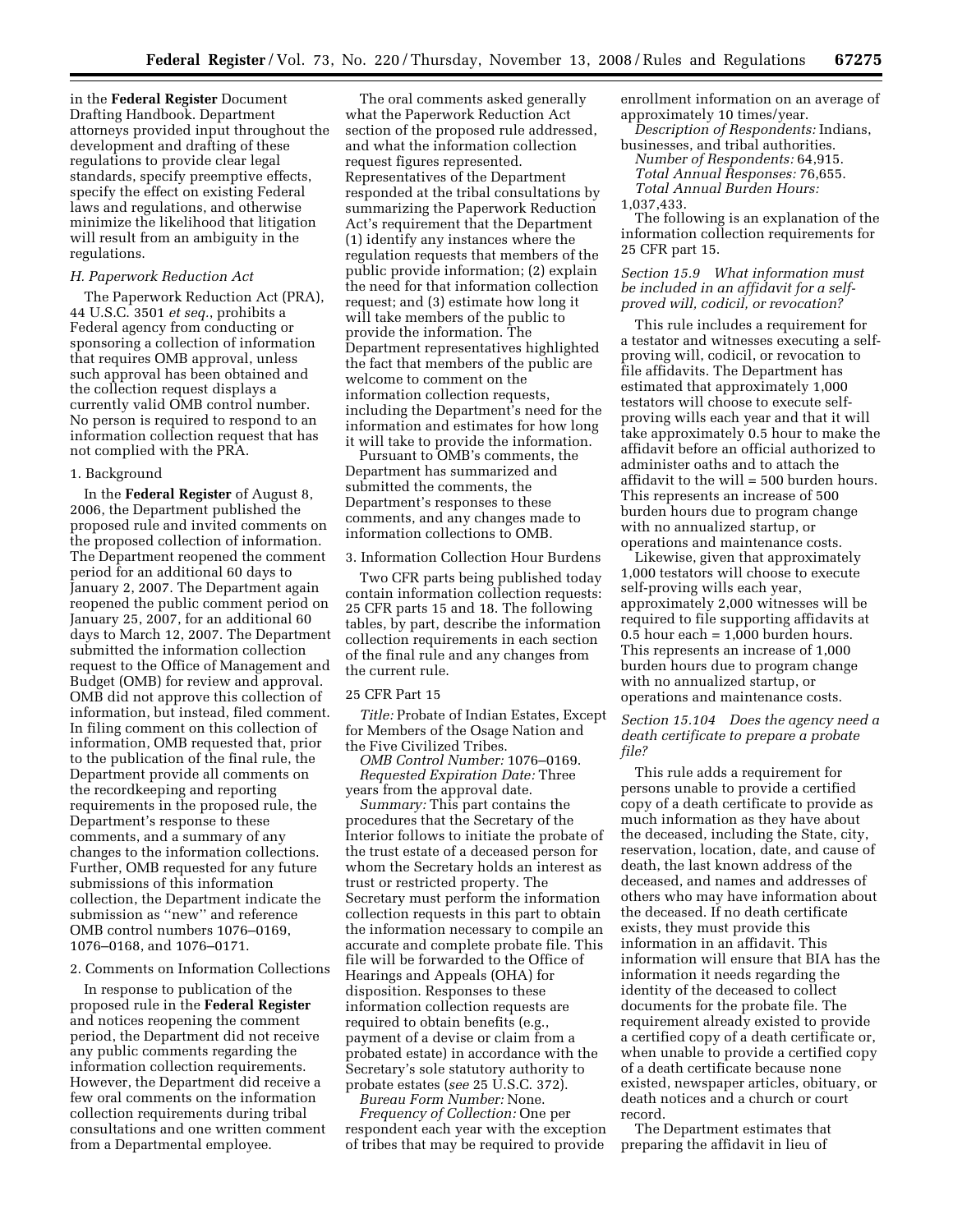providing a death certificate will impose an additional 1 hour burden per response to comply with this section. The existing estimated burden for locating and providing the death certificate is 4 hours per response. Assuming a respondent provides an affidavit in lieu of a certified copy of a death certificate only after spending the 4 hours searching unsuccessfully for the death certificate, 5 total burden hours per response are required to comply with this section. Assuming approximately 5,850 probates per year, the total burden will be 5,850 responses  $\times$  5 hours per response = 29,250 burden hours. This represents an increase of 5,850 hours due to a programmatic change, with no annualized startup, or operations and maintenance costs.

# *Section 15.105 What other documents does the agency need to prepare a probate file?*

This section lists the items that BIA needs to prepare a probate file. The decedent's family and other knowledgeable members of the public are the most likely respondents for this information. The rule adds several items of information that must be included in the probate file. These additional items are (1) adoption and guardianship papers concerning decedent's potential heirs or beneficiaries; (2) orders requiring payment of spousal support; (3) identification of person or entity to whom an interest is renounced; (4) court judgments regarding creditor claims; and (5) place of enrollment and tribal enrollment or census number of the decedent and potential heirs and beneficiaries.

The Department estimates that providing these documents will add approximately 1.25 hours to each response. Assuming 21,235 respondents annually  $\times$  45.5 hours to complete this section = 966,192.5 burden hours. This is an increase of approximately 26,543.75 hours due to a program change, with no annualized startup, or operations and maintenance costs.

## *Section 15.301 May I receive funds from the decedent's IIM account for funeral services?*

There has been no change to the information collection requirements in this section. The Department estimates that there will be one request for funeral expenses per each of the estimated 5,850 probates per year, at an estimated 2 hours per response = 11,700 burden hours, with no annualized startup, or operations and maintenance costs.

# *Section 15.302 May I file a claim against the estate?*

This rule adds to the requirements in the existing regulations that creditors provide information regarding their claims. Specifically, the rule requires creditors to file with the Secretary an affidavit and an itemized statement of the debt, including copies of any documents (such as signed notes, mortgages, account records, billing records, and journal entries) necessary to prove the indebtedness.

For the proposed rule, the Department estimated that, on average, approximately 6 creditor claims per probate estate will be filed and that it will take creditors approximately 0.5 hour to provide this information. The Department believes that the number-ofclaims estimate was, in fact, high, but because no public comments were received, the Department has retained this estimate. The most recent Paperwork Reduction Act submission purported to assume that 6 claims per probate estate would be filed, but at 5,850 probates per year, the previous assumption of 127,410 respondents appears to be erroneous. Assuming 35,100 responses (6 claims per probate estate  $\times$  5,850 probate estates), the Department estimates the burden hours  $= 35,100$  responses  $\times 0.5 = 17,550$ burden hours. This is a decrease of approximately 46,155 hours due to an adjustment with no annualized startup, or operations and maintenance costs.

This rule also adds a requirement for the person filing a claim against the estate to file an affidavit. The Department has determined that this

does not qualify as ''information'' under 5 CFR 1320.3(h)(1) because it entails no burden other than that necessary to identify the claimant, the date, the claimant's address, and the nature of the instrument as a claim against the estate.

# *Section 15.203 What information must tribes provide BIA to complete the probate file?*

This new section requires tribes to provide any information the Secretary requires to complete the probate file, such as enrollment or family data. The information required by the Secretary will include documents that the tribe should have readily available. We assumed that, of the 5,850 probate cases, at least one decedent would come from each of the 562 federally recognized tribes. On average, a tribe will have to provide information for approximately 10 of the 5,850 probate cases per year. We estimate that each tribe will require 2 hours to assist in completing the probate file  $\times$  10 responses annually  $\times$ 562 Federal recognized tribes = 11,240 hours to ensure completion of probate files. This is a new requirement, which incorporates 11,240 hours as a program change, with no annualized startup, or operations and maintenance costs.

# *Section 15.403 What happens after the probate order is issued?*

This section provides that a request for de novo review may be filed within 30 days of a probate decision by an Attorney Decision Maker. The information collection requirements that had been included in this section have been moved to 43 CFR part 4, but are exempt under 5 CFR 1320.4(a)(2) because they relate to the conduct of administrative actions against specific individuals. Additionally, all that is required is the filing of a request for do novo review. This represents a decrease of 53,088 hours due to a program change.

**Note:** The ''Old CFR Section'' numbers in the table below are those as of the last Paperwork Reduction Act submission for 25 CFR part 15 in December 2003.

| Old CFR<br>section | New CFR<br>section | Description of info<br>collection requirement                               | Number of<br>response<br>per yr | Hours per<br>response | Total hours<br>requested<br>(Annual) | Currently<br>approved<br>hours | Explanation of difference                                                                           |
|--------------------|--------------------|-----------------------------------------------------------------------------|---------------------------------|-----------------------|--------------------------------------|--------------------------------|-----------------------------------------------------------------------------------------------------|
|                    | 15.9               | File affidavit to self-prove<br>will, codicil, or revoca-<br>tion.          | 1.000                           | 0.5                   | 500                                  |                                | Requires testator affidavit<br>to self-prove will.                                                  |
|                    | 15.9               | File supporting affidavit to<br>self-prove will, codicil,<br>or revocation. | 2,000                           | 0.5                   | 1,000                                |                                | Requires witness affida-<br>vits to self-prove will.                                                |
| $15.101$           | 15.104             | Reporting reg.—death<br>certificate.                                        | 5,850                           | 5                     | 29,250                               | 23,400                         | New section requires ad-<br>ditional information<br>where a death certifi-<br>cate is not provided. |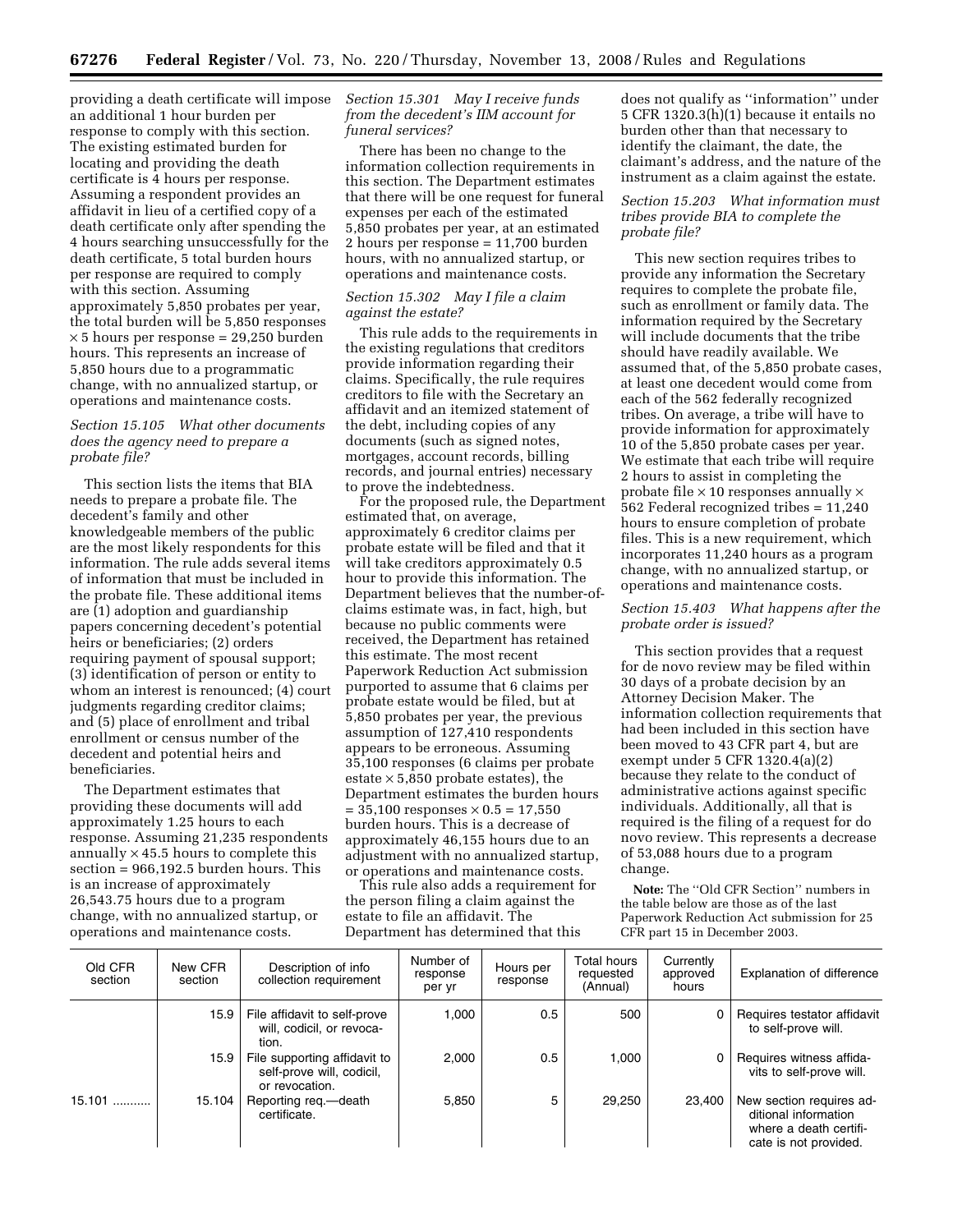| Old CFR<br>section | New CFR<br>section | Description of info<br>collection requirement                 | Number of<br>response<br>per yr | Hours per<br>response | Total hours<br>requested<br>(Annual) | Currently<br>approved<br>hours | Explanation of difference                                                                                  |
|--------------------|--------------------|---------------------------------------------------------------|---------------------------------|-----------------------|--------------------------------------|--------------------------------|------------------------------------------------------------------------------------------------------------|
| 15.106             | 15.301             | Reporting funeral ex-<br>penses.                              | 5,850                           | 2                     | 11,700                               | 11,700                         | No change.                                                                                                 |
| $15.104$           | 15.105             | Provide probate docu-<br>ments.                               | 21,235                          | 45.5                  | 966,193                              | 939,649                        | Amendments delete re-<br>quirement for birth cer-<br>tificate, but add other<br>requirements.              |
| $15.109$           |                    | Provide disclaimer info<br>$(\frac{1}{4})$ .                  | $\Omega$                        | 0                     | $\mathbf 0$                          | 7,887                          | Section deleted.                                                                                           |
| 15.303             | 15.302             | File claim against estate<br>(affidavit).                     | N/A                             | N/A                   | N/A                                  |                                |                                                                                                            |
| $15.203$           | N/A                | Provide response to<br>transmittal.                           | 0                               | 0                     | 0                                    | 2,972                          | This requirement has<br>been deleted.                                                                      |
| $15.303$           | 15.302             | Provide info on creditor<br>claim (6 per probate).            | 35,100                          | 0.5                   | 17,550                               | 63,705                         | Decrease to reflect 6<br>claims per probate.                                                               |
|                    | 15.203             | Provide tribal information<br>for probate file <sup>2</sup> . | 5,620                           | 2                     | 11,240                               |                                | New requirement for<br>tribes to provide enroll-<br>ment information, upon<br>request.                     |
| $15.402$           | 15.403             | Provide info for filing ap-<br>peal.                          | $\Omega$                        | 0                     | 0                                    | 53,088                         | Now only have to file a<br>notice of appeal; info<br>collection requirements<br>moved to 43 CFR part<br>4. |
| Total              |                    |                                                               | 76,655                          | .                     | 1,037,433                            | 1,094,514                      |                                                                                                            |

# 25 CFR Part 18

*Title:* Tribal Probate Codes. *OMB Control Number:* 1076–0168. *Requested Expiration Date:* Three years from the approval date.

*Summary:* This part contains the procedures that the Secretary of the Interior follows to review and approve tribal probate codes and amendments to tribal probate codes. This part also explains the procedure the tribe must follow to begin the approval process for a tribal probate code or amendment to the code, as well as the date on which the tribal probate code becomes effective.

*Bureau Form Number:* None. *Frequency of Collection:* On occasion.

*Description of Respondents:* Tribal authorities.

*Number of Respondents:* 100. *Total Annual Responses:* 100.

*Total Annual Burden Hours:* 50.

The following is an explanation of the information collection requirements for 25 CFR part 18.

*Section 18.105 How does a tribe request approval for a tribal probate code?* 

*Section 18.202 How does a tribe request approval for a tribal probate code amendment?* 

*Section 18.302 How does a tribe request approval for the single heir rule?* 

This rule adds a requirement for a tribe enacting a new tribal probate code, amending an existing tribal probate

code, or enacting a freestanding single heir rule, to submit the code, amendment, or rule to the Secretary for approval. Secretarial approval is required whenever the code, amendment, or rule governs the descent or distribution of trust or restricted lands. The Department has estimated that, on average, approximately 100 tribes will submit new codes, amend their existing codes, or submit freestanding single heir rules each year, and that it will take approximately 0.5 hour to submit the document to the Secretary = 50 burden hours. This represents an increase of 50 burden hours due to program change with no annualized startup, or operations and maintenance costs.

| New CFR section        | Description of info<br>collection requirement                     | Number of<br>responses<br>per yr | Hours per<br>response | Total hours<br>requested<br>(annual) | Currently<br>approved<br>hours | Explanation of<br>difference                                                                                            |
|------------------------|-------------------------------------------------------------------|----------------------------------|-----------------------|--------------------------------------|--------------------------------|-------------------------------------------------------------------------------------------------------------------------|
| 18.105, 18.202, 18.302 | Submit tribal probate<br>code, amendment, or<br>single heir rule. | 100                              | 0.5                   | 50                                   |                                | New section requires<br>submission of tribal<br>probate code,<br>amendment, or sin-<br>gle heir rule for ap-<br>proval. |
| Total                  |                                                                   | 100                              |                       | 50                                   |                                |                                                                                                                         |

# 4. OMB Approval of Information Collections

OMB has approved the information collection requirements included in this final rule and has assigned the following OMB Control Numbers—25 CFR part 15: OMB Control No. 1076–0169, and 25 CFR part 18: OMB Control No. 1076– 0168. These approvals will expire on 11/30/2011. Questions or comments concerning this information collection should be directed to the person listed

# in the **FOR FURTHER INFORMATION CONTACT** section of this preamble.

*I. National Environmental Policy Act (NEPA)* 

The National Environmental Policy Act of 1969 (NEPA) requires Federal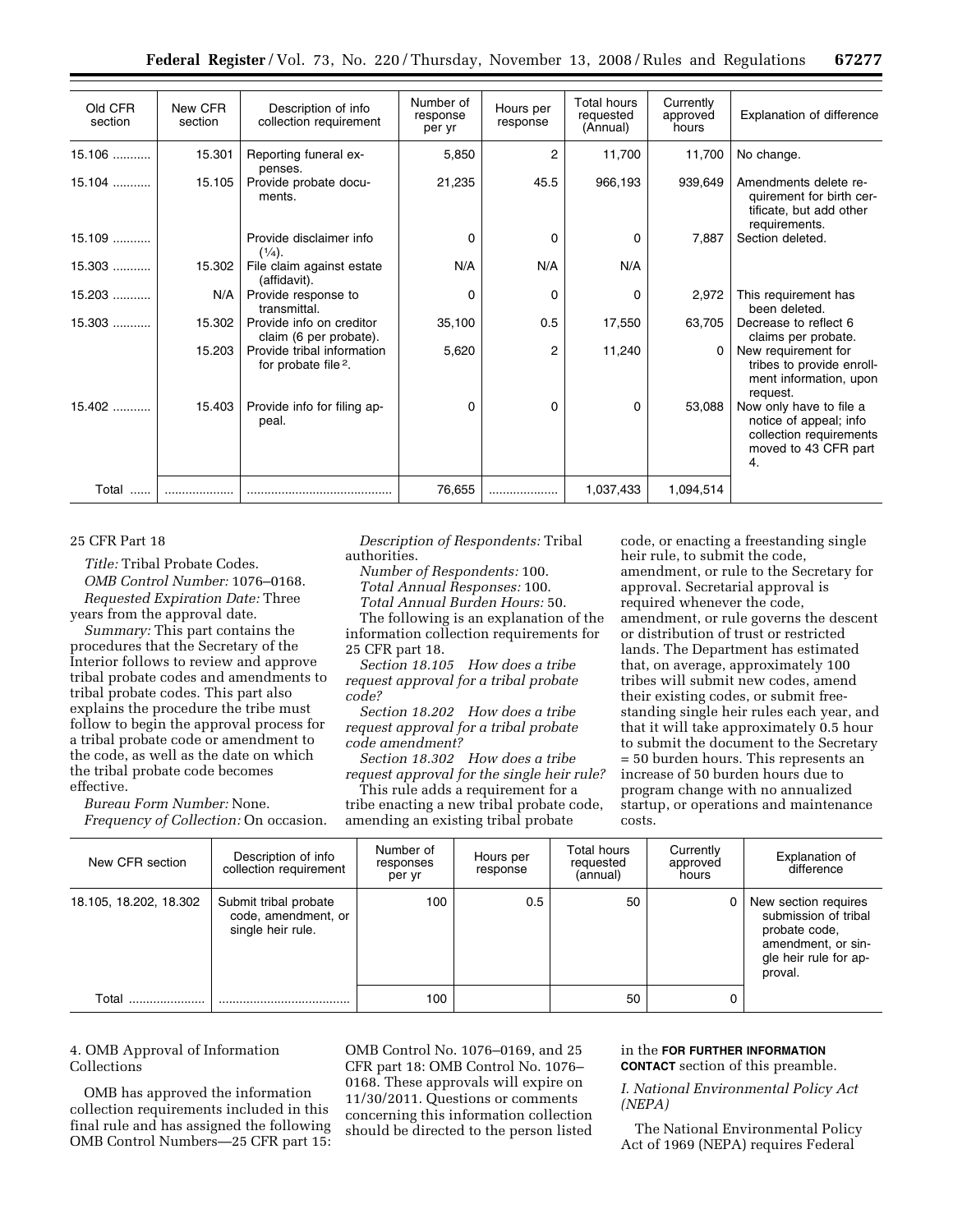agencies to prepare an environmental assessment or environmental impact statement for all ''major Federal actions.'' This rule does not constitute a major Federal action significantly affecting the quality of the human environment. An environmental assessment is not required because any environmental effects of this rule are too broad, speculative, or conjectural to lend themselves to meaningful analysis. Further, the Federal actions under this rule (e.g., approval or disapproval of leases of Indian lands), where they qualify as ''major Federal actions,'' will be subject to the NEPA process at the time of the action itself, either collectively or case-by-case.

# *J. Government-to-Government Relationships With Tribes (Executive Order 13175)*

In accordance with the President's memorandum of April 29, 1994, ''Government-to-Government Relations with Native American Tribal Governments,'' Executive Order 13175 (59 FR 22951, November 6, 2000), and 512 DM 2, we have evaluated the potential effects on federally recognized Indian tribes and Indian trust assets and have identified potential effects. The Department engaged tribal government representatives in developing the Fiduciary Trust Model, which served as the basis for this rulemaking, provided tribal government representatives with advance copies of the proposed rule, and provided additional notice to tribal government through **Federal Register**  notices. The Department presented the preliminary drafts and obtained the input of tribes at two formal consultation meetings: One in Albuquerque, New Mexico, on February 14–15, 2006, and one in Portland, Oregon, on March 29, 2006. The Department then presented revised drafts and again obtained the input of tribes at tribal consultations in Rapid City, South Dakota, on July 27, 2006. Tribal consultations on the proposed regulations took place in Billings, Montana, on August 8, 2006, and in Minneapolis, Minnesota, on August 10, 2006. The Department carefully reviewed comments received by tribal government officials. These actions enabled tribal officials and the affected tribal constituency throughout Indian country to have meaningful and timely input in the development of the final rule, while reinforcing positive intergovernmental relations with tribal governments.

# *K. Energy Effects (Executive Order 13211)*

Executive Order 13211 addresses regulations that significantly affect energy supply, distribution, and use. The Executive Order requires agencies to prepare Statements of Energy Effects when undertaking certain actions. In accordance with this Executive Order, this rule does not have a significant effect on the nation's energy supply, distribution, or use. This rule is restricted to addressing assets held in trust or restricted status for individual Indians or tribes.

## *L. Information Quality Act*

In developing this rule, the Department did not conduct or use a study, experiment, or survey requiring peer review under the Information Quality Act (Pub. L. 106–554).

#### **List of Subjects**

*25 CFR Part 15* 

Estates, Indians–law.

#### *25 CFR Part 18*

Estates, Indians–lands.

*25 CFR Part 179* 

Estates, Indians–lands.

# *43 CFR Part 4*

Administrative practice and procedure, Claims.

# *43 CFR Part 30*

Administrative practice and procedure, Claims, Estates, Indians, Lawyers.

■ For the reasons given in the preamble, the Department of the Interior amends chapter 1 of title 25 and subtitle A of title 43 of the Code of Federal Regulations as follows.

#### **Title 25—Indians**

#### **Chapter 1—Bureau of Indian Affairs, Department of the Interior**

■ 1. Revise part 15 to read as follows:

# **PART 15—PROBATE OF INDIAN ESTATES, EXCEPT FOR MEMBERS OF THE OSAGE NATION AND THE FIVE CIVILIZED TRIBES**

#### **Subpart A—Introduction**

- Sec.<br>15.1 15.1 What is the purpose of this part?<br>15.2 What definitions do I need to know
- 15.2 What definitions do I need to know?<br>15.3 Who can make a will disposing of tru
- Who can make a will disposing of trust or restricted land or trust personalty?
- 15.4 What are the requirements for a valid will?
- 15.5 May I revoke my will?<br>15.6 May my will be deeme
- May my will be deemed revoked by
- the operation of the law of any State? 15.7 What is a self-proved will?
- 15.8 May I make my will, codicil, or revocation self-proved?
- 15.9 What information must be included in an affidavit for a self-proved will, codicil, or revocation?
- 15.10 Will the Secretary probate all the land or assets in an estate?
- 15.11 What are the basic steps of the probate process?
- 15.12 What happens if assets in a trust estate may be diminished or destroyed while the probate is pending?

#### **Subpart B—Starting the Probate Process**

- 15.101 When should I notify the agency of a death of a person owning trust or restricted property?
- 15.102 Who may notify the agency of a death?
- 15.103 How do I begin the probate process?
- 15.104 Does the agency need a death
- certificate to prepare a probate file? 15.105 What other documents does the agency need to prepare a probate file?
- 15.106 May a probate case be initiated when an owner of an interest has been absent?
- 15.107 Who prepares the probate file?
- 15.108 If the decedent was not an enrolled member of a tribe or was a member of more than one tribe, who prepares the probate file?

#### **Subpart C—Preparing the Probate File**

- 15.201 What will the agency do with the documents that I provide?
- 15.202 What items must the agency include in the probate file?
- 15.203 What information must tribes provide BIA to complete the probate file?
- 15.204 When is a probate file complete?

#### **Subpart D—Obtaining Emergency Assistance and Filing Claims**

- 15.301 May I receive funds from the decedent's IIM account for funeral
- services?<br>15.302 May 15.302 May I file a claim against an estate?<br>15.303 Where may I file my claim against
- Where may I file my claim against
- an estate?<br>15.304 Wher When must I file my claim?
- 15.305 What must I include with my claim?

#### **Subpart E—Probate Processing and Distributions**

- 15.401 What happens after BIA prepares the probate file?
- 15.402 What happens after the probate file is referred to OHA?
- 15.403 What happens after the probate order is issued?

## **Subpart F—Information and Records**

- 15.501 How may I find out the status of a probate?
- 15.502 Who owns the records associated with this part?
- 15.503 How must records associated with this part be preserved?
- 15.504 Who may inspect records and records management practices?
- 15.505 How does the Paperwork Reduction Act affect this part?
- **Authority:** 5 U.S.C. 301; 25 U.S.C. 2, 9, 372–74, 410, 2201 *et seq.*; 44 U.S.C. 3101 *et*

*seq.*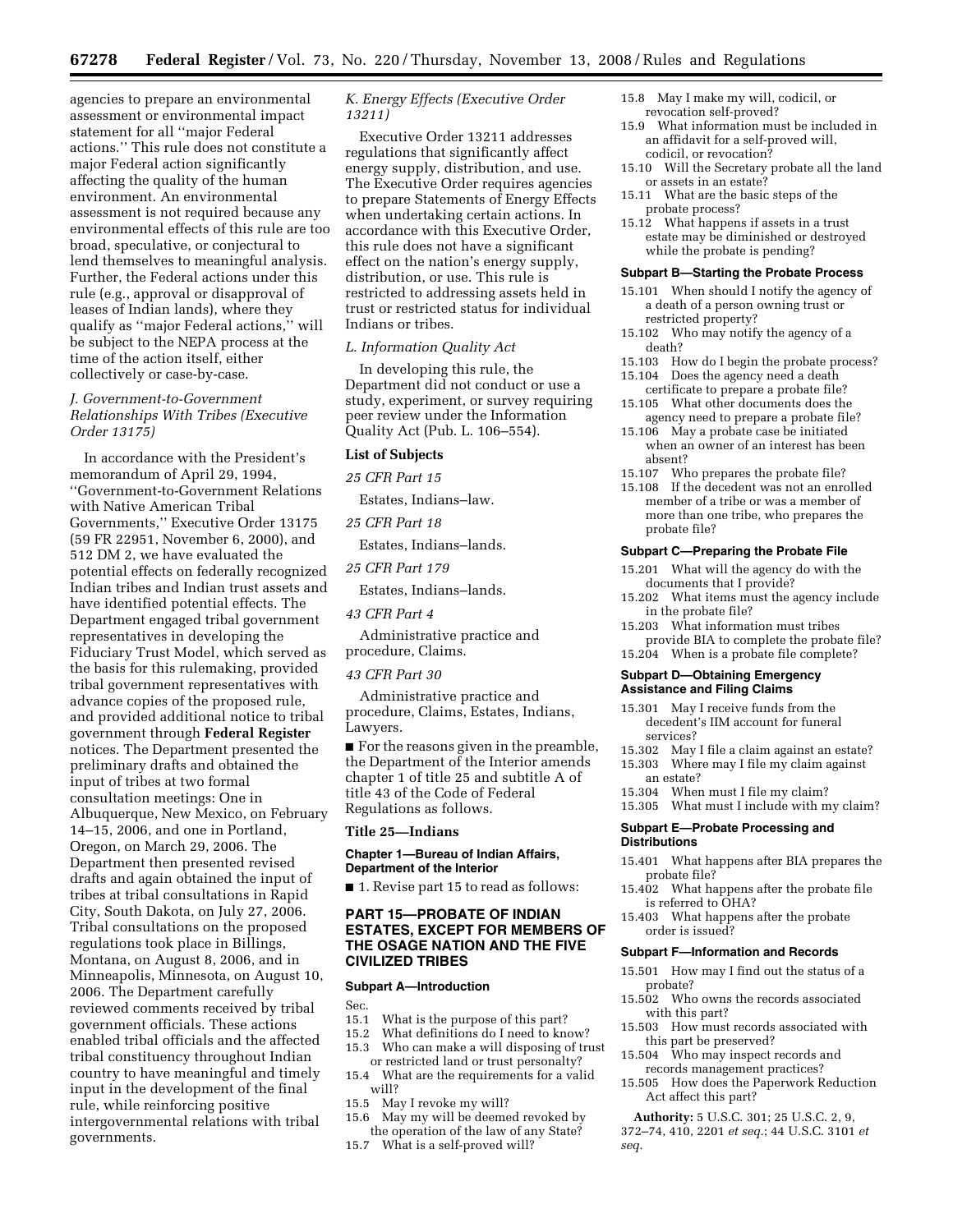*Cross Reference:* For special rules applying to proceedings in Indian Probate (Determination of Heirs and Approval of Wills, Except for Members of the Five Civilized Tribes and Osage Indians), including hearings and appeals within the jurisdiction of the Office of Hearings and Appeals, see title 43, Code of Federal Regulations, part 4, subpart D, and part 30; Funds of deceased Indians other than the Five Civilized Tribes, see title 25 Code of Federal Regulations, part 115.

# **Subpart A—Introduction**

# **§ 15.1 What is the purpose of this part?**

(a) This part contains the procedures that we follow to initiate the probate of the trust estate of a deceased person for whom the United States holds an interest in trust or restricted land or trust personalty. This part tells you how to file the necessary documents to probate the trust estate. This part also describes how probates will be processed by the Bureau of Indian Affairs (BIA), and when probates will be forwarded to the Office of Hearings and Appeals (OHA) for disposition.

(b) The following provisions do not apply to Alaska property interests:

(1) Section 15.202(c), (d), (e)(2), (n), and (o); and

(2) Section 15.401(b).

#### **§ 15.2 What definitions do I need to know?**

*Act* means the Indian Land Consolidation Act and its amendments, including the American Indian Probate Reform Act of 2004 (AIPRA), Pub. L. 108–374, as codified at 25 U.S.C. 2201 *et seq.* 

*Administrative law judge (ALJ)* means an administrative law judge with the Office of Hearings and Appeals appointed under the Administrative Procedure Act, 5 U.S.C. 3105.

*Affidavit* means a written declaration of facts by a person that is signed by that person, swearing or affirming under penalty of perjury that the facts declared are true and correct to the best of that person's knowledge and belief.

*Agency means:* 

(1) The Bureau of Indian Affairs (BIA) agency office, or any other designated office in BIA, having jurisdiction over trust or restricted land and trust personalty; and

(2) Any office of a tribe that has entered into a contract or compact to fulfill the probate function under 25 U.S.C. 450f or 458cc.

*Attorney Decision Maker (ADM)*  means an attorney with OHA who conducts a summary probate proceeding and renders a decision that is subject to de novo review by an administrative law judge or Indian probate judge.

*BIA* means the Bureau of Indian Affairs within the Department of the Interior.

*Child* means a natural or adopted child.

*Codicil* means a supplement or addition to a will, executed with the same formalities as a will. It may explain, modify, add to, or revoke provisions in an existing will.

*Consolidation agreement* means a written agreement under the provisions of 25 U.S.C. 2206(e) or 2206(j)(9), entered during the probate process, approved by the judge, and implemented by the probate order, by which a decedent's heirs and devisees consolidate interests in trust or restricted land.

*Creditor* means any individual or entity that has a claim for payment from a decedent's estate.

*Day* means a calendar day.

*Decedent* means a person who is deceased.

*Decision or order* (or *decision and order*) means:

(1) A written document issued by a judge making determinations as to heirs, wills, devisees, and the claims of creditors, and ordering distribution of trust or restricted land or trust personalty;

(2) The decision issued by an attorney decision maker in a summary probate proceeding; or

(3) A decision issued by a judge finding that the evidence is insufficient to determine that a person is dead by reason of unexplained absence.

*Department* means the Department of the Interior.

*Devise* means a gift of property by will. Also, to give property by will.

*Devisee* means a person or entity that receives property under a will.

*Eligible heir* means, for the purposes of the Act, any of a decedent's children, grandchildren, great grandchildren, full siblings, half siblings by blood, and parents who are any of the following: (1) Indian;

(2) Lineal descendents within two degrees of consanguinity of an Indian; or

(3) Owners of a trust or restricted interest in a parcel of land for purposes of inheriting—by descent, renunciation, or consolidation agreement—another trust or restricted interest in such parcel from the decedent.

*Estate* means the trust or restricted land and trust personalty owned by the decedent at the time of death.

*Formal probate proceeding* means a proceeding, conducted by a judge, in which evidence is obtained through the testimony of witnesses and the receipt of relevant documents.

*Heir* means any individual or entity eligible to receive property from a decedent in an intestate proceeding.

*Individual Indian Money (IIM) account* means an interest bearing account for trust funds held by the Secretary that belong to a person who has an interest in trust assets. These accounts are under the control and management of the Secretary.

*Indian* means, for the purposes of the Act, any of the following:

(1) Any person who is a member of a federally recognized Indian tribe is eligible to become a member of any federally recognized Indian tribe, or is an owner (as of October 27, 2004) of a trust or restricted interest in land;

(2) Any person meeting the definition of Indian under 25 U.S.C. 479; or

(3) With respect to the inheritance and ownership of trust or restricted land in the State of California under 25 U.S.C. 2206, any person described in paragraph (1) or (2) of this definition or any person who owns a trust or restricted interest in a parcel of such land in that State.

*Indian probate judge (IPJ)* means an attorney with OHA, other than an ALJ, to whom the Secretary has delegated the authority to hear and decide Indian probate cases.

*Interested party* means:

(1) Any potential or actual heir;

(2) Any devisee under a will;

(3) Any person or entity asserting a claim against a decedent's estate;

(4) Any tribe having a statutory option to purchase the trust or restricted

property interest of a decedent; or

(5) A co-owner exercising a purchase option.

*Intestate* means that the decedent died without a valid will as determined in the probate proceeding.

*Judge* means an ALJ or IPJ.

*Lockbox* means a centralized system within OST for receiving and depositing trust fund remittances collected by BIA.

*LTRO* means the Land Titles and Records Office within BIA.

*OHA* means the Office of Hearings and Appeals within the Department of the Interior.

*OST* means the Office of the Special Trustee for American Indians within the Department of the Interior.

*Probate* means the legal process by which applicable tribal, Federal, or State law that affects the distribution of a decedent's estate is applied in order to:

(1) Determine the heirs;

(2) Determine the validity of wills and determine devisees;

(3) Determine whether claims against the estate will be paid from trust personalty; and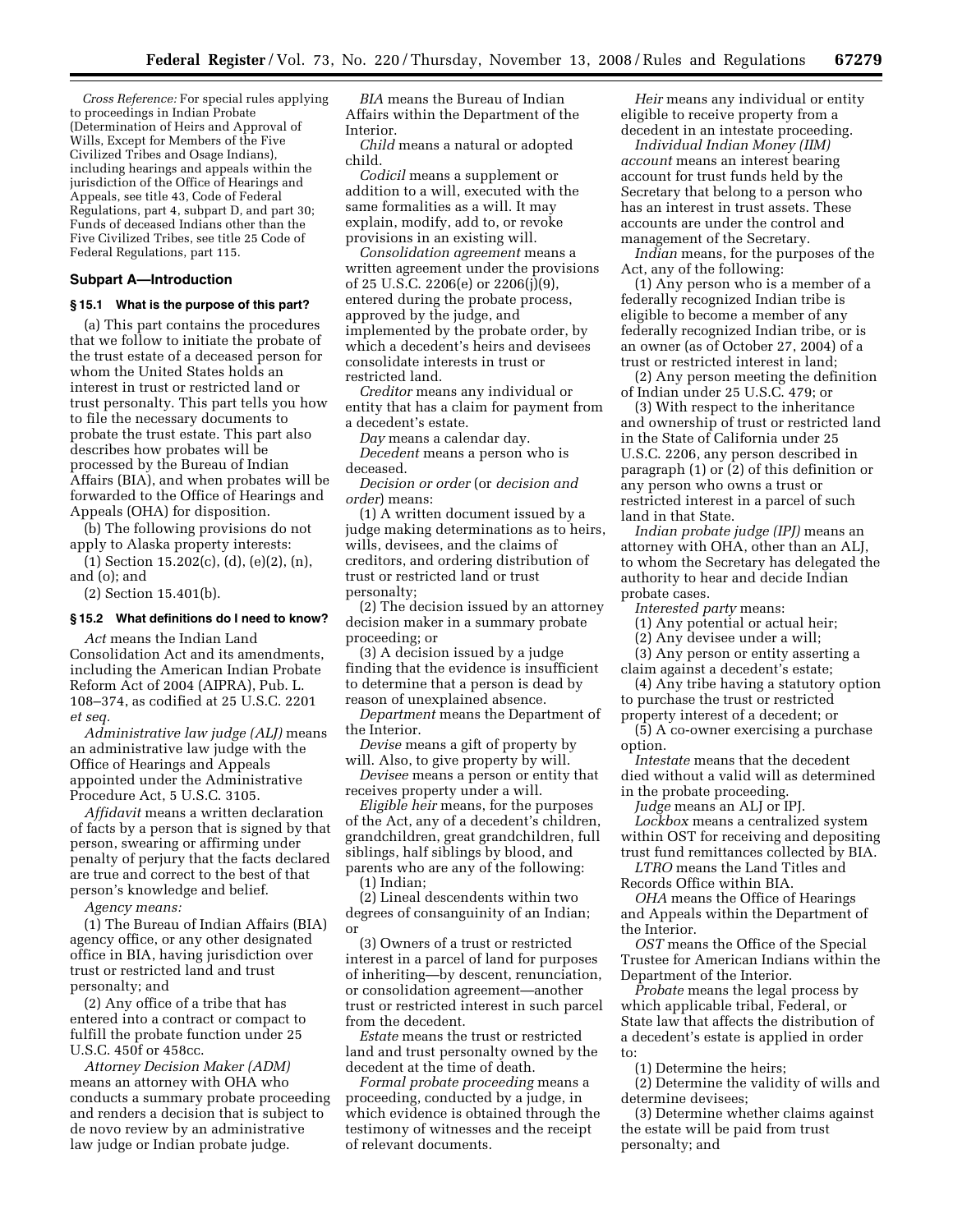(4) Order the transfer of any trust or restricted land or trust personalty to the heirs, devisees, or other persons or entities entitled by law to receive them.

*Purchase option at probate* means the process by which eligible purchasers can purchase a decedent's interest during the probate proceeding.

*Restricted property* means real property, the title to which is held by an Indian but which cannot be alienated or encumbered without the Secretary's consent. For the purpose of probate proceedings, restricted property is treated as if it were trust property. Except as the law may provide otherwise, the term ''restricted property'' as used in this part does not include the restricted lands of the Five Civilized Tribes of Oklahoma or the Osage Nation.

*Secretary* means the Secretary of the Interior or an authorized representative.

*Summary probate proceeding* means the consideration of a probate file without a hearing. A summary probate proceeding may be conducted if the estate involves only an IIM account that does not exceed \$5,000 in value on the date of the decedent's death.

*Superintendent* means a BIA Superintendent or other BIA official, including a field representative or one holding equivalent authority.

*Testate* means that the decedent executed a valid will as determined in the probate proceeding.

*Testator* means a person who has executed a valid will as determined in the probate proceeding.

*Trust personalty* means all tangible personal property, funds, and securities of any kind that are held in trust in an IIM account or otherwise supervised by the Secretary.

*Trust property* means real or personal property, or an interest therein, the title to which is held in trust by the United States for the benefit of an individual Indian or tribe.

*We* or *us* means the Secretary, an authorized representative of the Secretary, or the authorized employee or representative of a tribe performing probate functions under a contract or compact approved by the Secretary.

*Will* means a written testamentary document that was executed by the decedent and attested to by two disinterested adult witnesses, and that states who will receive the decedent's trust or restricted property.

*You or I* means an interested party, as defined herein, with an interest in the decedent's trust estate unless the context requires otherwise.

#### **§ 15.3 Who can make a will disposing of trust or restricted land or trust personalty?**

Any person 18 years of age or over and of testamentary capacity, who has any right, title, or interest in trust or restricted land or trust personalty, may dispose of trust or restricted land or trust personalty by will.

#### **§ 15.4 What are the requirements for a valid will?**

You must meet the requirements of § 15.3, date and execute your will, in writing and have it attested by two disinterested adult witnesses.

#### **§ 15.5 May I revoke my will?**

Yes. You may revoke your will at any time. You may revoke your will by any means authorized by tribal or Federal law, including executing a subsequent will or other writing with the same formalities as are required for execution of a will.

## **§ 15.6 May my will be deemed revoked by operation of the law of any State?**

No. A will that is subject to the regulations of this subpart will not be deemed to be revoked by operation of the law of any State.

#### **§ 15.7 What is a self-proved will?**

A self-proved will is a will with attached affidavits, signed by the testator and the witnesses before an officer authorized to administer oaths, certifying that they complied with the requirements of execution of the will.

#### **§ 15.8 May I make my will, codicil, or revocation self-proved?**

Yes. A will, codicil, or revocation may be made self-proved as provided in this section.

(a) A will, codicil, or revocation may be made self-proved by the testator and attesting witnesses at the time of its execution.

(b) The testator and the attesting witnesses must sign the required affidavits before an officer authorized to administer oaths, and the affidavits must be attached to the will, codicil, or revocation.

#### **§ 15.9 What information must be included in an affidavit for a self-proved will, codicil, or revocation?**

(a) A testator's affidavit must contain substantially the following content:

- Tribe of \_\_\_\_ or
- State of County of
- 

I, swear or affirm under penalty of perjury that, on the  $\begin{array}{c} \text{day of} \\ \text{20} \end{array}$  . I requested and 20<sup>.</sup>, I requested and to act as witnesses to my will; that I declared to them that the document was my last will; that I signed the will in the

presence of both witnesses; that they signed the will as witnesses in my presence and in the presence of each other; that the will was read and explained to me (or read by me), after being prepared and before I signed it, and it clearly and accurately expresses my wishes; and that I willingly made and executed the will as my free and voluntary act for the purposes expressed in the will.

# **Testator**

(b) Each attesting witness's affidavit must contain substantially the following content:

We, and , swear or affirm under penalty of perjury that on the day of  $\overline{a}$ , 20 $\overline{a}$ ,  $\overline{c}$  of the State of published and declared the attached document to be his/her last will, signed the will in the presence of both of us, and requested both of us to sign the will as witnesses; that we, in compliance with his/her request, signed the will as witnesses in his/her presence and in the presence of each other; and that the testator was not acting under duress, menace, fraud, or undue influence of any person, so far as we could determine, and in our opinion was mentally capable of disposing of all his/her estate by will.

Witness **Witness** 

Witness **Witness** 

Subscribed and sworn to or affirmed before me this \_\_ day of \_\_\_\_, 20\_\_, by testator, and by  $\_\_\_\$  and  $\_\_\$ attesting witnesses.

lla llight and the second control of the second control of the second control of the second control of the second

# (Title)

## **§ 15.10 Will the Secretary probate all the land or assets in an estate?**

(a) We will probate only the trust or restricted land or trust personalty in an estate.

(b) We will not probate the following property:

(1) Real or personal property other than trust or restricted land or trust personalty in an estate of a decedent;

(2) Restricted land derived from allotments made to members of the Five Civilized Tribes (Cherokee, Choctaw, Chickasaw, Creek, and Seminole) in Oklahoma; and

(3) Restricted interests derived from allotments made to Osage Indians in Oklahoma (Osage Nation) and Osage headright interests owned by Osage decedents.

(c) We will probate that part of the estate of a deceased member of the Five Civilized Tribes or Osage Nation who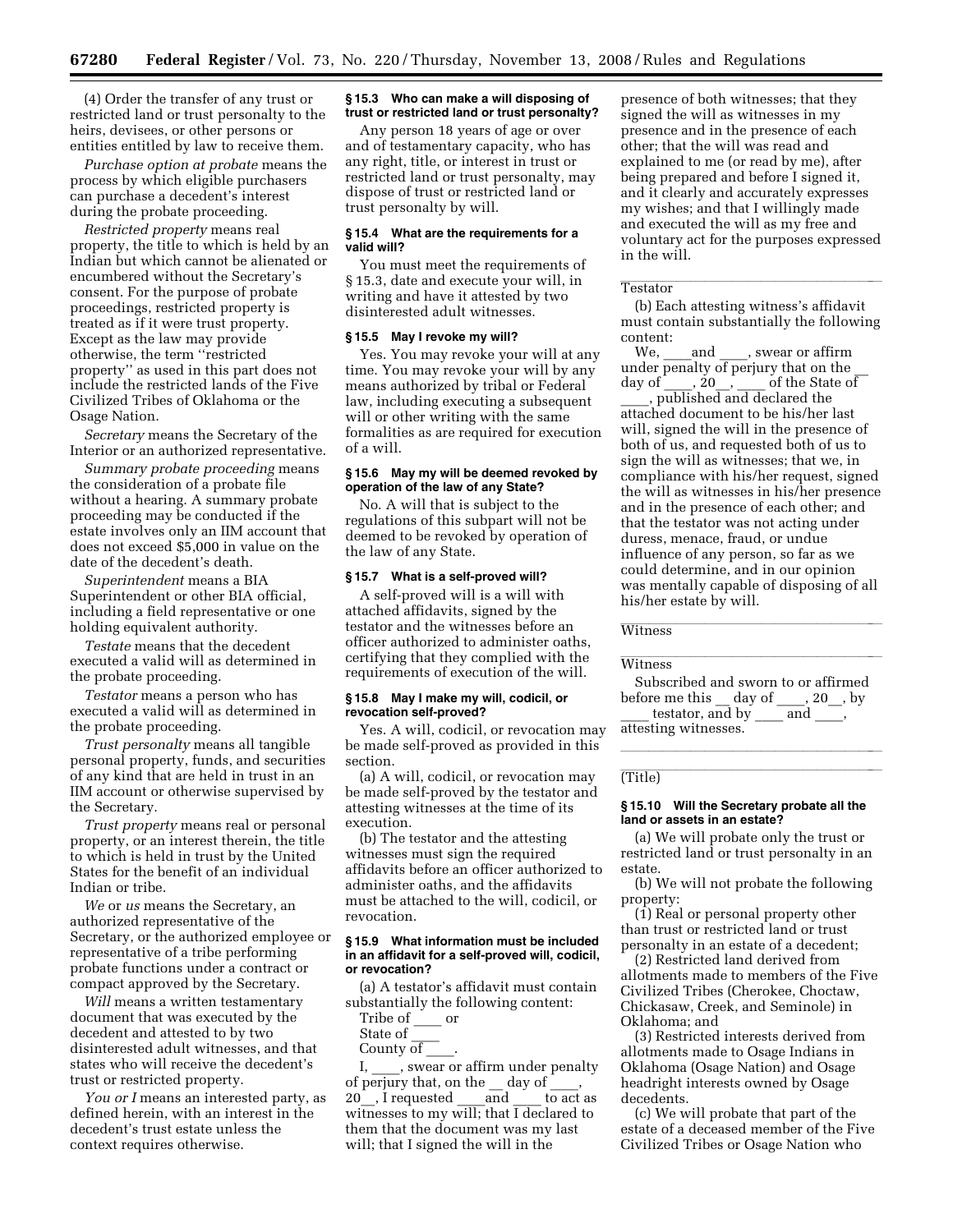owns a trust interest in land or a restricted interest in land derived from an individual Indian who was a member of a tribe other than the Five Civilized Tribes or Osage Nation.

## **§ 15.11 What are the basic steps of the probate process?**

The basic steps of the probate process are:

(a) We learn about a person's death (see subpart B for details);

(b) We prepare a probate file that includes documents sent to the agency (see subpart C for details);

(c) We refer the completed probate file to OHA for assignment to a judge or ADM (see subpart D for details); and

(d) The judge or ADM decides how to distribute any trust or restricted land and/or trust personalty, and we make the distribution (see subpart D for details).

### **§ 15.12 What happens if assets in a trust estate may be diminished or destroyed while the probate is pending?**

(a) This section applies if an interested party or BIA:

(1) Learns of the death of a person owning trust or restricted property; and

(2) Believes that an emergency exists and the assets in the trust estate may be significantly diminished or destroyed before the final decision and order of a judge in a probate case.

(b) An interested party, the Superintendent, or other authorized representative of BIA has standing to request relief.

(c) The interested party or BIA representative may request:

(1) That OHA immediately assign a judge or ADM to the probate case;

(2) That BIA transfer a probate file to OHA containing sufficient information on potential interested parties and documentation concerning the alleged emergency for a judge to consider emergency relief in order to preserve estate assets; and

(3) That OHA hold an expedited hearing or consider ex parte relief to prevent impending or further loss or destruction of trust assets.

# **Subpart B—Starting the Probate Process**

#### **§ 15.101 When should I notify the agency of the death of a person owning trust or restricted property?**

There is no deadline for notifying us of a death.

(a) Notify us as provided in § 15.103 to assure timely distribution of the estate.

(b) If we find out about the death of a person owning trust or restricted property we may initiate the process to collect the necessary documentation.

## **§ 15.102 Who may notify the agency of a death?**

Anyone may notify us of a death.

#### **§ 15.103 How do I begin the probate process?**

As soon as possible, contact any of the following offices to inform us of the decedent's death:

(a) The agency or BIA regional office nearest to where the decedent was enrolled;

(b) Any agency or BIA regional office; or

(c) The Trust Beneficiary Call Center in OST.

## **§ 15.104 Does the agency need a death certificate to prepare a probate file?**

(a) Yes. You must provide us with a certified copy of the death certificate if a death certificate exists. If necessary, we will make a copy from your certified copy for our use and return your copy.

(b) If a death certificate does not exist, you must provide an affidavit containing as much information as you have concerning the deceased, such as:

(1) The State, city, reservation, location, date, and cause of death; (2) The last known address of the

deceased;

(3) Names and addresses of others who may have information about the deceased; and

(4) Any other information available concerning the deceased, such as newspaper articles, an obituary, death notices, or a church or court record.

#### **§ 15.105 What other documents does the agency need to prepare a probate file?**

In addition to the certified copy of a death certificate or other reliable evidence of death listed in § 15.104, we need the following information and documents:

(a) Originals or copies of all wills, codicils, and revocations, or other evidence that a will may exist;

(b) The Social Security number of the decedent;

(c) The place of enrollment and the tribal enrollment or census number of the decedent and potential heirs or devisees;

(d) Current names and addresses of the decedent's potential heirs and devisees;

(e) Any sworn statements regarding the decedent's family, including any statements of paternity or maternity;

(f) Any statements renouncing an interest in the estate including identification of the person or entity in whose favor the interest is renounced, if any;

(g) A list of claims by known creditors of the decedent and their addresses, including copies of any court judgments; and

(h) Documents from the appropriate authorities, certified if possible, concerning the public record of the decedent, including but not limited to, any:

(1) Marriage licenses and certificates of the decedent;

(2) Divorce decrees of the decedent;

(3) Adoption and guardianship records concerning the decedent or the decedent's potential heirs or devisees;

(4) Use of other names by the decedent, including copies of name changes by court order; and

(5) Orders requiring payment of child support or spousal support.

#### **§ 15.106 May a probate case be initiated when an owner of an interest has been absent?**

(a) A probate case may be initiated when either:

(1) Information is provided to us that an owner of an interest in trust or restricted land or trust personalty has been absent without explanation for a period of at least 6 years; or

(2) We become aware of other facts or circumstances from which an inference may be drawn that the person has died.

(b) When we receive information as described in § 15.106(a), we may begin an investigation into the circumstances, and may attempt to locate the person. We may:

(1) Search available electronic databases;

(2) Inquire into other published information sources such as telephone directories and other available directories;

(3) Examine BIA land title and lease records;

(4) Examine the IIM account ledger for disbursements from the account; and

(5) Engage the services of an independent firm to conduct a search for the owner.

(c) When we have completed our investigation, if we are unable to locate the person, we may initiate a probate case and prepare a file that may include all the documentation developed in the search.

(d) We may file a claim in the probate case to recover the reasonable costs expended to contract with an independent firm to conduct the search.

# **§ 15.107 Who prepares a probate file?**

The agency that serves the tribe where the decedent was an enrolled member will prepare the probate file in consultation with the potential heirs or devisees who can be located, and with other people who have information about the decedent or the estate.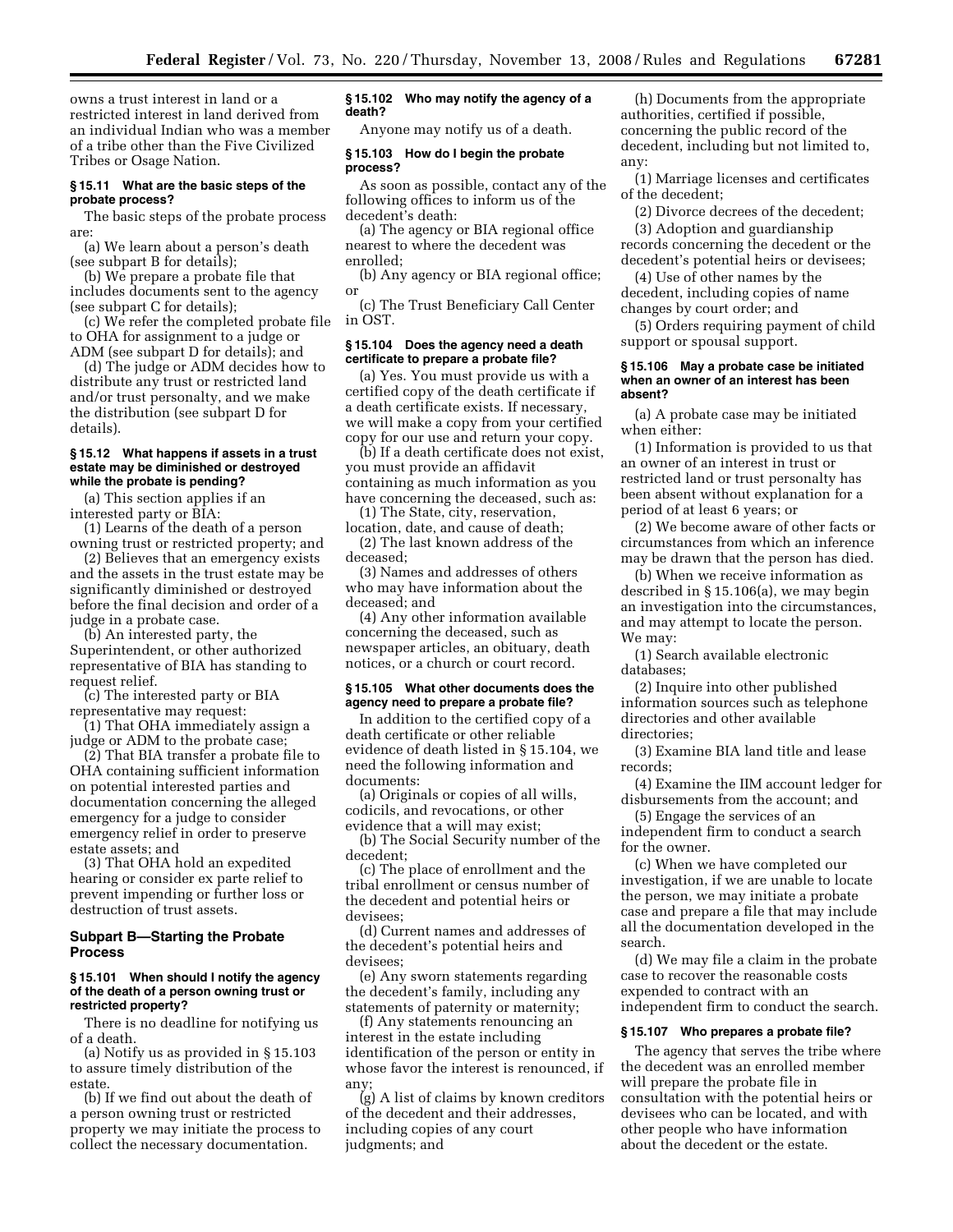#### **§ 15.108 If the decedent was not an enrolled member of a tribe or was a member of more than one tribe, who prepares the probate file?**

Unless otherwise provided by Federal law, the agency that has jurisdiction over the tribe with the strongest association with the decedent will serve as the home agency and will prepare the probate file if the decedent owned interests in trust or restricted land or trust personalty and either:

(a) Was not an enrolled member of a tribe; or

(b) Was a member of more than one tribe.

#### **Subpart C—Preparing the Probate File**

#### **§ 15.201 What will the agency do with the documents that I provide?**

After we receive notice of the death of a person owning trust or restricted land or trust personalty, we will examine the documents provided under §§ 15.104 and 15.105, and other documents and information provided to us to prepare a complete probate file. We may consult with you and other individuals or entities to obtain additional information to complete the probate file. Then we will transfer the probate file to OHA.

#### **§ 15.202 What items must the agency include in the probate file?**

We will include the items listed in this section in the probate file.

(a) The evidence of death of the decedent as provided under § 15.104.

(b) A completed ''Data for Heirship Findings and Family History Form'' or successor form, certified by BIA, with the enrollment or other identifying number shown for each potential heir or devisee.

(c) Information provided by potential heirs, devisees, or the tribes on:

(1) Whether the heirs and devisees meet the definition of ''Indian'' for probate purposes, including enrollment or eligibility for enrollment in a tribe; or

(2) Whether the potential heirs or devisees are within two degrees of consanguinity of an ''Indian.''

(d) If an individual qualifies as an Indian only because of ownership of a trust or restricted interest in land, the date on which the individual became the owner of the trust or restricted interest.

(e) A certified inventory of trust or restricted land, including:

(1) Accurate and adequate descriptions of all land and appurtenances; and

(2) Identification of any interests that represent less than 5 percent of the undivided interest in a parcel.

(f) A statement showing the balance and the source of funds in the

decedent's IIM account on the date of death.

(g) A statement showing all receipts and sources of income to and disbursements, if any, from the decedent's IIM account after the date of death.

(h) Originals or copies of all wills, codicils, and revocations that have been provided to us.

(i) A copy of any statement or document concerning any wills, codicils, or revocations the BIA returned to the testator.

(j) Any statement renouncing an interest in the estate that has been submitted to us, and the information necessary to identify any person receiving a renounced interest.

(k) Claims of creditors that have been submitted to us under § 15.302 through 15.305, including documentation required by § 15.305.

(l) Documentation of any payments made on requests filed under the provisions of § 15.301.

(m) All the documents acquired under § 15.105.

(n) The record of each tribal or individual request to purchase a trust or restricted land interest at probate.

(o) The record of any individual request for a consolidation agreement, including a description, such as an Individual/Tribal Interest Report, of any lands not part of the decedent's estate that are proposed for inclusion in the consolidation agreement.

#### **§ 15.203 What information must tribes provide BIA to complete the probate file?**

Tribes must provide any information that we require or request to complete the probate file. This information may include enrollment and family history data or property title documents that pertain to any pending probate matter.

## **§ 15.204 When is a probate file complete?**

A probate file is complete for transfer to OHA when a BIA approving official includes a certification that:

(a) States that the probate file includes all information listed in § 15.202 that is available; and

(b) Lists all sources of information BIA queried in an attempt to locate information listed in § 15.202 that is not available.

# **Subpart D—Obtaining Emergency Assistance and Filing Claims**

#### **§ 15.301 May I receive funds from the decedent's IIM account for funeral services?**

(a) You may request an amount of no more than \$1,000 from the decedent's IIM account if:

(1) You are responsible for making the funeral arrangements on behalf of the

family of a decedent who had an IIM account;

(2) You have an immediate need to pay for funeral arrangements before burial; and

(3) The decedent's IIM account contains more than \$2,500 on the date of death.

(b) You must apply for funds under paragraph (a) of this section and submit to us an original itemized estimate of the cost of the service to be rendered and the identification of the service provider.

(c) We may approve reasonable costs of no more than \$1,000 that are necessary for the burial services, taking into consideration:

(1) The total amount in the IIM account;

(2) The availability of non-trust funds; and

(3) Any other relevant factors.

(d) We will make payments directly to the providers of the services.

#### **§ 15.302 May I file a claim against an estate?**

If a decedent owed you money, you may make a claim against the estate of the decedent.

## **§ 15.303 Where may I file my claim against an estate?**

(a) You may submit your claim to us before we transfer the probate file to OHA or you may file your claim with OHA after the probate file has been transferred if you comply with 43 CFR 30.140 through 30.148.

(b) If we receive your claim after the probate file has been transmitted to OHA but before the order is issued, we will promptly transmit your claim to OHA.

## **§ 15.304 When must I file my claim?**

You must file your claim before the conclusion of the first hearing by OHA or, for cases designated as summary probate proceedings, as allowed under 43 CFR 30.140. Claims not timely filed will be barred.

#### **§ 15.305 What must I include with my claim?**

(a) You must include an itemized statement of the claim, including copies of any supporting documents such as signed notes, account records, billing records, and journal entries. The itemized statement must also include:

(1) The date and amount of the original debt;

(2) The dates, amounts, and identity of the payor for any payments made;

(3) The dates, amounts, product or service, and identity of any person making charges on the account;

(4) The balance remaining on the debt on the date of the decedent's death; and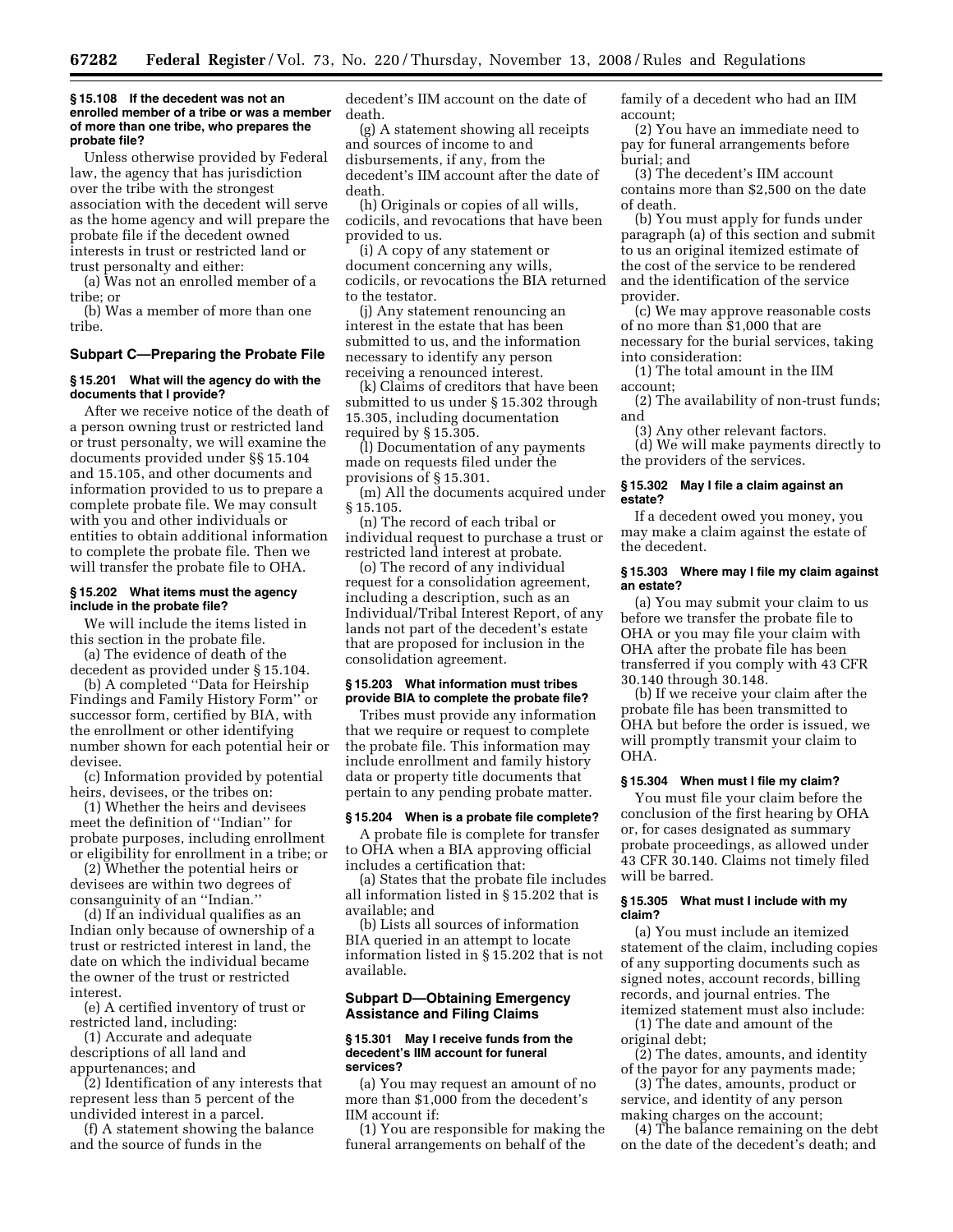(5) Any evidence that the decedent disputed the amount of the claim.

(b) You must submit an affidavit that verifies the balance due and states whether:

(1) Parties other than the decedent are responsible for any portion of the debt alleged;

(2) Any known or claimed offsets to the alleged debt exist;

(3) The creditor or anyone on behalf of the creditor has filed a claim or sought reimbursement against the decedent's non-trust or non-restricted property in any other judicial or quasijudicial proceeding, and the status of such action; and

(4) The creditor or anyone on behalf of the creditor has filed a claim or sought reimbursement against the decedent's trust or restricted property in any other judicial or quasi-judicial proceeding, and the status of such action.

(c) A secured creditor must first exhaust the security before a claim against trust personalty for any deficiency will be allowed. You must submit a verified or certified copy of any judgment or other documents that establish the amount of the deficiency after exhaustion of the security.

## **Subpart E—Probate Processing and Distributions**

## **§ 15.401 What happens after BIA prepares the probate file?**

Within 30 days after we assemble all the documents required by §§ 15.202 and 15.204, we will:

(a) Refer the case and send the probate file to OHA for adjudication in accordance with 43 CFR part 30; and

(b) Forward a list of fractional interests that represent less than 5 percent of the entire undivided ownership of each parcel of land in the decedent's estate to the tribes with jurisdiction over those interests.

#### **§ 15.402 What happens after the probate file is referred to OHA?**

When OHA receives the probate file from BIA, it will assign the case to a judge or ADM. The judge or ADM will conduct the probate proceeding and issue a written decision or order, in accordance with 43 CFR part 30.

#### **§ 15.403 What happens after the probate order is issued?**

(a) If the probate decision or order is issued by an ADM, you have 30 days from the decision mailing date to file a written request for a de novo review.

(b) If the probate decision or order is issued by a judge, you have 30 days from the decision mailing date to file a written request for rehearing. After a

judge's decision on rehearing, you have 30 days from the mailing date of the decision to file an appeal, in accordance with 43 CFR parts 4 and 30.

(c) When any interested party files a timely request for de novo review, a request for rehearing, or an appeal, we will not pay claims, transfer title to land, or distribute trust personalty until the request or appeal is resolved.

(d) If no interested party files a request or appeal within the 30-day deadlines in paragraphs (a) and (b) of this section, we will wait at least 15 additional days before paying claims, transferring title to land, and distributing trust personalty. At that time:

(1) The LTRO will change the land title records for the trust and restricted land in accordance with the final decision or order; and

(2) We will pay claims and distribute funds from the IIM account in accordance with the final decision or order.

## **Subpart F—Information and Records**

#### **§ 15.501 How may I find out the status of a probate?**

You may get information about the status of an Indian probate by contacting any BIA agency or regional office, an OST fiduciary trust officer, OHA, or the Trust Beneficiary Call Center in OST.

## **§ 15.502 Who owns the records associated with this part?**

(a) The United States owns the records associated with this part if:

(1) They are evidence of the organization, functions, policies, decisions, procedures, operations, or other activities undertaken in the performance of a federal trust function under this part; and

(2) They are either:

(i) Made by or on behalf of the United States; or

(ii) Made or received by a tribe or tribal organization in the conduct of a Federal trust function under this part, including the operation of a trust program under Pub. L. 93–638, as amended, and as codified at 25 U.S.C. 450 *et seq*.

(b) The tribe owns the records associated with this part if they:

(1) Are not covered by paragraph (a) of this section; and

(2) Are made or received by a tribe or tribal organization in the conduct of business with the Department of the Interior under this part.

#### **§ 15.503 How must records associated with this part be preserved?**

(a) Any organization that has records identified in § 15.502(a), including

tribes and tribal organizations, must preserve the records in accordance with approved Departmental records retention procedures under the Federal Records Act, 44 U.S.C. chapters 29, 31, and 33; and

(b) A tribe or tribal organization must preserve the records identified in § 15.502(b) for the period authorized by the Archivist of the United States for similar Department of the Interior records under 44 U.S.C. chapter 33. If a tribe or tribal organization does not do so, it may be unable to adequately document essential transactions or furnish information necessary to protect its legal and financial rights or those of persons affected by its activities.

#### **§ 15.504 Who may inspect records and records management practices?**

(a) You may inspect the probate file at the relevant agency before the file is transferred to OHA. Access to records in the probate file is governed by 25 U.S.C. 2216(e), the Privacy Act, and the Freedom of Information Act.

(b) The Secretary and the Archivist of the United States may inspect records and records management practices and safeguards required under the Federal Records Act.

#### **§ 15.505 How does the Paperwork Reduction Act affect this part?**

The collections of information contained in this part have been approved by the Office of Management and Budget under 44 U.S.C. 3501 *et seq*. and assigned OMB Control Number 1076–0169. Response is required to obtain a benefit. A Federal agency may not conduct or sponsor, and you are not required to respond to a collection of information unless the form or regulation requesting the information has a currently valid OMB Control Number.

■ 2. Add part 18 to subchapter C to read as follows:

## **PART 18—TRIBAL PROBATE CODES**

#### **Subpart A—General Provisions**

Sec.

18.1 What is the purpose of this part?

18.2 What definitions do I need to know?

#### **Subpart B—Approval of Tribal Probate Codes**

- 18.101 May a tribe create and adopt its own tribal probate code?
- 18.102 When must a tribe submit its tribal probate code to the Department for approval?
- $18.103$  Which provisions within a tribal probate code require the Department's approval?
- 18.104 May a tribe include provisions in its tribal probate code regarding the descent and distribution of trust personalty?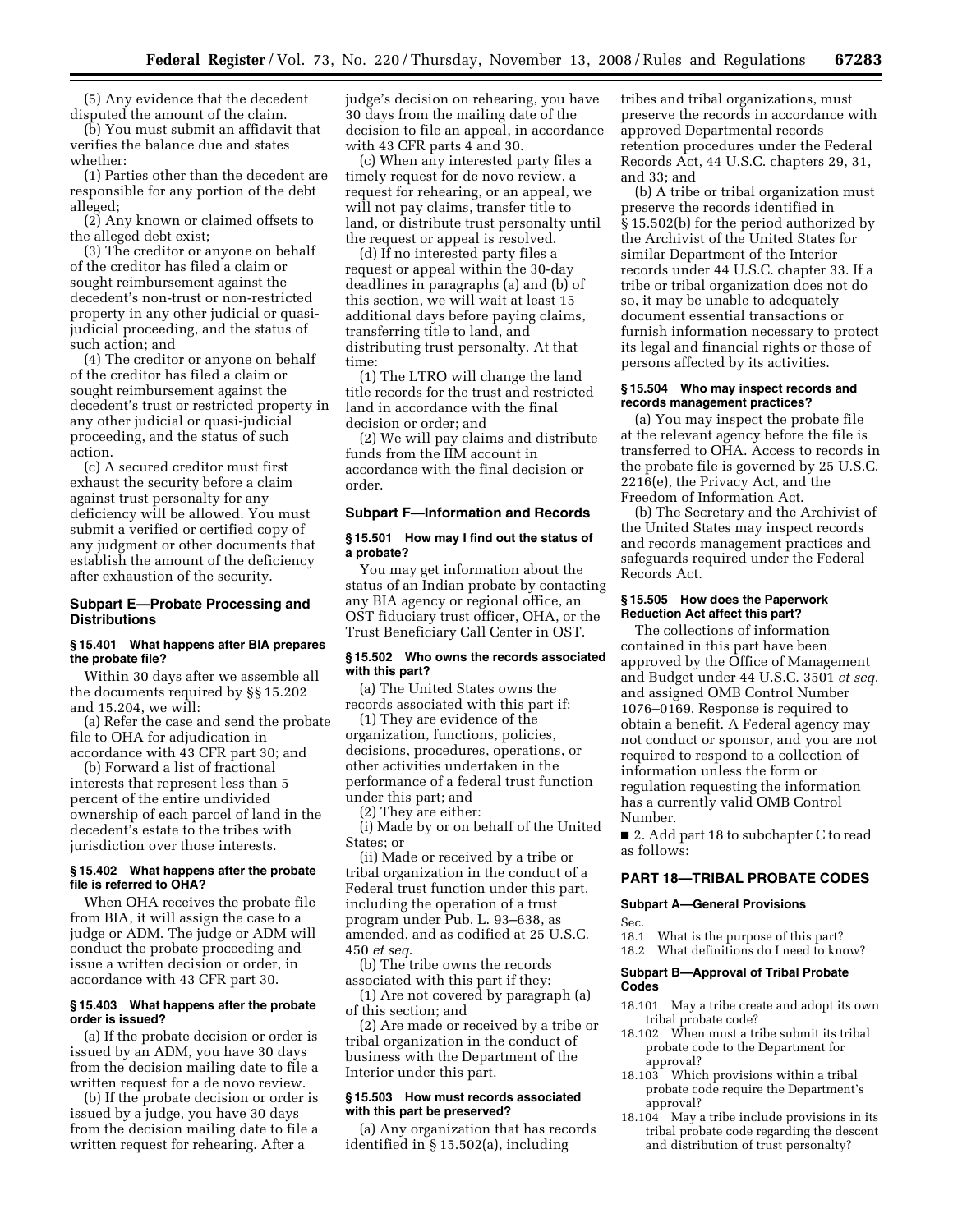- 18.105 How does a tribe request approval for a tribal probate code?
- 18.106 What will the Department consider in the approval process?
- 18.107 When will the Department approve or disapprove a tribal probate code?
- 18.108 What happens if the Department approves the tribal probate code?
- 18.109 How will a tribe be notified of the disapproval of a tribal probate code?
- 18.110 When will a tribal probate code become effective?
- 18.111 What will happen if a tribe repeals its probate code?
- 18.112 May a tribe appeal the approval or disapproval of a probate code?

#### **Subpart C—Approval of Tribal Probate Code Amendments**

- 18.201 May a tribe amend a tribal probate code?
- 18.202 How does a tribe request approval for a tribal probate code amendment?
- 18.203 Which probate code amendments require approval?
- 18.204 When will the Department approve an amendment?
- 18.205 What happens if the Department approves the amendment?
- 18.206 How will the tribe be notified of disapproval of the amendment?
- 18.207 When do amendments to tribal probate codes become effective?
- 18.208 May a tribe appeal an approval or disapproval of a probate code amendment?

#### **Subpart D—Approval of Single Heir Rule**

- 18.301 May a tribe create and adopt a single heir rule without adopting a tribal probate code?
- 18.302 How does the tribe request approval for the single heir rule?
- 18.303 When will the Department approve or disapprove a single heir rule?
- 18.304 What happens if the Department approves a single heir rule?
- 18.305 How will a tribe be notified of the disapproval of a single heir rule?
- 18.306 When does the single heir rule become effective?
- 18.307 May a tribe appeal approval or disapproval of a single heir rule?

## **Subpart E—Information and Records**

18.401 How does the Paperwork Reduction Act affect this part?

**Authority:** 5 U.S.C. 301; 25 U.S.C. 2, 9, 372–74, 410, 2201 *et seq.*; 44 U.S.C. 3101 *et seq.*; 25 CFR part 15; 43 CFR part 4.

#### **Subpart A—General Provisions**

## **§ 18.1 What is the purpose of this part?**

This part establishes the Department's policies and procedures for reviewing and approving or disapproving tribal probate codes, amendments, and single heir rules that contain provisions regarding the descent and distribution of trust and restricted lands.

#### **§ 18.2 What definitions do I need to know?**

*Act* means the Indian Land Consolidation Act and its amendments, including the American Indian Probate Reform Act of 2004 (AIPRA), Public Law 108–374, as codified at 25 U.S.C. 2201 *et seq*.

*Day* means a calendar day.

*Decedent* means a person who is deceased.

- *Department* means the Department of the Interior.
- *Devise* means a gift of property by will. Also, to give property by will.

*Devisee* means a person or entity that receives property under a will.

*Indian* means, for the purposes of the Act:

(1) Any person who is a member of a federally recognized Indian tribe, is eligible to become a member of any federally recognized Indian tribe, or is an owner (as of October 27, 2004) of a trust or restricted interest in land;

(2) Any person meeting the definition of Indian under 25 U.S.C. 479; or

(3) With respect to the inheritance and ownership of trust or restricted land in the State of California under 25 U.S.C. 2206, any person described in paragraph (1) or (2) of this definition or any person who owns a trust or restricted interest in a parcel of such land in that State.

*Intestate* means that the decedent died without a will.

*OHA* means the Office of Hearings and Appeals within the Department of the Interior.

*Restricted lands* means real property, the title to which is held by an Indian but which cannot be alienated or encumbered without the Secretary's consent. For the purpose of probate proceedings, restricted lands are treated as if they were trust lands. Except as the law may provide otherwise, the term ''restricted lands'' as used in this part does not include the restricted lands of the Five Civilized Tribes of Oklahoma or the Osage Nation.

*Testator* means a person who has executed a will.

*Trust lands* means real property, or an interest therein, the title to which is held in trust by the United States for the benefit of an individual Indian or tribe.

*Trust personalty* means all tangible personal property, funds, and securities of any kind that are held in trust in an IIM account or otherwise supervised by the Secretary.

*We* or *us* means the Secretary or an authorized representative of the Secretary.

## **Subpart B—Approval of Tribal Probate Codes**

# **§ 18.101 May a tribe create and adopt its own tribal probate code?**

Yes. A tribe may create and adopt a tribal probate code.

# **§ 18.102 When must a tribe submit its tribal probate code to the Department for approval?**

The tribe must submit its probate code to the Department for approval if the tribal probate code contains provisions regarding the descent and distribution of trust and restricted lands.

#### **§ 18.103 Which provisions within a tribal probate code require the Department's approval?**

Only those tribal probate code provisions regarding the descent and distribution of trust and restricted lands require the Department's approval.

#### **§ 18.104 May a tribe include provisions in its tribal probate code regarding the distribution and descent of trust personalty?**

No. All trust personalty will be distributed in accordance with the American Indian Probate Reform Act of 2004, as amended.

#### **§ 18.105 How does a tribe request approval for a tribal probate code?**

The tribe must submit the tribal probate code and a duly executed tribal resolution adopting the code to the Assistant Secretary—Indian Affairs, Attn: Tribal Probate Code, 1849 C Street, NW., Washington, DC 20240, for review and approval or disapproval.

#### **§ 18.106 What will the Department consider in the approval process?**

A tribal probate code must meet the requirements of this section in order to receive our approval under this part.

(a) The code must be consistent with Federal law.

(b) The code must promote the policies of the Indian Land Consolidation Act (ILCA) Amendments of 2000, which are to:

(1) Prevent further fractionation;

(2) Consolidate fractional interests into useable parcels;

(3) Consolidate fractional interests to enhance tribal sovereignty;

(4) Promote tribal self-sufficiency and self-determination; and

(5) Reverse the effects of the allotment policy on Indian tribes.

(c) Unless the conditions in paragraph (d) of this section are met, the code must

not prohibit the devise of an interest to: (1) An Indian lineal descendant of the original allottee; or

(2) An Indian who is not a member of the Indian tribe with jurisdiction over the interest in the land.

(d) If the tribal probate code prohibits the devise of an interest to the devisees in paragraph  $(c)(1)$  or  $(c)(2)$  of this section, then the code must:

(1) Allow those devisees to renounce their interests in favor of eligible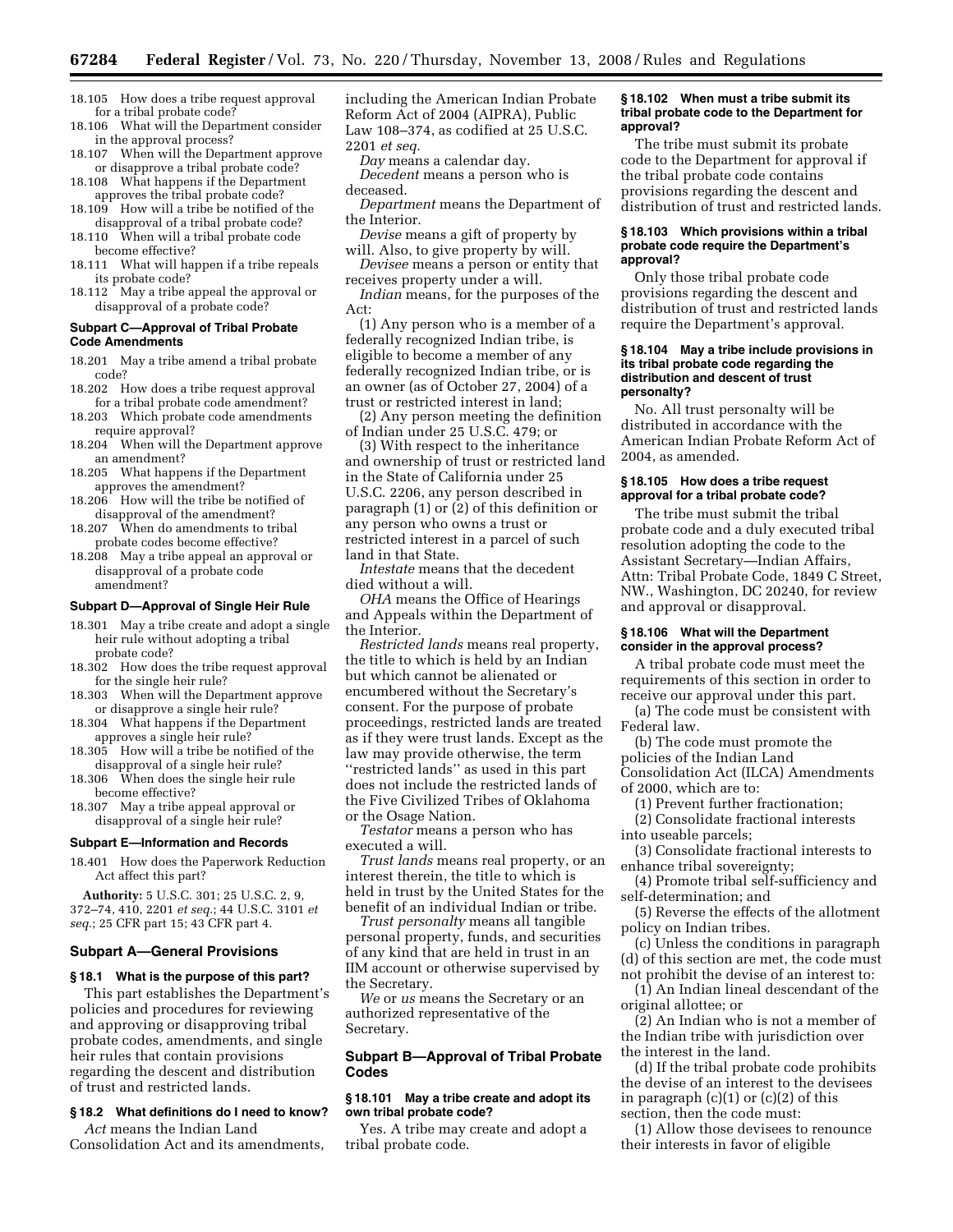devisees as defined by the tribal probate code;

(2) Allow a devisee who is the spouse or lineal descendant of the testator to reserve a life estate without regard to waste; and

(3) Require the payment of fair market value as determined by the Department on the date of the decedent's death.

## **§ 18.107 When will the Department approve or disapprove a tribal probate code?**

(a) We have 180 days from receipt by the Assistant Secretary—Indian Affairs of a submitted tribal probate code and duly executed tribal resolution adopting the tribal probate code to approve or disapprove a tribal probate code.

(b) If we do not meet the deadline in paragraph (a) of this section, the tribal probate code will be deemed approved, but only to the extent that it:

(1) Is consistent with Federal law; and

(2) Promotes the policies of the ILCA Amendments of 2000 as listed in § 18.106(b).

## **§ 18.108 What happens if the Department approves the tribal probate code?**

Our approval applies only to those sections of the tribal probate code that govern the descent and distribution of trust or restricted land. We will notify the tribe of the approval and forward a copy of the tribal probate code to OHA.

## **§ 18.109 How will a tribe be notified of the disapproval of a tribal probate code?**

If we disapprove a tribal probate code, we must provide the tribe with a written notification of the disapproval that includes an explanation of the reasons for the disapproval.

# **§ 18.110 When will a tribal probate code become effective?**

(a) A tribal probate code may not become effective sooner than 180 days after the date of approval by the Department.

(b) If a tribal probate code is deemed approved through inaction by the Department, then the code will become effective 180 days after it is deemed approved.

(c) The tribal probate code will apply only to the estate of a decedent who dies on or after the effective date of the tribal probate code.

# **§ 18.111 What will happen if a tribe repeals its probate code?**

If a tribe repeals its tribal probate code:

(a) The repeal will not become effective sooner than 180 days from the date we receive notification from the tribe of its decision to repeal the code; and

(b) We will forward a copy of the repeal to OHA.

# **§ 18.112 May a tribe appeal the approval or disapproval of a probate code?**

No. There is no right of appeal within the Department from a decision to approve or disapprove a tribal probate code.

# **Subpart C—Approval of Tribal Probate Code Amendments**

## **§ 18.201 May a tribe amend a tribal probate code?**

Yes. A tribe may amend a tribal probate code.

#### **§ 18.202 How does a tribe request approval for a tribal probate code amendment?**

To amend a tribal probate code, the tribe must follow the same procedures as for submitting a tribal probate code to the Department for approval.

## **§ 18.203 Which probate code amendments require approval?**

Only those tribal probate code amendments regarding the descent and distribution of trust and restricted lands require the Department's approval.

### **§ 18.204 When will the Department approve an amendment?**

(a) We have 60 days from receipt by the Assistant Secretary of a submitted amendment to approve or disapprove the amendment.

(b) If we do not meet the deadline in paragraphs (a) of this section, the amendment will be deemed approved, but only to the extent that it:

(1) Is consistent with Federal law; and (2) Promotes the policies of the ILCA

Amendments of 2000 as listed in  $§ 18.106(b).$ 

# **§ 18.205 What happens if the Department approves the amendment?**

Our approval applies only to those sections of the amendment that contain provisions regarding the descent and distribution of trust or restricted land. We will notify the tribe of the approval and forward a copy of the amendment to OHA.

# **§ 18.206 How will a tribe be notified of the disapproval of an amendment?**

If we disapprove an amendment, we must provide the tribe with a written notification of the disapproval that includes an explanation of the reasons for the disapproval.

# **§ 18.207 When do amendments to a tribal probate code become effective?**

(a) An amendment may not become effective sooner than 180 days after the date of approval by the Department.

(b) If an amendment is deemed approved through inaction by the Department, then the amendment will become effective 180 days after it is deemed approved.

(c) The amendment will apply only to the estate of a decedent who dies on or after the effective date of the amendment.

#### **§ 18.208 May a tribe appeal an approval or disapproval of a probate code amendment?**

No. There is no right of appeal within the Department from a decision to approve or disapprove a tribal probate code amendment.

## **Subpart D—Approval of Single Heir Rule**

#### **§ 18.301 May a tribe create and adopt a single heir rule without adopting a tribal probate code?**

Yes. A tribe may create and adopt a single heir rule for intestate succession. The single heir rule may specify a single recipient other than the one specified in 25 U.S.C. 2206(a)(2)(D).

# **§ 18.302 How does the tribe request approval for the single heir rule?**

The tribe must follow the same procedures as for submitting a tribal probate code to the Department for approval.

# **§ 18.303 When will the Department approve or disapprove a single heir rule?**

We have 90 days from receipt by the Assistant Secretary of a single heir rule submitted separate from a tribal probate code to approve or disapprove a single heir rule.

# **§ 18.304 What happens if the Department approves the single heir rule?**

If we approve the single heir rule, we will notify the tribe of the approval and forward a copy of the single heir rule to OHA.

# **§ 18.305 How will a tribe be notified of the disapproval of a single heir rule?**

If we disapprove a single heir rule, we must provide the tribe with a written notification of the disapproval that includes an explanation of the reasons for the disapproval.

## **§ 18.306 When does the single heir rule become effective?**

(a) A single heir rule may not become effective sooner than 180 days after the date of approval by the Department.

(b) If a single heir rule is deemed approved through inaction by the Department, then the single heir rule will become effective 180 days after it is deemed approved.

(c) The single heir rule will apply only to the estate of a decedent who dies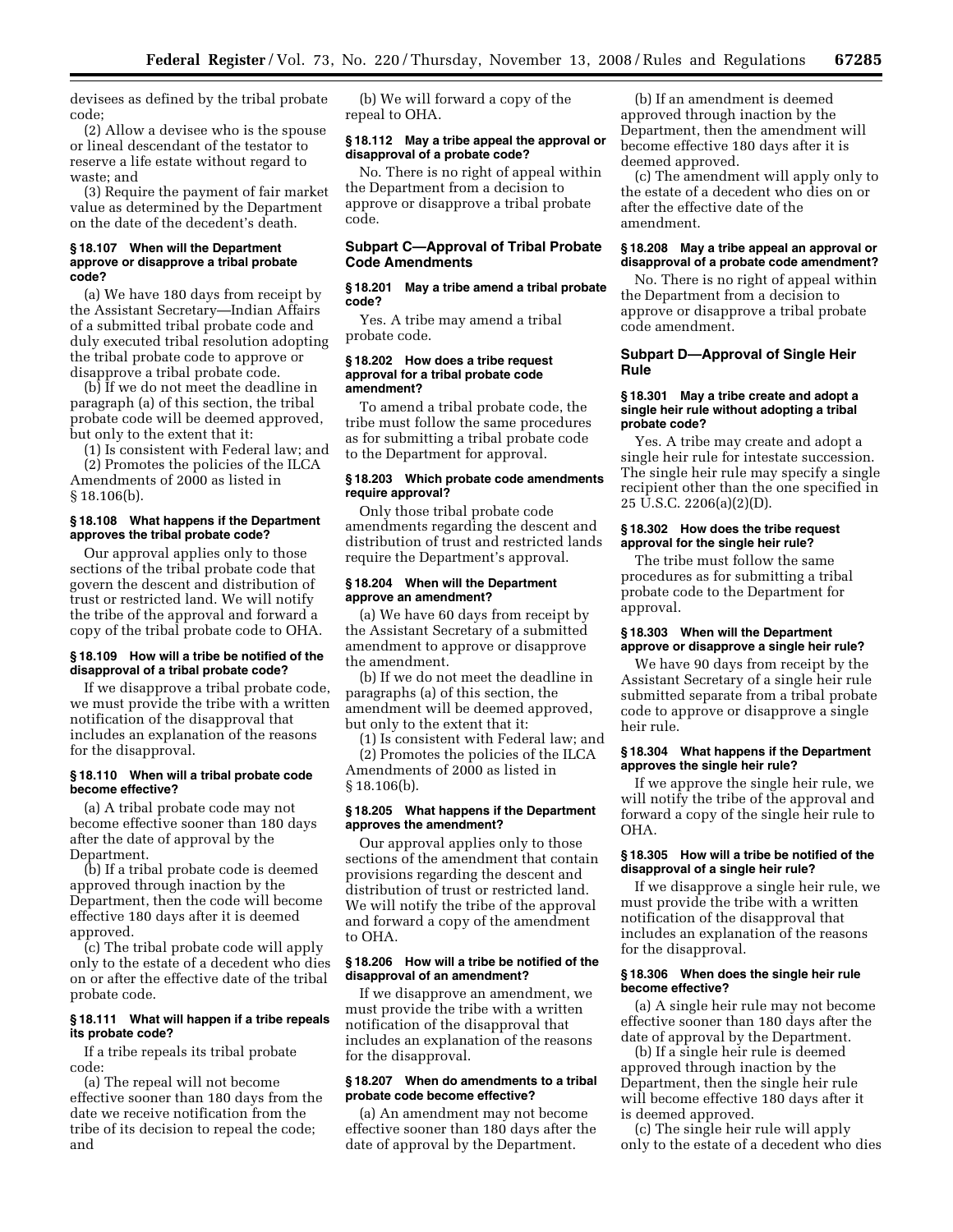on or after the effective date of the single heir rule.

#### **§ 18.307 May a tribe appeal approval or disapproval of a single heir rule?**

No. There is no right of appeal within the Department from a decision to approve or disapprove a single heir rule.

#### **Subpart E—Information and Records**

#### **§ 18.401 How does the Paperwork Reduction Act affect this part?**

The collection of information contained in this part has been approved by the Office of Management and Budget under the Paperwork Reduction Act, 44 U.S.C. 3501 *et seq.,*  and assigned OMB Control Number 1076–0168. Response is required to obtain a benefit. A Federal agency may not conduct or sponsor, and members of the public are not required to respond to, a collection of information unless the form or regulation requesting the information displays a currently valid OMB Control Number.

■ 3. Revise part 179 to read as follows:

# **PART 179—LIFE ESTATES AND FUTURE INTERESTS**

## **Subpart A—General**

Sec.<br>179.1

- What is the purpose of this part?
- 179.2 What definitions do I need to know?
- 179.3 What law applies to life estates?
- 179.4 When does a life estate terminate?
- 179.5 What documents will the BIA use to record termination of a life estate?

#### **Subpart B—Life Estates Not Created Under AIPRA**

- 179.101 How does the Secretary distribute principal and income to the holder of a life estate?
- 179.102 How does the Secretary calculate the value of a remainder and a life estate?

## **Subpart C—Life Estates Created Under AIPRA**

- 179.201 How does the Secretary distribute principal and income to the holder of a life estate without regard to waste?
- 179.202 Can the holder of a life tenancy without regard to waste deplete the resources?

**Authority:** 86 Stat. 530; 86 Stat. 744; 94 Stat. 537; 96 Stat. 2515; 25 U.S.C. 2, 9, 372, 373, 487, 607, and 2201 *et seq.* 

## **Subpart A—General**

## **§ 179.1 What is the purpose of this part?**

This part contains the authorities, policies, and procedures governing the administration of life estates and future interests in trust and restricted property by the Secretary of Interior. This part does not apply to any use rights assigned to tribal members by tribes in

the exercise of their jurisdiction over tribal lands.

(a) Subpart A contains general provisions.

(b) Subpart B describes life estates not created under the American Indian Probate Reform Act of 2004 (AIPRA), as described in § 179.3(b).

(c) Subpart C describes life estates created under AIPRA, as described in § 179.3(a).

#### **§ 179.2 What definitions do I need to know?**

*Agency* means the Bureau of Indian Affairs (BIA) agency office, or any other designated office in BIA, having jurisdiction over trust or restricted property. This term also means any office of a tribe that has entered into a contract or compact to fulfill applicable BIA functions.

*AIPRA* means the American Indian Probate Reform Act of 2004, Pub. L. 108–374, as codified at 25 U.S.C. 2201 *et seq*.

*BIA* means the Bureau of Indian Affairs within the Department of Interior.

*Contract bonus* means cash consideration paid or agreed to be paid as incentive for execution of a contract.

*Income* means the rents and profits of real property and the interest on invested principal.

*Life estate* means an interest in property held for only the duration of a designated person's life. A life estate may be created by a conveyance document or by operation of law.

*Life estate without regard to waste*  means that the holder of the life estate interest in land is entitled to the receipt of all income, including bonuses and royalties, from such land to the exclusion of the remaindermen.

*Principal* means the corpus and capital of an estate, including any payment received for the sale or diminishment of the corpus, as opposed to the income.

*Rents and profits* means the income or profit arising from the ownership or possession of property.

*Restricted property* means real property, the title to which is held by an Indian but which cannot be alienated or encumbered without the Secretary's consent. For the purpose of probate proceedings, restricted property is treated as if it were trust property.

Except as the law may provide otherwise, the term ''restricted property'' as used in this part does not include the restricted lands of the Five Civilized Tribes of Oklahoma or the Osage Nation.

*Secretary* means the Secretary of the Interior or authorized representative.

*Trust property* means real property, or an interest therein, the title to which is held in trust by the United States for the benefit of an individual Indian or tribe.

## **§ 179.3 What law applies to life estates?**

(a) AIPRA applies to life estates created by operation of law under AIPRA for an individual who died on or after June 20, 2006, owning trust or restricted property.

(b) In the absence of Federal law or federally approved tribal law to the contrary, State law applies to all other life estates.

#### **§ 179.4 When does a life estate terminate?**

A life estate terminates upon relinquishment or upon the death of the measuring life.

# **§ 179.5 What documents will BIA use to record termination of a life estate?**

The Agency will file a copy of the relinquishment of the interest or death certificate with the BIA Land Title and Records Office for recording upon receipt of one of the following:

(a) The life estate holder's relinquishment of an interest in trust or restricted property; or

(b) Notice of death of a person who is the measuring life for the life estate in trust or restricted property.

## **Subpart B—Life Estates Not Created Under AIPRA**

#### **§ 179.101 How does the Secretary distribute principal and income to the holder of a life estate?**

(a) This section applies to the following cases:

(1) Where the document creating the life estate does not specify a distribution of proceeds;

(2) Where the vested holders of remainder interests and the life tenant have not entered into a written agreement approved by the Secretary providing for the distribution of proceeds; or

(3) Where, by the document or agreement or by the application of State law, the open mine doctrine does not apply.

(b) In all cases listed in paragraph (a) of this section, the Secretary must do the following:

(1) Distribute all rents and profits, as income, to the life tenant;

(2) Distribute any contract bonus onehalf each to the life tenant and the remainderman;

(3) In the case of mineral contracts: (i) Invest the principal, with interest income to be paid to the life tenant during the life estate, except in those instances where the administrative cost of investment is disproportionately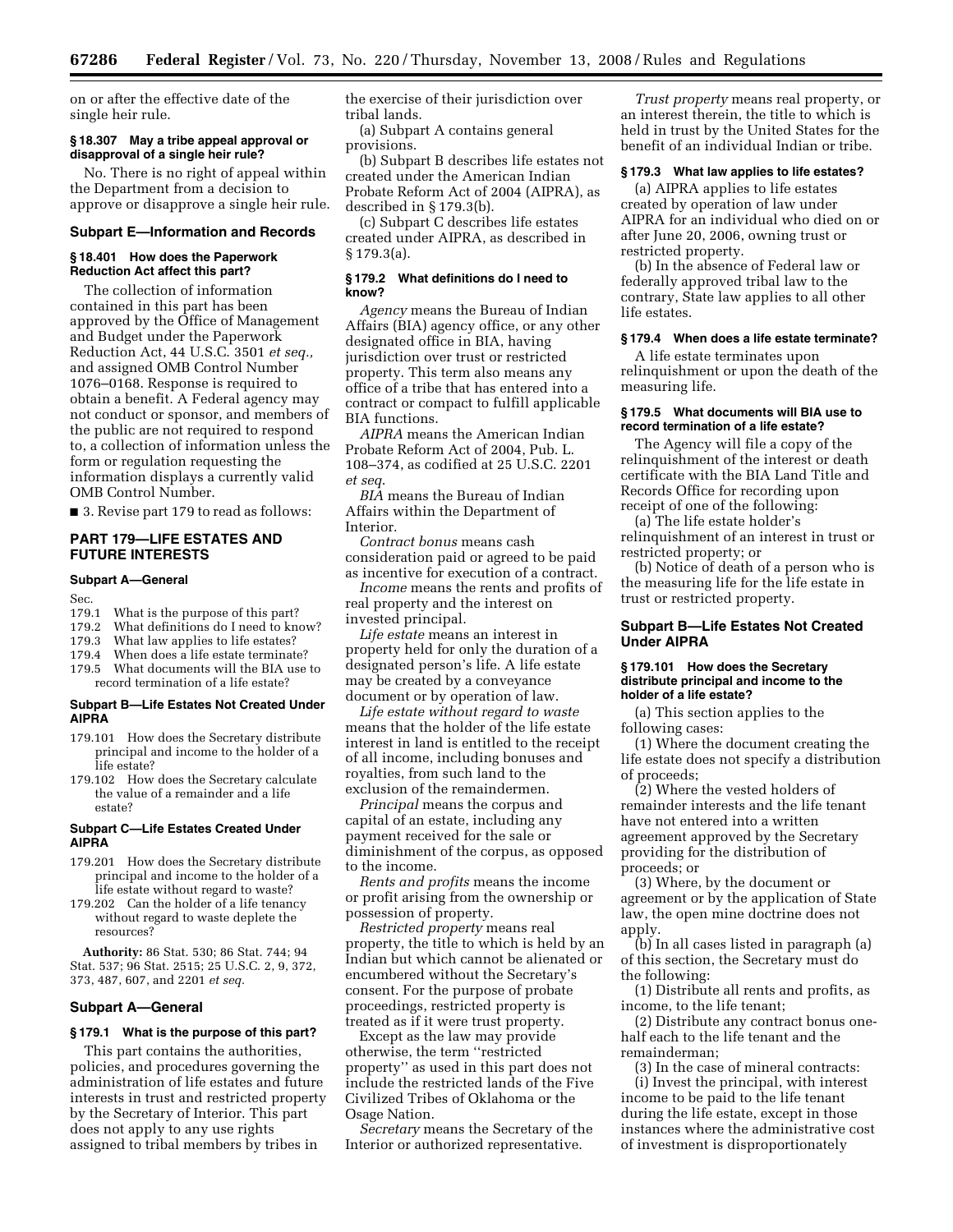high, in which case paragraph (b)(4) of this section applies; and

(ii) Distribute the principal to the remainderman upon termination of the life estate; and

(4) In all other instances:

(i) Distribute the principal immediately according to § 179.102; and

(ii) Invest all proceeds attributable to any contingent remainderman in an account, with disbursement to take place upon determination of the contingent remainderman.

#### **§ 179.102 How does the Secretary calculate the value of a remainder and a life estate?**

(a) If income is subject to division, the Secretary will use Actuarial Table S, Valuation of Annuities, found at 26 CFR 20.2031, to determine the value of the interests of the holders of remainder interests and the life tenant.

(b) Actuarial Table S, Valuation of Annuities, specifies the share attributable to the life estate and remainder interests, given the age of the life tenant and an established rate of return published by the Secretary in the **Federal Register**. We may periodically review and revise the percent rate of return to be used to determine the share attributable to the interests of the life tenant and the holders of remainder interests. The life tenant will receive the balance of the distribution after the

shares of the holders of remainder interests have been calculated.

## **Subpart C—Life Estates Created Under AIPRA**

#### **§ 179.201 How does the Secretary distribute principal and income to the holder of a life estate without regard to waste?**

The Secretary must distribute all income, including bonuses and royalties, to the life estate holder to the exclusion of any holders of remainder interests.

#### **§ 179.202 May the holder of a life estate without regard to waste deplete the resources?**

Yes. The holder of a life estate without regard to waste may cause lawful depletion or benefit from the lawful depletion of the resources. However, a holder of a life estate without regard to waste may not cause or allow damage to the trust property through culpable negligence or an affirmative act of malicious destruction that causes damage to the prejudice of the holders of remainder interests.

#### **TITLE 43—PUBLIC LANDS: INTERIOR**

# **PART 4—DEPARTMENT HEARINGS AND APPEALS PROCEDURES**

■ 4. Revise the authority citation for part 4 to read as follows:

**Authority:** 5 U.S.C. 301, 503–504; 25 U.S.C. 9, 372–74, 410, 2201 *et seq.*; 43 U.S.C. 1201, 1457; Pub. L. 99–264, 100 Stat. 61, as amended.

■ 5. Revise the cross reference for part 4, subpart D, to read as follows:

*Cross reference:* For regulations pertaining to the processing of Indian probate matters within the Bureau of Indian Affairs, see 25 CFR part 15. For regulations pertaining to the probate of Indian trust estates within the Probate Hearings Division, Office of Hearings and Appeals, see 43 CFR part 30. For regulations pertaining to the authority, jurisdiction, and membership of the Board of Indian Appeals, Office of Hearings and Appeals, see subpart A of this part. For regulations generally applicable to proceedings before the Hearings Divisions and Appeal Boards of the Office of Hearings and Appeals, see subpart B of this part.

■ 6. In subpart D, remove undesignated center heading, ''Determination of Heirs and Approval of Wills, Except as to Members of the Five Civilized Tribes and Osage Indians; Tribal Purchases of Interests Under Special Statutes.''

■ 7. Revise §§ 4.200 and 4.201 to read as follows:

#### **§ 4.200 How to use this subpart.**

(a) The following table is a guide to the relevant contents of this subpart by subject matter.

| For provisions relating to                                                                                                                                                       | Consult                                                              |
|----------------------------------------------------------------------------------------------------------------------------------------------------------------------------------|----------------------------------------------------------------------|
| (2) Appeals to the Board of Indian Appeals from decisions of the Probate Hearings Division in Indian pro-<br>bate matters.                                                       | §§4.310 through 4.318.<br>§§4.201 and 4.320 through 4.326.           |
| (4) Review by the Board of Indian Appeals of other matters referred to it by the Secretary, Assistant Sec-<br>retary-Indian Affairs, or Director-Office of Hearings and Appeals. | §§4.201 and 4.330 through 4.340.<br>§§4.201 and 4.330 through 4.340. |
|                                                                                                                                                                                  | §§4.350 through 4.357.                                               |

(b) Except as limited by the provisions of this part, the regulations in subparts A and B of this part apply to these proceedings.

# **§ 4.201 Definitions.**

*Administrative law judge (ALJ)* means an administrative law judge with OHA appointed under the Administrative Procedure Act, 5 U.S.C. 3105.

*Agency means:* 

(1) The Bureau of Indian Affairs (BIA) agency office, or any other designated office in BIA, having jurisdiction over trust or restricted land and trust personalty; and

(2) Any office of a tribe that has entered into a contract or compact to fulfill the probate function under 25 U.S.C. 450f or 458cc.

*BIA* means the Bureau of Indian Affairs within the Department of the Interior.

*Board* means the Interior Board of Indian Appeals within OHA.

*Day* means a calendar day. *Decedent* means a person who is deceased.

*Decision or order* (or *decision and order*) means:

(1) A written document issued by a judge making determinations as to heirs, wills, devisees, and the claims of creditors, and ordering distribution of trust or restricted land or trust personalty;

(2) The decision issued by an attorney decision maker in a summary probate proceeding; or

(3) A decision issued by a judge finding that the evidence is insufficient to determine that a person is deceased by reason of unexplained absence.

*Devise* means a gift of property by will. Also, to give property by will.

*Devisee* means a person or entity that receives property under a will.

*Estate* means the trust or restricted land and trust personalty owned by the decedent at the time of death.

*Formal probate proceeding* means a proceeding, conducted by a judge, in which evidence is obtained through the testimony of witnesses and the receipt of relevant documents.

*Heir* means any individual or entity eligible to receive property from a decedent in an intestate proceeding.

*Individual Indian Money (IIM) account* means an interest-bearing account for trust funds held by the Secretary that belong to a person who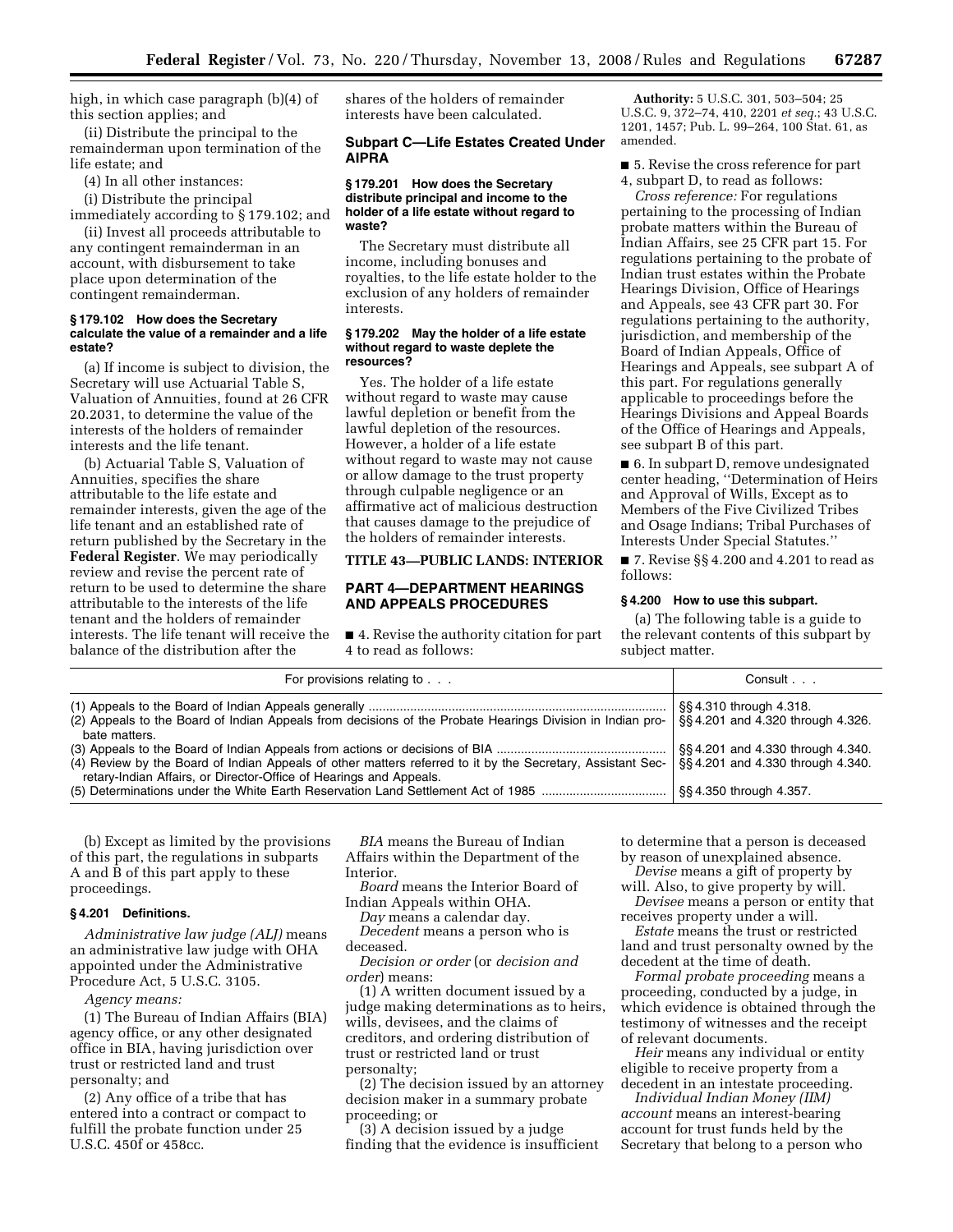has an interest in trust assets. These accounts are under the control and management of the Secretary.

*Indian probate judge (IPJ)* means an attorney with OHA, other than an ALJ, to whom the Secretary has delegated the authority to hear and decide Indian probate cases.

*Interested party* means any of the following:

(1) Any potential or actual heir;

(2) Any devisee under a will;

(3) Any person or entity asserting a claim against a decedent's estate;

(4) Any tribe having a statutory option to purchase the trust or restricted property interest of a decedent; or

(5) Any co-owner exercising a

purchase option.

*Intestate* means that the decedent died without a valid will as determined in the probate proceeding.

*Judge*, except as used in the term ''administrative judge,'' means an ALJ or IPJ.

*LTRO* means the Land Titles and Records Office within BIA.

*Probate* means the legal process by which applicable tribal, Federal, or State law that affects the distribution of a decedent's estate is applied in order to:

(1) Determine the heirs;

(2) Determine the validity of wills and determine devisees;

(3) Determine whether claims against the estate will be paid from trust personalty; and

(4) Order the transfer of any trust or restricted land or trust personalty to the heirs, devisees, or other persons or entities entitled by law to receive them.

*Restricted property* means real property, the title to which is held by an Indian but which cannot be alienated or encumbered without the Secretary's consent. For the purposes of probate proceedings, restricted property is treated as if it were trust property. Except as the law may provide otherwise, the term ''restricted property'' as used in this part does not include the restricted lands of the Five Civilized Tribes of Oklahoma or the Osage Nation.

*Secretary* means the Secretary of the Interior or an authorized representative.

*Trust personalty* means all tangible personal property, funds, and securities of any kind that are held in trust in an IIM account or otherwise supervised by the Secretary.

*Trust property* means real or personal property, or an interest therein, the title to which is held in trust by the United States for the benefit of an individual Indian or tribe.

*Will* means a written testamentary document that was executed by the

decedent and attested to by two disinterested adult witnesses, and that states who will receive the decedent's trust or restricted property.

■ 8. Remove and reserve §§ 4.202 through 4.308, along with their undesignated center headings.

■ 9. Revise § 4.320 to read as follows:

#### **§ 4.320 Who may appeal a judge's decision or order?**

Any interested party has a right to appeal to the Board if he or she is adversely affected by a decision or order of a judge under part 30 of this subtitle:

(a) On a petition for rehearing;

(b) On a petition for reopening;

(c) Regarding purchase of interests in a deceased Indian's trust estate; or

(d) Regarding modification of the inventory of a trust estate.

■ 10. Redesignate §§ 4.321 through 4.323 as §§ 4.324 through 4.326 and add new §§ 4.321 through 4.323 to read as follows:

#### **§ 4.321 How do I appeal a judge's decision or order?**

(a) A person wishing to appeal a decision or order within the scope of § 4.320 must file a written notice of appeal within 30 days after we have mailed the judge's decision or order and accurate appeal instructions. We will dismiss any appeal not filed by this deadline.

(b) The notice of appeal must be signed by the appellant, the appellant's attorney, or other qualified representative as provided in § 1.3 of this subtitle, and must be filed with the Board of Indian Appeals, Office of Hearings and Appeals, U.S. Department of the Interior, 801 North Quincy Street, Arlington, Virginia 22203.

#### **§ 4.322 What must an appeal contain?**

(a) Each appeal must contain a written statement of the errors of fact and law upon which the appeal is based. This statement may be included in either the notice of appeal filed under § 4.321(a) or an opening brief filed under § 4.311(a).

(b) The notice of appeal must include the names and addresses of the parties served.

#### **§ 4.323 Who receives service of the notice of appeal?**

(a) The appellant must deliver or mail the original notice of appeal to the Board.

(b) A copy of the notice of appeal must be served on the judge whose decision is being appealed, as well as on every other interested party.

(c) The notice of appeal filed with the Board must include a certification that service was made as required by this section.

■ 11. Revise redesignated §§ 4.234 through 4.236 to read as follows:

## **§ 4.324 How is the record on appeal prepared?**

(a) On receiving a copy of the notice of appeal, the judge whose decision is being appealed must notify the agency concerned, which must return the duplicate record filed under subpart J of part 30 of this subtitle to the designated LTRO.

(b) The LTRO must conform the duplicate record to the original. Thereafter, the duplicate record will be available for inspection either at the LTRO or at the agency.

(c) If a transcript of the hearing was not prepared, the judge must have a transcript prepared and forwarded to the LTRO within 30 days after receiving a copy of the notice of appeal. The LTRO must include the original of the transcript in the record and make a copy of the transcript for the duplicate record.

(d) Within 30 days of the receipt of the transcript, the LTRO must prepare a table of contents for the record, certify that the record is complete, and forward the certified original record on appeal, together with the table of contents, to the Board by certified mail.

(e) Any party may file an objection to the record. The party must file his or her objection with the Board within 15 days after receiving the notice of docketing under § 4.325.

(f) For any of the following appeals, the judge must prepare an administrative record for the decision and a table of contents for the record and must forward them to the Board:

(1) An interlocutory appeal under § 4.28;

(2) An appeal from a decision under §§ 30.126 or 30.127 regarding modification of an inventory of an estate; or

(3) An appeal from a decision under § 30.124 determining that a person for whom a probate proceeding is sought to be opened is not deceased.

#### **§ 4.325 How will the appeal be docketed?**

The Board will docket the appeal on receiving the probate record from the LTRO or the administrative record from the judge, and will provide a notice of the docketing and the table of contents for the record to all interested parties as shown by the record on appeal. The docketing notice will specify the deadline for filing briefs and will cite the procedural regulations governing the appeal.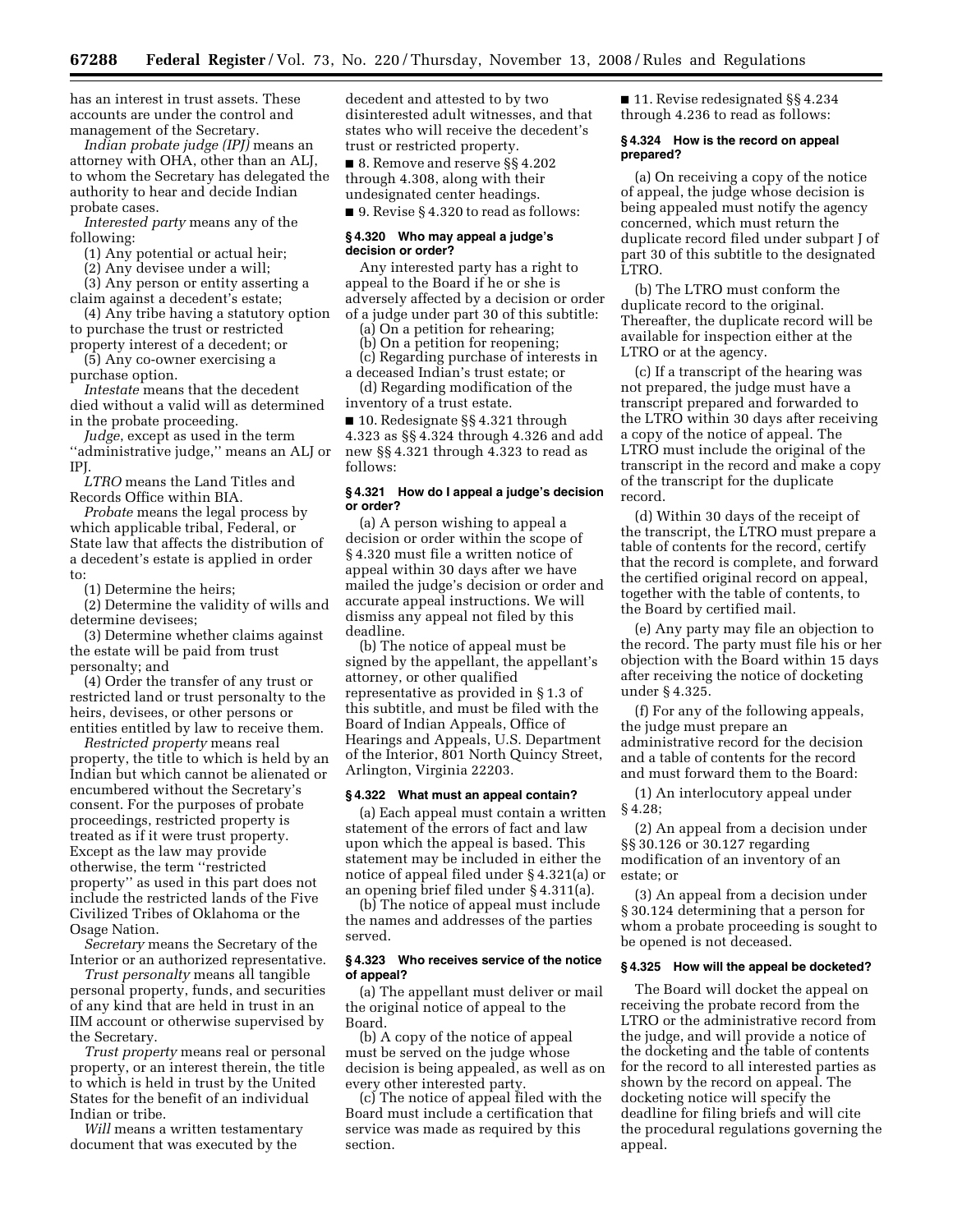#### **§ 4.326 What happens to the record after disposition?**

(a) After the Board makes a decision other than a remand, it must forward to the designated LTRO:

(1) The record filed with the Board under § 4.324(d) or (f); and

(2) All documents added during the appeal proceedings, including any transcripts and the Board's decision.

(b) The LTRO must conform the duplicate record retained under § 4.324(b) to the original sent under paragraph (a) of this section and forward the duplicate record to the agency concerned.

■ 12. Add a new part 30 to read as follows:

# **PART 30—INDIAN PROBATE HEARINGS PROCEDURES**

## **Subpart A—Scope of Part; Definitions**  Sec.

- 30.100 How do I use this part?
- 30.101 What definitions do I need to know?
- 30.102 Will the Secretary probate all the land or assets in an estate?

# **Subpart B—Commencement of Probate Proceedings**

- 30.110 When does OHA commence a probate case?
- 30.111 How does OHA commence a probate case?
- 30.112 What must a complete probate file contain?
- 30.113 What will OHA do if it receives an incomplete probate file?
- 30.114 Will I receive notice of the probate proceeding?
- 30.115 May I review the probate record?

## **Subpart C—Judicial Authority and Duties**

- 30.120 What authority does the judge have in probate cases?
- 30.121 May a judge appoint a master in a probate case?
- 30.122 Is the judge required to accept the master's recommended decision?
- 30.123 Will the judge determine matters of status and nationality?
- 30.124 When may a judge make a finding of death?
- 30.125 May a judge reopen a probate case to correct errors and omissions?
- 30.126 What happens if property was omitted from the inventory of the estate?
- 30.127 What happens if property was improperly included in the inventory?
- 30.128 What happens if an error in BIA's estate inventory is alleged?

#### **Subpart D—Recusal of a Judge or ADM**

- 30.130 How does a judge or ADM recuse himself or herself from a probate case?
- 30.131 How will the case proceed after the judge's or ADM's recusal?
- 30.132 May I appeal the judge's or ADM's recusal decision?

#### **Subpart E—Claims**

30.140 Where and when may I file a claim against the probate estate?

- 30.141 How must I file a claim against a probate estate?
- 30.142 Will a judge authorize payment of a claim from the trust estate if the decedent's non-trust estate was or is available?
- 30.143 Are there any categories of claims that will not be allowed?
- 30.144 May the judge authorize payment of the costs of administering the estate?
- 30.145 When can a judge reduce or disallow a claim?
- 30.146 What property is subject to claims? 30.147 What happens if there is not enough
- trust personalty to pay all the claims? 30.148 Will interest or penalties charged
- after the date of death be paid?

# **Subpart F—Consolidation and Settlement Agreements**

- 30.150 What action will the judge take if the interested parties agree to settle matters among themselves?
- 30.151 May the devisees or eligible heirs in a probate proceeding consolidate their interests?
- 30.152 May the parties to an agreement waive valuation of trust property?
- 30.153 Is an order approving an agreement considered a partition or sale transaction?

#### **Subpart G—Purchase at Probate**

- 30.160 What may be purchased at probate?
- 30.161 Who may purchase at probate?
- 30.162 Does property purchased at probate remain in trust or restricted status?
- 30.163 Is consent required for a purchase at probate?
- 30.164 What must I do to purchase at probate?
- 30.165 Whom will OHA notify of a request to purchase at probate?
- 30.166 What will the notice of the request to purchase at probate include?
- 30.167 How does OHA decide whether to approve a purchase at probate?
- 30.168 How will the judge allocate the proceeds from a sale?
- 30.169 What may I do if I do not agree with the appraised market value?
- 30.170 What may I do if I disagree with the judge's determination to approve a purchase at probate?
- 30.171 What happens when the judge grants a request to purchase at probate?
- 30.172 When must the successful bidder pay for the interest purchased?
- 30.173 What happens after the successful bidder submits payment?
- 30.174 What happens if the successful bidder does not pay within 30 days?
- 30.175 When does a purchased interest vest in the purchaser?

#### **Subpart H—Renunciation of Interest**

- 30.180 May I give up an inherited interest in trust or restricted property or trust personalty?
- 30.181 How do I renounce an inherited interest?
- 30.182 Who may receive a renounced interest in trust or restricted land?
- 30.183 Who may receive a renounced interest of less than 5 percent in trust or restricted land?
- 30.184 Who may receive a renounced interest in trust personalty?
- 30.185 May my designated recipient refuse to accept the interest?
- 30.186 Are renunciations that predate the American Indian Probate Reform Act of 2004 valid?
- 30.187 May I revoke my renunciation?
- 30.188 Does a renounced interest vest in the person who renounced it?

#### **Subpart I—Summary Probate Proceedings**

- 30.200 What is a summary probate proceeding?
- 30.201 What does a notice of a summary probate proceeding contain?
- 30.202 May I file a claim or renounce or disclaim an interest in the estate in a summary probate proceeding?
- 30.203 May I request that a formal probate proceeding be conducted instead of a summary probate proceeding?
- 30.204 What must a summary probate decision contain?
- 30.205 How do I seek review of a summary probate proceeding?
- 30.206 What happens after I file a request for de novo review?
- 30.207 What happens if nobody files for de novo review?

#### **Subpart J—Formal Probate Proceedings**

#### **Notice**

- 30.210 How will I receive notice of the formal probate proceeding?
- 30.211 Will the notice be published in a newspaper?
- 30.212 May I waive notice of the hearing or the form of notice?
- 30.213 What notice to a tribe is required in a formal probate proceeding?
- 30.214 What must a notice of hearing contain?

#### **Depositions, Discovery, and Prehearing Conference**

- 30.215 How may I obtain documents related to the probate proceeding?
- 30.216 How do I obtain permission to take depositions?
- 30.217 How is a deposition taken?
- 30.218 How may the transcript of a
- deposition be used?

**Hearings** 

deposition?

hearings?

probate hearing?

- 30.219 Who pays for the costs of taking a deposition?
- 30.220 How do I obtain written interrogatories and admission of facts and documents?

30.222 What happens if a party fails to comply with discovery? 30.223 What is a prehearing conference?

30.224 May a judge compel a witness to appear and testify at a hearing or

30.227 What evidence is admissible at a

30.228 Is testimony required for self-proved wills, codicils, or revocations?

proceeding be under oath or affirmation? 30.226 Is a record made of formal probate

30.225 Must testimony in a probate

30.221 May the judge limit the time, place, and scope of discovery?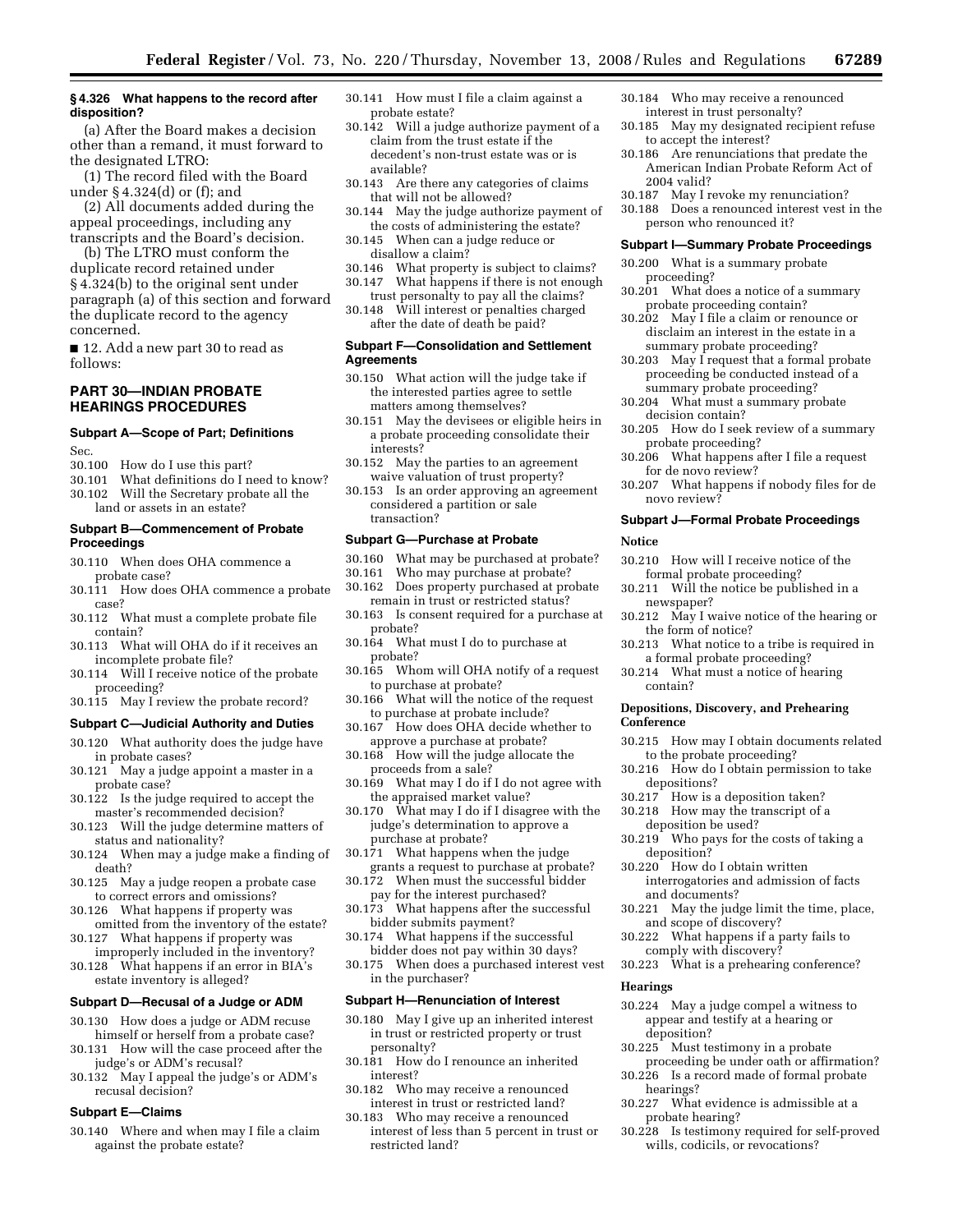- 30.229 When will testimony be required for approval of a will, codicil, or revocation?
- 30.230 Who pays witnesses' costs? 30.231 May a judge schedule a
- supplemental hearing?
- 30.232 What will the official record of the probate case contain?
- 30.233 What will the judge do with the original record?
- 30.234 What happens if a hearing transcript has not been prepared?

#### **Decisions in Formal Proceedings**

- 30.235 What will the judge's decision in a formal probate proceeding contain?
- 30.236 What notice of the decision will the judge provide?
- 30.237 May I file a petition for rehearing if I disagree with the judge's decision in the formal probate hearing?
- 30.238 Does any distribution of the estate occur while a petition for rehearing is pending?
- 30.239 How will the judge decide a petition for rehearing?
- 30.240 May I submit another petition for rehearing?
- 30.241 When does the judge's decision on a petition for rehearing become final?
- 30.242 May a closed probate case be reopened?
- 30.243 How will the judge decide my petition for reopening?
- 30.244 What happens if the judge reopens the case?
- 30.245 When will the decision on reopening become final?

# **Subpart K—Miscellaneous Provisions**

- 30.250 When does the anti-lapse provision apply?
- 30.251 What happens if an heir or devisee participates in the killing of the decedent?
- 30.252 May a judge allow fees for attorneys representing interested parties?
- 30.253 How must minors or other legal incompetents be represented?
- 30.254 What happens when a person dies without a valid will and has no heirs?

#### **Subpart L—Tribal Purchase of Interests Under Special Statutes**

- 30.260 What land is subject to a tribal purchase option at probate?
- 30.261 How does a tribe exercise its statutory option to purchase?
- 30.262 When may a tribe exercise its statutory option to purchase?
- 30.263 May a surviving spouse reserve a life estate when a tribe exercises its statutory option to purchase?
- 30.264 When must BIA furnish a valuation of a decedent's interests?
- 30.265 What determinations will a judge make with respect to a tribal purchase option?
- 30.266 When is a final decision issued?
- 30.267 What if I disagree with the probate decision regarding tribal purchase option?
- 30.268 May I demand a hearing regarding the tribal purchase option decision?
- 30.269 What notice of the hearing will the judge provide?
- 30.270 How will the hearing be conducted?
- 30.271 How must the tribe pay for the interests it purchases?
- 30.272 What are BIA's duties on payment by the tribe?
- 30.273 What action will the judge take to record title?
- 30.274 What happens to income from land interests during pendency of the probate?

**Authority:** 5 U.S.C. 301, 503; 25 U.S.C. 9, 372–74, 410, 2201 *et seq.*; 43 U.S.C. 1201, 1457.

*Cross reference:* For regulations pertaining to the processing of Indian probate matters within the Bureau of Indian Affairs, see 25 CFR part 15. For regulations pertaining to the appeal of decisions of the Probate Hearings Division, Office of Hearings and Appeals, to the Board of Indian Appeals, Office of Hearings and Appeals, see 43 CFR part 4, subpart D. For regulations generally applicable to proceedings before the Hearings Divisions and Appeal Boards of the Office of Hearings and Appeals, see 43 CFR part 4, subpart B.

## **Subpart A—Scope of Part; Definitions**

#### **§ 30.100 How do I use this part?**

(a) The following table is a guide to the relevant contents of this part by subject matter.

| For provisions relating to                                                                                                                                                                  | consult                                                |
|---------------------------------------------------------------------------------------------------------------------------------------------------------------------------------------------|--------------------------------------------------------|
|                                                                                                                                                                                             | \$\$30.100 through 30.102.                             |
|                                                                                                                                                                                             | §§ 30.140 through 30.148.<br>§§ 30.110 through 30.115. |
|                                                                                                                                                                                             | §§ 30.150 through 30.153.                              |
| (5) Formal probate proceedings before an administrative law judge or<br>Indian probate judge.                                                                                               | §§ 30.210 through 30.246.                              |
| (6) Probate of trust estates of Indians who die possessed of trust prop-<br>ertv.                                                                                                           | All sections except §§ 30.260 through 30.274.          |
|                                                                                                                                                                                             | §§30.160 through 30.175.                               |
|                                                                                                                                                                                             | §§ 30.180 through 30.188.                              |
| (9) Summary probate proceedings before an attorney decision maker<br>(10) Tribal purchase of certain property interests of decedents under<br>special laws applicable to particular tribes. | §§30.200 through 30.207.<br>§§30.260 through 30.274.   |

(b) Except as limited by the provisions of this part, the regulations in part 4, subparts A and B of this subtitle apply to these proceedings.

(c) The following provisions do not apply to Alaska property interests:

(1) § 30.151;

(2) §§ 30.160 through 30.175;

(3) § 30.182 through 30.185, except for § 30.184(c);

(4) § 30.213; and

(5) § 30.214(f) and (g).

## **§ 30.101 What definitions do I need to know?**

*Act* means the Indian Land Consolidation Act and its amendments, including the American Indian Probate

Reform Act of 2004 (AIPRA), Public Law 108–374, as codified at 25 U.S.C. 2201 *et seq.* 

*Administrative law judge (ALJ)* means an administrative law judge with OHA appointed under the Administrative Procedure Act, 5 U.S.C. 3105.

*Affidavit* means a written declaration of facts by a person that is signed by that person, swearing or affirming under penalty of perjury that the facts declared are true and correct to the best of that person's knowledge and belief.

*Agency* means:

(1) The Bureau of Indian Affairs (BIA) agency office, or any other designated office in BIA, having jurisdiction over

trust or restricted land and trust personalty; and

(2) Any office of a tribe that has entered into a contract or compact to fulfill the probate function under 25 U.S.C. 450f or 458cc.

*Attorney decision maker (ADM)*  means an attorney with OHA who conducts a summary proceeding and renders a decision that is subject to de novo review by an administrative law judge or Indian probate judge.

*BIA* means the Bureau of Indian Affairs within the Department.

*BLM* means the Bureau of Land Management within the Department.

*Board* means the Interior Board of Indian Appeals within OHA.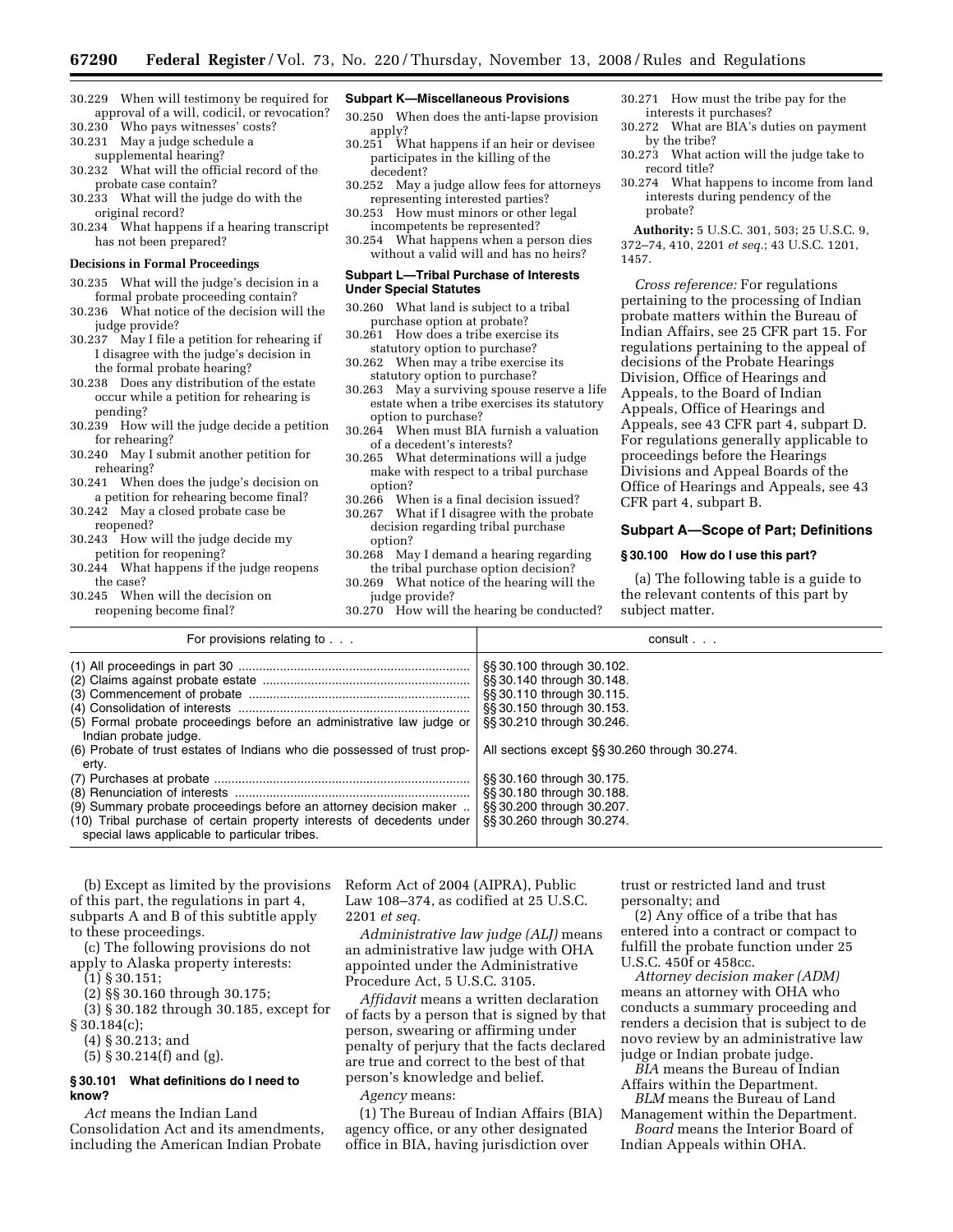*Chief ALJ* means the Chief Administrative Law Judge, Probate Hearings Division, OHA.

*Child* means a natural or adopted child.

*Codicil* means a supplement or addition to a will, executed with the same formalities as a will. It may explain, modify, add to, or revoke provisions in an existing will.

*Consolidation agreement* means a written agreement under the provisions of 25 U.S.C. 2206(e) or 2206(j)(9), entered during the probate process, approved by the judge, and implemented by the probate order, by which a decedent's heirs and devisees consolidate interests in trust or restricted land.

*Creditor* means any individual or entity that has a claim for payment from a decedent's estate.

*Day* means a calendar day.

*Decedent* means a person who is deceased.

*Decision or order* (or *decision and order*) means:

(1) A written document issued by a judge making determinations as to heirs, wills, devisees, and the claims of creditors, and ordering distribution of trust or restricted land or trust personalty;

(2) The decision issued by an ADM in a summary probate proceeding; or

(3) A decision issued by a judge finding that the evidence is insufficient to determine that a person is deceased by reason of unexplained absence.

*De novo review* means a process in which an administrative law judge or Indian probate judge, without regard to the decision previously issued in the case, will:

(1) Review all the relevant facts and issues in a probate case;

(2) Reconsider the evidence

introduced at a previous hearing; (3) Conduct a formal hearing as

necessary or appropriate; and

(4) Issue a decision. *Department* means the Department of the Interior.

*Deposition* means a proceeding in which a party takes testimony from a witness during discovery.

*Devise* means a gift of property by will. Also, to give property by will.

*Devisee* means a person or entity that receives property under a will.

*Discovery* means a process through which a party to a probate proceeding obtains information from another party. Examples of discovery include interrogatories, depositions, requests for admission, and requests for production of documents.

*Eligible heir* means, for the purposes of the Act, any of a decedent's children, grandchildren, great grandchildren, full siblings, half siblings by blood, and parents who are:

(1) Indian;

(2) Lineal descendents within two degrees of consanguinity of an Indian; or

(3) Owners of a trust or restricted interest in a parcel of land for purposes of inheriting—by descent, renunciation, or consolidation agreement—another trust or restricted interest in such a parcel from the decedent.

*Estate* means the trust or restricted land and trust personalty owned by the decedent at the time of death.

*Formal probate proceeding* means a proceeding, conducted by a judge, in which evidence is obtained through the testimony of witnesses and the receipt of relevant documents.

*Heir* means any individual or entity eligible to receive property from a decedent in an intestate proceeding.

*Individual Indian Money (IIM) account* means an interest bearing account for trust funds held by the Secretary that belong to a person who has an interest in trust assets. These accounts are under the control and management of the Secretary.

*Indian* means, for the purposes of the Act:

(1) Any person who is a member of a federally recognized Indian tribe, is eligible to become a member of any federally recognized Indian tribe, or is an owner (as of October 27, 2004) of a trust or restricted interest in land;

(2) Any person meeting the definition of Indian under 25 U.S.C. 479; or

(3) With respect to the inheritance and ownership of trust or restricted land in the State of California under 25 U.S.C. 2206, any person described in paragraph (1) or (2) of this definition or any person who owns a trust or restricted interest in a parcel of such land in that State.

*Indian probate judge (IPJ)* means an attorney with OHA, other than an ALJ, to whom the Secretary has delegated the authority to hear and decide Indian probate cases.

*Interested party* means:

(1) Any potential or actual heir;

(2) Any devisee under a will;

(3) Any person or entity asserting a claim against a decedent's estate;

(4) Any tribe having a statutory option to purchase the trust or restricted property interest of a decedent; or

(5) Any co-owner exercising a purchase option.

*Interrogatories* means written questions submitted to another party for responses as part of discovery.

*Intestate* means that the decedent died without a valid will as determined in the probate proceeding.

*Judge* means an ALJ or IPJ. *Lockbox* means a centralized system within OST for receiving and depositing trust fund remittances collected by BIA.

*LTRO* means the Land Titles and Records Office within BIA.

*Master* means a person who has been specially appointed by a judge to assist with the probate proceedings.

*Minor* means an individual who has not reached the age of majority as defined by the applicable law.

*OHA* means the Office of Hearings and Appeals within the Department.

*OST* means the Office of the Special Trustee for American Indians within the Department.

*Per stirpes* means by right of representation, dividing an estate into equal shares based on the number of decedent's surviving children and predeceased children who left issue who survive the decedent. The share of a predeceased child of the decedent is divided equally among the predeceased child's surviving children.

*Probate* means the legal process by which applicable tribal, Federal, or State law that affects the distribution of a decedent's estate is applied in order to:

(1) Determine the heirs;

(2) Determine the validity of wills and determine devisees;

(3) Determine whether claims against the estate will be paid from trust personalty; and

(4) Order the transfer of any trust or restricted land or trust personalty to the heirs, devisees, or other persons or entities entitled by law to receive them.

*Purchase option at probate* means the process by which eligible purchasers can purchase a decedent's interest during the probate proceeding.

*Restricted property* means real property whose title is held by an Indian but which cannot be alienated or encumbered without the consent of the Secretary. For the purposes of probate proceedings, restricted property is treated as if it were trust property. Except as the law may provide otherwise, the term ''restricted property'' as used in this part does not include the restricted lands of the Five Civilized Tribes of Oklahoma or the Osage Nation.

*Secretary* means the Secretary of the Interior or an authorized representative.

*Summary probate proceeding* means the consideration of a probate file without a hearing. A summary probate proceeding may be conducted if the estate involves only an IIM account that does not exceed \$5,000 in value on the date of the death of the decedent.

*Superintendent* means a BIA Superintendent or other BIA official,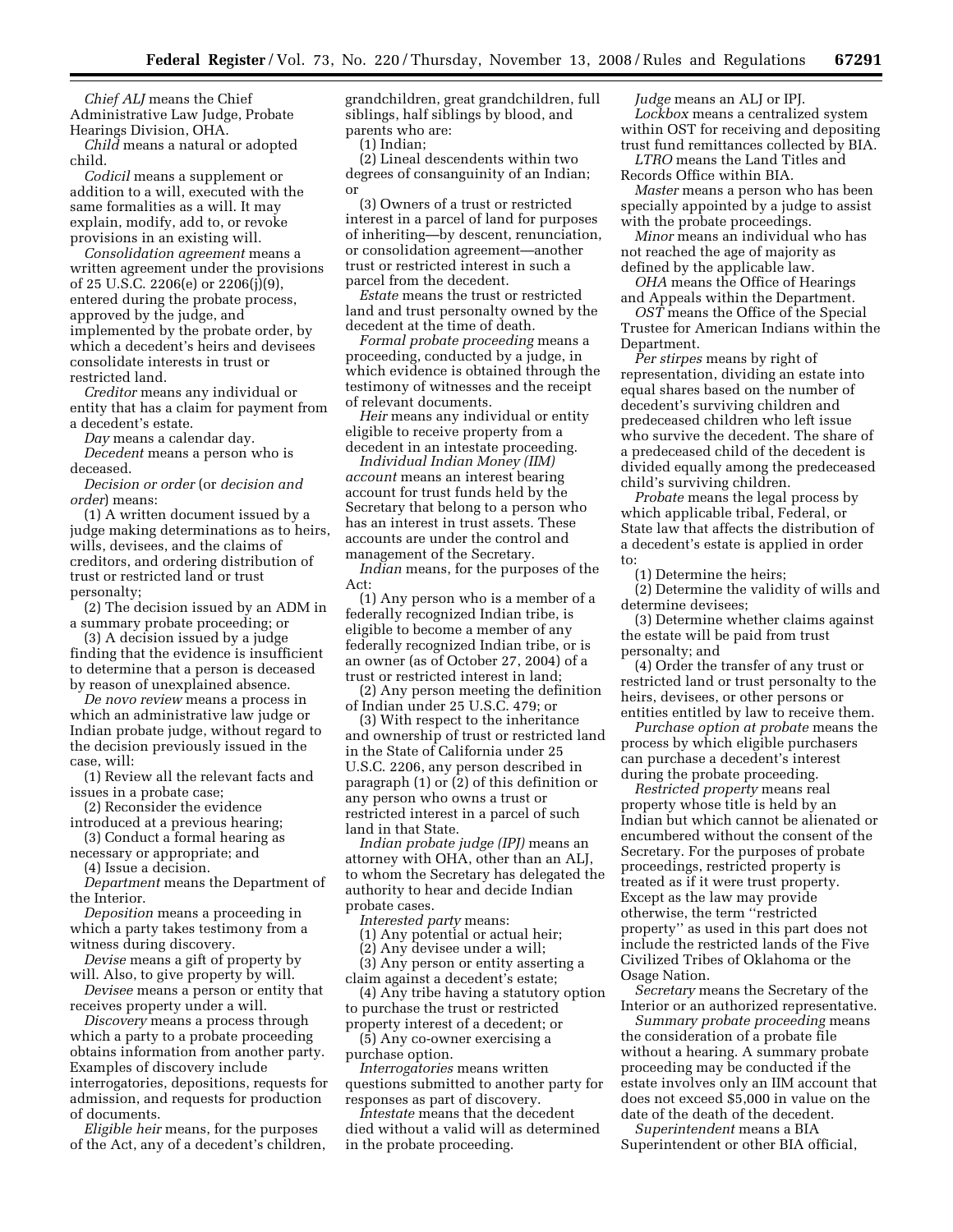including a field representative or one holding equivalent authority.

*Testate* means that the decedent executed a valid will as determined in the probate proceeding.

*Testator* means a person who has executed a valid will as determined in the probate proceeding.

*Trust personalty* means all tangible personal property, funds, and securities of any kind that are held in trust in an IIM account or otherwise supervised by the Secretary.

*Trust property* means real or personal property, or an interest therein, the title to which is held in trust by the United States for the benefit of an individual Indian or tribe.

*We* or *us* means the Secretary or an authorized representative as defined in this section.

*Will* means a written testamentary document that was executed by the decedent and attested to by two disinterested adult witnesses, and that states who will receive the decedent's trust or restricted property.

*You or I* means an interested party, as defined herein, with an interest in the decedent's trust estate unless a specific section states otherwise.

# **§ 30.102 Will the Secretary probate all the land or assets in an estate?**

(a) We will probate only the trust or restricted land or trust personalty in an estate.

(b) We will not probate the following property:

(1) Real or personal property other than trust or restricted land or trust personalty in an estate of a decedent;

(2) Restricted land derived from allotments in the estates of members of the Five Civilized Tribes (Cherokee, Choctaw, Chickasaw, Creek, and Seminole) in Oklahoma; and

(3) Restricted interests derived from allotments made to Osage Indians in Oklahoma (Osage Nation) and Osage headright interests owned by Osage decedents.

(c) We will probate that part of the estate of a deceased member of the Five Civilized Tribes or Osage Nation who owned either:

(1) A trust interest in land; or

(2) A restricted interest in land derived from an individual Indian who was a member of a tribe other than the Five Civilized Tribes or Osage Nation.

# **Subpart B—Commencement of Probate Proceedings**

# **§ 30.110 When does OHA commence a probate case?**

OHA commences probate of a trust estate when OHA receives a probate file from the agency.

#### **§ 30.111 How does OHA commence a probate case?**

OHA commences a probate case by confirming the case number assigned by BIA, assigning the case to a judge or ADM, and designating the case as a summary probate proceeding or formal probate proceeding.

## **§ 30.112 What must a complete probate file contain?**

A probate file must contain the documents and information described in 25 CFR 15.202 and any other relevant information.

## **§ 30.113 What will OHA do if it receives an incomplete probate file?**

If OHA determines that the probate file received from the agency is incomplete or lacks the certification described in 25 CFR 15.204, OHA may do any of the following:

(a) Request the missing information from the agency;

(b) Dismiss the case and return the probate file to the agency for further processing;

(c) Issue a subpoena, interrogatories, or requests for production of documents as appropriate to obtain the missing information; or

(d) Proceed with a hearing in the case.

## **§ 30.114 Will I receive notice of the probate proceeding?**

(a) If the case is designated as a formal probate proceeding, OHA will send a notice of hearing to:

(1) Potential heirs and devisees named in the probate file;

(2) Those creditors whose claims are included in the probate file; and

(3) Other interested parties identified by OHA.

(b) In a case designated a summary probate proceeding, OHA will send a notice of the designation to potential heirs and devisees and will inform them that a formal probate proceeding may be requested instead of the summary probate proceeding.

#### **§ 30.115 May I review the probate record?**

After OHA receives the case, you may examine the probate record at the relevant office during regular business hours and make copies at your own expense. Access to records in the probate file is governed by 25 U.S.C. 2216(e), the Privacy Act, and the Freedom of Information Act.

# **Subpart C—Judicial Authority and Duties**

#### **§ 30.120 What authority does the judge have in probate cases?**

A judge who is assigned a probate case under this part has the authority to:

(a) Determine the manner, location, and time of any hearing conducted under this part, and otherwise to administer the cases;

(b) Determine whether an individual is deemed deceased by reason of extended unexplained absence or other pertinent circumstances;

(c) Determine the heirs of any Indian or eligible heir who dies intestate possessed of trust or restricted property;

(d) Approve or disapprove a will disposing of trust or restricted property; (e) Accept or reject any full or partial

renunciation of interest in either a testate or intestate proceeding;

(f) Approve or disapprove any consolidation agreement;

(g) Conduct sales at probate and provide for the distribution of interests in the probate decision and order;

(h) Allow or disallow claims by creditors;

(i) Order the distribution of trust property to heirs and devisees and determine and reserve the share to which any potential heir or devisee who is missing but not found to be deceased is entitled;

(j) Determine whether a tribe has jurisdiction over the trust or restricted property and, if so, the right of the tribe to receive a decedent's trust or restricted property under 25 U.S.C.  $2206(a)(2)(B)(v)$ ,  $2206(a)(2)(D)(iii)(IV)$ , or other applicable law;

(k) Issue subpoenas for the appearance of persons, the testimony of witnesses, and the production of documents at hearings or depositions under 25 U.S.C. 374, on the judge's initiative or, within the judge's discretion, on the request of an interested party;

(l) Administer oaths and affirmations; (m) Order the taking of depositions

and determine the scope and use of deposition testimony;

(n) Order the production of documents and determine the scope and use of the documents;

(o) Rule on matters involving interrogatories and any other requests for discovery, including requests for admissions;

(p) Grant or deny stays, waivers, and extensions;

(q) Rule on motions, requests, and objections;

(r) Rule on the admissibility of evidence;

(s) Permit the cross-examination of witnesses;

(t) Appoint a guardian ad litem for any interested party who is a minor or found by the judge not to be competent to represent his or her own interests;

(u) Regulate the course of any hearing and the conduct of witnesses, interested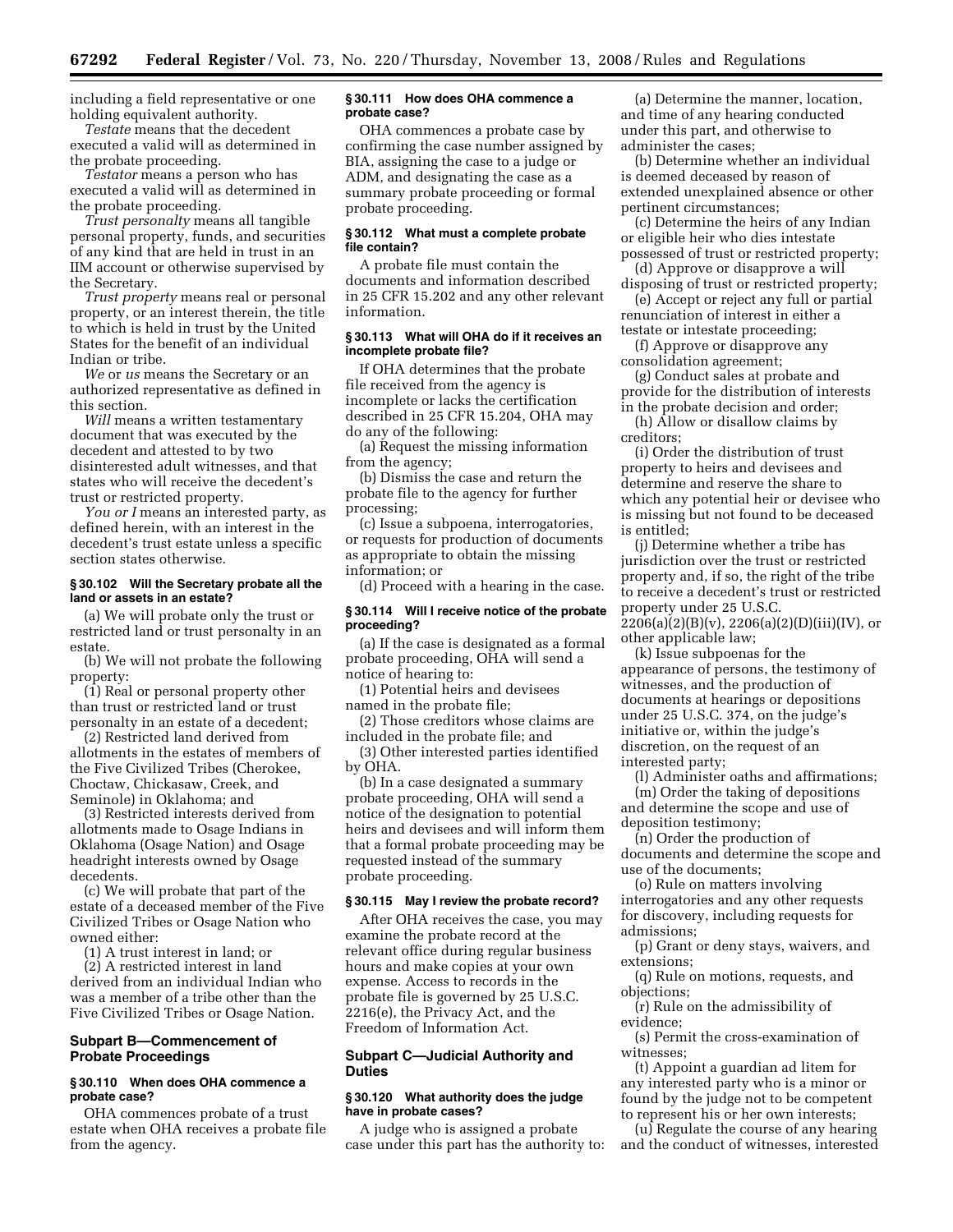parties, attorneys, and attendees at a hearing;

(v) Determine and impose sanctions and penalties allowed by law; and

(w) Take any action necessary to preserve the trust assets of an estate.

## **§ 30.121 May a judge appoint a master in a probate case?**

(a) In the exercise of any authority under this part, a judge may appoint a master to do all of the following:

(1) Conduct hearings on the record as to all or specific issues in probate cases as assigned by the judge;

(2) Make written reports including findings of fact and conclusions of law; and

(3) Propose a recommended decision to the judge.

(b) When the master files a report under this section, the master must also mail a copy of the report and recommended decision to all interested parties.

## **§ 30.122 Is the judge required to accept the master's recommended decision?**

No, the judge is not required to accept the master's recommended decision.

(a) An interested party may file objections to the report and recommended decision within 30 days of the date of mailing. An objecting party must simultaneously mail or deliver copies of the objections to all other interested parties.

(b) Any other interested party may file responses to the objections within 15 days of the mailing or delivery of the objections. A responding party must simultaneously mail or deliver a copy of his or her responses to the objecting party.

(c) The judge will review the record of the proceedings heard by the master, including any objections and responses filed, and determine whether the master's report and recommended decision are supported by the evidence of record.

(1) If the judge finds that the report and recommended decision are supported by the evidence of record and are consistent with applicable law, the judge will enter an order adopting the recommended decision.

(2) If the judge finds that the report and recommended decision are not supported by the evidence of record, the judge may do any of the following:

(i) Remand the case to the master for further proceedings consistent with instructions in the remand order;

(ii) Make new findings of fact based on the evidence in the record, make conclusions of law, and enter a decision; or

(iii) Hear the case de novo, make findings of fact and conclusions of law, and enter a decision.

(3) The judge may find that the master's findings of fact are supported by the evidence in the record but the conclusions of law or the recommended decision is not consistent with applicable law. In this case, the judge will issue an order adopting the findings of fact, making conclusions of law, and entering a decision.

## **§ 30.123 Will the judge determine matters of status and nationality?**

(a) The judge in a probate proceeding will determine:

(1) The status of eligible heirs or devisees as Indians;

(2) If relevant, the nationality or citizenship of eligible heirs or devisees; and

(3) Whether any of the Indian heirs or devisees with U.S. citizenship are individuals for whom the supervision and trusteeship of the United States has been terminated.

(b) A judge may make determinations under this section in a current probate proceeding or in a completed probate case after a reopening without regard to a time limit.

#### **§ 30.124 When may a judge make a finding of death?**

(a) A judge may make a finding that an heir, devisee, or person for whom a probate case has been opened is deceased, by reason of extended unexplained absence or other pertinent circumstances. The judge must include the date of death in the finding. The judge will make a finding of death only on:

(1) A determination from a court of competent jurisdiction; or

(2) Clear and convincing evidence. (b) In any proceeding to determine whether a person is deceased, the following rebuttable presumptions apply:

(1) The absent person is presumed to be alive if credible evidence establishes that the absent person has had contact with any person or entity during the 6 year period preceding the hearing; and

(2) The absent person is presumed to be deceased if clear and convincing evidence establishes that no person or entity with whom the absent person previously had regular contact has had any contact with the absent person during the 6 years preceding the hearing.

# **§ 30.125 May a judge reopen a probate case to correct errors and omissions?**

(a) On the written request of an interested party, or on the basis of the judge's own order, at any time, a judge has the authority to reopen a probate case to:

(1) Determine the correct identity of the original allottee, or any heir or devisee;

(2) Determine whether different persons received the same allotment;

(3) Decide whether trust patents covering allotments of land were issued incorrectly or to a non-existent person; or

(4) Determine whether more than one allotment of land had been issued to the same person under different names and numbers or through other errors in identification.

(b) The judge will notify interested parties if a probate case is reopened and will conduct appropriate proceedings under this part.

## **§ 30.126 What happens if property was omitted from the inventory of the estate?**

This section applies when, after issuance of a decision and order, it is found that trust or restricted property or an interest therein belonging to a decedent was not included in the inventory.

(a) A judge can issue an order modifying the inventory to include the omitted property for distribution under the original decision. The judge must furnish copies of any modification order to the agency and to all interested parties who share in the estate.

(b) When the property to be included takes a different line of descent from that shown in the original decision, the judge will:

(1) Conduct a hearing, if necessary, and issue a decision; and

(2) File a record of the proceeding with the designated LTRO.

(c) The judge's modification order or decision will become final at the end of the 30 days after the date on which it was mailed, unless a timely notice of appeal is filed with the Board within that period.

(d) Any interested party who is adversely affected by the judge's modification order or decision may appeal it to the Board within 30 days after the date on which it was mailed.

(e) The judge's modification order or decision must include a notice stating that interested parties who are adversely affected have a right to appeal the decision to the Board within 30 days after the decision is mailed, and giving the Board's address. The judge's modification order or decision will become final at the end of this 30-day period, unless a timely notice of appeal is filed with the Board.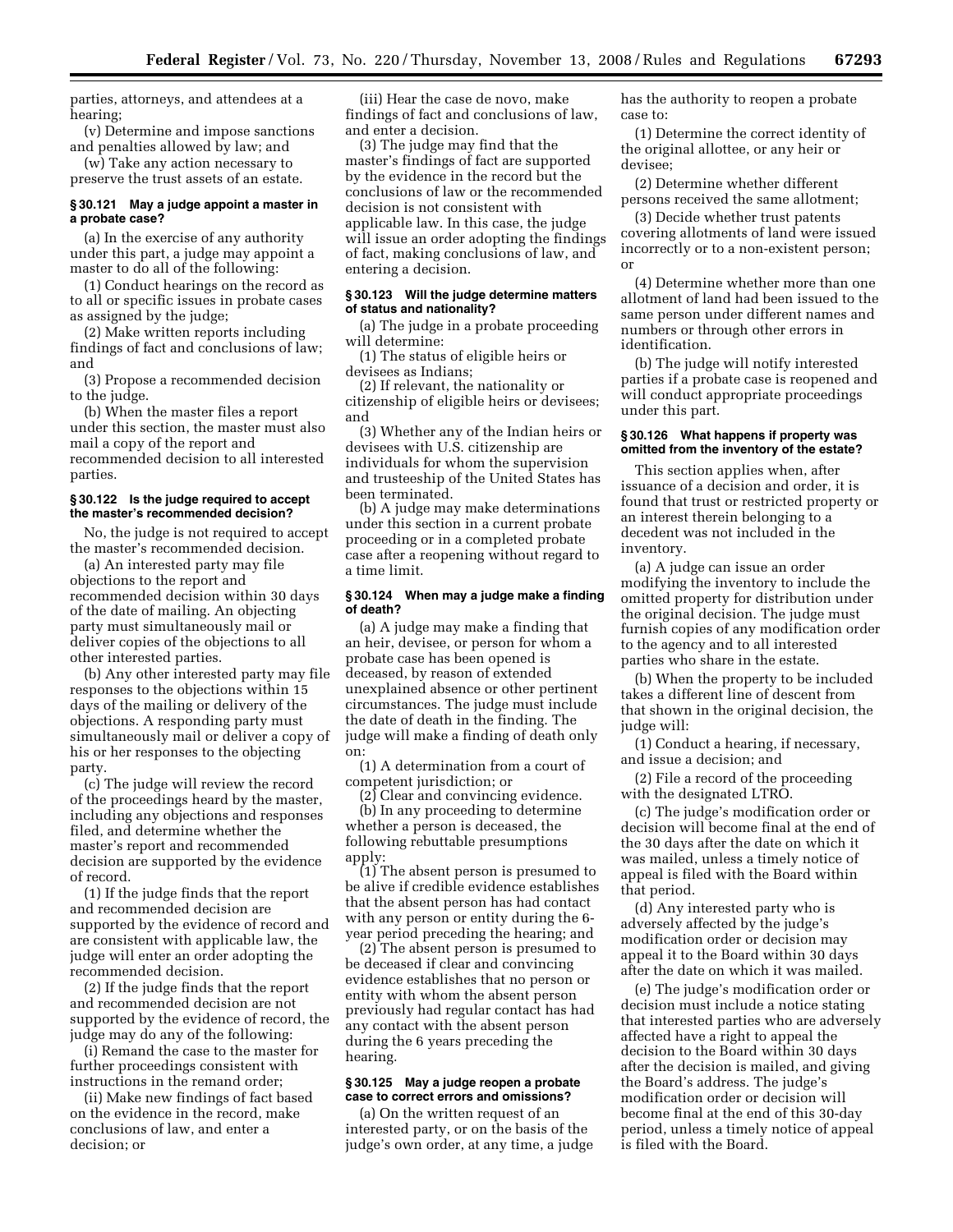## **§ 30.127 What happens if property was improperly included in the inventory?**

(a) When, after a decision and order in a formal probate proceeding, it is found that property has been improperly included in the inventory of an estate, the inventory must be modified to eliminate this property. A petition for modification may be filed by the superintendent of the agency where the property is located, or by any interested party. The petitioner must serve the petition on all parties whose interests may be affected by the requested modification.

(b) A judge will review the merits of the petition and the record of the title from the LTRO on which the modification is to be based, enter an appropriate decision, and give notice of the decision as follows:

(1) If the decision is entered without a formal hearing, the judge must give notice of the decision to all interested parties whose rights are affected.

(2) If a formal hearing is held, the judge must:

(i) Enter a final decision based on his or her findings, modifying or refusing to modify the property inventory; and

(ii) Give notice of the decision to all interested parties whose rights are affected.

(c) Where appropriate, the judge may conduct a formal hearing at any stage of the modification proceeding. The hearing must be scheduled and conducted under this part.

(d) The judge's decision must include a notice stating that interested parties who are adversely affected have a right to appeal the decision to the Board within 30 days after the date on which the decision was mailed, and giving the Board's address. The judge's decision will become final at the end of this 30 day period, unless a timely notice of appeal is filed with the Board.

(e) The judge must forward the record of all proceedings under this section to the designated LTRO.

## **§ 30.128 What happens if an error in BIA's estate inventory is alleged?**

This section applies when, during a probate proceeding, an interested party alleges that the estate inventory prepared by BIA is inaccurate and should be corrected.

(a) Alleged inaccuracies may include, but are not limited to, the following:

(1) Trust property interests should be removed from the inventory because the decedent executed a gift deed or gift deed application during the decedent's lifetime, and BIA had not, as of the time of death, determined whether to approve the gift deed or gift deed application;

(2) Trust property interests should be removed from the inventory because a deed through which the decedent acquired the property is invalid;

(3) Trust property interests should be added to the inventory; and

(4) Trust property interests included in the inventory are improperly described, although an erroneous recitation of acreage alone is not considered an improper description.

(b) When an error in the estate inventory is alleged, the OHA deciding official will refer the matter to BIA for resolution under 25 CFR parts 150, 151, or 152 and the appeal procedures at 25 CFR part 2.

(1) If BIA makes a final determination resolving the inventory challenge before the judge issues a final decision in the probate proceeding, the probate decision will reflect the inventory determination.

(2) If BIA does not make a final determination resolving the inventory challenge before the judge issues a final decision in the probate proceeding, the final probate decision will:

(i) Include a reference to the pending inventory challenge; and

(ii) Note that the probate decision is subject to administrative modification once the inventory dispute has been resolved.

## **Subpart D—Recusal of a Judge or ADM**

#### **§ 30.130 How does a judge or ADM recuse himself or herself from a probate case?**

If a judge or ADM must recuse himself or herself from a probate case under § 4.27(c) of this title, the judge or ADM must immediately file a certificate of recusal in the file of the case and notify the Chief ALJ, all interested parties, any counsel in the case, and the affected BIA agencies. The judge or ADM is not required to state the reason for recusal.

## **§ 30.131 How will the case proceed after the judge's or ADM's recusal?**

Within 30 days of the filing of the certificate of recusal, the Chief ALJ will appoint another judge or ADM to hear the case, and will notify the parties identified in § 30.130 of the appointment.

## **§ 30.132 May I appeal the judge's or ADM's recusal decision?**

(a) If you have filed a motion seeking disqualification of a judge or ADM under § 4.27(c)(2) of this title and the judge or ADM denies the motion, you may seek immediate review of the denial by filing a request with the Chief ALJ under  $\S 4.27(c)(3)$  of this title.

(b) If a judge or ADM recuses himself from a probate case, you may not seek review of the recusal.

#### **Subpart E—Claims**

#### **§ 30.140 Where and when may I file a claim against the probate estate?**

You may file a claim against the trust estate of an Indian with BIA or, after the agency transfers the probate file to OHA, with OHA.

(a) In a formal probate proceeding, you must file your claim before the conclusion of the first hearing. Claims that are not filed by the conclusion of the first hearing are barred.

(b) In a summary probate proceeding, if you are a devisee or eligible heir, you must file your claim with OHA within 30 days after the mailing of the notice of summary probate proceeding. Claims of creditors who are not devisees or eligible heirs will not be considered in a summary probate proceeding unless they were filed with the agency before it transferred the probate file to OHA.

## **§ 30.141 How must I file a claim against a probate estate?**

You must file your claim under 25 CFR 15.302 through 15.305.

## **§ 30.142 Will a judge authorize payment of a claim from the trust estate if the decedent's non-trust estate was or is available?**

The judge will not authorize payment of a claim from trust or restricted property if the judge determines that the decedent's non-trust estate was or is available to pay the claim. This provision does not apply to a claim that is secured by trust or restricted property.

## **§ 30.143 Are there any categories of claims that will not be allowed?**

(a) Claims for care will not be allowed except upon clear and convincing evidence that the care was given on a promise of compensation and that compensation was expected.

(b) A claim will not be allowed if it:

(1) Has existed for such a period as to be barred by the applicable statute of limitations at date of decedent's death;

(2) Is a tort claim that has not been reduced to judgment in a court of competent jurisdiction;

(3) Is unliquidated; or

(4) Is from a government entity and relates to payments for:

(i) General assistance, welfare, unemployment compensation or similar benefits; or

(ii) Social Security Administration supplemental security income or oldage, disability, or survivor benefits.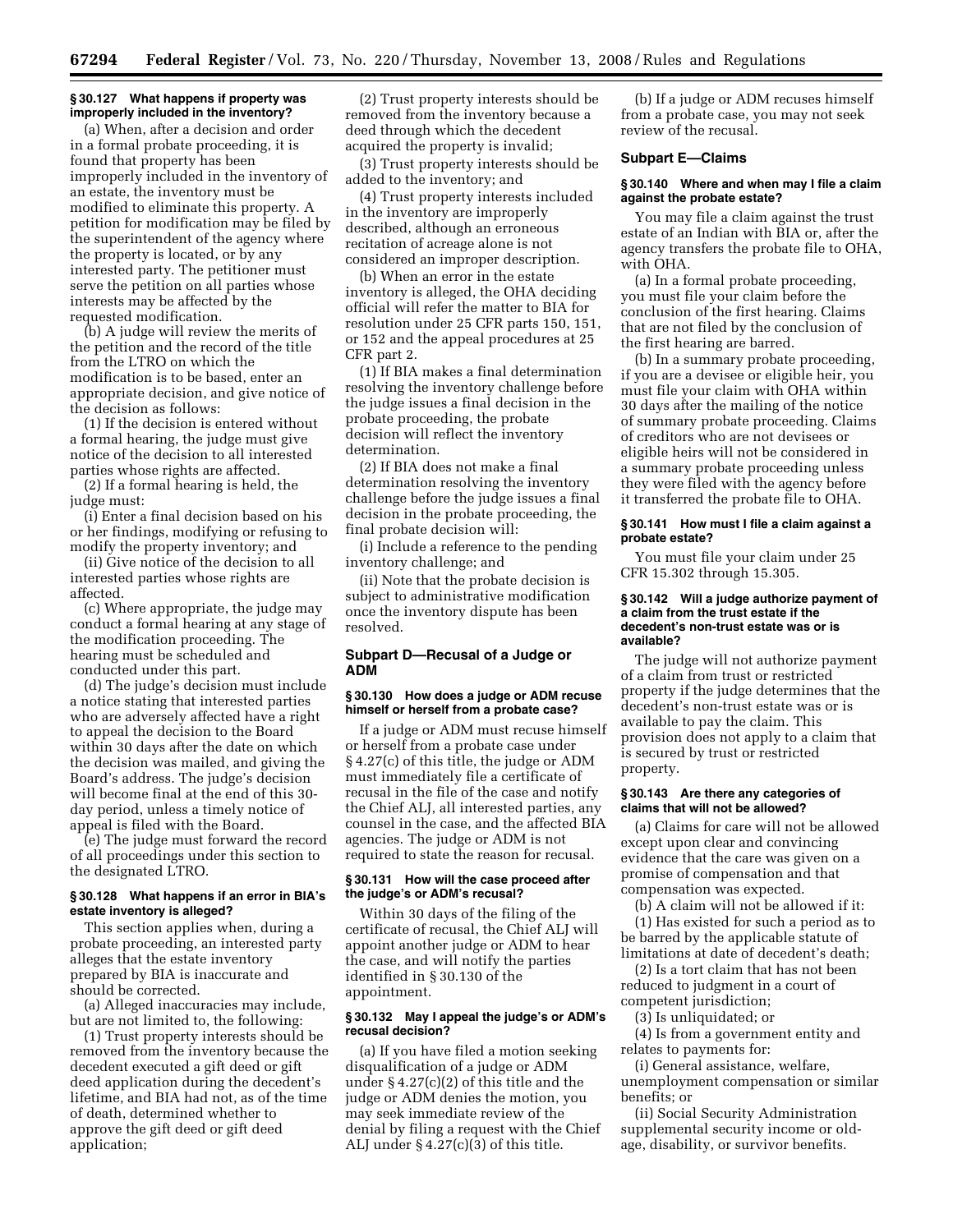#### **§ 30.144 May the judge authorize payment of the costs of administering the estate?**

On motion of the superintendent or an interested party, the judge may authorize payment of the costs of administering the estate as they arise and before the allowance of any claims against the estate.

## **§ 30.145 When can a judge reduce or disallow a claim?**

The judge has discretion to decide whether part or all of an otherwise valid claim is unreasonable, and if so, to reduce the claim to a reasonable amount or disallow the claim in its entirety. If a claim is reduced, the judge will order payment only of the reduced amount.

#### **§ 30.146 What property is subject to claims?**

Except as prohibited by law, all intangible trust personalty of a decedent on hand or accrued at the date of death may be used for the payment of claims, including:

- (a) IIM account balances;
- (b) Bonds;
- (c) Unpaid judgments; and
- (d) Accounts receivable.

#### **§ 30.147 What happens if there is not enough trust personalty to pay all the claims?**

If, as of the date of death, there was not enough trust personalty to pay all allowed claims, the judge may order them paid on a pro rata basis. The unpaid balance of any claims will not be enforceable against the estate after the estate is closed.

#### **§ 30.148 Will interest or penalties charged after the date of death be paid?**

Interest or penalties charged against claims after the date of death will not be paid.

## **Subpart F—Consolidation and Settlement Agreements**

#### **§ 30.150 What action will the judge take if the interested parties agree to settle matters among themselves?**

(a) A judge may approve a settlement agreement among interested parties resolving any issue in the probate proceeding if the judge finds that:

(1) All parties to the agreement are advised as to all material facts;

(2) All parties to the agreement understand the effect of the agreement on their rights; and

(3) It is in the best interest of the parties to settle.

(b) In considering the proposed settlement agreement, the judge may consider evidence of the respective values of specific items of property and all encumbrances.

(c) If the judge approves the settlement agreement under paragraph (a) of this section, the judge will issue an order approving the settlement agreement and distributing the estate in accordance with the agreement.

#### **§ 30.151 May the devisees or eligible heirs in a probate proceeding consolidate their interests?**

The devisees or eligible heirs may consolidate interests under 25 U.S.C. 2206(e) in trust property already owned by the heirs or under 25 U.S.C. 2206(j)(9) in property from the inventory of the decedent's estate, or both.

(a) A judge may approve a written agreement among devisees or eligible heirs in a probate case to consolidate the interests of a decedent's devisees or eligible heirs.

(1) To accomplish a consolidation, the agreement may include conveyances among decedent's devisees or eligible heirs of:

(i) Interests in trust or restricted land in the decedent's trust inventory; and

(ii) Interests of the devisees or eligible heirs in trust or restricted land which are not part of the decedent's trust inventory.

(2) The parties must offer evidence sufficient to satisfy the judge of the percentage of ownership held and offered by a party.

(3) If the decedent's devisees or eligible heirs enter into an agreement, the parties to the agreement are not required to comply with the Secretary's rules and requirements otherwise applicable to conveyances by deed.

(b) If the judge approves an agreement, the judge will issue an order distributing the estate in accordance with the agreement.

(c) In order to approve an agreement, the judge must find that:

(1) The agreement to consolidate is voluntary;

(2) All parties to the agreement know the material facts;

(3) All parties to the agreement understand the effect of the agreement on their rights; and

(4) The agreement accomplishes consolidation.

(d) An interest included in an approved agreement may not be purchased at probate without consent of the owner of the consolidated interest.

#### **§ 30.152 May the parties to an agreement waive valuation of trust property?**

The parties to a settlement agreement or a consolidation agreement may waive valuation of trust property otherwise required by regulation or the Secretary's rules and requirements. If the parties

waive valuation, the waiver must be included in the written agreement.

#### **§ 30.153 Is an order approving an agreement considered a partition or sale transaction?**

An order issued by a judge approving a consolidation or settlement agreement will not be considered a partition or sale transaction under 25 CFR part 152.

#### **Subpart G—Purchase at Probate**

#### **§ 30.160 What may be purchased at probate?**

An eligible purchaser may purchase, during the probate of a trust or restricted estate, all or part of the estate of a person who died on or after June 20, 2006.

(a) Any interest in trust or restricted property, including a life estate that is part of the estate (i.e., a life estate owned by the decedent but measured by the life of someone who survives the decedent), may be purchased at probate with the following exceptions:

(1) If an interest is included in an approved consolidation agreement, that interest may not be purchased at probate without consent of the owner of the consolidated interest; and

(2) An interest that a devisee will receive under a valid will cannot be purchased without the consent of the devisee.

(b) A purchase option must be exercised before a decision or order is entered and must be included as part of the order in the estate.

#### **§ 30.161 Who may purchase at probate?**

An eligible purchaser is any of the following:

(a) Any devisee or eligible heir who is taking an interest in the same parcel of land in the probate proceeding;

(b) Any person who owns an undivided trust or restricted interest in the same parcel of land;

(c) The Indian tribe with jurisdiction over the parcel containing the interest; or

(d) The Secretary on behalf of the tribe.

#### **§ 30.162 Does property purchased at probate remain in trust or restricted status?**

Yes. The property interests purchased at probate must remain in trust or restricted status.

# **§ 30.163 Is consent required for a purchase at probate?**

(a) Consent is required for a purchase at probate if both of the following conditions are met:

(1) If the interest in trust or restricted property meets the criteria in § 30.160(a)(1) or (2); and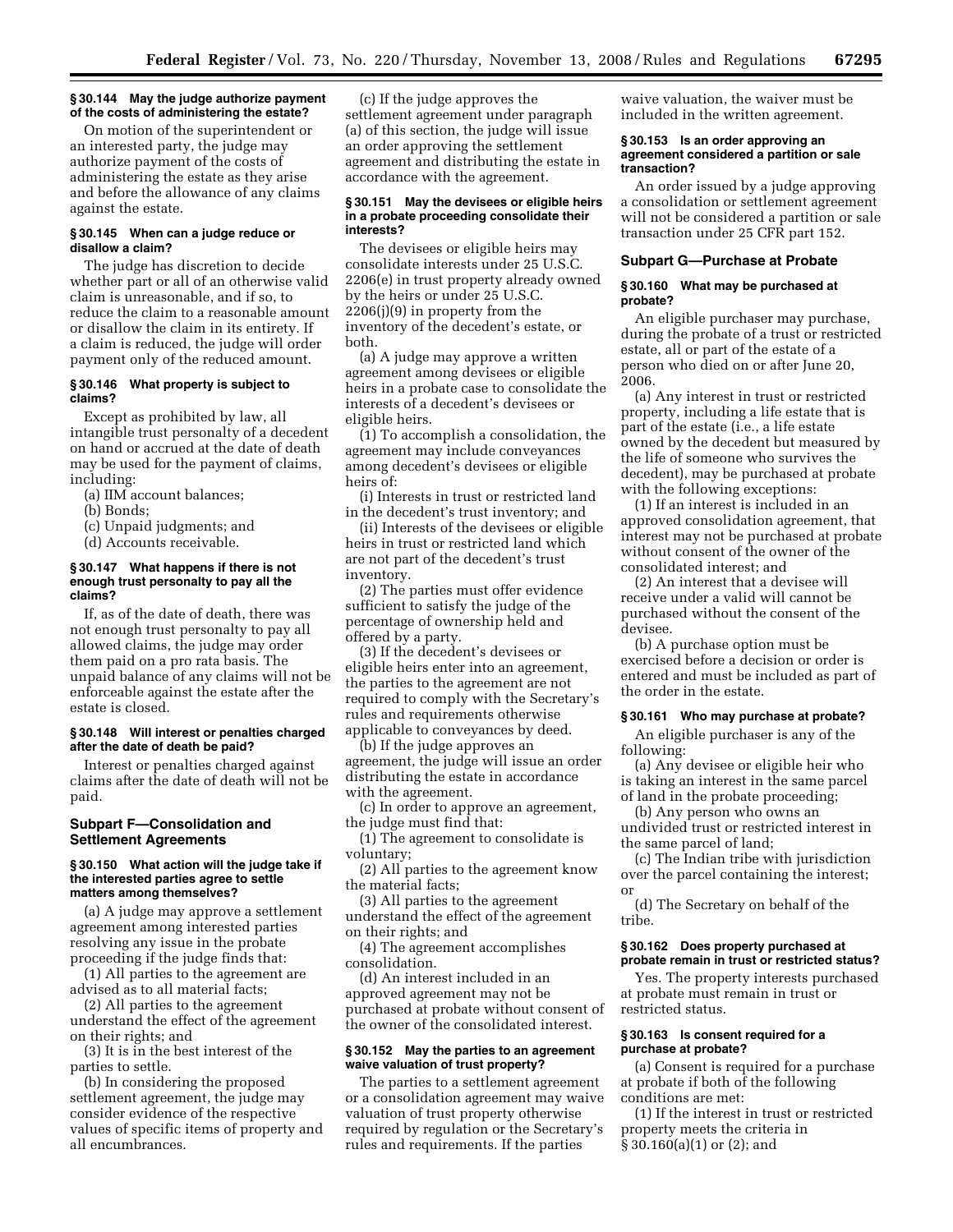(2) If the interest an heir will receive by intestate succession in the parcel subject to the probate proceeding meets either of the following criteria:

(i) It is 5 percent or more of the entire undivided ownership interest in the parcel; or

(ii) It is less than 5 percent of the entire undivided ownership interest in the parcel and the heir was residing on the parcel on the date of the decedent's death.

(b) A devisee's consent is always required for a purchase at probate.

#### **§ 30.164 What must I do to purchase at probate?**

Any eligible purchaser must submit a written request to OHA to purchase at

probate before the decision or order is issued.

## **§ 30.165 Who will OHA notify of a request to purchase at probate?**

OHA will provide notice of a request to purchase at probate as shown in the following table:

| OHA will provide notice to                                                                                                                                                            | $By \ldots$                                                                                                                                                                                                                                       |
|---------------------------------------------------------------------------------------------------------------------------------------------------------------------------------------|---------------------------------------------------------------------------------------------------------------------------------------------------------------------------------------------------------------------------------------------------|
| (a) The heirs or devisees and the Indian tribe with jurisdiction over the $\vert$ First class mail.<br>interest.<br>(c) All parties who have submitted a written request for purchase | First class mail.<br>First class mail.<br>Posting written notice in:<br>(1) At least five conspicuous places in the vicinity of the place of<br>the hearing; and<br>(2) One conspicuous place at the agency with jurisdiction over the<br>parcel. |

## **§ 30.166 What will the notice of the request to purchase at probate include?**

The notice under § 30.165 will include:

(a) The type of sale;

(b) The date, time, and place of the sale;

(c) A description of the interest to be sold; and

(d) The appraised market value, determined in accordance with § 30.167(b), of the parcel containing the interest to be sold, a description of the interest to be sold, and an estimate of the market value allocated to the interest being sold.

#### **§ 30.167 How does OHA decide whether to approve a purchase at probate?**

(a) OHA will approve a purchase at probate if an eligible purchaser submits a bid in an amount equal to or greater than the market value of the interest. OHA will sell the interest to the eligible purchaser submitting the highest such bid.

(b) The market value of the interest to be sold at probate must be based on an appraisal that meets the standards in the Uniform Standards for Professional Appraisal Practice (USPAP), or on a valuation method developed by the Secretary pursuant to 25 U.S.C. 2214.

## **§ 30.168 How will the judge allocate the proceeds from a sale?**

(a) The judge will allocate the proceeds of sale among the heirs based on the fractional ownership interests in the parcel.

(b) For the sale of an interest subject to a life estate, the judge must use the ratios in 25 CFR part 179 to allocate the proceeds of the sale among the holder of the life estate and the holders of any remainder interests.

# **§ 30.169 What may I do if I do not agree with the appraised market value?**

(a) If you are the heir whose interest is to be sold or a potential purchaser and you disagree with the appraised market value, you may:

(1) File a written objection with OHA within 30 days after the date on which the notice provided under § 30.165 was mailed, stating the reasons for the objection; and

(2) Submit any supporting documentation showing why the market value should be modified within 15 days after filing a written objection.

(b) The judge will consider your objection, make a determination of the market value, determine whether to approve the purchase under § 30.167, and notify all interested parties. The determination must include a notice stating that interested parties who are adversely affected may file written objections and request an interlocutory appeal to the Board as provided in § 30.170.

#### **§ 30.170 What may I do if I disagree with the judge's determination to approve a purchase at probate?**

(a) If you are adversely affected by the judge's determination to approve a purchase at probate under § 30.167(a), you may file a written objection with the judge within 15 days after the mailing of a determination under § 30.169(b).

(1) The written objection must state the reasons for the objection and request an interlocutory appeal of the determination to the Board.

(2) You must serve a copy of the written objection on the other interested parties and the agencies, stating that you have done so in your written objection.

(b) If the objection is timely filed, the judge must forward a certified copy of the complete record in the case to the Board, together with a table of contents for the record, for review of the determination. The judge will not issue the decision in the probate case until the Board has issued its decision on interlocutory review of the determination.

(c) If the objection is not timely filed, the judge will issue an order denying the request for review as untimely and will furnish copies of the order to the interested parties and the agencies. If you disagree with the decision of the judge as to whether your objection was timely filed, you may file a petition for rehearing under § 30.237 after the judge issues a decision under § 30.235.

## **§ 30.171 What happens when the judge grants a request to purchase at probate?**

When the judge grants a request to purchase at probate, the judge will:

(a) Notify all bidders by first class mail; and

(b) Notify OST, the agency that prepared the probate file, and the agency having jurisdiction over the interest sold, including the following information:

- (1) The estate involved;
- (2) The parcel and interest sold;

(3) The identity of the successful bidder; and

(4) The amount of the bid.

#### **§ 30.172 When must the successful bidder pay for the interest purchased?**

The successful bidder must pay to OST, by cashier's check or money order via the lockbox, or by electronic funds transfer, the full amount of the purchase price within 30 days after the mailing of the notice of successful bid.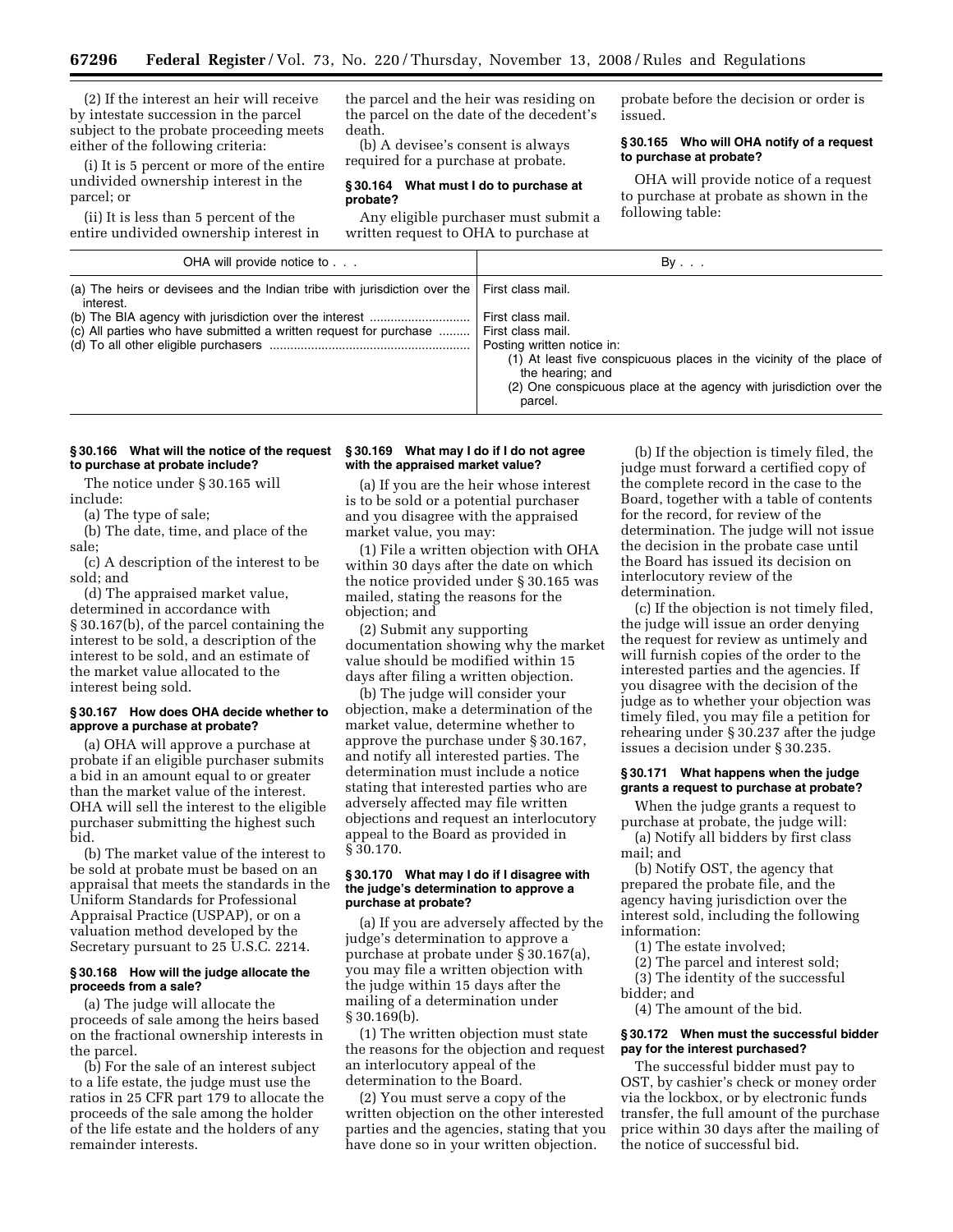## **§ 30.173 What happens after the successful bidder submits payment?**

(a) When OST receives payment, it will notify OHA, and the judge will enter an order approving the sale and directing the LTRO to record the transfer of title of the interest to the successful bidder. The order will state the date of the title transfer, which is the date payment was received.

(b) OST will deposit the payment in the decedent's estate account.

#### **§ 30.174 What happens if the successful bidder does not pay within 30 days?**

(a) If the successful bidder fails to pay the full amount of the bid within 30 days, the sale will be canceled and the interest in the trust or restricted property will be distributed as determined by the judge.

(b) The time for payment may not be extended.

(c) Any partial payment received from the successful bidder will be returned.

# **§ 30.175 When does a purchased interest vest in the purchaser?**

An interest in trust or restricted property purchased under this subpart is considered to have vested in the purchaser on the date specified in § 30.173(a).

#### **Subpart H—Renunciation of Interest**

#### **§ 30.180 May I give up an inherited interest in trust or restricted property or trust personalty?**

You may renounce an inherited or devised interest in trust or restricted property, including a life estate, or in trust personalty if you are 18 years old and not under a legal disability.

#### **§ 30.181 How do I renounce an inherited interest?**

To renounce an interest under § 30.180, you must file with the judge, before the issuance of the final order in the probate case, a signed and acknowledged declaration specifying the interest renounced.

(a) In your declaration, you may retain a life estate in a specified interest in trust or restricted land and renounce the remainder interest, or you may renounce the complete interest.

(b) If you renounce an interest in trust or restricted land, you may either:

(1) Designate an eligible person or entity meeting the requirements of § 30.182 or § 30.183 as the recipient; or

(2) Renounce without making a designation.

(c) If you choose to renounce your interests in favor of a designated recipient, the judge must notify the designated recipient.

# **§ 30.182 Who may receive a renounced interest in trust or restricted land?**

(a) If the interest renounced is an interest in land, you may renounce only in favor of:

(1) An eligible heir of the decedent;

(2) A person eligible to be a devisee of the interest, if you are a devisee of the interest under a valid will; or

(3) The tribe with jurisdiction over the interest.

(b) For purposes of paragraph (a)(2) of this section, a person eligible to be a devisee of the interest is:

(1) A lineal descendant of the testator;

(2) A person who owns a preexisting undivided trust or restricted interest in the same parcel;

(3) Any Indian; or

(4) The tribe with jurisdiction over the interest.

#### **§ 30.183 Who may receive a renounced interest of less than 5 percent in trust or restricted land?**

You may renounce an interest in trust or restricted land that is not disposed of by a valid will and that represents less than 5 percent of the entire undivided ownership of a parcel of land only in favor of:

(a) One other eligible heir;

(b) One Indian who is related to you by blood;

(c) One co-owner of another trust or restricted interest in the same parcel; or

(d) The Indian tribe with jurisdiction over the interest.

## **§ 30.184 Who may receive a renounced interest in trust personalty?**

(a) You may renounce an interest in trust personalty in favor of any person or entity.

(b) The Secretary will maintain and continue to manage trust personalty transferred by renunciation to:

(1) A lineal descendant of the testator; (2) A tribe; or

(3) Any Indian.

(c) The Secretary will directly disburse and distribute trust personalty transferred by renunciation to a person or entity other than those listed in paragraph (b) of this section.

## **§ 30.185 May my designated recipient refuse to accept the interest?**

Yes. Your designated recipient may refuse to accept the interest, in which case the renounced interest passes to the devisees or heirs of the decedent as if you had predeceased the decedent. The refusal must be made in writing and filed with the judge before the judge issues the final order in the probate case.

#### **§ 30.186 Are renunciations that predate the American Indian Probate Reform Act of 2004 valid?**

Any renunciation filed and included as part of a probate decision or order issued before the effective date of the American Indian Probate Reform Act of 2004 remains valid.

## **§ 30.187 May I revoke my renunciation?**

A written renunciation is irrevocable after the judge enters the final order in the probate proceeding. A revocation will not be effective unless the judge actually receives it before entry of a final order.

#### **§ 30.188 Does a renounced interest vest in the person who renounced it?**

No. An interest in trust or restricted property renounced under § 30.181 is not considered to have vested in the renouncing heir or devisee, and the renunciation is not considered a transfer by gift of the property renounced.

(a) If the renunciation directs the interest to an eligible person or entity, the interest passes directly to that person or entity.

(b) If the renunciation does not direct the interest to an eligible person or entity, the renounced interest passes to the heirs of the decedent as if the person renouncing the interest had predeceased the decedent, or if there are no other heirs, to the residuary devisees.

# **Subpart I—Summary Probate Proceedings**

## **§ 30.200 What is a summary probate proceeding?**

(a) A summary probate proceeding is the disposition of a probate case without a formal hearing on the basis of the probate file received from the agency. A summary probate proceeding may be conducted by a judge or an ADM, as determined by the supervising judge.

(b) A decedent's estate may be processed summarily if the estate involves only cash and the total value of the estate does not exceed \$5,000 on the date of death.

## **§ 30.201 What does a notice of a summary probate proceeding contain?**

The notice of summary probate proceeding under § 30.114(b) will contain the following:

(a) Notice of the right of any interested party to request that OHA handle the probate case as a formal probate proceeding;

(b) A summary of the proposed distribution of the decedent's estate, a statement of the IIM account balance, and a copy of the death certificate;

(c) A notice that the only claims that will be considered are those from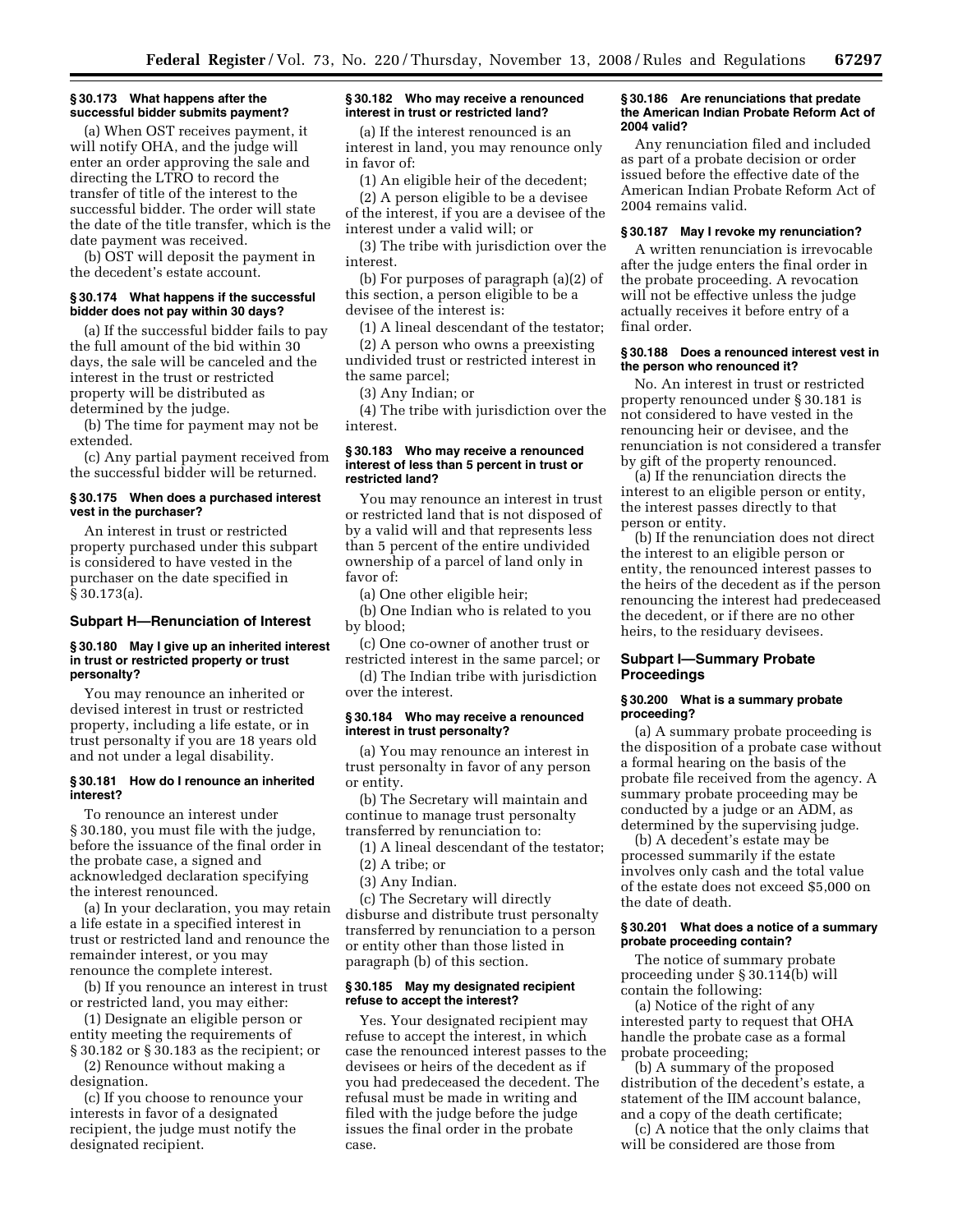eligible heirs or devisees, or from any person or entity who filed a claim with BIA before the transfer of the probate file to OHA, with a copy of any such claim;

(d) A notice that an interested party may renounce or disclaim an interest, in writing, either generally or in favor of a designated person or entity; and

(e) Any other information that OHA determines to be relevant.

#### **§ 30.202 May I file a claim or renounce or disclaim an interest in the estate in a summary probate proceeding?**

(a) Claims that have been filed with the agency before the probate file is transferred to OHA will be considered in a summary probate proceeding.

(b) If you are a devisee or eligible heir, you may also file a claim with OHA as a creditor within 30 days after the mailing of the notice of the summary probate proceeding.

(c) You may renounce or disclaim an interest in the estate within 30 days after the mailing of the notice of the summary probate.

#### **§ 30.203 May I request that a formal probate proceeding be conducted instead of a summary probate proceeding?**

Yes. Interested parties who are devisees or eligible heirs have 30 days after the mailing of the notice to file a written request for a formal probate hearing.

#### **§ 30.204 What must a summary probate decision contain?**

The written decision in a summary probate proceeding must be in the form of findings of fact and conclusions of law, with a proposed decision and order for distribution. The judge or ADM must mail or deliver a notice of the decision, together with a copy of the decision, to each affected agency and to each interested party. The decision must satisfy the requirements of this section.

(a) Each decision must contain one of the following:

(1) If the decedent did not leave heirs or devisees a statement to that effect; or

(2) If the decedent left heirs or devisees:

(i) The names of each heir or devisee and their relationships to the decedent;

(ii) The distribution of shares to each heir or devisee; and

(iii) The names of the recipients of renounced or disclaimed interests.

(b) Each decision must contain all of the following:

(1) Citations to the law of descent and distribution under which the decision is made;

(2) A statement allowing or disallowing claims against the estate under this part, and an order directing the amount of payment for all approved claims;

(3) A statement approving or disapproving any renunciation;

(4) A statement advising all interested parties that they have a right to seek de novo review under § 30.205, and that, if they fail to do so, the decision will become final 30 days after it is mailed; and

(5) A statement of whether the heirs or devisees are:

(i) Indian;

(ii) Non-Indian but eligible to hold property in trust status; or

(iii) Non-Indian and ineligible to hold property in trust status.

(c) In a testate case only, the decision must contain a statement that:

(1) Approves or disapproves a will;

(2) Interprets provisions of the

approved will; and

(3) Describes the share each devisee is to receive, subject to any encumbrances.

#### **§ 30.205 How do I seek review of a summary probate proceeding?**

(a) If you are adversely affected by the written decision in a summary probate proceeding, you may seek de novo review of the case. To do this, you must file a request with the OHA office that issued the decision within 30 days after the date the decision was mailed.

(b) The request for de novo review must be in writing and signed, and must contain the following information:

(1) The name of the decedent;

(2) A description of your relationship to the decedent;

(3) An explanation of what errors you allege were made in the summary probate decision; and

(4) An explanation of how you are adversely affected by the decision.

#### **§ 30.206 What happens after I file a request for de novo review?**

(a) Within 10 days of receiving a request for de novo review, OHA will notify the agency that prepared the probate file, all other affected agencies, and all interested parties of the de novo review, and assign the case to a judge.

(b) The judge will review the merits of the case, conduct a hearing as necessary or appropriate under the regulations in this part, and issue a new decision under this part.

# **§ 30.207 What happens if nobody files for de novo review?**

If no interested party requests de novo review within 30 days of the date of the written decision, it will be final for the Department. OHA will send:

(a) The complete original record and the final order to the agency that prepared the probate file; and

(b) A copy of any relevant portions of the record to any other affected agency.

# **Subpart J—Formal Probate Proceedings**

#### **Notice**

# **§ 30.210 How will I receive notice of the formal probate proceeding?**

OHA will provide notice of the formal probate proceeding under § 30.114(a) by mail and by posting. A posted and published notice may contain notices for more than one hearing, and need only specify the names of the decedents, the captions of the cases and the dates, times, places, and purposes of the hearings.

(a) The notice must:

(1) Be sent by first class mail;

(2) Be sent and posted at least 21 days before the date of the hearing; and

(3) Include a certificate of mailing with the date of mailing, signed by the person mailing the notice.

(b) A presumption of actual notice exists with respect to any person to whom OHA sent a notice under paragraph (a) of this section, unless the notice is returned by the Postal Service as undeliverable to the addressee.

(c) OHA must post the notice in each of the following locations:

(1) Five or more conspicuous places in the vicinity of the designated place of hearing; and

(2) The agency with jurisdiction over each parcel of trust or restricted property in the estate.

(d) OHA may also post the notice in other places and on other reservations as the judge deems appropriate.

#### **§ 30.211 Will the notice be published in a newspaper?**

The judge may cause advance notice of hearing to be published in a newspaper of general circulation in the vicinity of the designated place of hearing. The cost of publication may be paid from the assets of the estate under § 30.144.

## **§ 30.212 May I waive notice of the hearing or the form of notice?**

You may waive your right to notice of the hearing and the form of notice by:

(a) Appearing at the hearing and participating in the hearing without objection; or

(b) Filing a written waiver with the judge before the hearing.

#### **§ 30.213 What notice to a tribe is required in a formal probate proceeding?**

(a) In probate cases in which the decedent died on or after June 20, 2006, the judge must notify any tribe with jurisdiction over the trust or restricted land in the estate of the pendency of a proceeding.

(b) A certificate of mailing of a notice of probate hearing to the tribe at its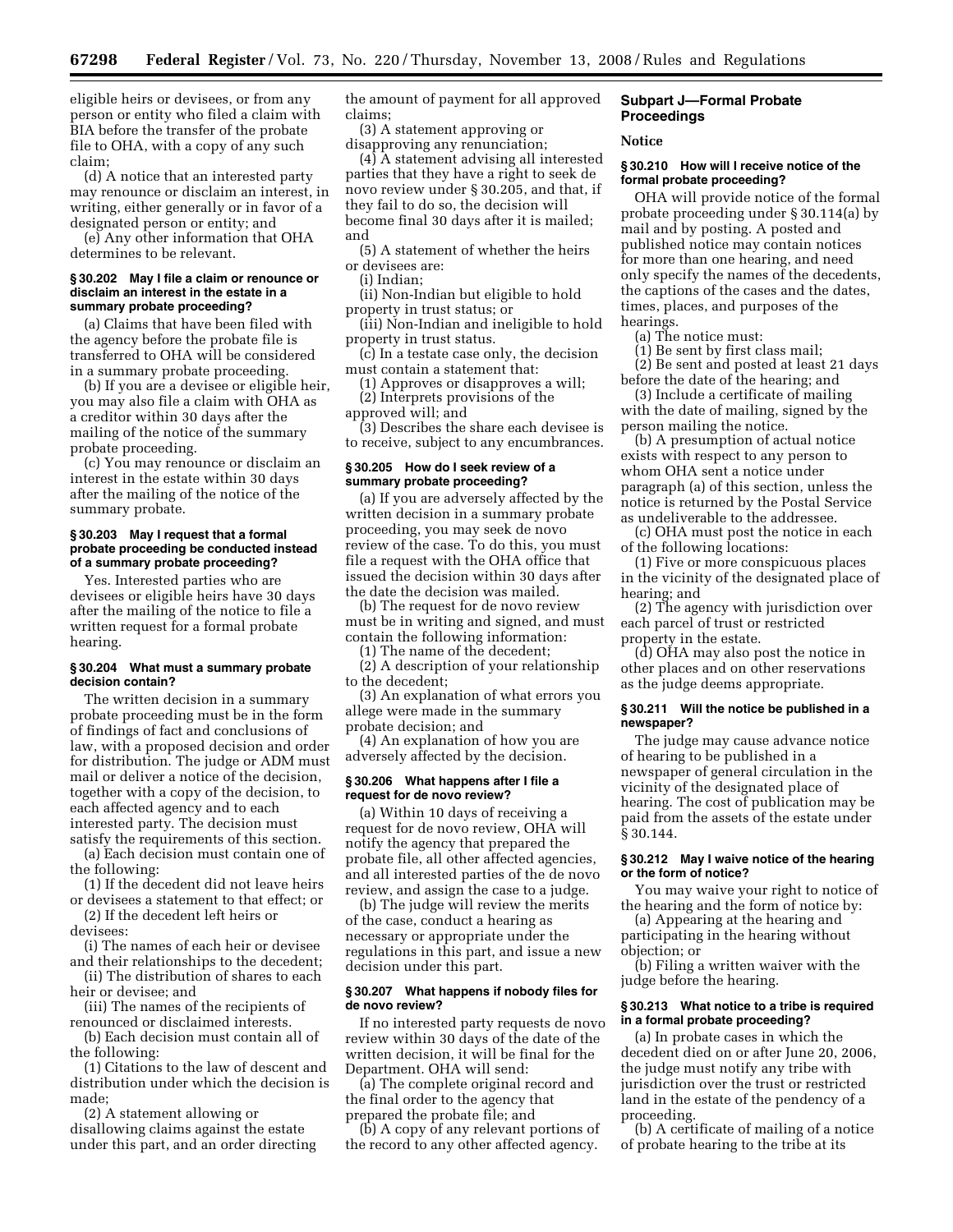record address will be conclusive evidence that the tribe had notice of the decedent's death, of the probate proceedings, and of the right to purchase.

## **§ 30.214 What must a notice of hearing contain?**

The notice of hearing under § 30.114(a) must:

(a) State the name of the decedent and caption of the case;

(b) Specify the date, time, and place that the judge will hold a hearing to determine the heirs of the decedent and, if a will is offered for probate, to determine the validity of the will;

(c) Name all potential heirs of the decedent known to OHA, and, if a will is offered for probate, the devisees under the will and the attesting witnesses to the will;

(d) Cite this part as the authority and jurisdiction for holding the hearing;

(e) Advise all persons who claim to have an interest in the estate of the decedent, including persons having claims against the estate, to be present at the hearing to preserve the right to present evidence at the hearing;

(f) Include notice of the opportunity to consolidate interests at the probate hearing, including that the heirs or devisees may propose additional interests for consolidation, and include notice of the opportunity for renunciation either generally or in favor of a designated recipient;

(g) In estates for decedents whose date of death is on or after June 20, 2006, include notice of the possibilities of purchase and sale of trust or restricted property by heirs, devisees, co-owners, a tribe, or the Secretary; and

(h) State that the hearing may be continued to another time and place.

## **Depositions, Discovery, and Prehearing Conference**

# **§ 30.215 How may I obtain documents related to the probate proceeding?**

(a) You may make a written demand to produce documents for inspection and copying. This demand:

(1) May be made at any stage of the proceeding before the conclusion of the hearing;

(2) May be made on any other party to the proceeding or on a custodian of records concerning interested parties or their trust property;

(3) Must be made in writing, and a copy must be filed with the judge; and

(4) May demand copies of any documents, photographs, or other tangible things that are relevant to the issues, not privileged, and in another party's or custodian's possession, custody, or control.

(b) Custodians of official records will furnish and reproduce documents, or permit their reproduction, under the rules governing the custody and control of the records.

(1) Subject to any law to the contrary, documents may be made available to any member of the public upon payment of the cost of producing the documents, as determined reasonable by the custodians of the records.

(2) Information within federal records will be maintained and disclosed as provided in 25 U.S.C. 2216(e), the Privacy Act, and the Freedom of Information Act.

## **§ 30.216 How do I obtain permission to take depositions?**

(a) You may take the sworn testimony of any person by deposition on oral examination for the purpose of discovery or for use as evidence at a hearing:

(1) On stipulation of the parties; or (2) By order of the judge.

(b) To obtain an order from the judge for the taking of a deposition, you must file a motion that sets forth:

(1) The name and address of the proposed witness;

(2) The reasons why the deposition should be taken;

(3) The name and address of the person qualified under § 30.217(a) to take depositions; and

(4) The proposed time and place of the examination, which must be at least 20 days after the date of the filing of the motion.

(c) An order for the taking of a deposition must be served upon all interested parties and must state:

(1) The name of the witness;

(2) The time and place of the examination, which must be at least 15 days after the date of the order; and

(3) The name and address of the officer before whom the examination is to be made.

(d) The officer and the time and place specified in paragraphs (c)(2) and (c)(3) of this section need not be the same as those requested in the motion under paragraph (b) of this section.

(e) You may request that the judge issue a subpoena for the witness to be deposed under § 30.224.

# **§ 30.217 How is a deposition taken?**

(a) The witness to be deposed must appear before the judge or before an officer authorized to administer oaths by the laws of the United States or by the laws of the place of the examination, as specified in:

(1) The judge's order under

§ 30.216(c); or

(2) The stipulation of the parties under § 30.216(a)(1).

(b) The witness must be examined under oath or affirmation and subject to cross-examination. The witness's testimony must be recorded by the officer or someone in the officer's presence.

(c) When the testimony is fully transcribed, it must be submitted to the witness for examination and must be read to or by him or her, unless examination and reading are waived.

(1) Any changes in form or substance that the witness desires to make must be entered on the transcript by the officer, with a statement of the reasons given by the witness for making them.

(2) The transcript must then be signed by the witness, unless the interested parties by stipulation waive the signing, or the witness is unavailable or refuses to sign.

(3) If the transcript is not signed by the witness, the officer must sign it and state on the record the fact of the waiver, the unavailability of the witness, or the refusal to sign together with the reason given, if any. The transcript may then be used as if it were signed, unless the judge determines that the reason given for refusal to sign requires rejection of the transcript in whole or in part.

(d) The officer must certify on the transcript that the witness was duly sworn by the officer and that the transcript is a true record of the witness's testimony. The officer must then hand deliver or mail the original and two copies of the transcript to the judge.

#### **§ 30.218 How may the transcript of a deposition be used?**

A transcript of a deposition taken under this part may be offered by any party or the judge in a hearing if the judge finds that the evidence is otherwise admissible and if either:

(a) The witness is unavailable; or

(b) The interest of fairness is served by allowing the transcript to be used.

## **§ 30.219 Who pays for the costs of taking a deposition?**

The party who requests the taking of a deposition must make arrangements for payment of any costs incurred. The judge may assign the costs in the order.

#### **§ 30.220 How do I obtain written interrogatories and admission of facts and documents?**

(a) You may serve on any other interested party written interrogatories and requests for admission of facts and documents if:

(1) The interrogatories and requests are served in sufficient time to permit answers to be filed before the hearing,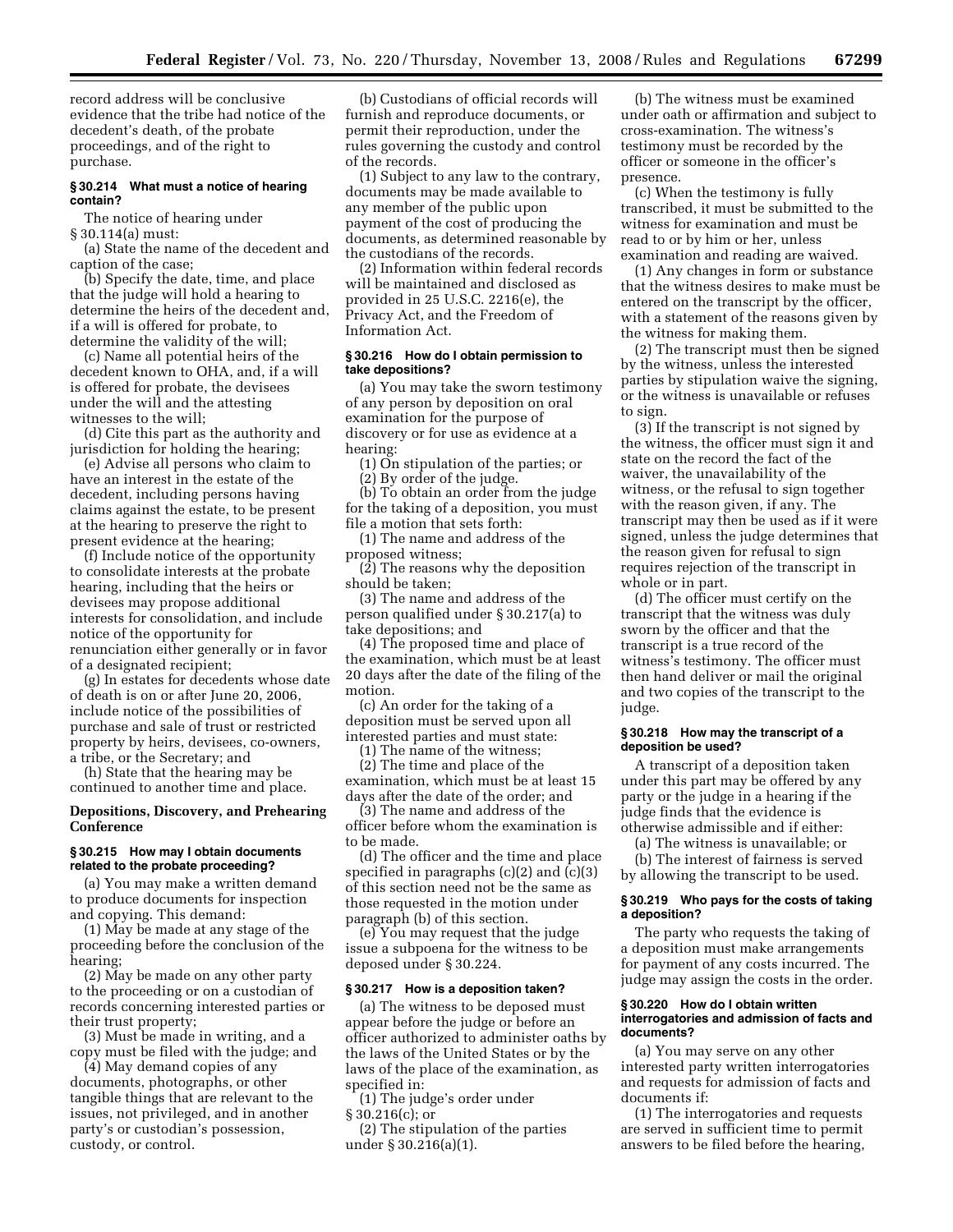or as otherwise ordered by the judge; and

(2) Copies of the interrogatories and requests are filed with the judge.

(b) A party receiving interrogatories or requests served under paragraph (a) of this section must:

(1) Serve answers upon the requesting party within 30 days after the date of service of the interrogatories or requests, or within another deadline agreed to by the parties or prescribed by the judge; and

(2) File a copy of the answers with the judge.

## **§ 30.221 May the judge limit the time, place, and scope of discovery?**

Yes. The judge may limit the time, place, and scope of discovery either:

(a) On timely motion by any interested party, if that party also gives notice to all interested parties and shows good cause; or

(b) When the judge determines that limits are necessary to prevent delay of the proceeding or prevent undue hardship to a party or witness.

#### **§ 30.222 What happens if a party fails to comply with discovery?**

(a) If a party fails to respond to a request for admission, the facts for which admission was requested will be deemed to be admitted, unless the judge finds good cause for the failure to respond.

(b) If a party fails without good cause to comply with any other discovery under this part or any order issued, the judge may:

(1) Draw inferences with respect to the discovery request adverse to the claims of the party who has failed to comply with discovery or the order, or

(2) Make any other ruling that the judge determines just and proper.

(c) Failure to comply with discovery includes failure to:

(1) Produce a document as requested;

(2) Appear for examination;

(3) Respond to interrogatories; or

(4) Comply with an order of the judge.

**§ 30.223 What is a prehearing conference?** 

Before a hearing, the judge may order

the parties to appear for a conference to: (a) Simplify or clarify the issues;

(b) Obtain stipulations, admissions, agreements on documents, understandings on matters already of record, or similar agreements that will

avoid unnecessary proof; (c) Limit the number of expert or other witnesses to avoid excessively cumulative evidence;

(d) Facilitate agreements disposing of all or any of the issues in dispute; or

(e) Resolve such other matters as may simplify and shorten the hearing.

## **Hearings**

#### **§ 30.224 May a judge compel a witness to appear and testify at a hearing or deposition?**

(a) The judge can issue a subpoena for a witness to appear and testify at a hearing or deposition and to bring documents or other material to the hearing or deposition.

(1) You may request that the judge issue a subpoena for the appearance of a witness to testify. The request must state the name, address, and telephone number or other means of contacting the witness, and the reason for the request. The request must be timely. The requesting party must mail the request to all other interested parties and to the witness at the time of filing.

(2) The request must specify the documents or other material sought for production under the subpoena.

(3) The judge will grant or deny the request in writing and mail copies of the order to all the interested parties and the witness.

(4) A person subpoenaed may seek to avoid a subpoena by filing a motion to quash with the judge and sending copies to the interested parties.

(b) Anyone whose legal residence is more than 100 miles from the hearing location may ask the judge to excuse his or her attendance under subpoena. The judge will inform the interested parties in writing of the request and the judge's decision on the request in writing in a timely manner.

(c) A witness who is subpoenaed to a hearing under this section is entitled to the fees and allowances provided by law for a witness in the courts of the United States (see 28 U.S.C. 1821).

(d) If a subpoenaed person fails or refuses to appear at a hearing or to testify, the judge may file a petition in United States District Court for issuance of an order requiring the subpoenaed person to appear and testify.

#### **§ 30.225 Must testimony in a probate proceeding be under oath or affirmation?**

Yes. Testimony in a probate proceeding must be under oath or affirmation.

#### **§ 30.226 Is a record made of formal probate hearings?**

(a) The judge must make a verbatim recording of all formal probate hearings. The judge will order the transcription of recordings of hearings as the judge determines necessary.

(b) If the judge orders the transcription of a hearing, the judge will make the transcript available to interested parties on request.

#### **§ 30.227 What evidence is admissible at a probate hearing?**

(a) A judge conducting probate proceedings under this part may admit any written, oral, documentary, or demonstrative evidence that is:

(1) Relevant, reliable, and probative; (2) Not privileged under Federal law; and

(3) Not unduly repetitious or cumulative.

(b) The judge may exclude evidence if its probative value is substantially outweighed by the risk of undue confusion of the issues or delay.

(c) Hearsay evidence is admissible. The judge may consider the fact that evidence is hearsay when determining its probative value.

(d) A judge may admit a copy of a document into evidence or may require the admission of the original document. After examining the original document, the judge may substitute a copy of the original document and return the original.

(e) The Federal Rules of Evidence do not directly apply to the hearing, but may be used as guidance by the judge and the parties in interpreting and applying the provisions of this section.

(f) The judge may take official notice of any public record of the Department and of any matter of which federal courts may take judicial notice.

(g) The judge will determine the weight given to any evidence admitted.

(h) Any party objecting to the admission or exclusion of evidence must concisely state the grounds. A ruling on every objection must appear in the record.

(i) There is no privilege under this part for any communication that:

(1) Occurred between a decedent and any attorney advising a decedent; and

(2) Pertained to a matter relevant to an issue between parties, all of whom claim through the decedent.

## **§ 30.228 Is testimony required for selfproved wills, codicils, or revocations?**

The judge may approve a self-proved will, codicil, or revocation, if uncontested, and order distribution, with or without the testimony of any attesting witness.

#### **§ 30.229 When will testimony be required for approval of a will, codicil, or revocation?**

(a) The judge will require testimony if someone contests the approval of a selfproved will, codicil, or revocation, or submits a non-self-proved will for approval. In any of these cases, the attesting witnesses who are in the reasonable vicinity of the place of hearing must appear and be examined, unless they are unable to appear and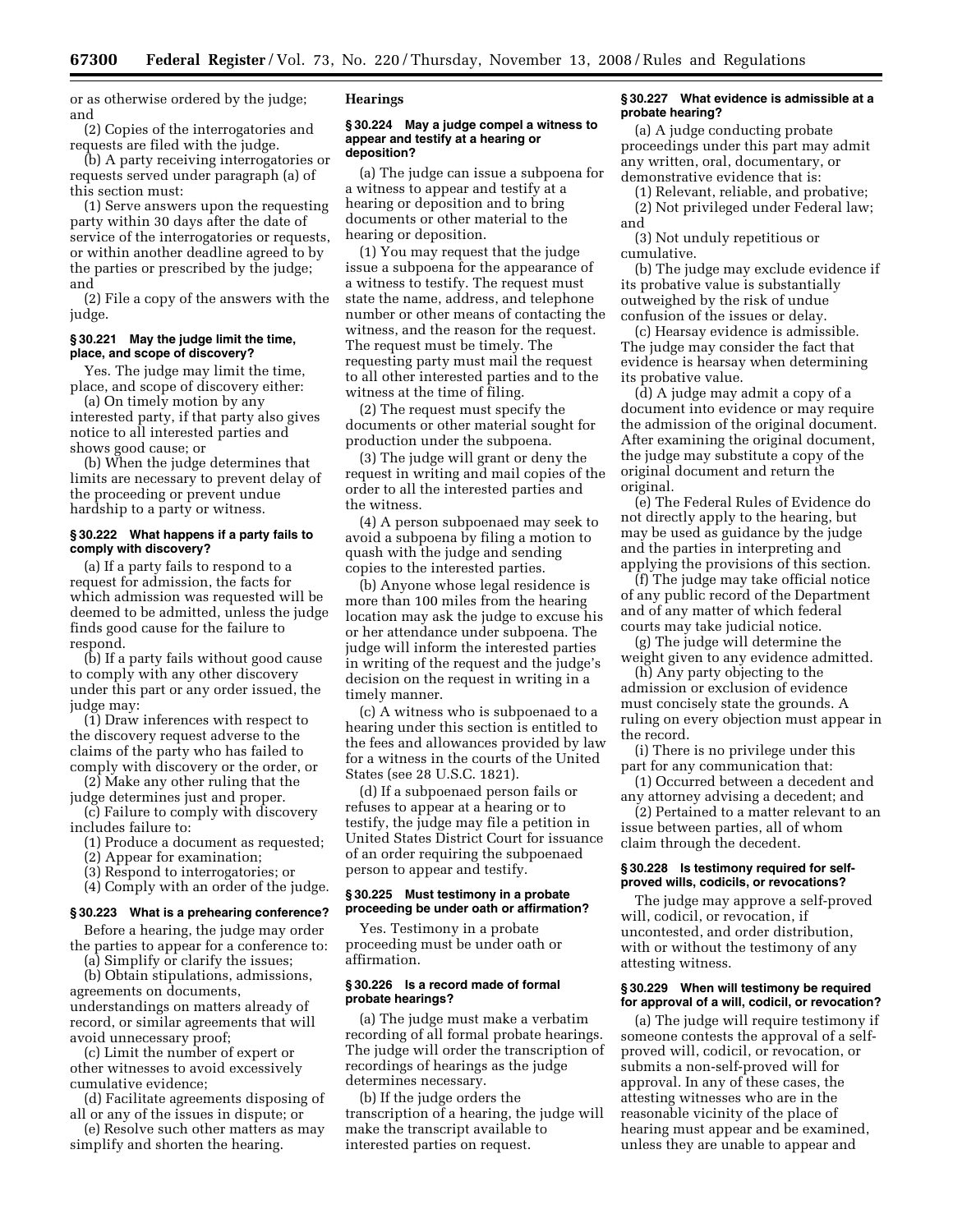testify because of physical or mental infirmity.

(b) If an attesting witness is not in the reasonable vicinity of the place of hearing or is unable to appear and testify because of physical or mental infirmity, the judge may:

(1) Order the deposition of the attesting witness at a location reasonably near the residence of the witness;

(2) Admit the testimony of other witnesses to prove the testamentary capacity of the testator and the execution of the will; and

(3) As evidence of the execution, admit proof of the handwriting of the testator and of the attesting witnesses, or of any of them.

## **§ 30.230 Who pays witnesses' costs?**

Interested parties who desire a witness to testify at a hearing must make their own financial and other arrangements for the witness.

#### **§ 30.231 May a judge schedule a supplemental hearing?**

Yes. A judge may schedule a supplemental hearing if he or she deems it necessary.

## **§ 30.232 What will the official record of the probate case contain?**

The official record of the probate case will contain:

(a) A copy of the posted public notice of hearing showing the posting certifications;

(b) A copy of each notice served on interested parties with proof of mailing;

(c) The record of the evidence received at the hearing, including any transcript made of the testimony;

(d) Claims filed against the estate;

(e) Any wills, codicils, and

revocations;

(f) Inventories and valuations of the estate;

(g) Pleadings and briefs filed;

(h) Interlocutory orders;

(i) Copies of all proposed or accepted settlement agreements, consolidation agreements, and renunciations and acceptances of renounced property;

(j) In the case of sale of estate property at probate, copies of notices of sale, appraisals and objections to appraisals, requests for purchases, all bids received, and proof of payment;

(k) The decision, order, and the notices thereof; and

(l) Any other documents or items deemed material by the judge.

# **§ 30.233 What will the judge do with the original record?**

(a) The judge must send the original record to the designated LTRO under 25 CFR part 150.

(b) The judge must also send a copy of:

(1) The order to the agency originating the probate, and

(2) The order and inventory to other affected agencies.

# **§ 30.234 What happens if a hearing transcript has not been prepared?**

When a hearing transcript has not been prepared:

(a) The recording of the hearing must be retained in the office of the judge issuing the decision until the time allowed for rehearing or appeal has expired; and

(b) The original record returned to the LTRO must contain a statement indicating that no transcript was prepared.

# **Decisions in Formal Proceedings**

#### **§ 30.235 What will the judge's decision in a formal probate proceeding contain?**

The judge must decide the issues of fact and law involved in any proceeding and issue a written decision that meets the requirements of this section.

(a) In all cases, the judge's decision must:

(1) Include the name, birth date, and relationship to the decedent of each heir or devisee;

(2) State whether the heir or devisee is Indian or non-Indian;

(3) State whether the heir or devisee is eligible to hold property in trust status;

(4) Provide information necessary to identify the persons or entities and property interests involved in any settlement or consolidation agreement, renunciations of interest, and purchases at probate;

(5) Approve or disapprove any renunciation, settlement agreement, consolidation agreement, or purchase at probate;

(6) Allow or disallow claims against the estate under this part, and order the amount of payment for all approved claims;

(7) Include the probate case number that has been assigned to the case in any case management or tracking system then in use within the Department;

(8) Make any other findings of fact and conclusions of law necessary to decide the issues in the case; and

(9) Include the signature of the judge and date of the decision.

(b) In a case involving a will, the decision must include the information in paragraph (a) of this section and must also:

(1) Approve or disapprove the will; (2) Interpret provisions of an approved will as necessary; and

(3) Describe the share each devisee is to receive under an approved will, subject to any encumbrances.

(c) In all intestate cases, including a case in which a will is not approved, and any case in which an approved will does not dispose of all of the decedent's trust or restricted property, the decision will include the information in paragraph (a) of this section and must also:

(1) Cite the law of descent and distribution under which the decision is made; and

(2) Describe the distribution of shares to which the heirs are entitled; and

(3) Include a determination of any rights of dower, curtesy, or homestead that may constitute a burden upon the interest of the heirs.

# **§ 30.236 What notice of the decision will the judge provide?**

When the judge issues a decision, the judge must mail or deliver a notice of the decision, together with a copy of the decision, to each affected agency and to each interested party. The notice must include a statement that interested parties who are adversely affected have a right to file a petition for rehearing with the judge within 30 days after the date on which notice of the decision was mailed. The decision will become final at the end of this 30-day period, unless a timely petition for rehearing is filed with the judge.

#### **§ 30.237 May I file a petition for rehearing if I disagree with the judge's decision in the formal probate hearing?**

(a) If you are adversely affected by the decision, you may file with the judge a written petition for rehearing within 30 days after the date on which the decision was mailed under § 30.236.

(b) If the petition is based on newly discovered evidence, it must:

(1) Be accompanied by one or more affidavits of witnesses stating fully the content of the new evidence; and

(2) State the reasons for the failure to discover and present that evidence at the hearings held before the issuance of the decision.

(c) A petition for rehearing must state specifically and concisely the grounds on which it is based.

(d) The judge must forward a copy of the petition for rehearing to the affected agencies.

#### **§ 30.238 Does any distribution of the estate occur while a petition for rehearing is pending?**

The agencies must not initiate payment of claims or distribute any portion of the estate while the petition is pending, unless otherwise directed by the judge.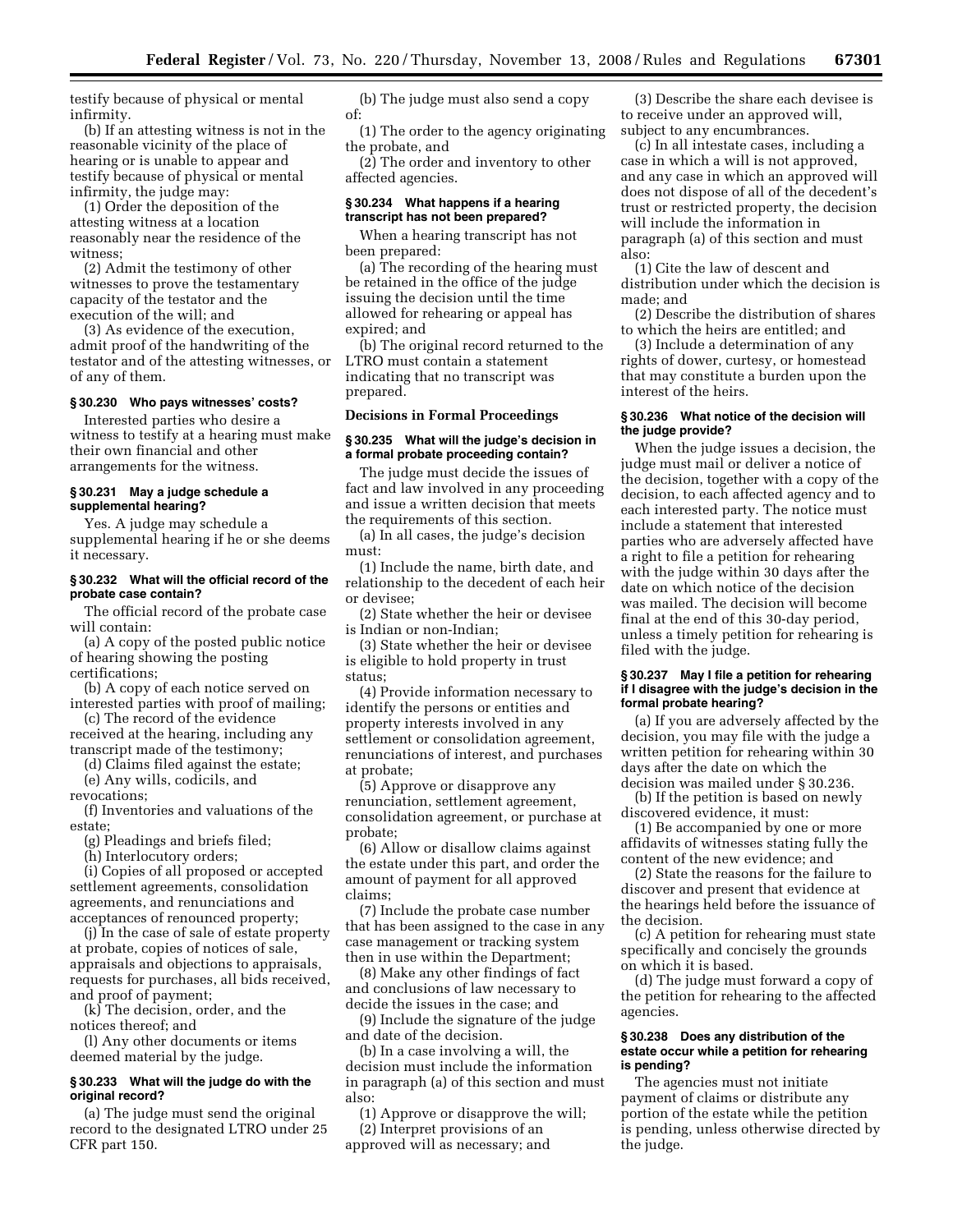#### **§ 30.239 How will the judge decide a petition for rehearing?**

(a) If proper grounds are not shown, or if the petition is not timely filed, the judge will:

(1) Issue an order denying the petition for rehearing and including the reasons for denial; and

(2) Furnish copies of the order to the petitioner, the agencies, and the interested parties.

(b) If the petition appears to show merit, the judge must:

(1) Cause copies of the petition and supporting papers to be served on all persons whose interest in the estate might be adversely affected if the petition is granted;

(2) Allow all persons served a reasonable, specified time in which to submit answers or legal briefs in response to the petition; and

(3) Consider, with or without a hearing, the issues raised in the petition.

(c) The judge may affirm, modify, or vacate the former decision.

(d) On entry of a final order, the judge must distribute the order as provided in this part. The order must include a notice stating that interested parties who are adversely affected have a right to appeal the final order to the Board, within 30 days of the date on which the order was mailed, and giving the Board's address.

## **§ 30.240 May I submit another petition for rehearing?**

No. Successive petitions for rehearing are not permitted. The jurisdiction of the judge terminates when he or she

issues a decision finally disposing of a petition for rehearing, except for:

(a) The issuance of necessary orders nunc pro tunc to correct clerical errors in the decision; and

(b) The reopening of a case under this part.

## **§ 30.241 When does the judge's decision on a petition for rehearing become final?**

The decision on a petition for rehearing will become final on the expiration of the 30 days allowed for the filing of a notice of appeal, as provided in this part and § 4.320 of this chapter.

#### **§ 30.242 May a closed probate case be reopened?**

(a) The judge may reopen a closed probate case as shown in the following table.

| How the case can be re-<br>opened                   | Applicable deadline                                                                                                                                  | Standard for reopening the case                                                                                                    |
|-----------------------------------------------------|------------------------------------------------------------------------------------------------------------------------------------------------------|------------------------------------------------------------------------------------------------------------------------------------|
| (1) On the judge's own mo-<br>tion.                 | (i) Initiated within 3 years after the date of the original<br>decision.                                                                             | To correct an error of fact or law in the original deci-<br>sion.                                                                  |
|                                                     | (ii) Initiated more than 3 years after the date of the<br>original decision.                                                                         | To correct an error of fact or law in the original decision<br>which, if not corrected, would result in a manifest in-<br>justice. |
| (2) On a petition filed by the<br>agency.           | (i) Filed within 3 years after the date of the original de-<br>cision.                                                                               | To correct an error of fact or law in the original deci-<br>sion.                                                                  |
|                                                     | (ii) Filed more than 3 years after the date of the original<br>decision.                                                                             | To correct an error of fact or law in the original decision<br>which, if not corrected, would result in a manifest in-<br>justice. |
| (2) On a petition filed by the<br>interested party. | (i) Filed within 3 years after the date of the original de-<br>cision and within 1 year after the petitioner's dis-<br>covery of an alleged error.   | To correct an error of fact or law in the original deci-<br>sion.                                                                  |
|                                                     | (ii) Filed more than 3 years after the date of the original<br>decision and within 1 year after the petitioner's dis-<br>covery of an alleged error. | To correct an error of act or law in the original decision<br>which, if not corrected, would result in a manifest in-<br>justice.  |

(b) All grounds for reopening must be set forth fully in the petition.

(c) A petition filed by an interested party must:

(1) Include all relevant evidence, in the form of documents or affidavits, concerning when the petitioner discovered the alleged error; and

(2) If the grounds for reopening are based on alleged errors of fact, be supported by affidavit.

#### **§ 30.243 How will the judge decide my petition for reopening?**

(a) If the judge finds that proper grounds are not shown, the judge will issue an order denying the petition for reopening and giving the reasons for the denial. An order denying reopening must include a notice stating that interested parties who are adversely affected have a right to appeal the order to the Board within 30 days of the date on which the order was mailed, and giving the Board's address. Copies of the judge's decision must be mailed to the

petitioner, the agencies, and those persons whose rights would be affected.

(b) If the petition appears to show merit, the judge must cause copies of the petition and all papers filed by the petitioner to be served on those persons whose interest in the estate might be affected if the petition is granted. They may respond to the petition by filing answers, cross-petitions, or briefs. The filings must be made within the time periods set by the judge.

#### **§ 30.244 What happens if the judge reopens the case?**

On reopening, the judge may affirm, modify, or vacate the former decision.

(a) The final order on reopening must include a notice stating that interested parties who are adversely affected have a right to appeal the final order to the Board within 30 days of the date on which the order was mailed, and giving the Board's address.

(b) Copies of the judge's decision on reopening must be mailed to the

petitioner and to all persons who received copies of the petition.

(c) By order directed to the agency, the judge may suspend further distribution of the estate or income during the reopening proceedings.

(d) The judge must file the record made on a reopening petition with the designated LTRO and must furnish a duplicate record to the affected agencies.

# **§ 30.245 When will the decision on reopening become final?**

The decision on reopening will become final on the expiration of the 30 days allowed for the filing of a notice of appeal, as provided in this part.

# **Subpart K—Miscellaneous Provisions**

# **§ 30.250 When does the anti-lapse provision apply?**

(a) The following table illustrates how the anti-lapse provision applies.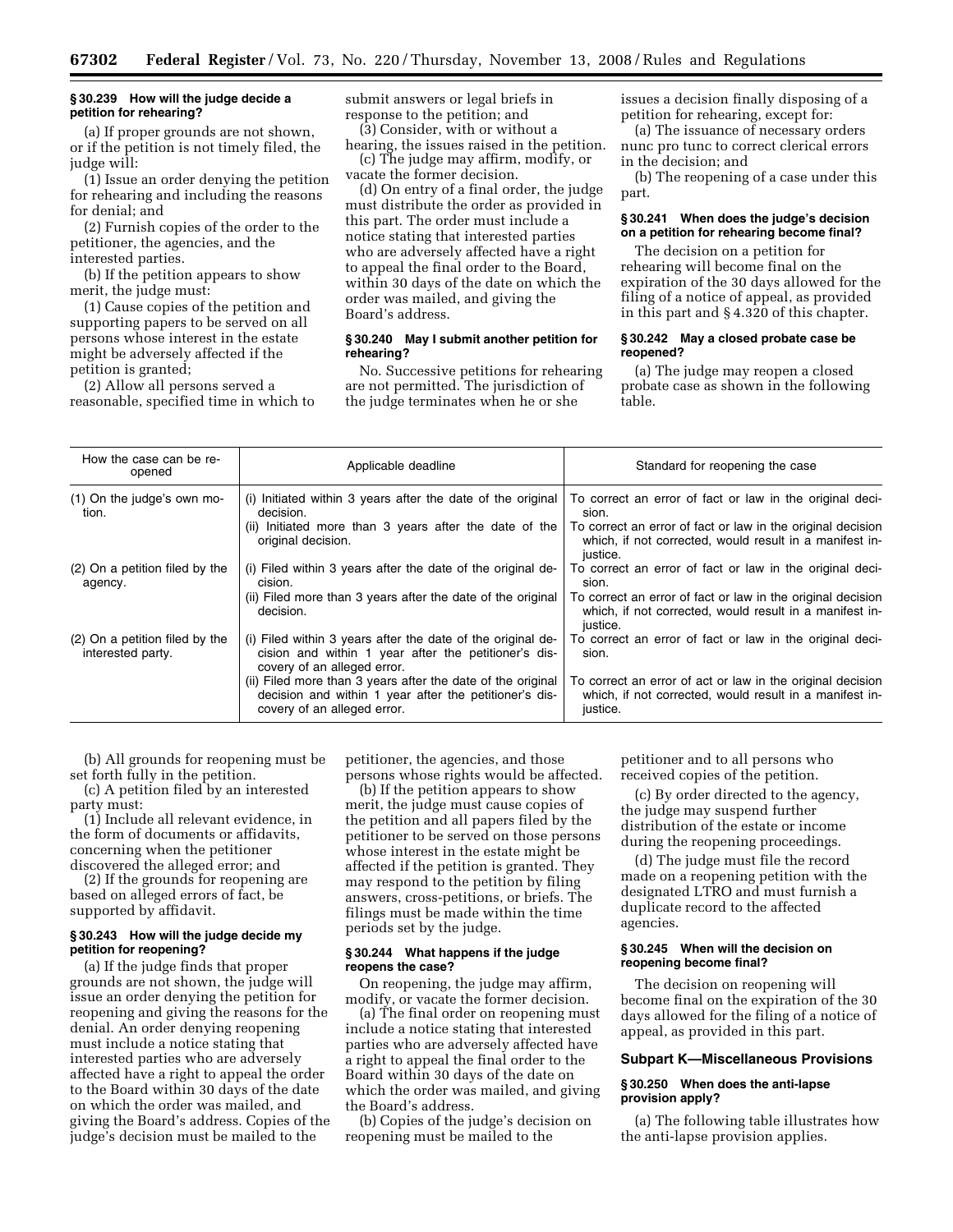| IT                                                                                                                                                                                                                     | And                 | Then $\ldots$                           |
|------------------------------------------------------------------------------------------------------------------------------------------------------------------------------------------------------------------------|---------------------|-----------------------------------------|
| A testator devises trust property to any of his or The devisee dies before the testator, leaving The lineal descendants take the right, title, or<br>her grandparents or to the lineal descendant<br>of a grandparent. | lineal descendants. | interest given by the will per stirpes. |

(b) For purposes of this section, relationship by adoption is equivalent to relationship by blood.

#### **§ 30.251 What happens if an heir or devisee participates in the killing of the decedent?**

Any person who knowingly participates, either as a principal or as an accessory before the fact, in the willful and unlawful killing of the decedent may not take, directly or indirectly, any inheritance or devise under the decedent's will. This person will be treated as if he or she had predeceased the decedent.

## **§ 30.252 May a judge allow fees for attorneys representing interested parties?**

(a) Except for attorneys representing creditors, the judge may allow fees for attorneys representing interested parties.

(1) At the discretion of the judge, these fees may be charged against the interests of the party represented or as a cost of administration.

(2) Petitions for allowance of fees must be filed before the close of the last hearing.

(b) Nothing in this section prevents an attorney from petitioning for additional fees to be considered at the disposition of a petition for rehearing and again after an appeal on the merits. An order allowing attorney fees is subject to a petition for rehearing and to an appeal.

#### **§ 30.253 How must minors or other legal incompetents be represented?**

Minors and other legal incompetents who are interested parties must be represented by legally appointed guardians, or by guardians ad litem appointed by the judge. In appropriate cases, the judge may order the payment of fees to the guardian ad litem from the assets of the estate.

## **§ 30.254 What happens when a person dies without a valid will and has no heirs?**

The judge will determine whether a person with trust or restricted property died intestate and without heirs, and the judge will determine whether 25 U.S.C. 2206(a) applies, as shown in the following table.

| If $\ldots$                                                                                | Then                                                                                                                                                                                           | Or.                                                                                                                                                                                                                                                                                                        |
|--------------------------------------------------------------------------------------------|------------------------------------------------------------------------------------------------------------------------------------------------------------------------------------------------|------------------------------------------------------------------------------------------------------------------------------------------------------------------------------------------------------------------------------------------------------------------------------------------------------------|
| (a) $25 \text{ U.S.C. } 2206(a)$ ap-<br>plies.<br>(b) 25 U.S.C. 2206(a) does<br>not apply. | $\S 2206(a)(2)(B)(v)$ through $(a)(2)(C)$ .<br>If the trust or restricted property is not on the public do-<br>main, the judge will order the escheat of the property<br>under 25 U.S.C. 373a. | The judge will order distribution of the property under The judge will order distribution of the property under<br>$\S 2206(a)(2)(D)(iii)(IV)$ through (V).<br>If the trust or restricted property is on the public do-<br>main, the judge will order the escheat of the property<br>under 25 U.S.C. 373b. |

that relate to the tribal purchase of a decedent's interests in trust and

in the following table.

restricted land under the statutes shown

# **Subpart L—Tribal Purchase of Interests Under Special Statutes**

# **§ 30.260 What land is subject to a tribal purchase option at probate?**

Sections 30.260 through 30.274 apply to formal Indian probate proceedings

| Location of trust or restricted land                                                                                                                                        | Statutes governing purchase                                                            |  |
|-----------------------------------------------------------------------------------------------------------------------------------------------------------------------------|----------------------------------------------------------------------------------------|--|
| (a) Yakima Reservation or within the area ceded by the Treaty of June   The Act of December 31, 1970 (Pub. L. 91–627; 84 Stat. 1874; 25<br>9, 1855 (12 Stat. 1951).         | U.S.C. 607 (1976)), amending section 7 of the Act of August 9, 1946<br>(60 Stat. 968). |  |
| (b) Warm Springs Reservation or within the area ceded by the Treaty   The Act of August 10, 1972 (Pub. L. 92–377; 86 Stat. 530).<br>of June 25, 1855 (12 Stat. 37).         |                                                                                        |  |
| (c) Nez Perce Indian Reservation or within the area ceded by the Trea- The Act of September 29, 1972 (Pub. L. 92–443; 86 Stat. 744).<br>ty of June 11, 1855 (12 Stat. 957). |                                                                                        |  |

# **§ 30.261 How does a tribe exercise its statutory option to purchase?**

(a) To exercise its option to purchase, the tribe must file with the agency:

(1) A written notice of purchase; and

(2) A certification that the tribe has mailed copies of the notice on the same date to the judge and to the affected heirs or devisees.

(b) A tribe may purchase all or part of the available interests specified in the

probate decision. A tribe may not, however, claim an interest less than decedent's total interest in any one individual tract.

## **§ 30.262 When may a tribe exercise its statutory option to purchase?**

(a) A tribe may exercise its statutory option to purchase:

(1) Within 60 days after mailing of the probate decision unless a petition for

rehearing has been filed under § 30.237 or a demand for hearing has been filed under § 30.268; or

(2) If a petition for rehearing or a demand for hearing has been filed, within 20 days after the date of the decision on rehearing or hearing, whichever is applicable, provided the decision on rehearing or hearing is favorable to the tribe.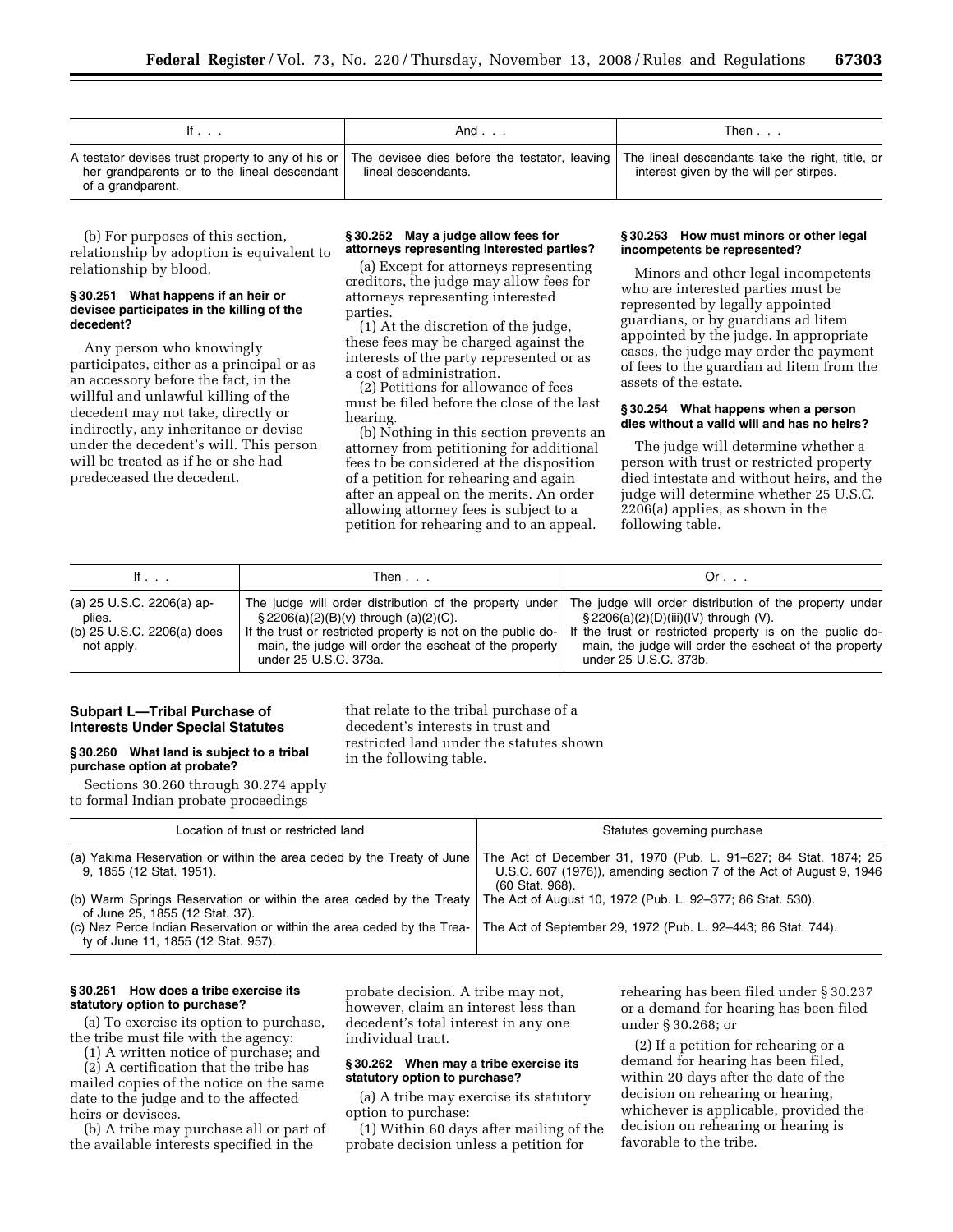(b) On failure to timely file a notice of purchase, the right to distribution of all unclaimed interests will accrue to the heirs or devisees.

#### **§ 30.263 May a surviving spouse reserve a life estate when a tribe exercises its statutory option to purchase?**

Yes. When the heir or devisee whose interests are subject to the tribal purchase option is a surviving spouse, the spouse may reserve a life estate in one-half of the interests.

(a) To reserve a life estate, the spouse must, within 30 days after the tribe has exercised its option to purchase the interest, file with the agency both:

(1) A written notice to reserve a life estate; and

(2) A certification that copies of the notice have been mailed on the same date to the judge and the tribe.

(b) Failure to file the notice on time, as required by paragraph (a)(1) of this section, constitutes a waiver of the option to reserve a life estate.

## **§ 30.264 When must BIA furnish a valuation of a decedent's interests?**

(a) BIA must furnish a valuation report of the decedent's interests when the record reveals to the agency:

(1) That the decedent owned interests in land located on one or more of the reservations designated in § 30.260; and

(2) That one or more of the probable heirs or devisees who may receive the interests either:

(i) Is not enrolled in the tribe of the reservation where the land is located; or

(ii) Does not have the required blood quantum in the tribe to hold the interests against a claim made by the tribe.

(b) When required by paragraph (a) of this section, BIA must furnish a valuation report in the probate file when it is submitted to OHA. Interested parties may examine and copy, at their expense, the valuation report at the agency.

(c) The valuation must be made on the basis of the fair market value of the property, as of the date of decedent's death.

(d) If there is a surviving spouse whose interests may be subject to the tribal purchase option, the valuation must include the value of a life estate based on the life of the surviving spouse in one-half of such interests.

#### **§ 30.265 What determinations will a judge make with respect to a tribal purchase option?**

(a) If a tribe files a written notice of purchase under § 30.261(a), a judge will determine:

(1) The entitlement of a tribe to purchase a decedent's interests in trust or restricted land under the applicable statute;

(2) The entitlement of a surviving spouse to reserve a life estate in one-half of the surviving spouse's interests that have been purchased by a tribe; and

(3) The fair market value of such interests, as determined by an appraisal or other valuation method developed by the Secretary under 25 U.S.C. 2214, including the value of any life estate reserved by a surviving spouse.

(b) In making a determination under paragraph (a)(1) of this section, the following issues will be determined by the official tribal roll, which is binding on the judge:

(1) Enrollment or refusal of the tribe to enroll a specific individual; and

(2) Specification of blood quantum, where pertinent.

(c) For good cause shown, the judge may stay the probate proceeding to permit an interested party who is adversely affected to pursue an enrollment application, grievance, or appeal through the established procedures applicable to the tribe.

#### **§ 30.266 When is a final decision issued?**

This section applies when a decedent is shown to have owned land interests in any one or more of the reservations designated in § 30.260.

(a) The probate proceeding relative to the determination of heirs, approval or disapproval of a will, and the claims of creditors must first be concluded as final for the Department under this part. This decision is referred to in this section as the ''probate decision.''

(b) At the formal probate hearing, a finding must be made on the record showing those interests in land, if any, that are subject to the tribal purchase option.

(1) The finding must be included in the probate decision and must state:

(i) The apparent rights of the tribe as against affected heirs or devisees; and

(ii) The right of a surviving spouse whose interests are subject to the tribal purchase option to reserve a life estate in one-half of the interests.

(2) If the finding is that there are no interests subject to the tribal purchase option, the decision must so state.

(3) A copy of the probate decision, together with a copy of the valuation report, must be distributed to all interested parties under § 30.236.

#### **§ 30.267 What if I disagree with the probate decision regarding tribal purchase option?**

If you are an interested party who is adversely affected by the probate decision, you may, within 30 days after the date on which the probate decision

was mailed, file with the judge a written petition for rehearing under this part.

## **§ 30.268 May I demand a hearing regarding the tribal purchase option decision?**

Yes. You may file with the judge a written demand for hearing if you are an interested party who is adversely affected by the exercise of the tribal purchase option or by the valuation of the interests in the valuation report.

(a) The demand for hearing must be filed by whichever of the following deadlines is applicable:

(1) Within 30 days after the date of the probate decision;

(2) Within 30 days after the date of the decision on rehearing; or

(3) Within 20 days after the date on which the tribe exercises its option to purchase available interests.

(b) The demand for hearing must: (1) Include a certification that copies of the demand have been mailed on the same date to the agency and to each interested party; and

(2) State specifically and concisely the grounds on which it is based.

## **§ 30.269 What notice of the hearing will the judge provide?**

On receiving a demand for hearing, the judge must:

(a) Set a time and place for the hearing after expiration of the 30-day period fixed for the filing of the demand for hearing as provided in § 30.268; and

(b) Mail a notice of the hearing to all interested parties not less than 20 days in advance of the hearing.

# **§ 30.270 How will the hearing be conducted?**

(a) At the hearing, each party challenging the tribe's claim to purchase the interests in question or the valuation of the interests in the valuation report will have the burden of proving his or her position.

(b) On conclusion of the hearing, the judge will issue a decision that determines all of the issues including, but not limited to:

(1) The fair market value of the interests purchased by the tribe; and

(2) Any adjustment to the fair market value made necessary by the surviving spouse's decision to reserve a life estate in one-half of the interests.

(c) The decision must include a notice stating that interested parties who are adversely affected have a right to appeal the decision to the Board within 30 days after the date on which the decision was mailed, and giving the Board's address.

(d) The judge must:

(1) Forward the complete record relating to the demand for hearing to the LTRO as provided in § 30.233;

(2) Furnish a duplicate record thereof to the agency; and